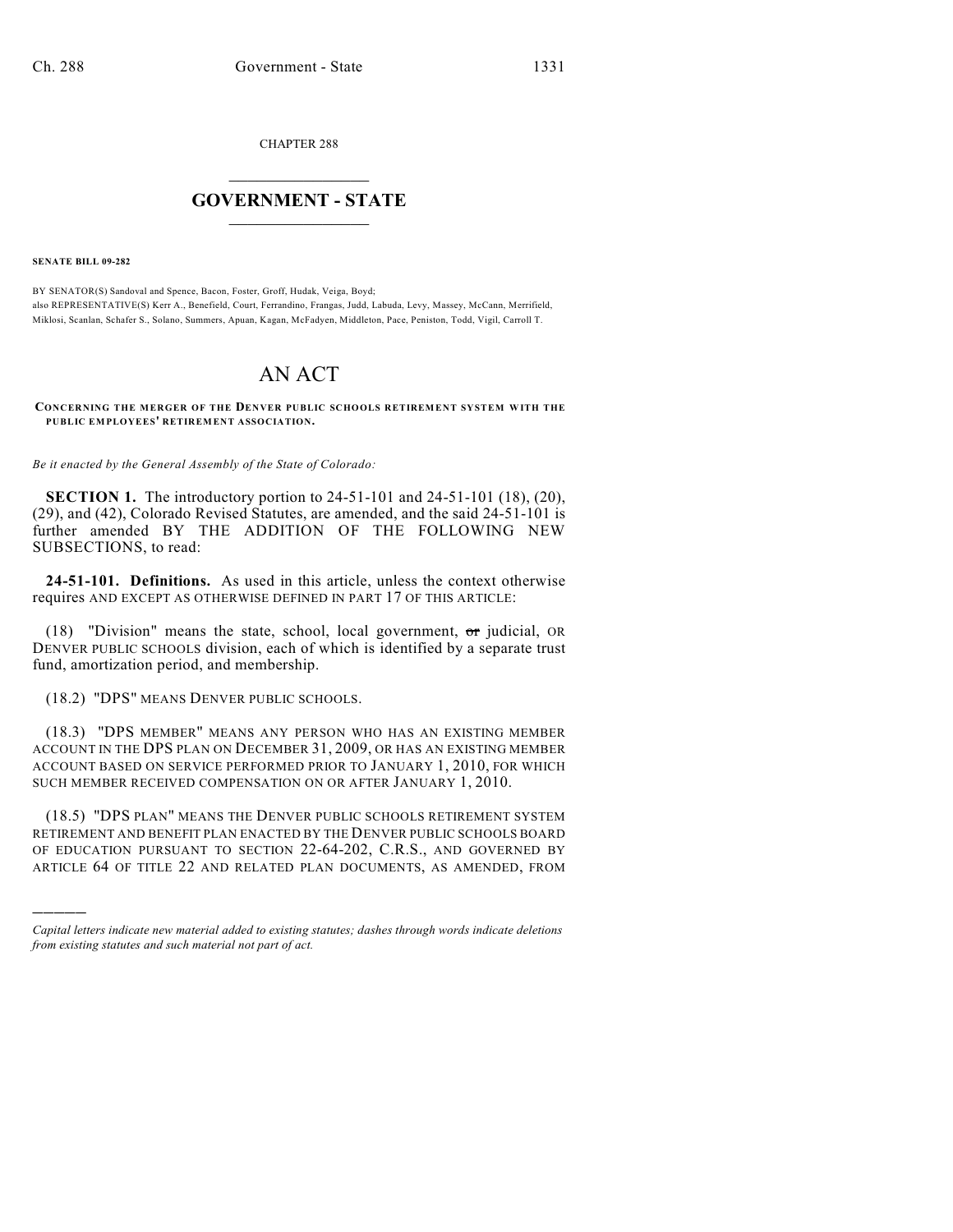### 1332 Government - State Ch. 288

INCEPTION TO THE REPEAL OF SAID ARTICLE. AFTER THE EFFECTIVE DATE OF THIS SUBSECTION (18.5), THE DPS PLAN MAY BE AMENDED SOLELY FOR THE PURPOSES OF COMPLYING WITH THE FEDERAL "INTERNAL REVENUE CODE OF 1986", AS AMENDED, AND SUCH AMENDMENTS SHALL BE INCLUDED IN THE DPS PLAN.

(18.7) "DPS RETIREE" MEANS A PERSON WHO IS RECEIVING A SERVICE RETIREMENT OR DISABILITY BENEFIT FROM THE ASSOCIATION PURSUANT TO PART 17 OF THIS ARTICLE.

(20) "Employer" means the state of Colorado, the general assembly, any state department, board, commission, bureau, agency, or institution, the Colorado association of school boards, the Colorado high school activities association, the Colorado association of school executives, the fire and police pension association, the special districts association, the Colorado water resources and power development authority, the public employees' retirement association, the Colorado consortium for earth and space science education, all school districts in Colorado, except, until the effective date of the merger described in sections  $22-64-220(4)(a)$ and 22-64-221, C.R.S., in the city and county of Denver including a charter school district, and any political subdivision, city, municipality, county, housing authority, special district, library district, regional planning commission, public hospital, county or district health department, state university, state college, state junior college, or other public entity that is affiliated with the plan.

(29) "Member" means any employee of an employer defined in subsection (20) of this section who works in a position which is subject to membership in the association and for whom contributions are made. "Member" includes such employee during leaves of absence without pay during which the employer-employee relationship continues if the period of leave is certified to the association by the employer. "MEMBER" ALSO INCLUDES ANY PERSON HIRED BY AN EMPLOYER AFFILIATED WITH THE DENVER PUBLIC SCHOOLS DIVISION WHO IS NOT A DPS MEMBER, UNLESS OTHERWISE INDICATED. "Member" does not include persons who have terminated employment or died.

### (34.5) "PORTABILITY" MEANS THE PROVISIONS OF SECTION 24-51-1747.

(42) (a) "Salary" means compensation for services rendered to an employer and includes: Regularsalary or pay; any pay for administrative,sabbatical, annual, sick, vacation, or personal leave; pay for compensatory time or holidays; payments by an employer from grants; amounts deducted from pay pursuant to tax-sheltered savings or retirement programs; amounts deducted from pay for a health savings account as defined in 26 U.S.C. sec. 223, as amended, or any other type of retirement health savings account program; performance or merit payments, if approved by the board; special pay for work-related injuries paid by the employer prior to termination of membership; and retroactive salary payments pursuant to court orders, arbitration awards, or litigation and grievance settlements.

(b) "Salary" does not include: Commissions; compensation for unused sick leave converted at any time to cash payments; compensation for unused sick, annual, vacation, administrative, or other accumulated paid leave contributed to a health savings account as defined in 26 U.S.C. sec. 223, as amended, or a retirement health savings program; housing allowances; uniform allowances; automobile usage;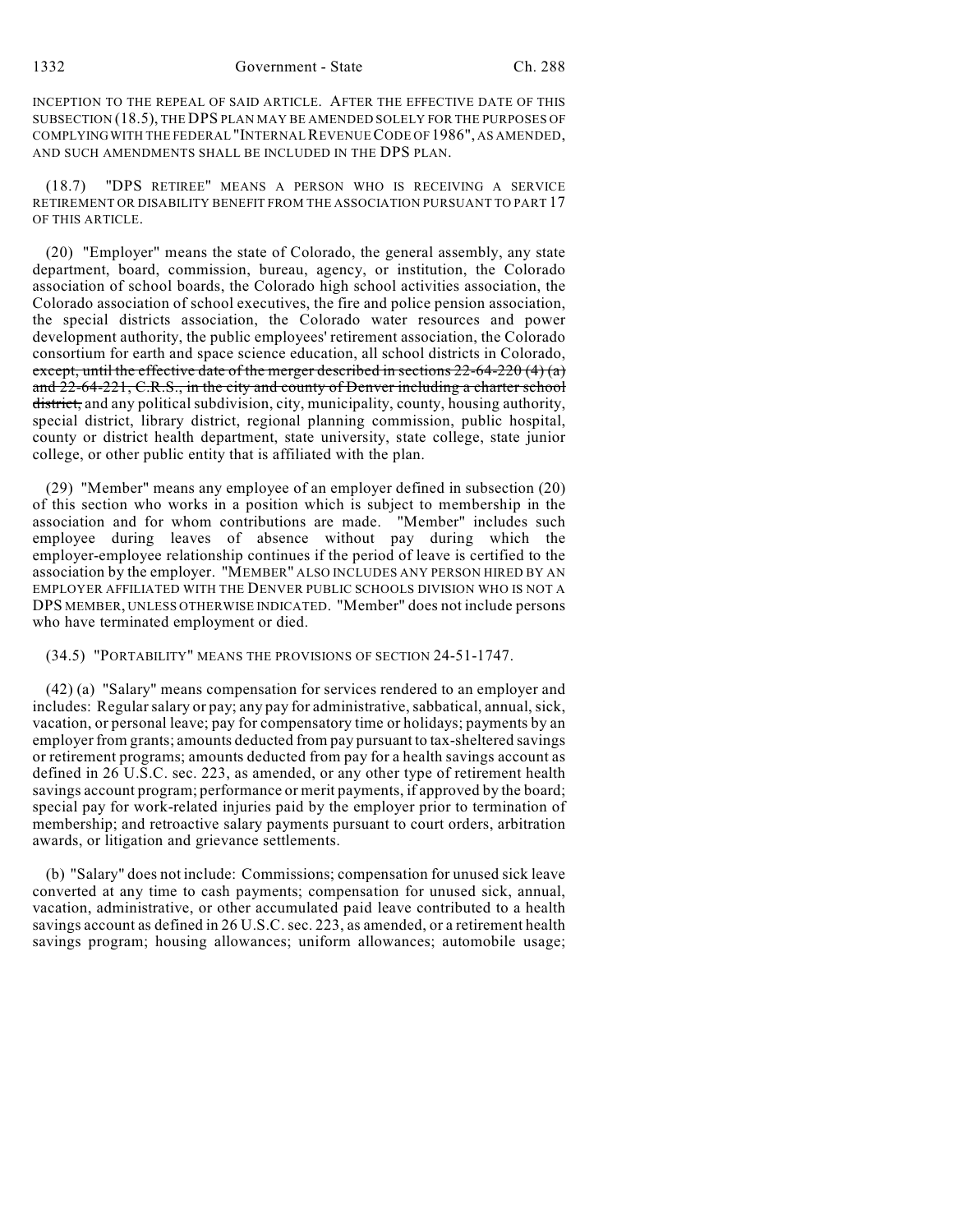insurance premiums; dependent care assistance; reimbursement for expenses incurred; tuition or any other fringe benefits, regardless of federal taxation; bonuses for services not actually rendered, including, but not limited to, early retirement inducements, Christmas bonuses, cash awards, honorariums and severance pay, damages, except for retroactive salary payments paid pursuant to court orders or arbitration awards or litigation and grievance settlements, or payments beyond the date of a member's death.

(c) COMPENSATION RECEIVED BY DPS MEMBERS ON OR BEFORE DECEMBER 31, 2009, SHALL BE GOVERNED BY PART 17 OF THIS ARTICLE FOR PURPOSES OF DETERMINING INCLUDABLE SALARY. ON AND AFTER JANUARY 1, 2010, COMPENSATION RECEIVED BY DPS MEMBERS SHALL BE GOVERNED BY PARAGRAPHS (a) AND (b) OF THIS SUBSECTION (42) FOR PURPOSES OF DETERMINING INCLUDABLE SALARY. ANY ADJUSTMENTS TO COMPENSATION SHALL BE GOVERNED BY THE PROVISIONS IN EFFECT FOR THE PERIOD FOR WHICH THE ADJUSTMENT APPLIED.

**SECTION 2.** 24-51-201 (2) (c) and (2) (d), Colorado Revised Statutes, are amended, and the said 24-51-201 (2) is further amended BY THE ADDITION OF A NEW PARAGRAPH, to read:

**24-51-201. Public employees' retirement association - creation.** (2) The public employees' retirement association, created pursuant to the provisions of subsection (1) of this section, shall consist of the following divisions:

- (c) The local government division; and
- (d) The judicial division; AND
- (e) THE DENVER PUBLIC SCHOOLS DIVISION.

**SECTION 3.** 24-51-203, Colorado Revised Statutes, is amended BY THE ADDITION OF A NEW SUBSECTION to read:

**24-51-203. Board - composition and election.** (1.5) IN ADDITION TO THE BOARD MEMBERS SPECIFIED IN SUBSECTION (1) OF THIS SECTION, THERE SHALL BE ONE EX OFFICIO BOARD MEMBER FROM THE DENVER PUBLIC SCHOOLS DIVISION. THE FIRST TERM OF THE EX OFFICIO BOARD MEMBER APPOINTED PURSUANT TO THIS SUBSECTION (1.5) SHALL BE FROM THE EFFECTIVE DATE OF THIS SUBSECTION (1.5) UNTIL DECEMBER 31, 2009, AND THE PERSON TO SERVE SUCH TERM SHALL BE APPOINTED BY THE DENVER PUBLIC SCHOOLS RETIREMENT SYSTEM BOARD OF TRUSTEES. THE SECOND TERM OF THE EX OFFICIO MEMBER SHALL BE FROM JANUARY 1, 2010, THROUGH JUNE 30, 2012, AND THE PERSON TO SERVE SUCH TERM SHALL BE APPOINTED BY THE DENVER PUBLIC SCHOOLS BOARD OF EDUCATION. THE EX OFFICIO BOARD MEMBER TO SERVE FOR THE TERM STARTING JULY 1, 2012, AND EACH TERM THEREAFTER SHALL BE ELECTED BY THE DENVER PUBLIC SCHOOLS DIVISION THROUGH A DENVER PUBLIC SCHOOLS DIVISION MEMBER ELECTION ADMINISTERED BY THE ASSOCIATION. THE DENVER PUBLIC SCHOOLS DIVISION EX OFFICIO MEMBER POSITION SHALL EXIST SO LONG AS THE DENVER PUBLIC SCHOOLS DIVISION REMAINS AS A SEPARATE DIVISION OF THE ASSOCIATION. THE DENVER PUBLIC SCHOOLS DIVISION EX OFFICIO MEMBER SHALL BE A MEMBER OR RETIREE OF THE DENVER PUBLIC SCHOOLS DIVISION AND SHALL BE TREATED LIKE ALL OTHER MEMBERS OF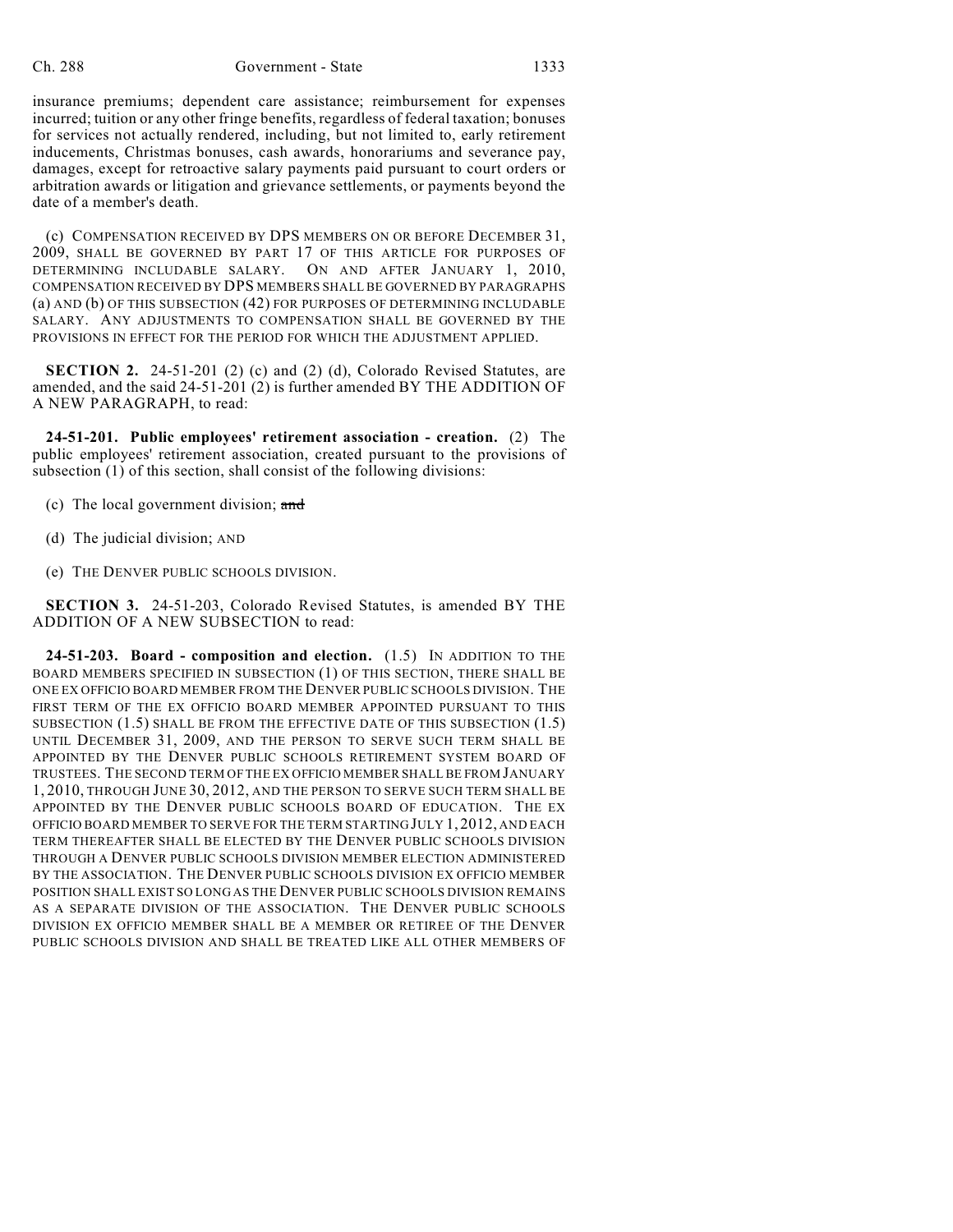THE BOARD, SUBJECT TO THE FOLLOWING:

(a) THE EX OFFICIO MEMBER MAY SIT WITH THE BOARD AND PARTICIPATE IN DISCUSSIONS OF AGENDA ITEMS, BUT SHALL NOT BE ALLOWED TO VOTE ON ANY MATTER COMING BEFORE THE BOARD OR ANY COMMITTEE OF THE BOARD, OR TO MAKE ANY MOTION REGARDING ANY MATTER BEFORE THE BOARD OR ANY COMMITTEE OF THE BOARD;

(b) THE EX OFFICIO MEMBER MAY BE REIMBURSED FOR HIS OR HER ACTUAL AND NECESSARY EXPENSES INCURRED IN THE EXECUTION OF HIS OR HER DUTIES AS AN EX OFFICIO MEMBER OF THE BOARD, SUBJECT TO THE SAME REQUIREMENTS AND RESTRICTIONS AS APPLY TO REIMBURSEMENT OF EXPENSES OF STATUTORY MEMBERS OF THE BOARD;

(c) THE EX OFFICIO MEMBER'S FIDUCIARY OBLIGATIONS AND RESPONSIBILITIES SHALL BE THE SAME AS ANY OTHER BOARD MEMBER, SHALL FLOW TO THE ENTIRE ASSOCIATION MEMBERSHIP, AND ARE NOT LIMITED TO THOSE OF THE DENVER PUBLIC SCHOOLS DIVISION;

(d) THE EX OFFICIO MEMBER SHALL BE PROVIDED THE SAME BOARD AND COMMITTEE MEETING MATERIALS AS ARE PROVIDED TO OTHER MEMBERS OF THE BOARD, INCLUDING ANY INFORMATION THAT MAY BE DEEMED CONFIDENTIAL;

(e) THE EX OFFICIO MEMBER SHALL BE ALLOWED TO PARTICIPATE IN OR ATTEND EXECUTIVE OR CLOSED SESSIONS OF THE BOARD OR OF ANY COMMITTEE OF THE BOARD SUBJECT TO ALL ASSOCIATION BOARD RULES, REGULATIONS, AND POLICIES, INCLUDING, BUT NOT LIMITED TO, CONFIDENTIALITY AND CONFLICT OF INTEREST;

(f) THE EX OFFICIO MEMBER MAY NOT BE ELECTED AS AN OFFICER OF THE BOARD;

(g) AT THE REQUEST OF THE EX OFFICIO MEMBER, THE CHAIR OF THE BOARD MAY APPOINT THE EX OFFICIO MEMBER AS AN EX OFFICIO MEMBER OF ANY STANDING COMMITTEE OF THE BOARD;

(h) THE EX OFFICIO MEMBER SHALL BE ALLOWED TO ATTEND AND PARTICIPATE IN ANY OPEN MEETING DISCUSSION AT ANY BOARD OR COMMITTEE MEETING; AND

(i) THE EX OFFICIO MEMBER SHALL OBSERVE ALL RULES, REGULATIONS, AND POLICIES APPLICABLE TO MEMBERS OF THE BOARD AND ANY OTHER CONDITIONS, RESTRICTIONS, OR REQUIREMENTS ESTABLISHED OR DIRECTED BY VOTE OF A MAJORITY OF THE MEMBERS OF THE BOARD.

**SECTION 4.** 24-51-204 (10), Colorado Revised Statutes, is amended, and the said 24-51-204 is further amended BY THE ADDITION OF A NEW SUBSECTION, to read:

**24-51-204. Duties of the board.** (10) The board shall perform all duties imposed on it by law, INCLUDING BUT NOT LIMITED TO ADMINISTERING THE PROVISIONS OF THE DPS PLAN FOR QUALIFYING DPS MEMBERS. The board shall not be liable for actions of members which THAT do not comply with court orders.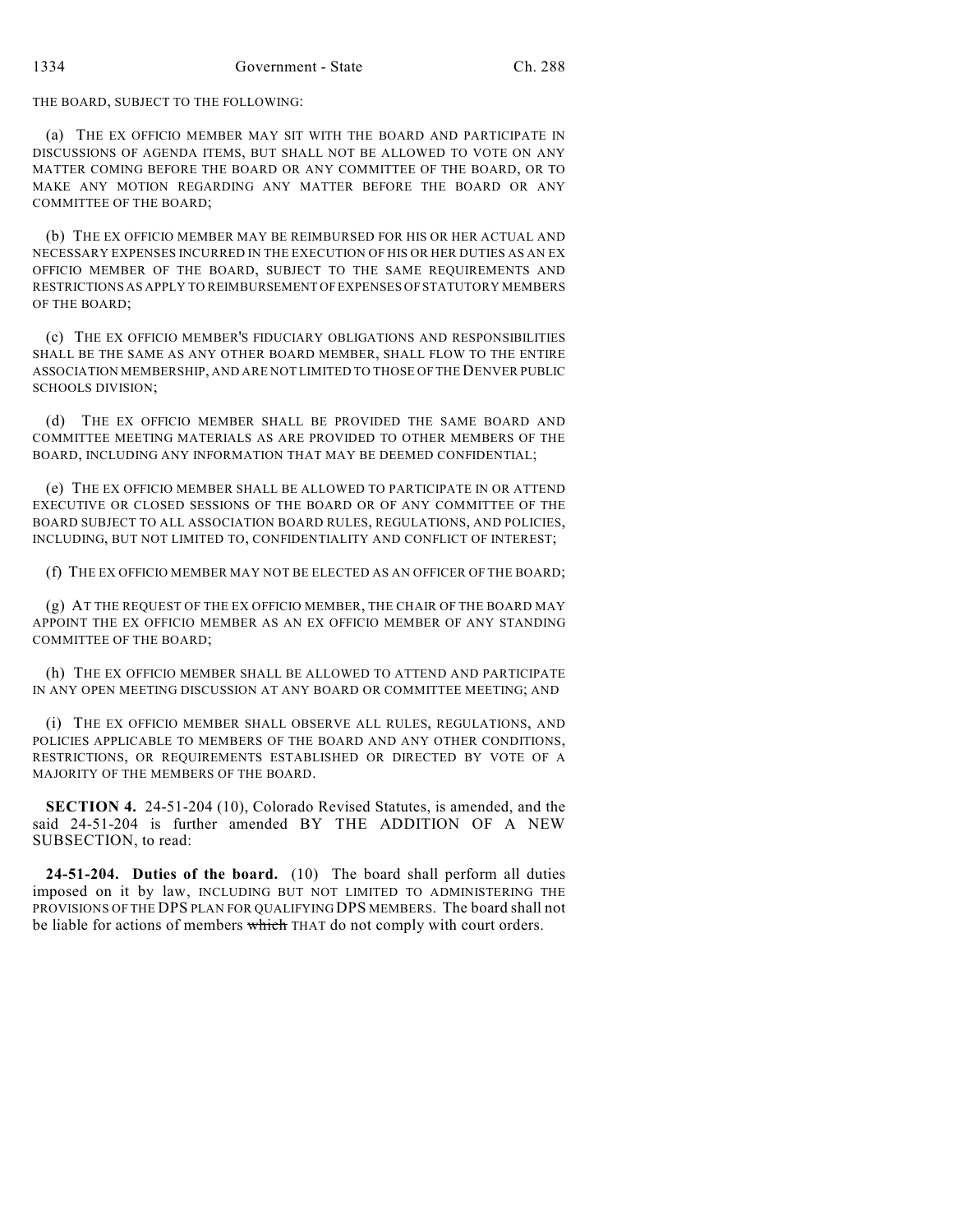(11) THE BOARD SHALL BE IMMUNE FROM CLAIMS ARISING FROM THE ENFORCEMENT AND IMPLEMENTATION OF LAWS REGARDING THE CONSOLIDATION OR MERGER OF RETIREMENT PLANS UNDER ITS ADMINISTRATION THAT ARE MADE A PART OF THE ASSOCIATION.

**SECTION 5.** 24-51-205 (1), Colorado Revised Statutes, is amended to read:

**24-51-205. General authority of the board.** (1) The board shall have the authority to determine membership status within the state, school, local government, and judicial, AND DENVER PUBLIC SCHOOLS divisions; exemptions from membership; eligibility for benefits, life insurance, health care, and the voluntary investment program; and service credit and salary to be used in calculations pursuant to the provisions of this article. Such decisions by the board may be appealed through the administrative review procedures set forth in the board rules. Such final decision by the board shall be subject only to review by proper court action.

**SECTION 6.** 24-51-207 (2), Colorado Revised Statutes, is amended BY THE ADDITION OF A NEW PARAGRAPH to read:

**24-51-207. Standard of conduct.** (2) (c) NOTWITHSTANDING THE PROVISIONS OF PARAGRAPH (a) OF THIS SUBSECTION (2), THE CONSOLIDATION OR MERGER OF A PLAN CREATED UNDER PART 2 OF ARTICLE 64 OF TITLE 22, C.R.S., PRIOR TO ITS REPEAL IN 2010, INTO THE ASSOCIATION AND THE BOARD'S ADMINISTRATION OF THAT DIVISION FOLLOWING THE EFFECTIVE DATE OF THE MERGER SHALL NOT BE CONSIDERED A BREACH OF THE BOARD'S DUTIES OR STANDARDS OF CONDUCT. NO CLAIMS SHALL LIE AGAINST THE BOARD, ASSOCIATION, OR THE TRUSTEES ARISING FROM THE CONSOLIDATION OR MERGER OR THE SPECIFIC TERMS IMPOSED BY LAW.

**SECTION 7.** 24-51-208 (1) (f), the introductory portion to 24-51-208 (2), and 24-51-208 (2.5), Colorado Revised Statutes, are amended, and the said 24-51-208 (1) is further amended BY THE ADDITION OF THE FOLLOWING NEW PARAGRAPHS, to read:

**24-51-208. Allocation of moneys.** (1) The moneys of the association shall be divided into several trust funds, including, but not limited to:

(d.5) THE DENVER PUBLIC SCHOOLS DIVISION TRUST FUND, WHICH CONSISTS OF CONTRIBUTIONS, PAYMENTS, AND INTEREST PAID BY MEMBERS,DPS MEMBERS, AND EMPLOYERS OF THE DENVER PUBLIC SCHOOLS DIVISION, IN ADDITION TO THE PROPORTIONAL SHARE OF INVESTMENT INCOME EARNED THEREON AND THE ASSETS OF THE DPS PLAN TRUST FUNDS AS OF JANUARY 1, 2010;

(f) The health care trust fund, created pursuant to the provisions of  $set$  $24-51-1201$  SECTION 24-51-1201 (1), which consists of a portion of the employer contributions equal to one and two one-hundredths percent of member salaries; a portion of the amount paid by members to purchase service credit relating to noncovered employment as determined pursuant to section 24-51-505 (7); thirty percent of the amount of any reduction in the employer contribution rates as determined in section 24-51-408.5 (5) to amortize any overfunding in each division's trust fund; deductions of premium amounts from monthly benefits of participating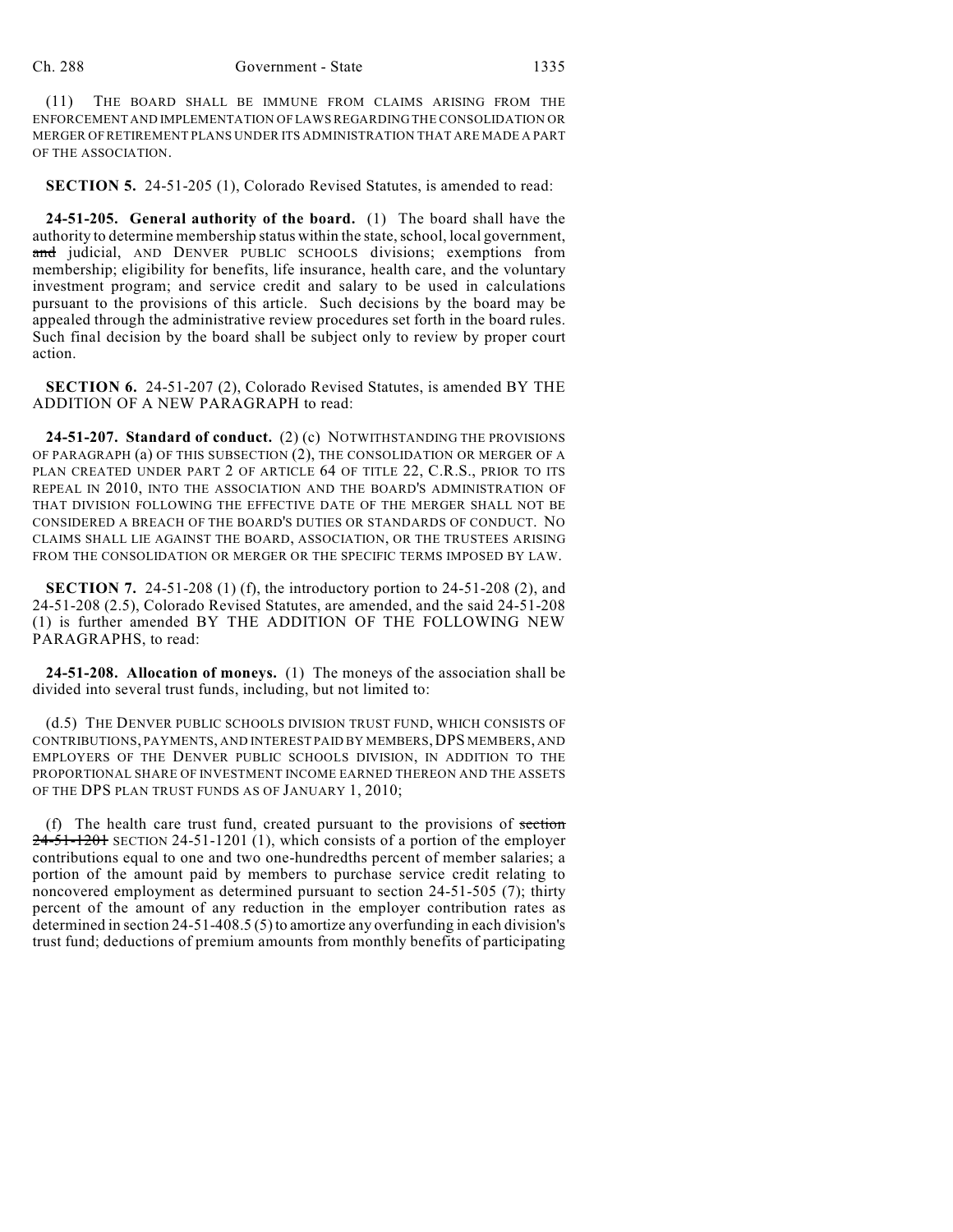benefit recipients; premiums paid directly to the trust fund by participating benefit recipients, members, and dependents; monthly payments made by employers on behalf of participating benefit recipients, members, and dependents; and interest; in addition to a proportional share of investment income earned thereon;

(f.5) THE DENVER PUBLIC SCHOOLS DIVISION HEALTH CARE TRUST FUND, CREATED PURSUANT TO THE PROVISIONS OF SECTION 24-51-1201 (2), WHICH CONSISTS OF A PORTION OF THE EMPLOYER CONTRIBUTIONS EQUAL TO ONE AND TWO ONE-HUNDREDTHS PERCENT OF MEMBER SALARIES; A PORTION OF THE AMOUNT PAID BY MEMBERS TO PURCHASE SERVICE CREDIT RELATING TO NONCOVERED EMPLOYMENT AS DETERMINED PURSUANT TO SECTION 24-51-505 (7); DEDUCTIONS OF PREMIUM AMOUNTS FROM MONTHLY BENEFITS OF PARTICIPATING BENEFIT RECIPIENTS; PREMIUMS PAID DIRECTLY TO THE TRUST FUND BY PARTICIPATING BENEFIT RECIPIENTS, MEMBERS, AND DEPENDENTS; MONTHLY PAYMENTS MADE BY EMPLOYERS ON BEHALF OF PARTICIPATING BENEFIT RECIPIENTS, MEMBERS, AND DEPENDENTS; AND INTEREST; IN ADDITION TO A PROPORTIONAL SHARE OF INVESTMENT INCOME EARNED THEREON;

(2) Within each of the state division, school division, local government division, and judicial division, AND DENVER PUBLIC SCHOOLS DIVISION trust funds, the following reserves shall exist:

(2.5) Within each of the state division, school division, local government division, and judicial division trust funds, an annual increase reserve shall exist on and after January 1, 2007, AND WITHIN THE DENVER PUBLIC SCHOOLS DIVISION TRUST FUND, AN ANNUAL INCREASE RESERVE SHALL EXIST ON AND AFTER JANUARY 1, 2010.

**SECTION 8.** 24-51-208, Colorado Revised Statutes, is amended BY THE ADDITION OF A NEW SUBSECTION to read:

**24-51-208. Allocation of moneys.** (4) AT THE TIME A BENEFIT IS PAID, THE ASSOCIATION SHALL TRANSFER TO THE RETIREMENT BENEFITS RESERVE OR SURVIVOR BENEFITS RESERVE OF THE DIVISION FROM WHICH THE BENEFIT IS PAID, WHICHEVER IS APPLICABLE, ONE HUNDRED PERCENT OF THE PRESENT VALUE OF THE ACTUARIALLY DETERMINED LIABILITY OF SUCH BENEFIT. EACH DIVISION IN WHICH THE ACCOUNT HAS CONTRIBUTIONS SHALL FUND ITS PROPORTIONATE SHARE OF THE BENEFIT LIABILITY BASED ON THE PERCENTAGE OF THE MEMBER CONTRIBUTION ACCOUNT BALANCE FROM THAT DIVISION AS IT RELATES TO THE TOTAL MEMBER CONTRIBUTION ACCOUNT BALANCE.

**SECTION 9.** 24-51-209, Colorado Revised Statutes, is amended to read:

**24-51-209. Disbursements.** Disbursements from the trust funds authorized in section 24-51-208 shall be subject to the approval of the board and shall be made only for the benefits, health care subsidies, investments, refunds, single payments, payments of remaining member contributions pursuant to the provisions of section 24-51-801, PAYMENTS PURSUANT TO THE PROVISIONS OF PART 17 OF THIS ARTICLE, and expenses of the association.

**SECTION 10.** 24-51-211, Colorado Revised Statutes, is amended to read: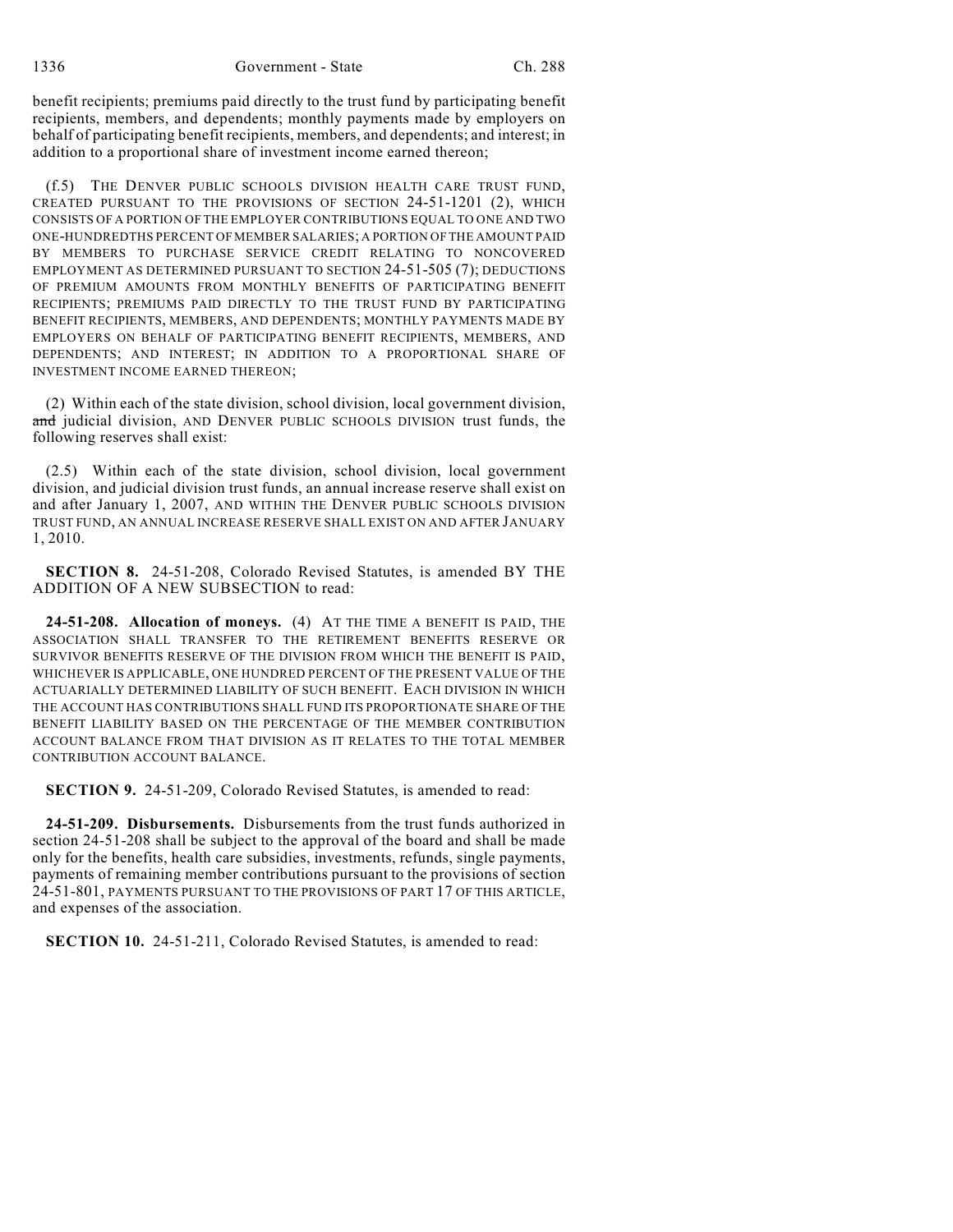**24-51-211. Amortization of liabilities.** (1) An amortization period for each of the state division, school division, local government division, and judicial division, AND DENVER PUBLIC SCHOOLS DIVISION trust funds shall be calculated separately. A maximum amortization period of thirty years shall be deemed actuarially sound. Upon recommendation of the board, and with the advice of the actuary, the employer or member contribution rates for the plan may be adjusted by the general assembly when indicated by actuarial experience.

(2) ON OR BEFORE NOVEMBER 1, 2009, THE BOARD SHALL SUBMIT SPECIFIC, COMPREHENSIVE RECOMMENDATIONS TO THE GENERAL ASSEMBLY REGARDING POSSIBLE METHODS TO RESPOND TO THE DECREASE IN THE VALUE OF THE ASSOCIATION'S ASSETS, INCLUDING REAL ESTATE, PRIVATE EQUITY, AND OTHER INVESTMENTS, TO DECREASE THE AMORTIZATION PERIOD OF EACH DIVISION OF THE ASSOCIATION AND TO ENSURE THAT EACH DIVISION OF THE ASSOCIATION WILL BECOME AND REMAIN FULLY FUNDED.

**SECTION 11.** 24-51-212, Colorado Revised Statutes, is amended to read:

**24-51-212. Funds not subject to legal process.** (1) Except for federal tax liens on distributions payable by the association, for Colorado tax distraints and liens pursuant to section 39-21-114, C.R.S., on distributions payable by the association, for assignments for child support purposes as provided for in sections 14-10-118 (1) and 14-14-107, C.R.S., as they existed prior to July 1, 1996, for income assignments for child support purposes pursuant to section 14-14-111.5, C.R.S., for writs of garnishment that are the result of a judgment taken for arrearages for child support or for child support debt, for payments from the association in compliance with a properly executed court order approving a written agreement entered into pursuant to section 14-10-113 (6), C.R.S., and for restitution that is required to be paid for the theft, embezzlement, misappropriation, or wrongful conversion of public property or in the event of a judgment for a willful and intentional violation of fiduciary duties pursuant to section 24-51-207 where the offender or a related party received direct financial gain, none of the moneys, trust funds, reserves, accounts, contributions pursuant to parts 4, 5, and 15, AND 17 of this article, or benefits referred to in this article shall be assignable either in law or in equity or be subject to execution, levy, attachment, garnishment, bankruptcy proceedings, or other legal process. Member contributions are subject to garnishment resulting from a judgment taken for arrearages for child support or for child support debt, for restitution that is required to be paid for the theft, embezzlement, misappropriation, or wrongful conversion of public property or in the event of a judgment for a willful and intentional violation of fiduciary duties pursuant to section 24-51-207 where the offender or a related party received direct financial gain, only if the membership has terminated and the member is not vested.

(2) Notwithstanding the provisions of this section, upon service to the association of orders, injunctions, or warrants issued pursuant to sections 18-17-105 and 18-17-106 or section 16-3-301, C.R.S., applicable to a member contribution account based upon allegations of theft, embezzlement, misappropriation, or wrongful conversion of public property, a member who terminates membership is prohibited from receiving a refund of the member's contribution account and matching employer contributions pursuant to section 24-51-405 OR A REFUND OF MEMBER CONTRIBUTIONS PURSUANT TO PART 17 OF THIS ARTICLE, until a court order or the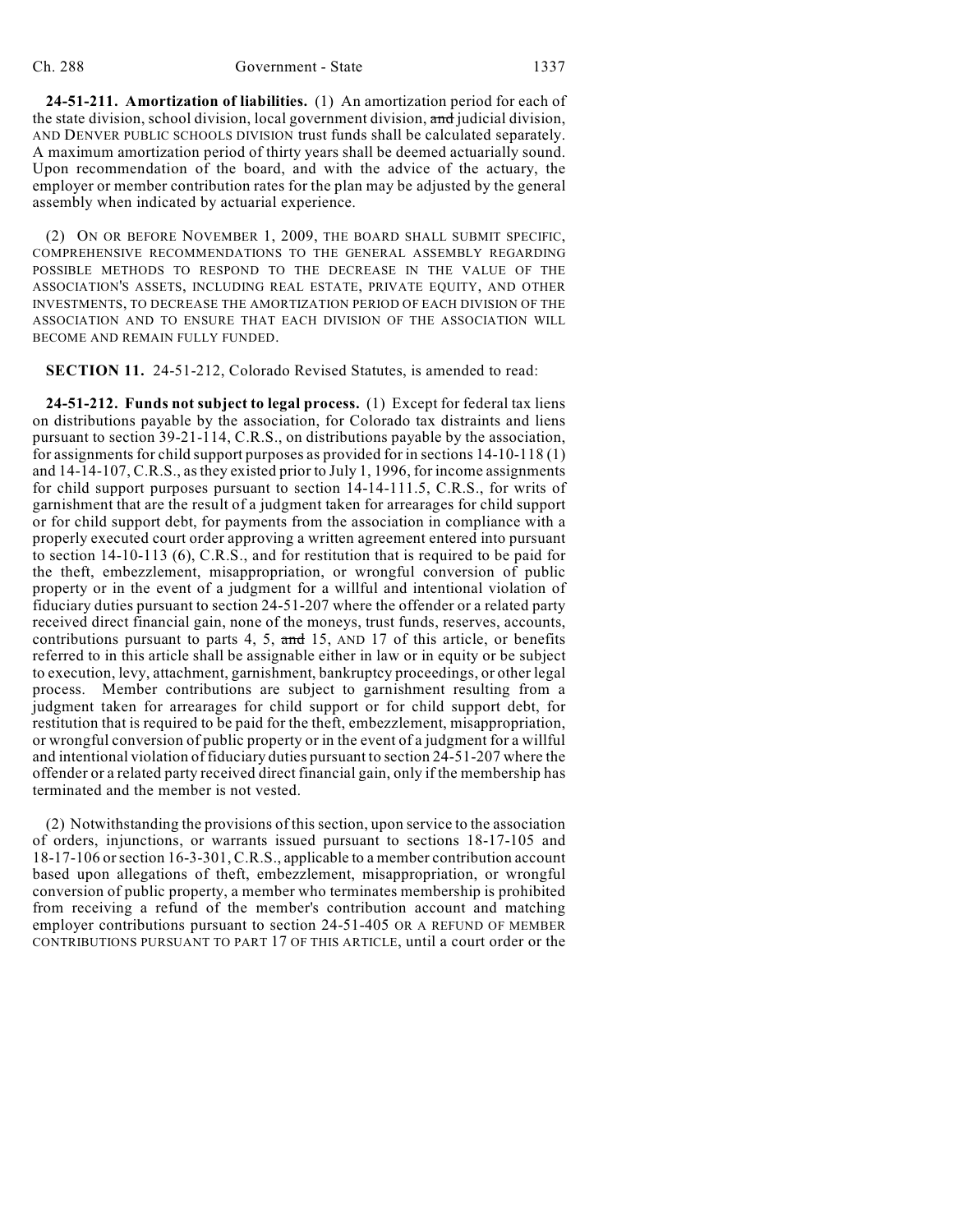issuing authority releases the member contribution account from said orders, injunctions, or warrants.

**SECTION 12.** 24-51-213 (1), Colorado Revised Statutes, is amended to read:

**24-51-213. Confidentiality.** (1) All information contained in records of members, former members, inactive members, DPS MEMBERS, DPS RETIREES, and benefit recipients and their dependents, INCLUDING THOSE FROM THE DENVER PUBLIC SCHOOLS DIVISION, shall be kept confidential by the association.

**SECTION 13.** 24-51-217, Colorado Revised Statutes, is amended to read:

**24-51-217. Termination.** If the association is terminated or partially terminated for any reason, the rights of all members and former members affected thereby to benefits accrued and funded to the date of termination shall become nonforfeitable. ANY DISTRIBUTION OF ASSETS SHALL BE CONDUCTED IN ACCORDANCE WITH REQUIREMENTS OF THE FEDERAL "INTERNAL REVENUE CODE OF 1986", AS AMENDED.

**SECTION 14. Repeal.** 24-51-219, Colorado Revised Statutes, is repealed as follows:

**24-51-219. Merger of school district retirement system.** (1) The board shall be empowered to negotiate and implement a merger of a school district retirement system created pursuant to part 2 of article 64 of title 22, C.R.S., into the association in accordance with the provisions of sections 22-64-220 and 22-64-221, C.R.S.

(2) On and after the effective date of the merger described in sections 22-64-220 (4) (a) and 22-64-221, C.R.S., the board shall be authorized to administer benefits in accordance with section 22-64-220 and the written agreement described in section 22-64-220 (4) (d) and (5), including, but not limited to, administering the provisions regarding the benefit increases pursuant to section  $22-64-220$  (4) (c) (II), C.R.S.

**SECTION 15.** 24-51-309, Colorado Revised Statutes, is amended to read:

**24-51-309. Affiliation by public entities.** Except as otherwise provided in section 24-51-320, any political subdivision within the state of Colorado or any public agency created by the state or any of its political subdivisions may make application to the board to affiliate with the association. Any such entity specified in this section which THAT previously exempted its employees from membership in the association may, by ordinance or resolution, apply to the board to be affiliated with the association. All applications shall be subject to approval by the board, and upon approval the benefits, duties, and responsibilities of employers and members shall begin from the date of affiliation with the association. THE DENVER PUBLIC SCHOOLS DIVISION SHALL INCLUDE CHARTER SCHOOLS THAT PARTICIPATE IN THE DPS PLAN PRIOR TO JANUARY 1, 2010, AND ANY FUTURE CHARTER SCHOOLS THAT ARE APPROVED BY THE DENVER PUBLIC SCHOOLS BOARD OF EDUCATION AND THAT ENTER INTO A CHARTER CONTRACT WITH THE DENVER PUBLIC SCHOOLS BOARD OF EDUCATION ON OR AFTER JANUARY 1, 2010. THE BOARD SHALL NOT ALLOW AFFILIATION INTO THE DENVER PUBLIC SCHOOLS DIVISION OF ANY EMPLOYER NOT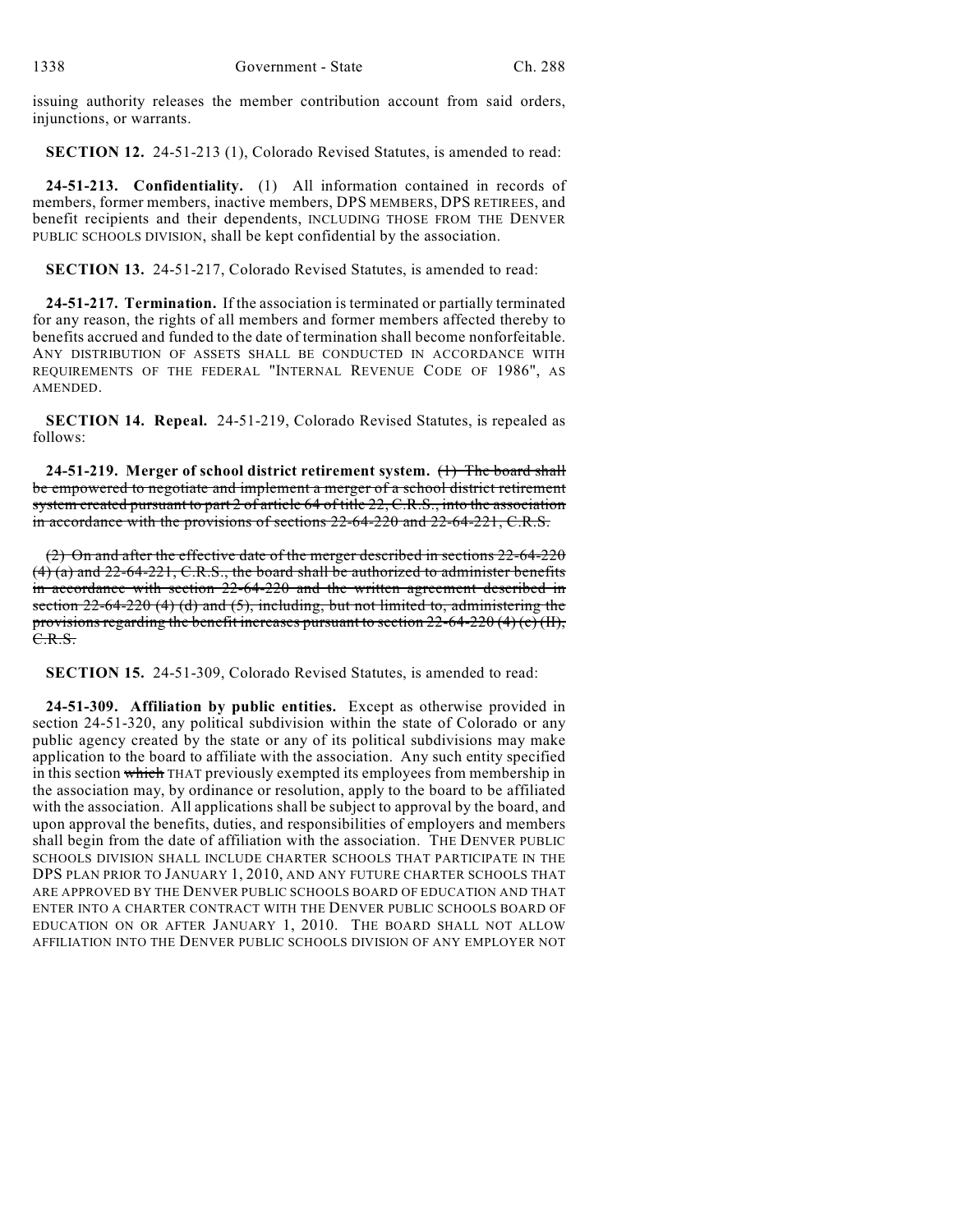APPROVED BY THE DENVER PUBLIC SCHOOLS BOARD OF EDUCATION.

**SECTION 16.** 24-51-401, Colorado Revised Statutes, is amended BY THE ADDITION OF A NEW SUBSECTION to read:

**24-51-401. Employer and member contributions.** (1.6) FOR THE PURPOSES OF SECTIONS 24-51-401 TO 24-51-404 AND SECTIONS 24-51-405.5, 24-51-409, AND 24-51-411, THE TERM "MEMBER" SHALL INCLUDE DPS MEMBERS AND THE TERM "RETIREE" SHALL INCLUDE DPS RETIREES.

**SECTION 17.** 24-51-401 (1.7) (a), Colorado Revised Statutes, is amended, and the said 24-51-401 (1.7) is further amended BY THE ADDITION OF A NEW PARAGRAPH, to read:

**24-51-401. Employer and member contributions.** (1.7) (a) Employers shall deliver a contribution report and the full amount of employer and member contributions to the association within five days after the date members and retirees are paid. Except as provided in subsection (7) of this section and sections  $22-64-220(4)$  (j), C.R.S., and  $24-51-408.5$  SECTION 24-51-408.5, such contributions shall be based upon the rates for the appropriate division as set forth in the following table multiplied by the salary, as defined in section 24-51-101 (42), paid to members and retirees for the payroll period:

### **TABLE A CONTRIBUTION RATES**

| <b>Division</b>     | Membership                          | <b>Employer Rate</b> | <b>Member Rate</b> |
|---------------------|-------------------------------------|----------------------|--------------------|
| <b>State</b>        | All Members                         | 10.15%               | $8.0\%$            |
|                     | Except<br><b>State Troopers</b>     | 12.85%               | 10.0%              |
| School              | All Members                         |                      |                    |
|                     | $1/1/2006$ through<br>12/31/2012    | 10.15%               | $8.0\%$            |
|                     | $1/1/2013$ and<br>thereafter        | 10.55%               | $8.0\%$            |
| Local<br>Government | All Members                         | $10.0\%$             | $8.0\%$            |
| Judicial            | All Members                         | 13.66%               | $8.0\%$            |
| <b>DPS</b>          | $1/1/2010$ THROUGH<br>12/31/2012    | 13.75%               | $8.0\%$            |
|                     | $1/1/2013$ AND<br><b>THEREAFTER</b> | 14.15%               | $8.0\%$            |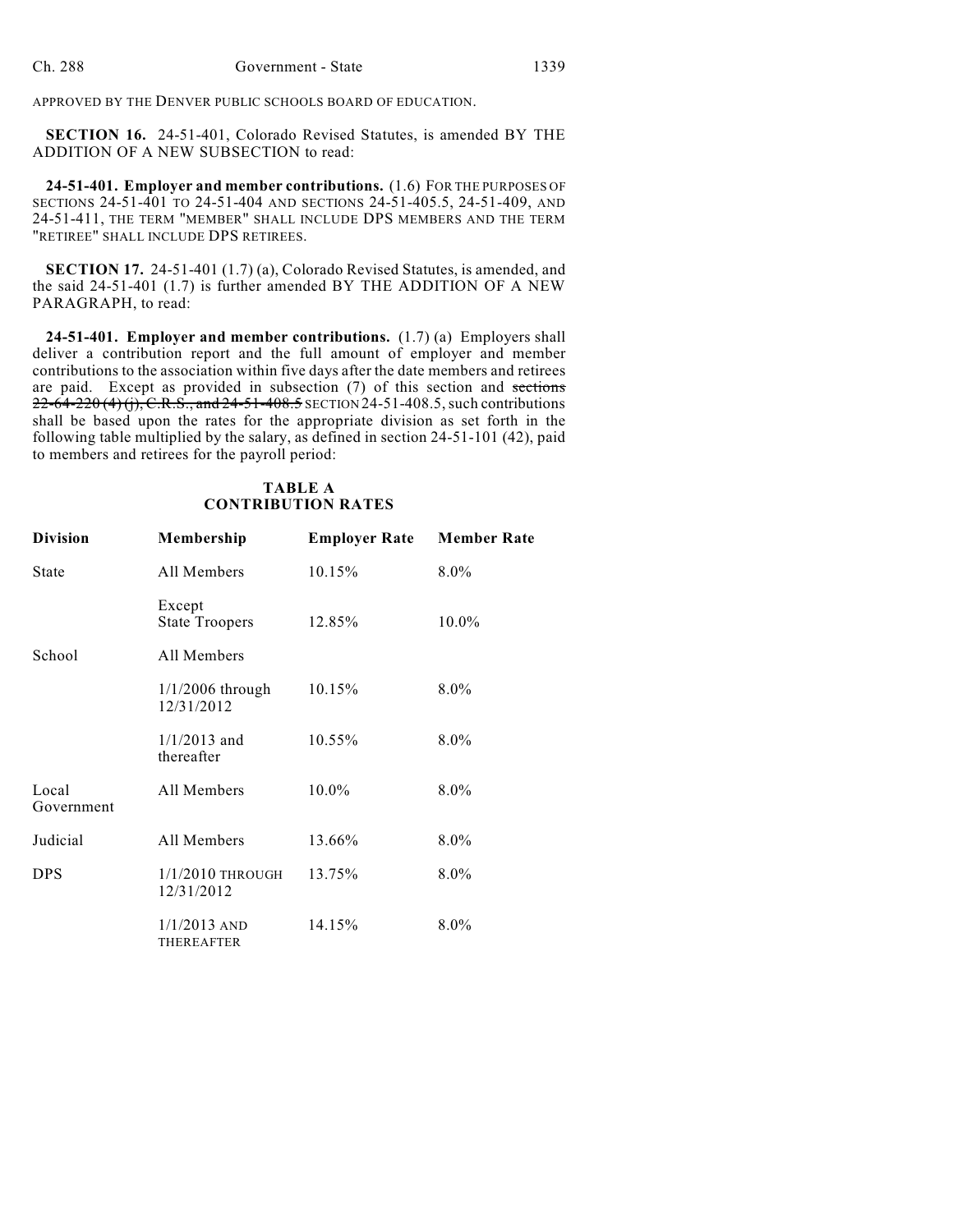(e) IN RECOGNITION OF THE EFFORT TO EQUALIZE THE FUNDED STATUS OF THE DENVER PUBLIC SCHOOLS DIVISION AND THE ASSOCIATION'S SCHOOL DIVISION AS MORE FULLY PROVIDED IN SECTION 24-51-412, BEGINNING JANUARY 1, 2015, AND EVERY FIFTH YEAR THEREAFTER, THE ASSOCIATION SHALL CALCULATE A TRUE-UP TO CONFIRM THE EQUALIZATION STATUS OF THE DENVER PUBLIC SCHOOLS DIVISION AND THE ASSOCIATION'S SCHOOL DIVISION, AND IF NECESSARY, THE BOARD SHALL RECOMMEND THAT THE GENERAL ASSEMBLY ADJUST THE DENVER PUBLIC SCHOOLS TOTAL EMPLOYER RATE TO ASSURE THE EQUALIZATION OF THE DENVER PUBLIC SCHOOLS DIVISION'S RATIO OF UNFUNDED ACTUARIAL ACCRUED LIABILITY OVER PAYROLL TO THE ASSOCIATION'S SCHOOL DIVISION'S RATIO OF UNFUNDED ACTUARIAL ACCRUED LIABILITY OVER PAYROLL AT THE END OF THE THIRTY-YEAR PERIOD. THE TRUE-UP SHALL BE BASED ON AUDITED RESULTS OF THE ASSOCIATION'S SCHOOL DIVISION'S AND THE DENVER PUBLIC SCHOOLS DIVISION'S ACTUAL UNFUNDED ACTUARIAL ACCRUED LIABILITY AND PAYROLL EXPERIENCE AT EVERY POINT OF TRUE-UP. IF THE RATIOS OF UNFUNDED ACTUARIAL ACCRUED LIABILITY OVER PAYROLL BASED ON ACTUAL EXPERIENCE ARE NOT PROJECTED TO EQUALIZE OVER THE THIRTY-YEAR PERIOD, THE BOARD SHALL RECOMMEND THAT THE DENVER PUBLIC SCHOOLS DIVISION TOTAL EMPLOYER RATE BE ADJUSTED BY THE GENERAL ASSEMBLY.

**SECTION 18.** 24-51-404, Colorado Revised Statutes, is amended to read:

**24-51-404. Combining member contributions.** Any member whose previous member contribution account has not been refunded shall be credited with such member contributions in said account upon a resumption of membership. NOTWITHSTANDING THE PROVISIONS OF THIS SECTION, MEMBERS EXERCISING PORTABILITY BETWEEN THE DENVER PUBLIC SCHOOLS DIVISION AND THE OTHER ASSOCIATION DIVISIONS SHALL BE GOVERNED BY THE PROVISIONS OF SECTION 24-51-1747.

**SECTION 19.** 24-51-405 (1), Colorado Revised Statutes, is amended, and the said 24-51-405 is further amended BY THE ADDITION OF A NEW SUBSECTION, to read:

**24-51-405. Refund of the member contribution account.** (1) SUBJECT TO PORTABILITY, any member who terminates membership for any reason other than retirement or death may request a refund of all moneys credited to the member contribution account and payment of matching employer contributions if said member has not resumed membership. Upon request, a refund shall be made by the association within ninety days after the date of termination of employment covered by membership or the date the association received the refund request, whichever is later.

(10) SUBJECT TO PORTABILITY, THE AMOUNT AVAILABLE TO DPS MEMBERS IN THE EVENT OF A REFUND SHALL BE GOVERNED BY SECTION 24-51-1711.

**SECTION 20.** 24-51-405.5, Colorado Revised Statutes, is amended to read:

**24-51-405.5. Direct rollovers.** Notwithstanding any other provision of this article, effective January 1, 1993, a terminated member,  $\sigma$ r a surviving spouse, OR A NAMED BENEFICIARY may elect to have any portion of an eligible rollover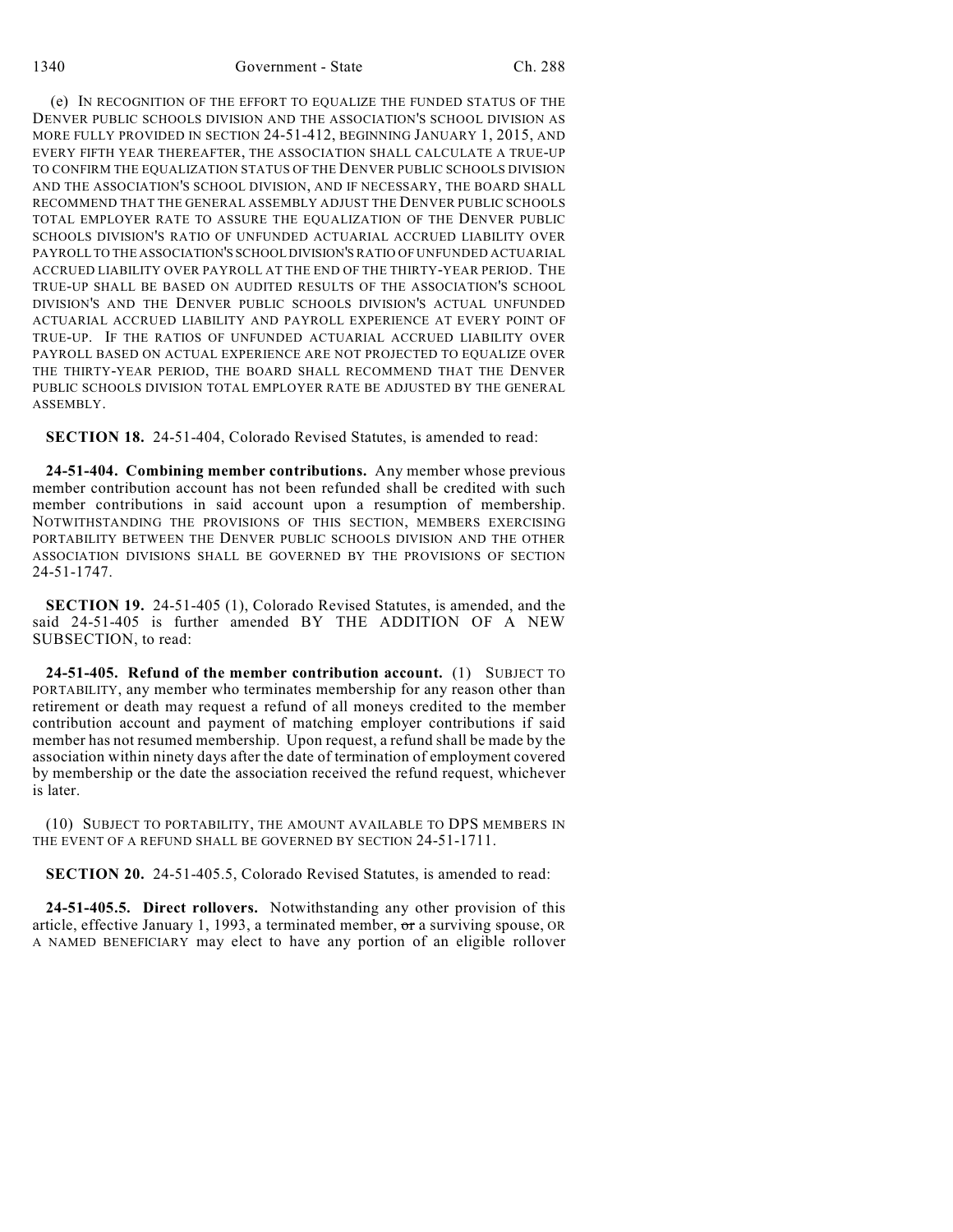distribution paid directly to an eligible retirement plan in a direct rollover in accordance with section 401 (a) (31) of the federal "Internal Revenue Code of 1986", as amended.

**SECTION 21.** 24-51-407, Colorado Revised Statutes, is amended BY THE ADDITION OF A NEW SUBSECTION to read:

**24-51-407. Interest.** (5) NOTWITHSTANDING THE PROVISIONS OF THIS SECTION, DPS MEMBER ACCOUNTS EXISTING AS OF DECEMBER 31, 2009, SHALL BE CREDITED INTEREST IN ACCORDANCE WITH SECTION 24-51-1702 (31) THROUGH AND INCLUDING DECEMBER 31, 2009. THEREAFTER, DENVER PUBLIC SCHOOLS DIVISION MEMBER ACCOUNTS SHALL EARN INTEREST IN ACCORDANCE WITH SUBSECTION (4) OF THIS SECTION.

**SECTION 22.** 24-51-408, Colorado Revised Statutes, is amended BY THE ADDITION OF A NEW SUBSECTION to read:

**24-51-408. Matching employer contributions.** (4) THE PROVISIONS OF THIS SECTION SHALL NOT APPLY TO DPS MEMBER ACCOUNTS THAT EXIST ON DECEMBER 31, 2009, WITH REGARD TO PAST CONTRIBUTIONS OR FUTURE CONTRIBUTIONS. MEMBER ACCOUNTS IN THE DENVER PUBLIC SCHOOLS DIVISION CREATED ON OR AFTER JANUARY 1, 2010, SHALL BE GOVERNED BY THIS SECTION.

**SECTION 23.** 24-51-408.5, Colorado Revised Statutes, is amended BY THE ADDITION OF A NEW SUBSECTION to read:

**24-51-408.5. Matching employer contribution on voluntary contributions made by members to tax-deferred retirement programs.** (8) THE PROVISIONS OF THIS SECTION SHALL NOT APPLY TO EMPLOYERS AFFILIATED WITH THE DENVER PUBLIC SCHOOLS DIVISION OR DPS MEMBERS.

**SECTION 24.** 24-51-411 (2), (3.2), and (3.7), Colorado Revised Statutes, are amended to read:

**24-51-411. Amortization equalization disbursement - repeal.** (2) For the calendar year beginning January 1, 2006, the amortization equalization disbursement shall be one-half of one percent of the employer's total payroll. The amortization equalization payment shall increase by one-half of one percent of total payroll on January 1, 2007, and shall increase by four-tenths of one percent of total payroll at the start of each of the calendar years following 2007 through 2012. For purposes of this section, the employer's total payroll shall be calculated by applying the definition of salary, pursuant to section 24-51-101 (42), to the payroll for all employees working for the employer who are members of the association, or who were eligible to elect to become members of the association on or after January 1, 2006, including any amounts paid in connection with the employment of a retiree by an employer pursuant to section 24-51-1101 (2). BEGINNING JANUARY 1, 2010, EMPLOYERS OF THE DENVER PUBLIC SCHOOLS DIVISION SHALL PAY THE THEN-APPLICABLE ACCUMULATED RATE OF AMORTIZATION EQUALIZATION DISBURSEMENT AND THE ESCALATING RATE IN ACCORDANCE WITH THE PROVISIONS OF THIS SECTION.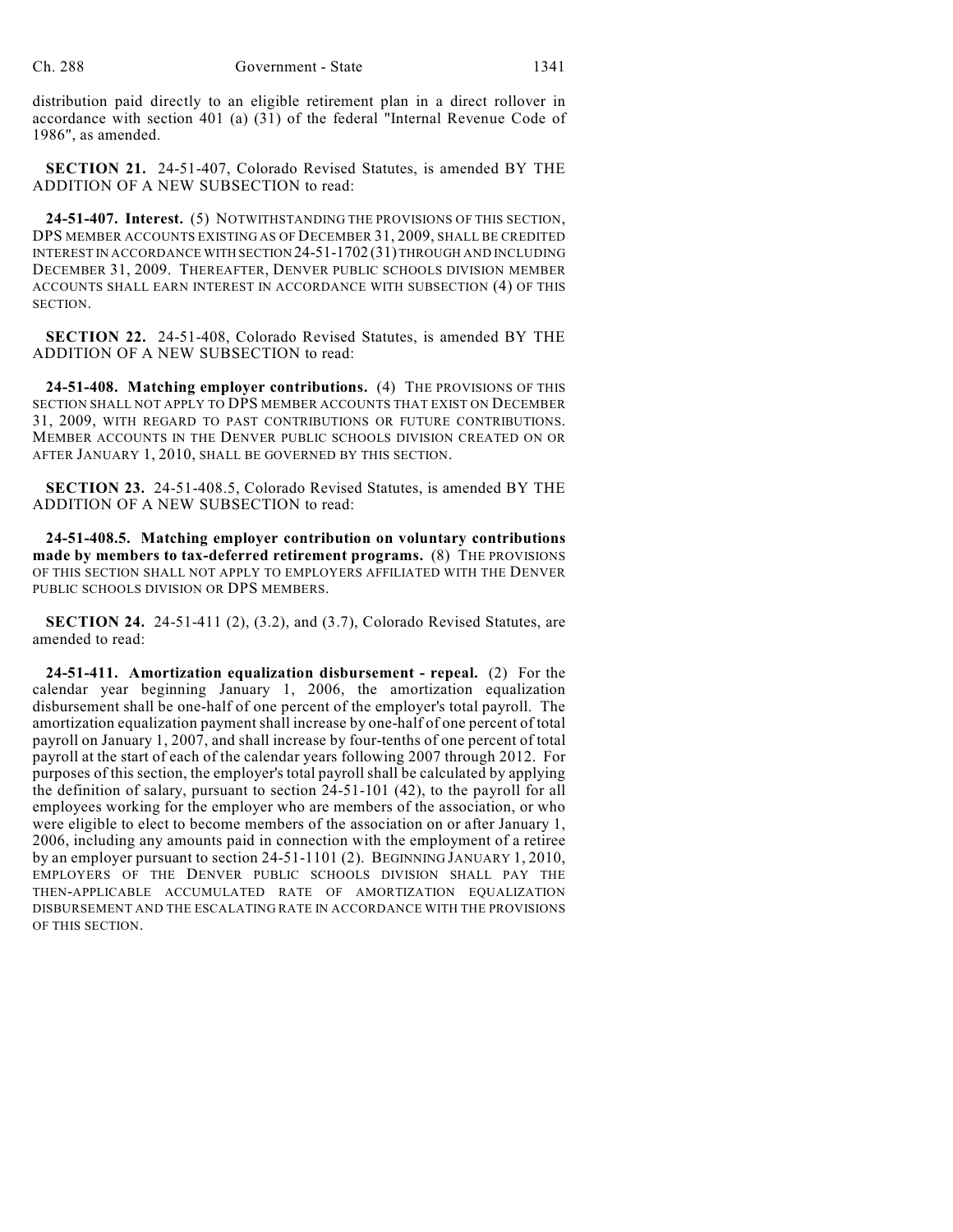(3.2) For the calendar year beginning January 1, 2008, the supplemental amortization equalization disbursement shall be one-half of one percent of the employer's total payroll. The supplemental amortization equalization disbursement shall increase by one-half of one percent of total payroll on January 1 of each year following 2008 through 2013. For purposes of this section, the employer's total payroll shall be calculated by applying the definition of salary, pursuant to section 24-51-101 (42), to the payroll for all employees working for the employer who are members of the association, or who were eligible to elect to become members of the association on or after January 1, 2006, including any amounts paid in connection with the employment of a retiree by an employer pursuant to section 24-51-1101 (2). BEGINNING ON JANUARY 1, 2010, EMPLOYERS OF THE DENVER PUBLIC SCHOOLS DIVISION SHALL PAY THE THEN-APPLICABLE ACCUMULATED RATE OF SUPPLEMENTAL AMORTIZATION EQUALIZATION DISBURSEMENT AND THE ESCALATING RATE IN ACCORDANCE WITH THE PROVISIONS OF THIS SECTION.

(3.7) For state employers in the state division, for the 2007-08 state fiscal year and for each fiscal year through the 2012-13 state fiscal year, from the amount of changes to state employees' salaries and any adjustments to the annual general appropriation act pursuant to section 24-50-104, an amount equal to one-half of one percent of total salary shall be deducted and such amount shall be utilized by the employer to fund the supplemental amortization equalization disbursement. For the school, local government, and judicial, AND DENVER PUBLIC SCHOOLS divisions, and the remaining employers in the state division who are not state employers, the supplemental amortization equalization disbursement shall, to the extent permitted by law, be funded by allocation of funds otherwise available for use as employee compensation increases prior to award as salary or other compensation to employees.

**SECTION 25.** Part 4 of article 51 of title 24, Colorado Revised Statutes, is amended BY THE ADDITION OF A NEW SECTION to read:

**24-51-412. Denver public schools district - contributions and disbursements - legislative declaration.** (1) THE GENERAL ASSEMBLY HEREBY FINDS AND DECLARES THAT:

(a) THE DENVER PUBLIC SCHOOLS HAS ONGOING PAYMENT OBLIGATIONS RELATED TO CERTAIN PENSION CERTIFICATES OF PARTICIPATION THAT WERE ISSUED IN 1997 AND 2008, REFERRED TO IN THIS SECTION AS "PCOPS";

(b) PROCEEDS OF THE PCOPS WERE CONTRIBUTED TO THE DENVER PUBLIC SCHOOLS RETIREMENT SYSTEM TRUST FUND, RESULTING IN A FUNDED RATIO OF THE DENVER PUBLIC SCHOOLS RETIREMENT SYSTEM THAT EXCEEDS THE FUNDED RATIO OF THE SCHOOL DIVISION OF THE ASSOCIATION;

(c) AS SPECIFIED IN SECTION 24-51-401, "TABLE A -CONTRIBUTION RATES", THE EMPLOYERS IN THE DENVER PUBLIC SCHOOLS DIVISION ARE SCHEDULED TO PAY A CONTRIBUTION RATE THREE AND SIX-TENTHS PERCENT HIGHER THAN EMPLOYERS IN THE SCHOOL DIVISION OF THE ASSOCIATION;

(d) IN RECOGNITION OF THE FACT THAT DENVER PUBLIC SCHOOLS RETIREMENT SYSTEM'S FUNDED RATIO EXCEEDS THAT OF THE SCHOOL DIVISION OF THE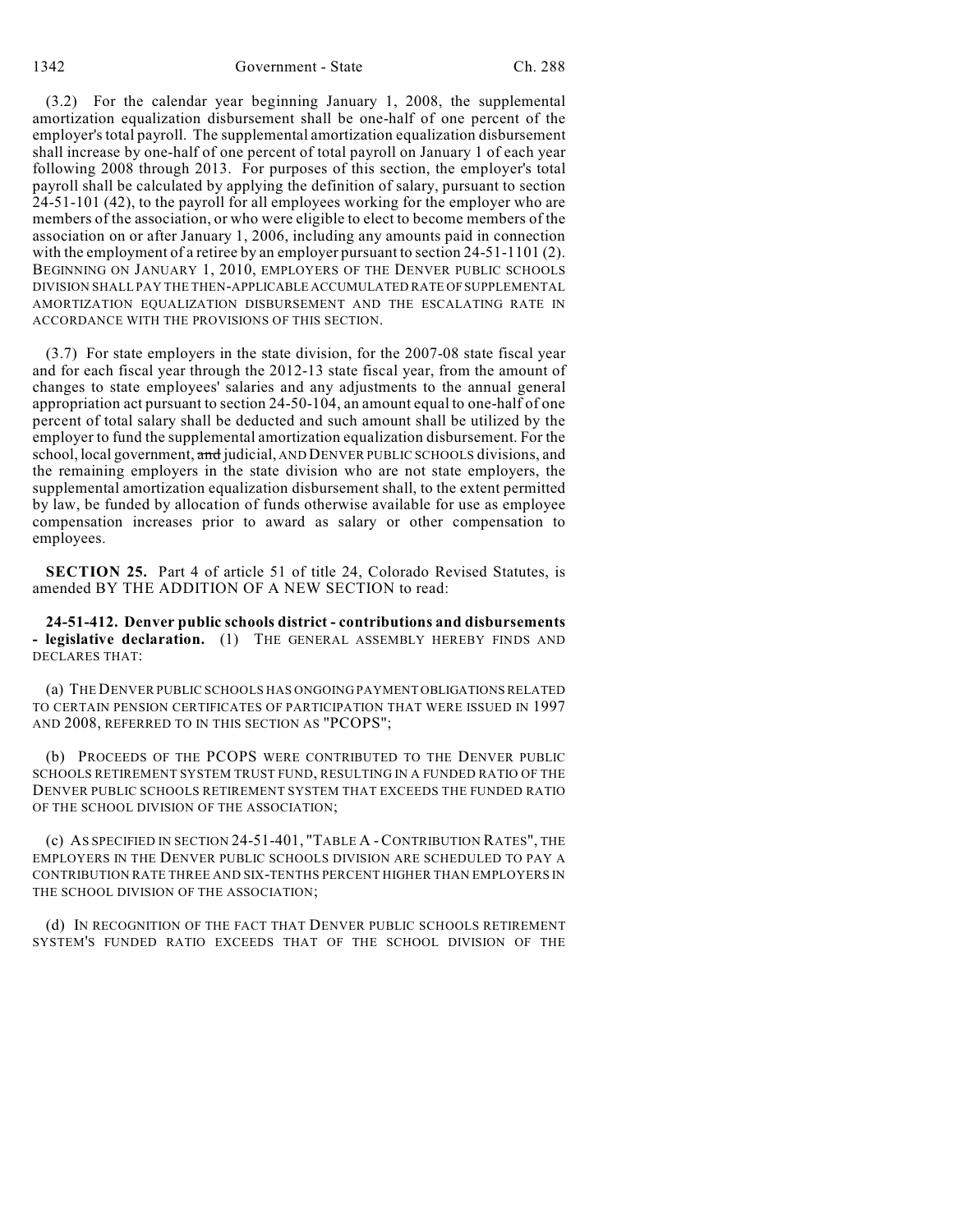ASSOCIATION AS A RESULT OF THE CONTRIBUTIONS FROM THE PCOPS, THE PAYMENTS THE DENVER PUBLIC SCHOOLS MAKES IN RESPECT TO THE PCOPS PROVIDES A BASIS FOR THE USE OF AN OFFSET IN CALCULATING THE TOTAL OF ITS EMPLOYER CONTRIBUTION AND THE AMORTIZATION EQUALIZATION DISBURSEMENT AND SUPPLEMENTAL AMORTIZATION EQUALIZATION DISBURSEMENT.

(2) DUE TO THE CIRCUMSTANCES SPECIFIED IN SUBSECTION (1) OF THIS SECTION, CONTRIBUTIONS REQUIRED TO BE MADE BY EMPLOYERS IN THE DENVER PUBLIC SCHOOLS DIVISION PURSUANT TO SECTION 24-51-401 (1.7) (a) AND DISBURSEMENTS REQUIRED TO BE MADE PURSUANT TO SECTION 24-51-411 SHALL BE REDUCED BY AN AMOUNT IN EACH YEAR EQUAL TO THE OBLIGATIONS OF THE DENVER PUBLIC SCHOOLS WITH RESPECT TO OUTSTANDING PCOPS, OR ANY OBLIGATIONS INCURRED TO REFINANCE THE PCOPS, AT A FIXED EFFECTIVE ANNUAL INTEREST RATE OF EIGHT AND ONE-HALF PERCENT AND WITH PRINCIPAL MATURITIES AS THEY EXIST ON THE EFFECTIVE DATE OF THIS SECTION OR ON THE DATE OF ISSUANCE OF ANY OBLIGATIONS TO REFINANCE THE PCOPS, RECOGNIZING THAT IT IS NOT THE INTENTION TO INCREASE SUBSTANTIALLY THE OFFSET BY ACCELERATING PRINCIPAL MATURITIES THROUGH REFINANCING. THE ANNUAL OFFSET MAY BE APPLIED BY THE DENVER PUBLIC SCHOOLS IN INSTALLMENTS AS IT DETERMINES SO LONG AS THERE ARE SUFFICIENT MONTHLY CONTRIBUTIONS TO FUND THE DPS HEALTH CARE TRUST FUND AND THE ANNUAL INCREASE RESERVE REQUIRED PURSUANT TO SECTION 24-51-1009, TAKING INTO ACCOUNT THE TRUE-UP PROVISIONS IN SECTION 24-51-401, AND THE CALCULATION OF THE OFFSET SHALL BE INCLUDED IN THE CONTRIBUTION REPORTS REQUIRED BY SECTION 24-51-401 (1.7) (a). SINCE, AS STATED IN PARAGRAPH (b) OF SUBSECTION (1) OF THIS SECTION, THE FUNDED RATIO OF THE DENVER PUBLIC SCHOOLS RETIREMENT SYSTEM TRUST FUND PRESENTLY EXCEEDS THAT OF THE SCHOOL DIVISION OF THE ASSOCIATION, THE ANTICIPATED EQUALIZATION OF THE FUNDED RATIOS OVER A THIRTY-YEAR PERIOD OF THE TWO DIVISIONS PROVIDED IN SECTION 24-51-401 (2) MAY NECESSARILY RESULT IN A DECLINE IN THE FUNDED RATIO OF THE DENVER PUBLIC SCHOOLS DIVISION TRUST FUND. DENVER PUBLIC SCHOOLS SHALL ANNUALLY SUBMIT TO THE ASSOCIATION AUDITED FINANCIAL STATEMENTS SHOWING THE ACTUAL DEBT SERVICE EXPERIENCE RELATED TO THE PCOPS.

(3) PURSUANT TO SECTION 24-51-1701, THE BOARD OF THE ASSOCIATION PRESENTLY INTENDS TO PRESENT RECOMMENDATIONS TO THE GENERAL ASSEMBLY CONCERNING THE ASSOCIATION'S DEFINED BENEFIT PLANS, INCLUDING THE SCHOOL DIVISION AND THE DENVER PUBLIC SCHOOLS DIVISION, TO ATTEMPT TO ASSURE SECURITY AND SUSTAINABILITY OF THE PLANS. NOTHING CONTAINED IN THESE FINDINGS AND DECLARATIONS OR ELSEWHERE IN THIS ARTICLE IS INTENDED TO RESTRICT THE POWERS OF THE GENERAL ASSEMBLY TO FIX AND ADJUST THE LEVEL OF CONTRIBUTIONS OR DISBURSEMENTS REQUIRED OF EMPLOYERS HEREAFTER.

(4) (a) UNDER NO CIRCUMSTANCE SHALL ANY DEBT OBLIGATIONS OF THE DENVER PUBLIC SCHOOLS BECOME OBLIGATIONS OF THE ASSOCIATION, ANY OTHER EMPLOYER AFFILIATED WITH THE ASSOCIATION, OR THE STATE. IN ADDITION, UNDER NO CIRCUMSTANCE SHALL ANY OBLIGATIONS OF THE ASSOCIATION UNDER A DEBT INSTRUMENT ISSUED BY THE ASSOCIATION BECOME OBLIGATIONS OF THE DENVER PUBLIC SCHOOLS.

(b) NOTHING IN THIS SUBSECTION (4) SHALL LIMIT THE APPLICATION OF ANY OF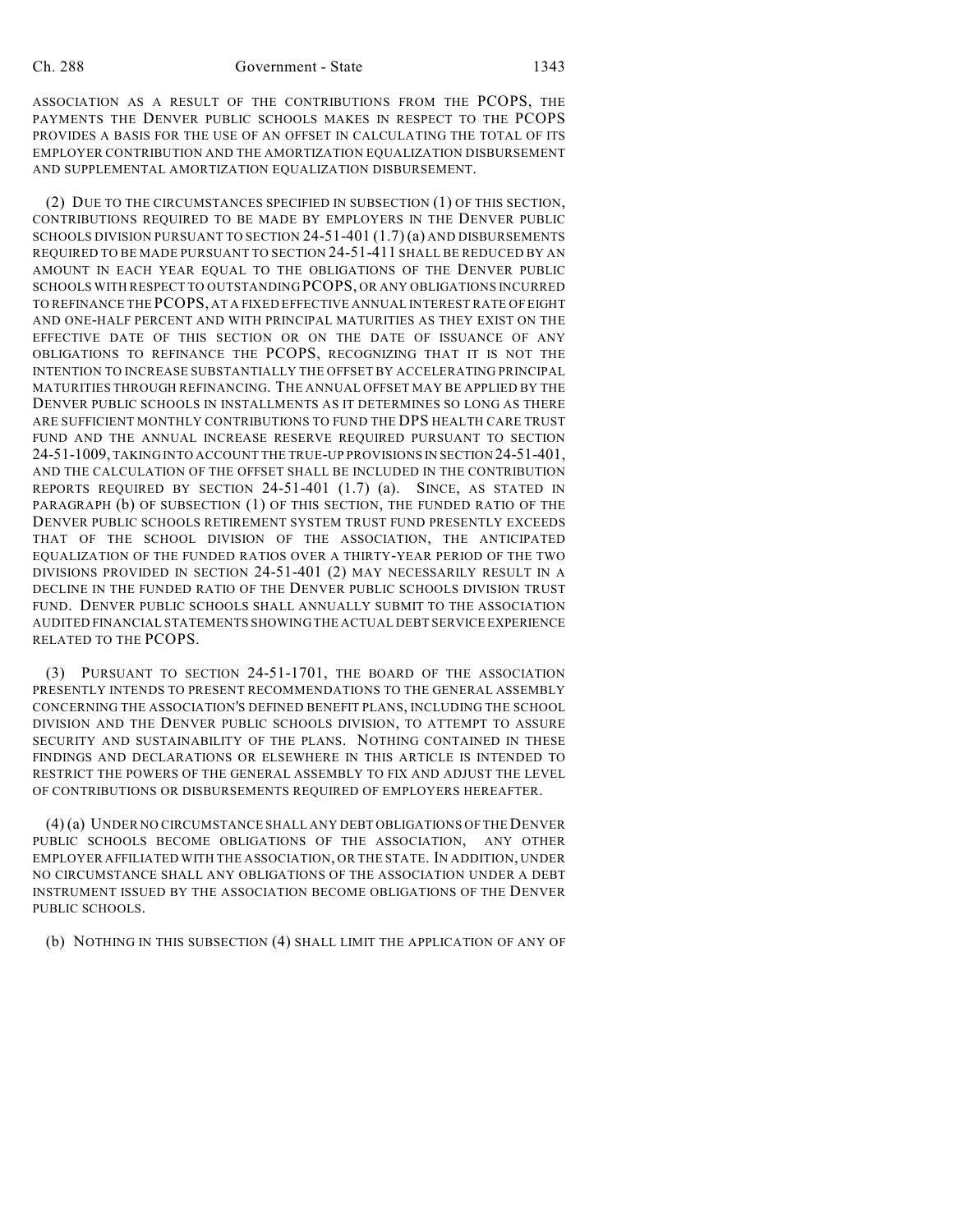1344 Government - State Ch. 288

THE FOLLOWING PROVISIONS TO DENVER PUBLIC SCHOOLS, ANY CHARTER SCHOOL THAT IS CHARTERED BY DENVER PUBLIC SCHOOLS, OR ANY CHARTER SCHOOL THAT SERVES STUDENTS OF DENVER PUBLIC SCHOOLS: SECTION 22-41-110, C.R.S., RELATING TO TIMELY PAYMENT OF SCHOOL DISTRICT OBLIGATIONS; SECTION 22-30.5-406, C.R.S., RELATING TO DIRECT PAYMENT OF CHARTER SCHOOL BONDS; SECTION 22-30.5-408, C.R.S., RELATING TO THE REPLENISHMENT OF CHARTER SCHOOL DEBT SERVICE RESERVE FUNDS; OR ANY OTHER PROGRAM THAT IS AVAILABLE TO SCHOOL DISTRICTS OR CHARTER SCHOOLS THAT MEET THE CONDITIONS SET FORTH IN STATE LAW.

**SECTION 26.** 24-51-501, Colorado Revised Statutes, is amended BY THE ADDITION OF A NEW SUBSECTION to read:

**24-51-501. Earned service credit.** (6) SERVICE CREDIT OF DPS MEMBERS PRIOR TO OR ON DECEMBER 31, 2009, SHALL BE GOVERNED BY SECTION 24-51-1710. BEGINNING JANUARY 1, 2010, DPS MEMBERS SHALL EARN SERVICE CREDIT PURSUANT TO THIS SECTION AND SHALL PURCHASE SERVICE CREDIT RELATING TO A REFUNDED MEMBER CONTRIBUTION ACCOUNT AND NONCOVERED EMPLOYMENT PURSUANT TO THIS PART 5; EXCEPT THAT PURCHASES BY DPS MEMBERS THAT ARE ONGOING AS OF JANUARY 1, 2010, SHALL BE GOVERNED BY SECTION 24-51-1705.

**SECTION 27.** 24-51-503 (2) and (4), Colorado Revised Statutes, are amended to read:

**24-51-503. Purchase of service credit relating to a refunded member contribution account.** (2) For members who were members, inactive members, or retirees on December 31, 2006, AND FOR DPS MEMBERS, the cost to purchase the forfeited service credit shall be the amount refunded plus interest accrued from the date of refund to completion of purchase.

(4) For members who were not members, inactive members, or retirees on December 31, 2006, the cost to purchase the forfeited service credit shall be the amount refunded, plus interest accrued from the date of refund to completion of purchase, plus an amount equal to one percent of the member's highest average salary for each month or partial month of service credit to be purchased. The highest average salary shall be calculated either based on the salary currently reflected in the member account or by assuming the member's account has been credited with the service credit and salary associated with the forfeited service credit which is the subject of the purchase, whichever is higher. The one percent of highest average salary for each month or partial month of service credit purchased shall be allocated to the annual increase reserve pursuant to part 10 of this article. THIS SUBSECTION (4) SHALL NOT APPLY TO DPS MEMBERS.

**SECTION 28.** 24-51-507, Colorado Revised Statutes, is amended BY THE ADDITION OF A NEW SUBSECTION to read:

**24-51-507. Uniformed service credit.** (4) THE PROVISIONS OF THIS SECTION SHALL NOT APPLY TO DPS MEMBERS.

**SECTION 29.** 24-51-509, Colorado Revised Statutes, is amended to read: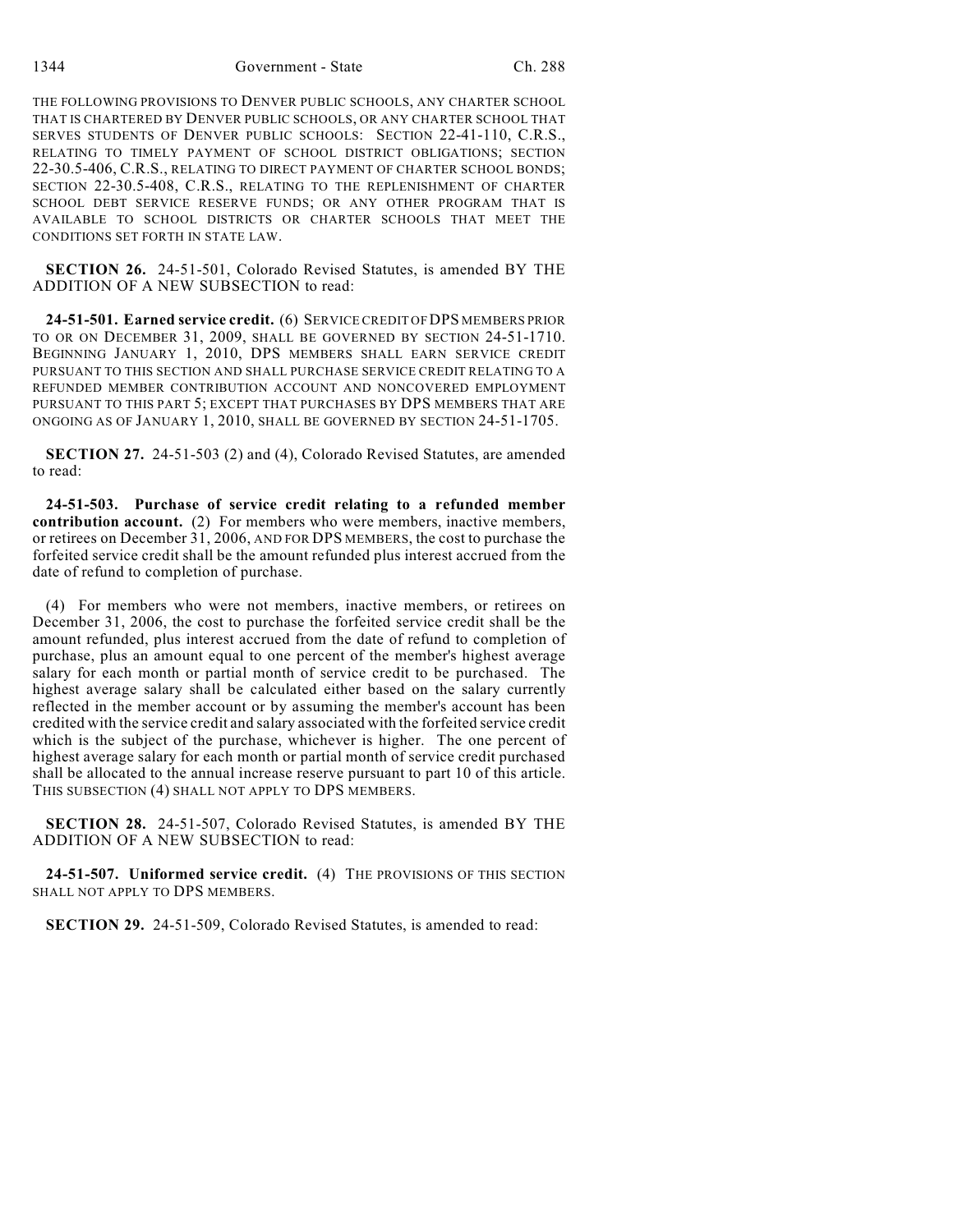**24-51-509. Combining service credit.** Service credit earned by a member during the most recent period of membership shall be combined with the service credit associated with the existing member contribution account of such member. NOTWITHSTANDING THE PROVISIONS OF THIS SECTION, MEMBERS EXERCISING PORTABILITY BETWEEN THE DENVER PUBLIC SCHOOLS DIVISION AND OTHER ASSOCIATION DIVISIONS ARE GOVERNED BY THE PROVISIONS OF SECTION 24-51-1747.

**SECTION 30.** 24-51-602 (4), Colorado Revised Statutes, is amended, and the said 24-51-602 is further amended BY THE ADDITION OF A NEW SUBSECTION, to read:

**24-51-602. Service retirement eligibility.** (4) Paragraph (a) of subsection (1) of this section shall apply to persons who:

(a) On the day before the effective date of the merger were members of the school district retirement system created pursuant to part 2 of article 64 of title 22, C.R.S.; and

(b) Become members of the association because of the merger described in sections  $22-64-220$  (4) (a) and  $22-64-221$ , C.R.S.

(5) RETIREMENT BENEFITS OF DPS MEMBERS SHALL BE GOVERNED BY THE PROVISIONS OF SECTIONS 24-51-1713 TO 24-51-1726 AND 24-51-1747.

**SECTION 31.** 24-51-610, Colorado Revised Statutes, is amended to read:

**24-51-610. Division from which a member retires.** The division in which the retiree had membership immediately preceding the date of retirement shall be the division FROM which determines the eligibility and benefits for such retiree THE MEMBER RETIRES.

**SECTION 32.** 24-51-612, Colorado Revised Statutes, is amended to read:

**24-51-612. Required benefit commencement date.** (1) Payment of retirement benefits, for vested inactive members AND DEFERRED DPS MEMBERS who are eligible to receive retirement benefits and who have not applied for such pursuant to the provisions of section 24-51-602, shall commence no later than April 1 of the calendar year following the calendar year in which the vested inactive member OR DEFERRED DPS MEMBER attains seventy and one-half years of age.

(2) Payment of retirement benefits, for those members AND DPS MEMBERS who are eligible to receive retirement benefits and who have not applied for such pursuant to the provisions of section 24-51-602, and who continue membership after attaining seventy and one-half years of age, shall commence on the effective date of retirement.

**SECTION 33.** 24-51-701, Colorado Revised Statutes, is amended BY THE ADDITION OF A NEW SUBSECTION to read:

**24-51-701. Eligibility to apply for short-term disability program payments and disability retirement.** (4) APPLICATIONS FOR DISABILITY FOR DPS MEMBERS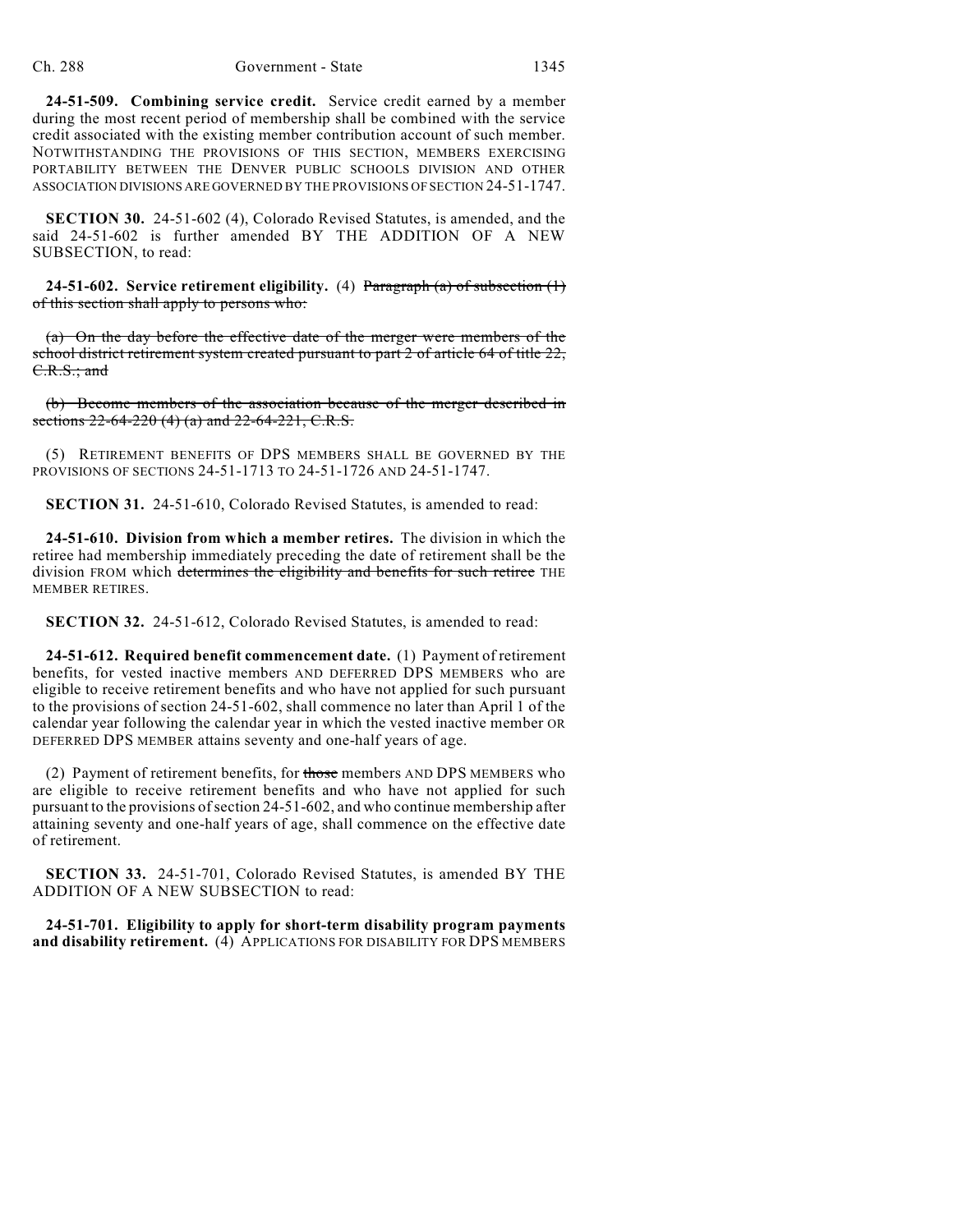FILED ON OR BEFORE DECEMBER 31, 2009, SHALL BE GOVERNED BY THE DISABILITY PROVISIONS OF SECTION 24-51-1734, AND ON OR AFTER JANUARY 1, 2010, DISABILITY SHALL BE GOVERNED BY THE PROVISIONS OF THIS PART 7. PERSONS RECEIVING DISABILITY BENEFITS UNDER THE DPS PLAN AS OF DECEMBER 31, 2009, SHALL CONTINUE TO RECEIVE SUCH BENEFITS IN ACCORDANCE WITH THE DPS PLAN.

**SECTION 34.** 24-51-708, Colorado Revised Statutes, is amended to read:

**24-51-708. Division from which a disabled member retires.** The division in which the retiree had membership immediately preceding the date of retirement shall be the division that determines the eligibility and benefits for such retiree FROM WHICH THE MEMBER RETIRES.

**SECTION 35.** 24-51-801, Colorado Revised Statutes, is amended BY THE ADDITION OF A NEW SUBSECTION to read:

**24-51-801. Benefit options.** (4) BENEFITS CALCULATED PURSUANT TO PART 17 OF THIS ARTICLE SHALL BE SUBJECT TO THE BENEFIT PAYMENT OPTIONS PROVIDED IN SECTIONS 24-51-1716 TO 24-51-1725.

**SECTION 36.** 24-51-902, Colorado Revised Statutes, is amended to read:

**24-51-902. Modification of named beneficiaries.** A named beneficiary may be added, deleted, or changed by a member or inactive member, INCLUDING MEMBERS FROM THE DENVER PUBLIC SCHOOLS DIVISION, upon written notice to the association.

**SECTION 37.** 24-51-903, Colorado Revised Statutes, is amended to read:

**24-51-903. Distribution to named beneficiaries.** All named beneficiaries, if more than one, who survive the deceased member or deceased inactive member, INCLUDING MEMBERS FROM THE DENVER PUBLIC SCHOOLS DIVISION, shall share equally in a single payment.

**SECTION 38.** 24-51-904, Colorado Revised Statutes, is amended BY THE ADDITION OF A NEW SUBSECTION to read:

**24-51-904. Survivor benefits - eligibility - "member" defined.** (3) NOTWITHSTANDING ANY OTHER PROVISIONS OF THIS PART 9, UNLESS OTHERWISE INDICATED, SURVIVOR PAYMENTS OF DPS MEMBERS SHALL BE GOVERNED BY SECTIONS 24-51-1735 TO 24-51-1746. PURSUANT TO THE PORTABILITY PROVISIONS OF PART 17 OF THIS ARTICLE, ANY FROZEN ACCOUNTS SHALL BE TREATED AS INACTIVE AND GOVERNED BY THE SURVIVOR PROVISIONS APPLICABLE TO THE FROZEN ACCOUNT.

**SECTION 39. Repeal.** 24-51-914, Colorado Revised Statutes, is repealed as follows:

**24-51-914. Reciprocal survivor benefits agreement.** Pursuant to the provisions of the reciprocal survivor benefit agreement between the association and the Denver public school employees' retirement system, certain former employees of the Denver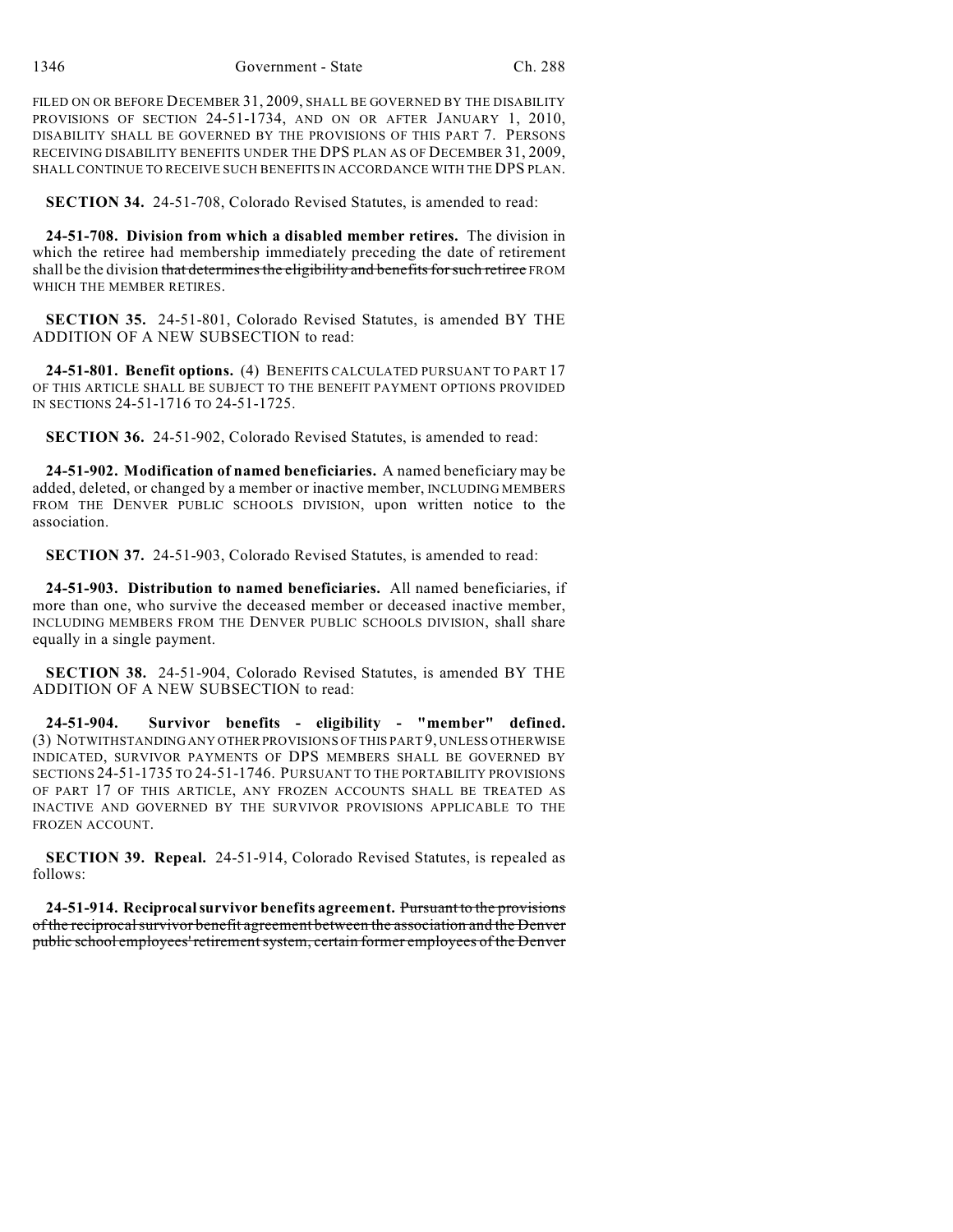public school district may participate in survivor benefit coverage provided by the association pursuant to the provisions of this part 9.

**SECTION 40.** 24-51-1001, Colorado Revised Statutes, is amended BY THE ADDITION OF A NEW SUBSECTION to read:

**24-51-1001. Types of benefit increases.** (4) BENEFITS THAT ARE CALCULATED PURSUANT TO PART 17 OF THIS ARTICLE SHALL BE GOVERNED BY THE BENEFIT INCREASE PROVISIONS OF SUCH PART 17.

**SECTION 41. Repeal.** 24-51-1002 (3) (c) (III), Colorado Revised Statutes, is repealed as follows:

**24-51-1002. Annual percentages to be used.** (3) (c) Subsection (1) of this section shall apply to persons who:

(III) Become members of the association because of the merger described in sections  $22-64-220$  (4) (a) and  $22-64-221$ , C.R.S.

**SECTION 42.** The introductory portion to 24-51-1101 (1), Colorado Revised Statutes, is amended, and the said 24-51-1101 is further amended BY THE ADDITION OF A NEW SUBSECTION, to read:

**24-51-1101. Employment after service retirement.** (1) Except as otherwise provided in subsection (1.5) or (1.7) of this section or section  $22-64-220$  (4) (h), C.R.S. PART 17 OF THIS ARTICLE, a service retiree from any division may be employed by an employer, whether or not in a position subject to membership, and receive a salary without reduction in benefits if the service retiree has not worked for any employer, as defined in section 24-51-101 (20), during the month of the effective date of retirement, and if:

(4) THE PROVISIONS OF THIS PART 11 SHALL GOVERN EMPLOYMENT AFTER SERVICE RETIREMENT EXCEPT TO THE EXTENT THAT SPECIFIC PROVISIONS REGARDING PORTABILITY AND THE EFFECT OF PORTABILITY ARE PROVIDED IN PART 17 OF THIS ARTICLE.

**SECTION 43.** 24-51-1102 (1), Colorado Revised Statutes, is amended to read:

**24-51-1102. Reduction of a service retirement benefit - disclosure of service agreements by employers - definitions.** (1) Except as otherwise provided in section  $22-64-220$  (4) (h), C.R.S. PART 17 OF THIS ARTICLE, employment of a retiree by an employer, whether or not in a position subject to membership, that exceeds the daily or hourly calendar year limits stated in section 24-51-1101 (1) shall result in a reduction of the benefit of such retiree by five percent per day for any part of a day that exceeds said limits. Any reduction of benefits pursuant to the provisions of this subsection (1) that exceeds one hundred percent of the benefit shall be carried forward to reduce future months' benefits.

**SECTION 44.** 24-51-1103 (1), Colorado Revised Statutes, is amended to read:

**24-51-1103. Contributions for a retiree who returns to membership - benefit**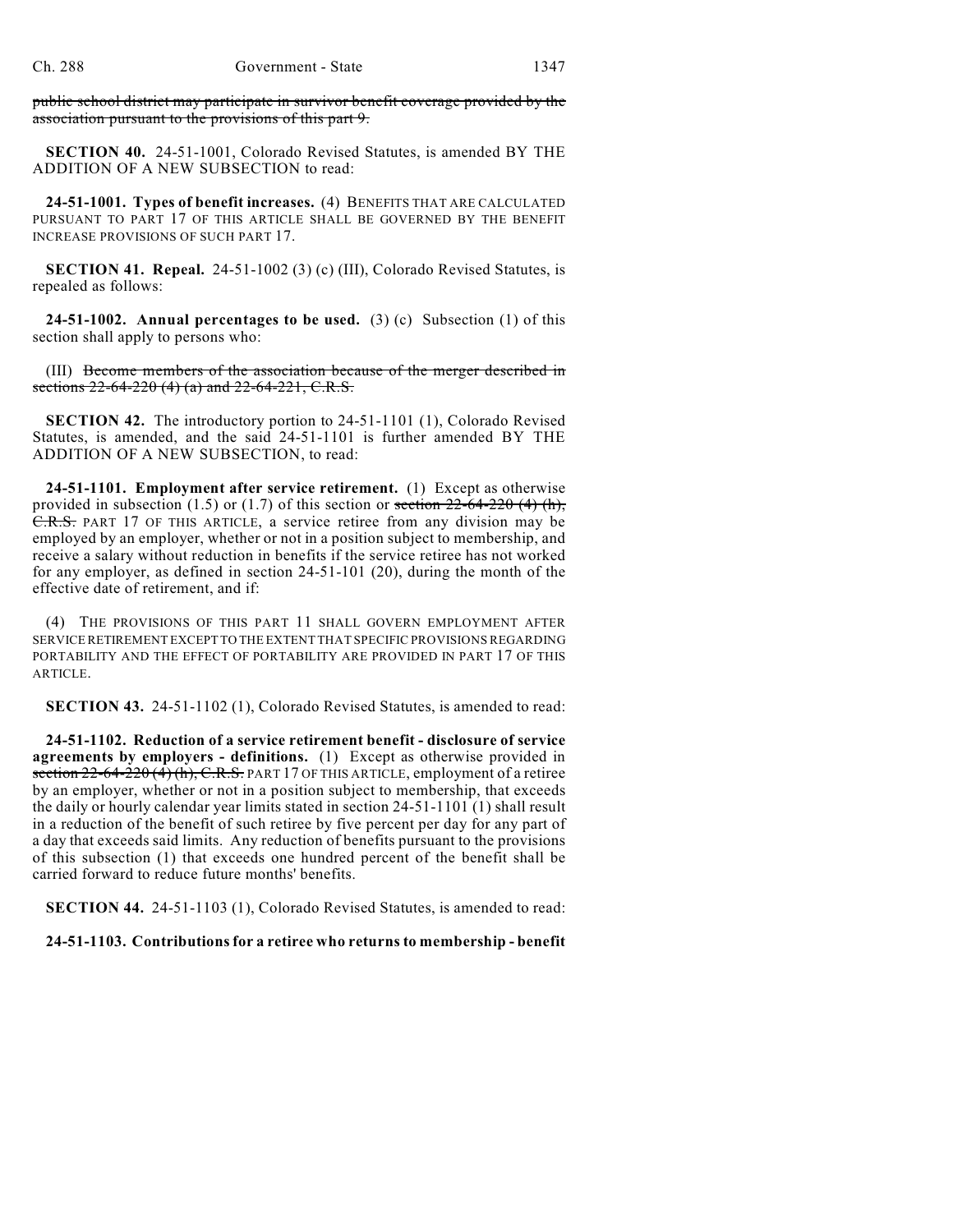**calculation upon subsequent retirement - survivor benefit rights - disability retirement benefits.** (1) Except as otherwise provided in section  $22-64-220(4)$  $(h)$ , C.R.S. SECTION 24-51-1747, a retiree who returns to work in a position that is subject to membership may voluntarily suspend the service retirement benefits or the reduced service retirement benefits and resume membership. Upon such suspension, employer and member contributions are required to be made pursuant to the provisions of part 4 of this article. Any additional service credit accumulated and any increase in the highest average salary of such person shall be reflected in the benefit calculation upon subsequent termination of membership only after one year of service credit has been earned.

**SECTION 45.** 24-51-1201, Colorado Revised Statutes, is amended to read:

**24-51-1201. Health care trust fund.** (1) There is hereby created a health care trust fund to provide, FOR THE STATE, SCHOOL, LOCAL GOVERNMENT, AND JUDICIAL DIVISIONS, a premium subsidy for health care to benefit recipients choosing to enroll in the health care program and for A PROPORTIONATE PORTION OF THE expenses of the program.

(2) THERE IS HEREBY CREATED A HEALTH CARE TRUST FUND TO PROVIDE, FOR THE DENVER PUBLIC SCHOOLS DIVISION, A PREMIUM SUBSIDY FOR HEALTH CARE TO BENEFIT RECIPIENTS CHOOSING TO ENROLL IN THE HEALTH CARE PROGRAM AND FOR A PROPORTIONATE PORTION OF THE EXPENSES OF THE PROGRAM. THE BOARD OF EDUCATION OF THE DENVER PUBLIC SCHOOLS SHALL BY TRUSTEE-TO-TRUSTEE TRANSFER PLACE WITHIN THE HEALTH CARE TRUST FUND FOR THE DENVER PUBLIC SCHOOLS DIVISION THE BALANCE OF THE DENVER PUBLIC SCHOOLS RETIREE HEALTH BENEFIT TRUST HELD BY THE BOARD OF EDUCATION ON JANUARY 1, 2010.

**SECTION 46.** 24-51-1202 (1) (a), Colorado Revised Statutes, is amended, and the said 24-51-1202 is further amended BY THE ADDITION OF A NEW SUBSECTION, to read:

**24-51-1202. Health care program - design.** (1) (a) The board shall design a group health care program for retirees, members, DPS MEMBERS, DPS RETIREES, and their dependents, with or without full medicare coverage provided by the federal "Health Insurance for the Aged Act", 42 U.S.C. sec. 1395, as amended. This program shall provide health care benefits and a level of reimbursement for health care expenses which are consistent with prevailing community practices and other governmental health care systems, protection from catastrophic financial loss, and current and long-term fiscal soundness of the trust fund as determined by the board.

(5) DPS RETIREES MAY ENROLL IN THE ASSOCIATION'S HEALTH CARE PROGRAM SUBJECT TO THE PROVISIONS OF THIS PART 12.

**SECTION 47.** 24-51-1204, Colorado Revised Statutes, is amended to read:

**24-51-1204. Health care program - eligibility.** (1) The following persons are eligible to enroll in the health care program:

(a) All benefit recipients, INCLUDING THOSE FROM THE DENVER PUBLIC SCHOOLS DIVISION, and their dependents, including any dependent as defined in section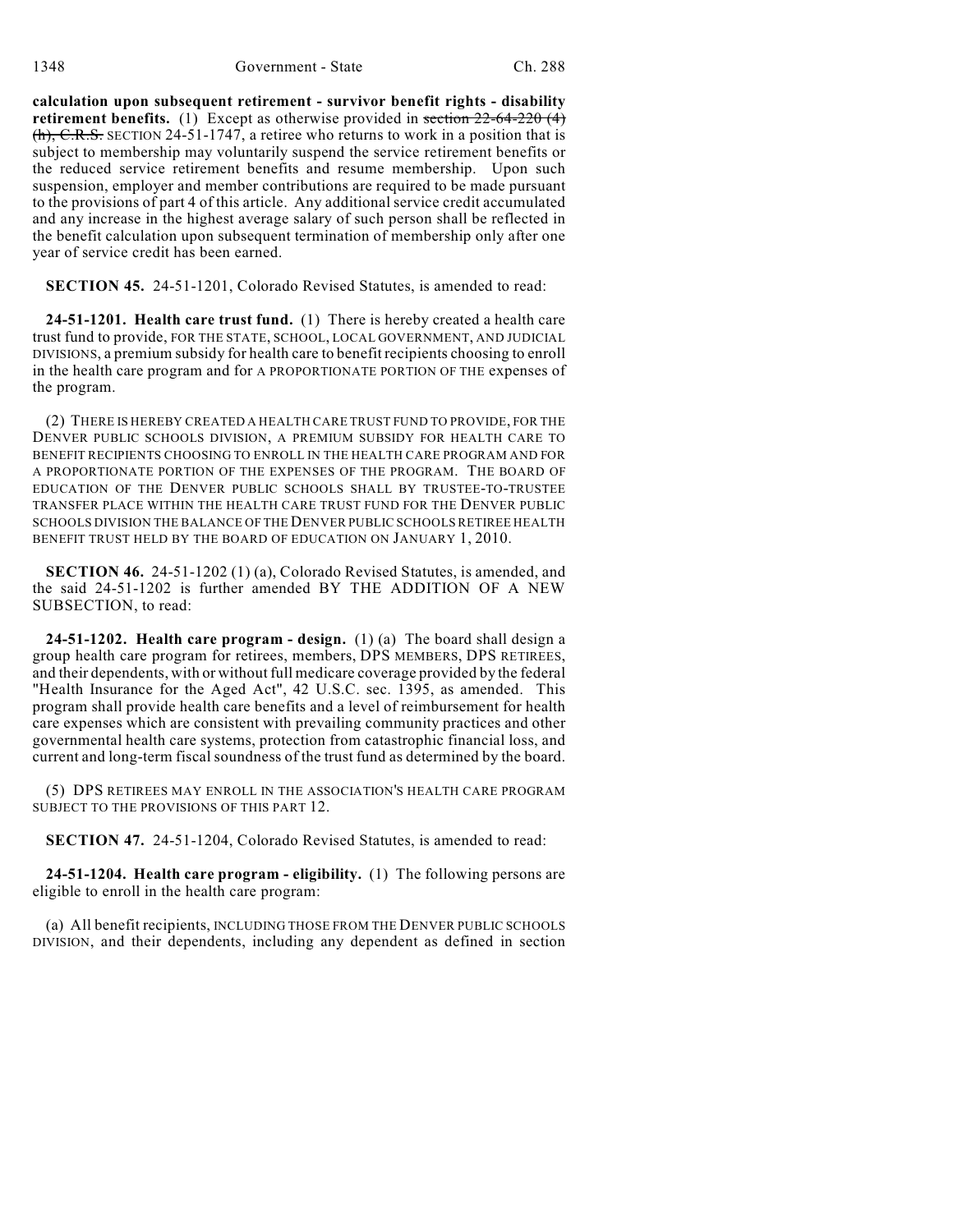10-16-102 (14), C.R.S.; any unmarried children who are not natural or adopted children of the benefit recipient but who reside full time with the benefit recipient, are dependents of the benefit recipient for federal income tax purposes, and meet the age requirements of section 10-16-102 (14), C.R.S.; and any qualified children as defined in the rules adopted by the board;

(b) A surviving spouse of a retiree who elected option 1 OR A DPS RETIREE WHO ELECTED A SINGLE LIFE ANNUITY PURSUANT TO PART 17 OF THIS ARTICLE, if such spouse was covered by the health care program at the time of the death of the retiree;

(c) A divorced spouse of a retiree OR OF A DPS RETIREE if such spouse was enrolled in the health care program at the time of the divorce from the retiree;

(d) The guardian of a child receiving survivor benefits while the child is enrolled in the health care program;

(e) A member OR A DPS MEMBER while receiving short-term disability program payments pursuant to part 7 of this article; and

(f) A member OR A DPS MEMBER whose employer has elected to provide coverage through the health care program and such member's dependents.

**SECTION 48.** 24-51-1205 (2), Colorado Revised Statutes, is amended to read:

**24-51-1205. Enrollment.** (2) Any benefit recipient, or member INCLUDING THOSE FROM THE DENVER PUBLIC SCHOOLS DIVISION, A MEMBER, OR A DPS MEMBER enrolled in the health care program who has a change in dependents may, within thirty days after such change, add the dependents to be enrolled in the health care program.

**SECTION 49.** 24-51-1206 (1) and the introductory portion to 24-51-1206 (2), Colorado Revised Statutes, are amended, and the said 24-51-1206 is further amended BY THE ADDITION OF A NEW SUBSECTION, to read:

**24-51-1206. Premium subsidy.** (1) THE PROVISIONS OF THIS SECTION SHALL APPLY TO THE HEALTH CARE TRUST FUND FOR THE SCHOOL, STATE, LOCAL GOVERNMENT, AND JUDICIAL DIVISIONS. After July 1, 1987, the general assembly shall consider the recommendation of the board and shall approve the premium subsidy which THAT shall be paid monthly from the health care fund for benefit recipients enrolled in the health care program. The premium subsidy shall be set without regard to the division from which the retiree retired. No premium subsidy shall be paid for persons enrolled in the health care program who are not benefit recipients.

(2) Except as otherwise provided in this section, AND UNLESS OTHERWISE DETERMINED BY THE BOARD THROUGH RULE-MAKING PURSUANT TO SECTION 24-51-204 (5), on and after July 1, 2000, the premium subsidy shall be:

(6) ANY MEMBER OR DPS MEMBER WHO DOES NOT HAVE A MEMBER CONTRIBUTION ACCOUNT ON DECEMBER 31, 2009, MUST EARN TEN YEARS OF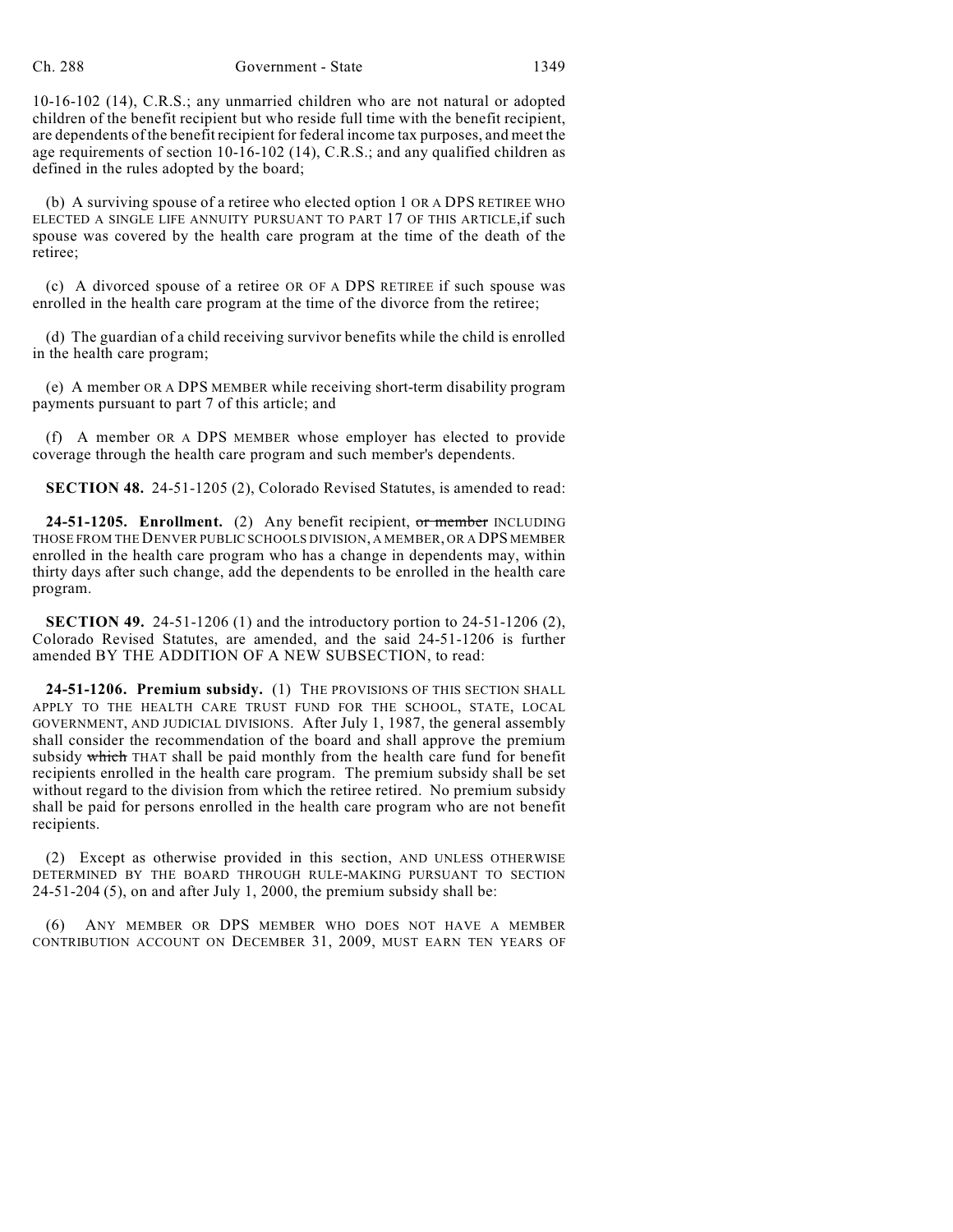1350 Government - State Ch. 288

SERVICE CREDIT WITH AN AFFILIATED EMPLOYER OTHER THAN AN EMPLOYER WITHIN THE DENVER PUBLIC SCHOOLS DIVISION IN ORDER TO QUALIFY, OR FOR ANY BENEFIT RECIPIENT WHOSE BENEFITS ARE BASED UPON SUCH MEMBERS TO QUALIFY, FOR THE PREMIUM SUBSIDY SPECIFIED IN SUBSECTION (4) OF THIS SECTION. THE SERVICE CREDIT USED IN SAID CALCULATION OF THE AMOUNT OF THE PREMIUM SUBSIDY SPECIFIED IN SUBSECTION (4) OF THIS SECTION FOR DISABILITY RETIREES OR THEIR COBENEFICIARIES SHALL BE THE SAME SERVICE CREDIT USED IN SAID CALCULATION OF THE DISABILITY RETIREMENT BENEFIT PURSUANT TO THE PROVISIONS OF SECTION 24-51-704.

**SECTION 50.** Part 12 of article 51 of title 24, Colorado Revised Statutes, is amended BY THE ADDITION OF THE FOLLOWING NEW SECTIONS to read:

**24-51-1206.5. Health care trust fund subsidy funding.** (1) THE AMOUNT OF THE PREMIUM SUBSIDY FUNDED BY EACH HEALTH CARE TRUST FUND ESTABLISHED IN SECTION 24-51-1201 SHALL BE BASED ON THE PERCENTAGE OF THE MEMBER CONTRIBUTION ACCOUNT BALANCE FROM EACH DIVISION AS IT RELATES TO THE TOTAL MEMBER CONTRIBUTION ACCOUNT BALANCE FROM WHICH THE BENEFIT IS PAID.

(2) A PERSON WHO RECEIVES MULTIPLE BENEFITS SHALL ONLY RECEIVE ONE PREMIUM SUBSIDY.

**24-51-1206.7. Denver public schools division premium subsidy.** (1) THE PROVISIONS OF THIS SECTION APPLY TO THE DPS HEALTH CARE TRUST FUND. AFTER JANUARY 1, 2010, THE GENERAL ASSEMBLY SHALL CONSIDER THE RECOMMENDATION OF THE BOARD AND SHALL APPROVE BY RESOLUTION THE PREMIUM SUBSIDY TO BE PAID MONTHLY FROM THE DENVER PUBLIC SCHOOLS HEALTH CARE TRUST FUND FOR SUBSIDY RECIPIENTS OF THE DENVER PUBLIC SCHOOLS DIVISION ENROLLED IN THE HEALTH CARE PROGRAM. NO PREMIUM SUBSIDY SHALL BE PAID FOR PERSONS ENROLLED IN THE HEALTH CARE PROGRAM WHO ARE NOT BENEFIT RECIPIENTS. IT IS THE INTENT OF THIS SECTION NOT TO CAUSE AN INCREASE OR DECREASE IN HEALTH CARE SUBSIDIES BY DPS.

(2) EXCEPT AS OTHERWISE PROVIDED IN THIS SECTION, AND UNLESS OTHERWISE DETERMINED BY THE BOARD THROUGH RULE-MAKING PURSUANT TO SECTION 24-51-204 (5), ON AND AFTER JANUARY 1,2010, THE PREMIUM SUBSIDY FOR BENEFIT RECIPIENTS OF THE DENVER PUBLIC SCHOOLS DIVISION SHALL BE:

(a) TWO HUNDRED THIRTY DOLLARS PER MONTH FOR SUBSIDY RECIPIENTS WHO ARE NOT ENTITLED TO MEDICARE HOSPITAL INSURANCE BENEFITS PROVIDED BY THE FEDERAL "HEALTH INSURANCE FOR THE AGED ACT", 42 U.S.C. SEC. 1395, AS AMENDED; AND

(b) ONE HUNDRED FIFTEEN DOLLARS PER MONTH FOR SUBSIDY RECIPIENTS WHO ARE ENTITLED TO MEDICARE HOSPITAL INSURANCE BENEFITS PROVIDED BY THE FEDERAL "HEALTH INSURANCE FOR THE AGED ACT", 42 U.S.C. SEC. 1395, AS AMENDED.

(3) FOR SUBSIDY RECIPIENTS WHOSE BENEFITS ARE BASED UPON LESS THAN TWENTY YEARS OF SERVICE CREDIT, THE PREMIUM SUBSIDY SHALL BE REDUCED BY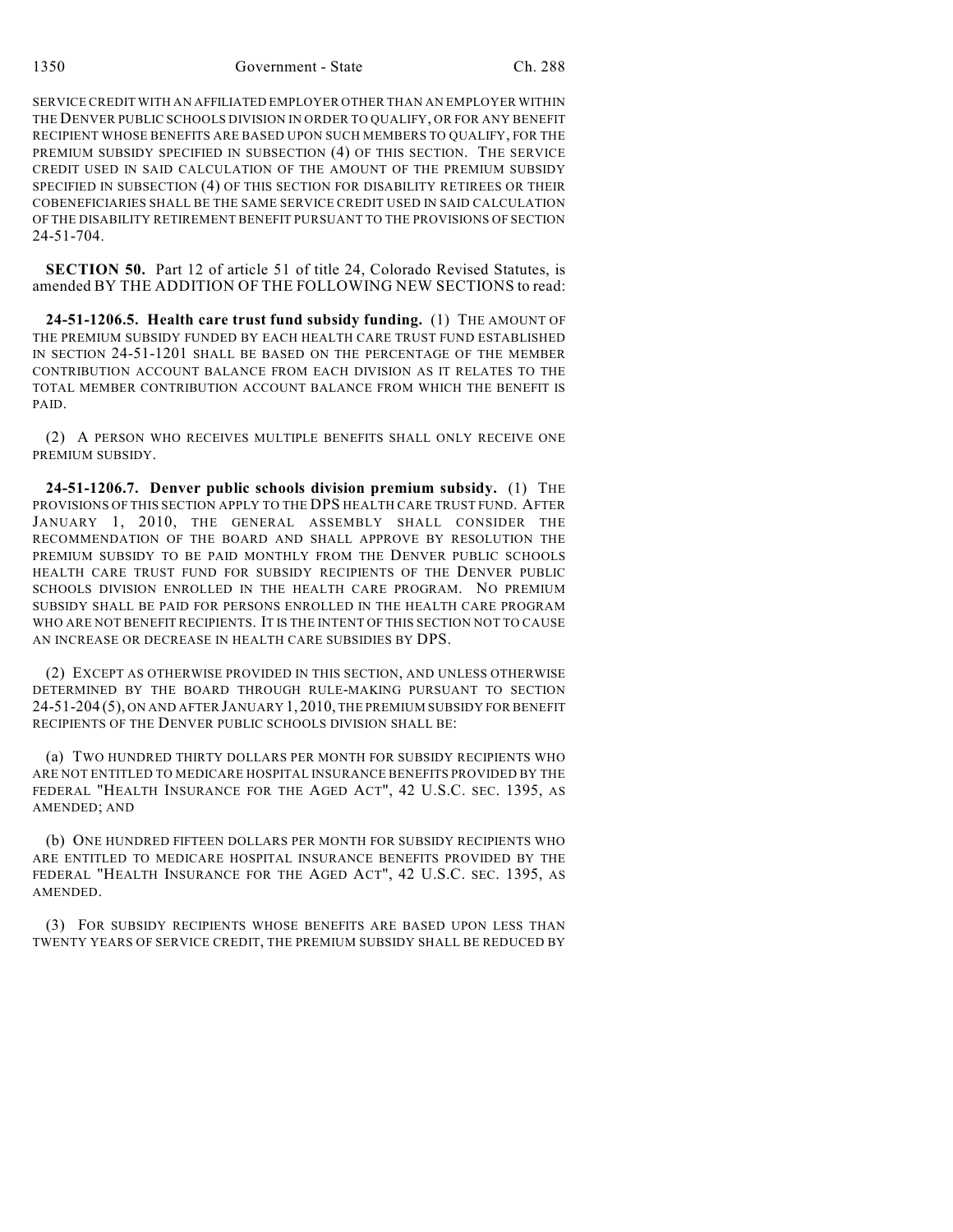FIVE PERCENT FOR EACH YEAR OF SERVICE CREDIT LESS THAN TWENTY YEARS. THE SERVICE CREDIT USED IN SAID CALCULATION OF THE AMOUNT OF THE PREMIUM SUBSIDY FOR DISABILITY RETIREES SHALL BE THE SAME SERVICE CREDIT USED IN THE CALCULATION OF THE DISABILITY RETIREMENT BENEFIT PURSUANT TO THE PROVISIONS OF SECTION 24-51-704. ANY PORTION OF A YEAR EQUAL TO OR EXCEEDING SIX MONTHS SHALL BE CONSIDERED A FULL YEAR FOR PURPOSES OF THE CALCULATIONS SPECIFIED IN THIS SUBSECTION (3).

(4) IF THE AMOUNT OF THE PREMIUM FOR THE HEALTH CARE OF A SUBSIDY RECIPIENT IS LESS THAN THE AMOUNT OF THE PREMIUM SUBSIDY AS DETERMINED PURSUANT TO THE PROVISIONS OF THIS SECTION, THE BOARD SHALL PAY THE AMOUNT OF THE HEALTH CARE PREMIUM.

(5) (a) SERVICE CREDIT ACCRUED BY DPS MEMBERS AND MEMBERS OF THE DENVER PUBLIC SCHOOLS DIVISION ON AND AFTER JANUARY 1, 2010, SHALL APPLY TOWARD THE CALCULATION OF THE PREMIUM SUBSIDY AS PROVIDED IN SUBSECTION (3) OF THIS SECTION. SERVICE CREDIT ACCRUED UNDER THE DPS PLAN BY DPS MEMBERS PRIOR TO JANUARY 1, 2010, SHALL APPLY TOWARD THE CALCULATION OF THE PREMIUM SUBSIDY AS PROVIDED IN SUBSECTION (3) OF THIS SECTION ONLY IF THE SERVICE CREDIT WAS ACCRUED WHILE EMPLOYED BY A DENVER PUBLIC SCHOOLS AND IF AT LEAST ONE OF THE FOLLOWING APPLIES:

(I) THE DPS MEMBER WAS PARTICIPATING IN THE DENVER PUBLIC SCHOOLS RETIREE HEALTH BENEFIT TRUST AS OF DECEMBER 31, 2009; OR

(II) THE DPS MEMBER WAS A DEFERRED DPS MEMBER AS OF DECEMBER 31, 2009.

(b) SUBJECT TO THE PROVISIONS OF PARAGRAPH (a) OF THIS SUBSECTION (5), SERVICE CREDIT SHALL BE GRANTED FOR AN APPROVED LEAVE OF ABSENCE ANY TIME DURING A MEMBER'S EMPLOYMENT WITH DENVER PUBLIC SCHOOLS PRIOR TO DECEMBER 31, 2009, TO SERVE AT A CHARTER SCHOOL, AS DEFINED IN SECTION 24-51-1702 (10), FOR NO LONGER THAN A THREE-YEAR PERIOD, PROVIDED THAT WRITTEN CERTIFICATION OF ELIGIBILITY UNDER THIS PARAGRAPH (b) IS PROVIDED TO THE ASSOCIATION BY DENVER PUBLIC SCHOOLS. SERVICE CREDIT PROVIDED FOR IN THIS PARAGRAPH (b) SHALL APPLY ONLY TO THE CALCULATION OF A SUBSIDY PAYABLE FROM THE DPS DIVISION HEALTH CARE TRUST FUND.

**SECTION 51.** 24-51-1208, Colorado Revised Statutes, is amended to read:

**24-51-1208. Long-term care insurance.** The board is authorized to identify and designate one or more insurance providers to offer long-term care insurance to members, or retirees, or both DPS MEMBERS, RETIREES, DPS RETIREES, OR ALL. Long-term care insurance offered pursuant to this section shall be funded solely through premium payments by members or retirees electing to contract for such insurance.

**SECTION 52.** 24-51-1301, Colorado Revised Statutes, is amended to read:

**24-51-1301. Plan sponsored group life insurance.** The board may offer group life insurance coverage through any life insurance company qualified to do business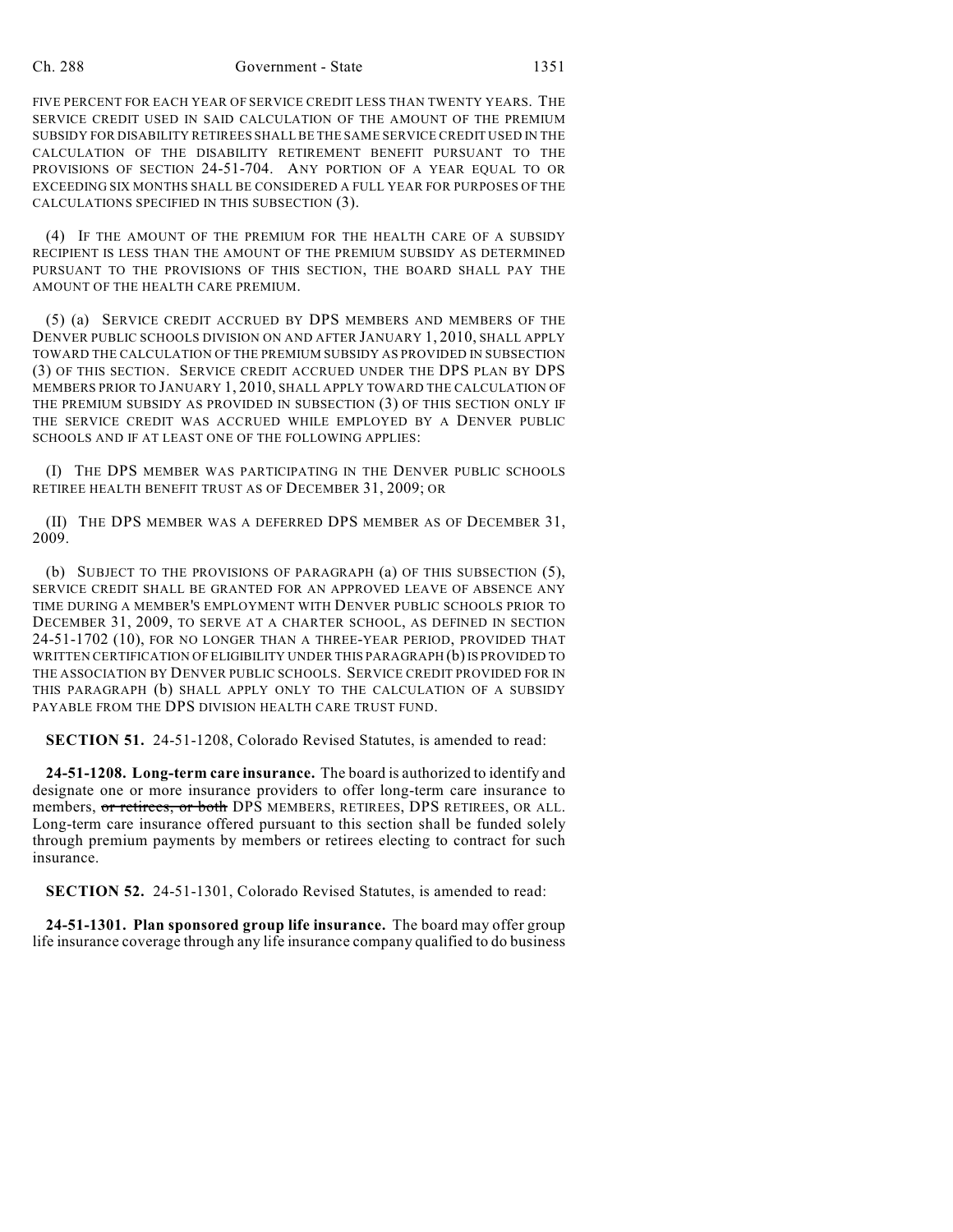in Colorado or may self-fund such coverage. Life insurance coverage shall be available to members AND DPS MEMBERS who voluntarily subscribe. Notwithstanding the provisions of section 10-7-201, C.R.S., the board shall determine the terms and conditions of coverage and may negotiate or discontinue said coverage at any time the board determines such action to be in the best interest of the members. Members OR DPS MEMBERS who have elected group life insurance coverage shall be notified sixty days prior to any change in coverage or discontinuance.

**SECTION 53.** 24-51-1302 (2), (2.5), and (3), Colorado Revised Statutes, are amended to read:

**24-51-1302. Premiums for group life insurance.** (2) Continuation of life insurance coverage after retirement is available to any retiree FROM ANY DIVISION who, prior to retirement, authorizes life insurance premiums to be deducted from monthly benefit payments.

(2.5) Life insurance coverage after termination of membership may continue for any inactive member who continues to pay life insurance premiums and does not receive a refund pursuant to the provisions of section 24-51-405 OR PART 17 OF THIS ARTICLE.

(3) Life insurance provided pursuant to the provisions of this part 13 may be assigned by members, inactive members, or retirees, INCLUDING THOSE OF THE DENVER PUBLIC SCHOOLS DIVISION.

**SECTION 54.** 24-51-1303, Colorado Revised Statutes, is amended to read:

**24-51-1303. Life insurance beneficiary.** Unless a member, DPS MEMBER, inactive member, DEFERRED DPS MEMBER, retiree, DPS RETIREE, or a court decree names a different beneficiary for life insurance purposes, the named beneficiary shall be the beneficiary of such life insurance.

**SECTION 55.** 24-51-1401 (2), Colorado Revised Statutes, is amended, and the said 24-51-1401 is further amended BY THE ADDITION OF A NEW SUBSECTION, to read:

**24-51-1401. Voluntary investment program established and fund created.** (2) The voluntary investment program shall be available to all members, and DPS MEMBERS, retirees, AND DPS RETIREES, and shall be in addition to any other retirement or tax-deferred compensation system established by the state or its political subdivisions.

(4) FOR PURPOSES OF THIS PART 14, MEMBERS AND RETIREES SHALL INCLUDE DPS MEMBERS AND DPS RETIREES.

**SECTION 56.** Article 51 of title 24, Colorado Revised Statutes, is amended BY THE ADDITION OF A NEW PART to read:

> PART 17 DENVER PUBLIC SCHOOLS DIVISION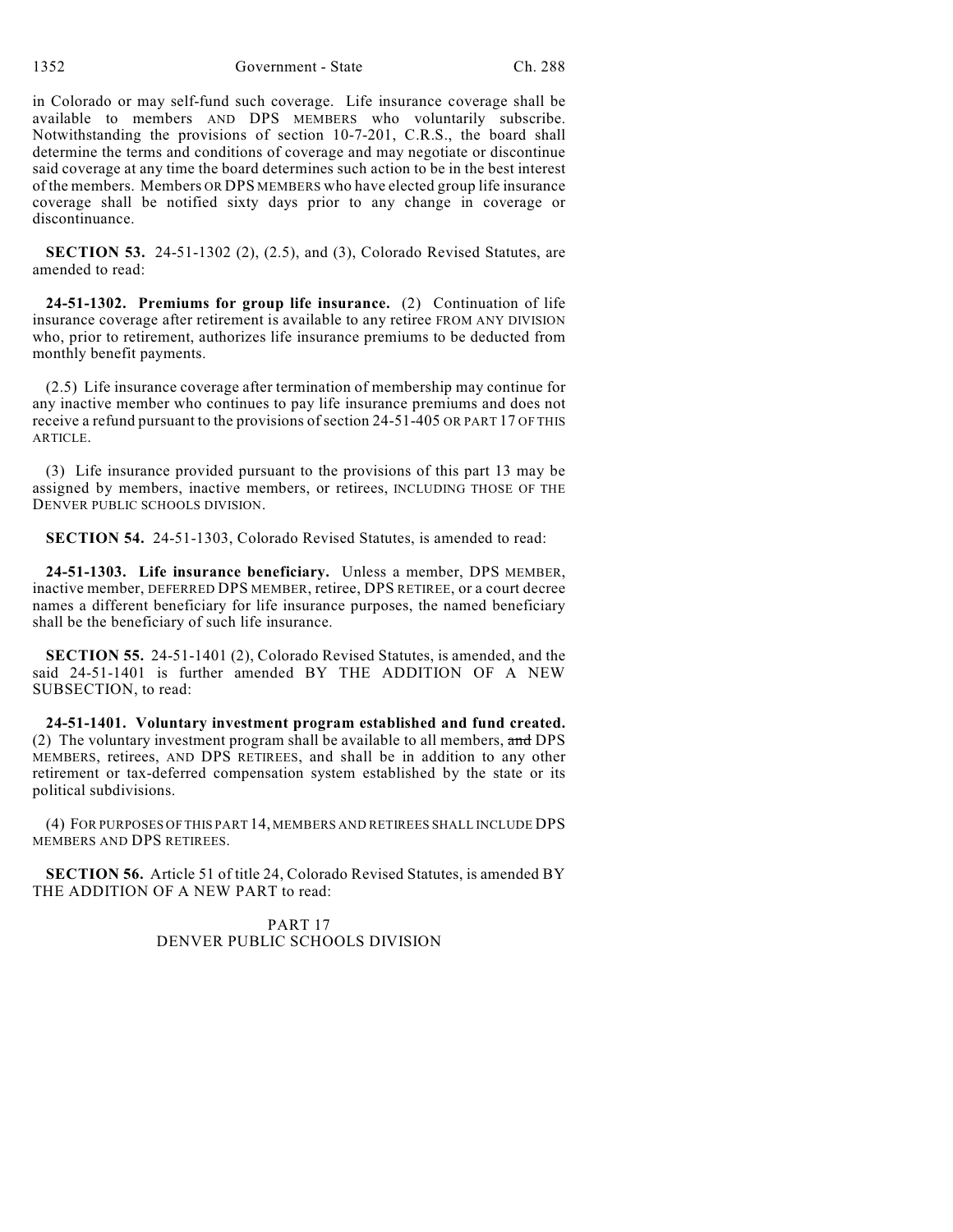**24-51-1701. Legislative declaration.** (1) THE GENERAL ASSEMBLY HEREBY FINDS AND DECLARES THAT:

(a) IT IS IN THE BEST INTERESTS OF THE PEOPLE OF THIS STATE TO ADMINISTER THE DENVER PUBLIC SCHOOLS PENSION SYSTEM WITHIN THE STATE UNDER THE PUBLIC EMPLOYEES' RETIREMENT ASSOCIATION.

(b) THE COMBINATION OF THE DENVER PUBLIC SCHOOLS RETIREMENT SYSTEM AS A SEPARATE DIVISION OF THE PUBLIC EMPLOYEES' RETIREMENT ASSOCIATION WILL RECOGNIZE THE DISTINCTIVE CHARACTERISTICS OF THAT SYSTEM AND ITS FUNDING OVER SIXTY-THREE YEARS, AND WILL ALSO FACILITATE THE GENERAL ASSEMBLY'S ANTICIPATED ASSESSMENT OF THE CONTRIBUTION AND BENEFIT STRUCTURE OF THE ASSOCIATION'S DEFINED BENEFIT PLANS TO MAINTAIN THE PERPETUAL SUSTAINABILITY OF SUCH PLANS BASED ON THE RECOMMENDATIONS FROM THE BOARD OF TRUSTEES OF THE ASSOCIATION IN 2010.

(c) THE STATE'S SEVENTY-SEVEN-YEAR INVESTMENT IN THE DEFINED BENEFIT PLANS FOR COLORADO PUBLIC SERVANTS HAS SERVED THE STATE INVALUABLY. THE ASSOCIATION HAS PROVIDED POSITIVE INVESTMENT RETURNS ON FUNDS THAT, WHEN DISTRIBUTED AS BENEFITS, REMAIN SUBSTANTIALLY WITHIN COLORADO AND FOSTERS A PROFESSIONAL AND EFFECTIVE GOVERNMENTAL SERVICE SYSTEM. THESE FEATURES STRENGTHEN THE PROVISION OF GOVERNMENT SERVICES FOR ALL CITIZENS OF THE STATE IN WAYS THAT NO OTHER RETIREMENT SYSTEM COULD, AFFECTING THE PUBLIC SAFETY AND GENERAL WELFARE OF THE STATE FOR THE BETTER.

(d) THE CURRENT SEPARATION OF PENSION PLANS AND PROVISIONS BETWEEN DENVER PUBLIC SCHOOLS EMPLOYEES AND THE EMPLOYEES OF ALL THE OTHER SCHOOL DISTRICTS IN THE STATE CREATES ARTIFICIAL BARRIERS FOR EMPLOYEES TO RELOCATE BETWEEN THE SYSTEMS. THEREFORE, THIS SEPARATION HINDERS COMPETITIVE FORCES FOR THE PLACEMENT OF TEACHERS AND OTHER EMPLOYEES AT THEIR POTENTIAL OPTIMUM EMPLOYMENT LOCATION, PREVENTING THE MAXIMIZATION OF EMPLOYEE VALUE FOR ALL SCHOOL DISTRICTS AND CITIZENS WITHIN THE STATE.

(2) THE GENERAL ASSEMBLY FURTHER FINDS AND DECLARES THAT THE PURPOSE OF THIS PART 17 IS TO COMBINE THE TWO SYSTEMS WITH THE INTENT OF FACILITATING THE PERPETUAL FUTURE MAINTENANCE, SECURITY, AND SUSTAINABILITY OF THE DEFINED BENEFIT PLANS WITHIN THE PUBLIC EMPLOYEES' RETIREMENT ASSOCIATION. GIVEN THE SPECIAL SERVICES AND BENEFITS RENDERED BY COLORADO'S PUBLIC SERVANTS TO THE CITIZENS OF THE STATE, IT IS THE PROVINCE, RIGHT, AND OBLIGATION OF THE STATE TO CARE FOR THE MEMBERS AND THE DEPENDENTS AND SURVIVORS OF ITS PUBLIC SERVANTS WHO ARE ENTITLED TO RETIREMENT BENEFITS DUE TO LENGTH OF SERVICE OR AGE OR BECAUSE THEY HAVE BEEN INJURED OR DISABLED IN SERVICE.

**24-51-1702. Definitions.** AS USED IN THIS PART 17, UNLESS THE CONTEXT OTHERWISE REQUIRES:

(1) "ACCREDITED SERVICE" SHALL HAVE THE SAME MEANING AS SET FORTH IN SECTION 24-51-1704.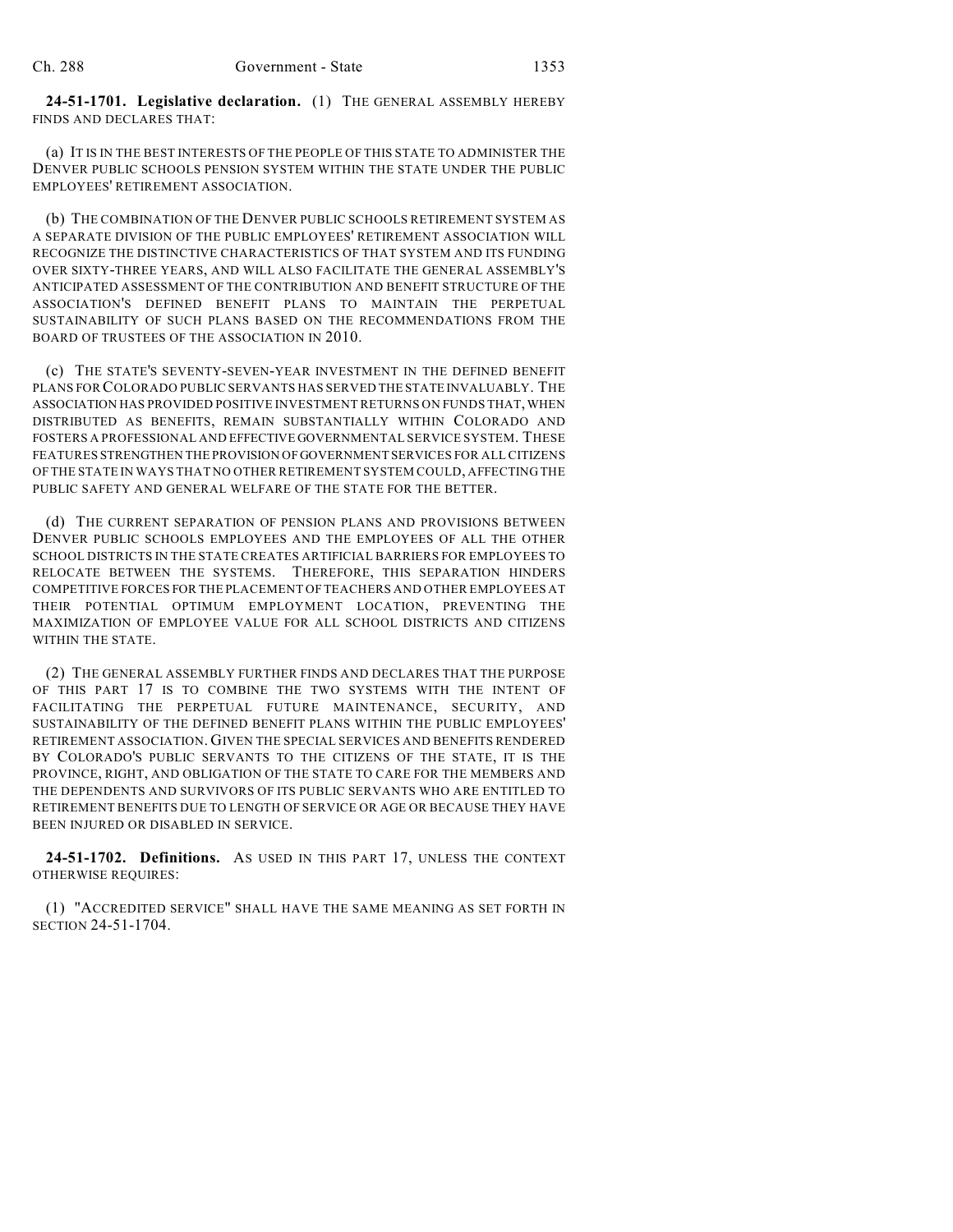(2) "ACTIVE SERVICE", AS USED IN DETERMINING ELIGIBILITY TO RECEIVE BENEFITS, AS CONTRASTED WITH DETERMINATION OF THE AMOUNT THEREOF, MEANS ALL PERIODS OF SERVICE THAT QUALIFY AS ACCREDITED SERVICE. ADDITIONALLY, FOR EMPLOYEES APPOINTED OR REAPPOINTED ON OR AFTER DECEMBER 1, 1945, A MAXIMUM OF TEN YEARS OF CIVILIAN SERVICE, OF A SIMILAR KIND, IN A TAX-SUPPORTED INSTITUTION OTHER THAN THE DISTRICT, REFERRED TO IN THIS SUBSECTION (2) AS "OUTSIDE SERVICE", MAY COUNT AS ACTIVE SERVICE; PROVIDED THAT ANY SERVICE PURCHASED TOGETHER WITH ANY SUCH OUTSIDE SERVICE SHALL NOT EXCEED A MAXIMUM OF TEN YEARS IN CALCULATING ACTIVE SERVICE. NO PART OF SAID OUTSIDE SERVICE SHALL APPLY IF EARNED WHILE ON LEAVE FROM THE DISTRICT. WHENEVER THE TERM "ACTIVE SERVICE" IS USED WITH REFERENCE TO CIVILIAN SERVICE OF A SIMILAR KIND OF A REGULAR OR CASUAL EMPLOYEE WITH ANY TAX-SUPPORTED INSTITUTION OTHER THAN THE DISTRICT, SAID ACTIVE SERVICE SHALL BE DETERMINED IN A MANNER CONSISTENT WITH THE DEFINITION OF ACTIVE SERVICE WITH THE DISTRICT. PERIODS OF SERVICE IN A CHARTER SCHOOL SHALL COUNT AS ACTIVE SERVICE PROVIDED THAT SUCH SERVICE IS ALSO COUNTED AS ACCREDITED SERVICE. EFFECTIVE JANUARY 1,1996, ALL SERVICE PERFORMED WITH THE DISTRICT OR WITH A CHARTER SCHOOL AND THAT MEETS THE DEFINITION OF ACCREDITED SERVICE SHALL BE TREATED AS IF IT WERE CIVILIAN SERVICE IN A TAX-SUPPORTED INSTITUTION OTHER THAN THE DISTRICT, AS PROVIDED IN THIS SUBSECTION (2), IF IT IS NOT COUNTED AS ACCREDITED SERVICE.

(3) "ANNUAL COMPENSATION" MEANS THE ESTABLISHED CONTRACTUAL SALARY RATE FOR A REGULAR EMPLOYEE ON AN ANNUAL BASIS FOR REGULARLY ASSIGNED SERVICES, BEFORE ANY DEDUCTIONS. SPECIAL STIPENDS AND EXTRA PAY FOR ADDITIONAL ASSIGNMENTS NOT ON THE BASIS OF THE REGULAR ESTABLISHED CONTRACTUAL SALARY RATE SHALL NOT BE DEEMED A PART OF ANNUAL COMPENSATION. FOR COMPENSATION RECEIVED ON AND AFTER JANUARY 1, 2010, ANNUAL COMPENSATION SHALL BE GOVERNED BY SECTION 24-51-101 (42) FOR PURPOSES OF DETERMINING BENEFITS UNDER THIS PART 17.

(4) "ANNUITY" MEANS THAT PORTION OF THE BENEFIT ATTRIBUTABLE TO FUNDS PROVIDED BY NORMAL OR ARREARAGE CONTRIBUTIONS OR BOTH MADE BY A CONTRIBUTING OR AFFILIATE MEMBER.

(5) "ATTAINED AGE" MEANS THE AGE ATTAINED UPON A PARTICULAR BIRTHDAY.

(6) "BASIC RETIREMENT ALLOWANCE" MEANS TOTAL RETIREMENT ALLOWANCE EXCLUDING THE ANNUAL RETIREMENT ALLOWANCE ADJUSTMENT.

(7) "BOARD OF EDUCATION" MEANS THE BOARD OF EDUCATION OF DENVER PUBLIC SCHOOLS.

(8) "CAREER AVERAGE SALARY" MEANS THE AVERAGE OF THE APPLICABLE REGULAR ANNUAL SALARY RATES FOR THE ENTIRE TIME OF ACCREDITED SERVICE FOR REGULAR EMPLOYEES.

(9) "CASUAL EMPLOYEE" MEANS ANY PART-TIME OR TEMPORARY EMPLOYEE OF THE DISTRICT OR OF A CHARTER SCHOOL WHO RECEIVED OR RECEIVES PAYMENT IN THE FORM OF WAGES OR SALARY FROM THE DISTRICT OR CHARTER SCHOOL. PAYMENT OF FEES FOR CONTRACTED SERVICES TO AN INDEPENDENT CONTRACTOR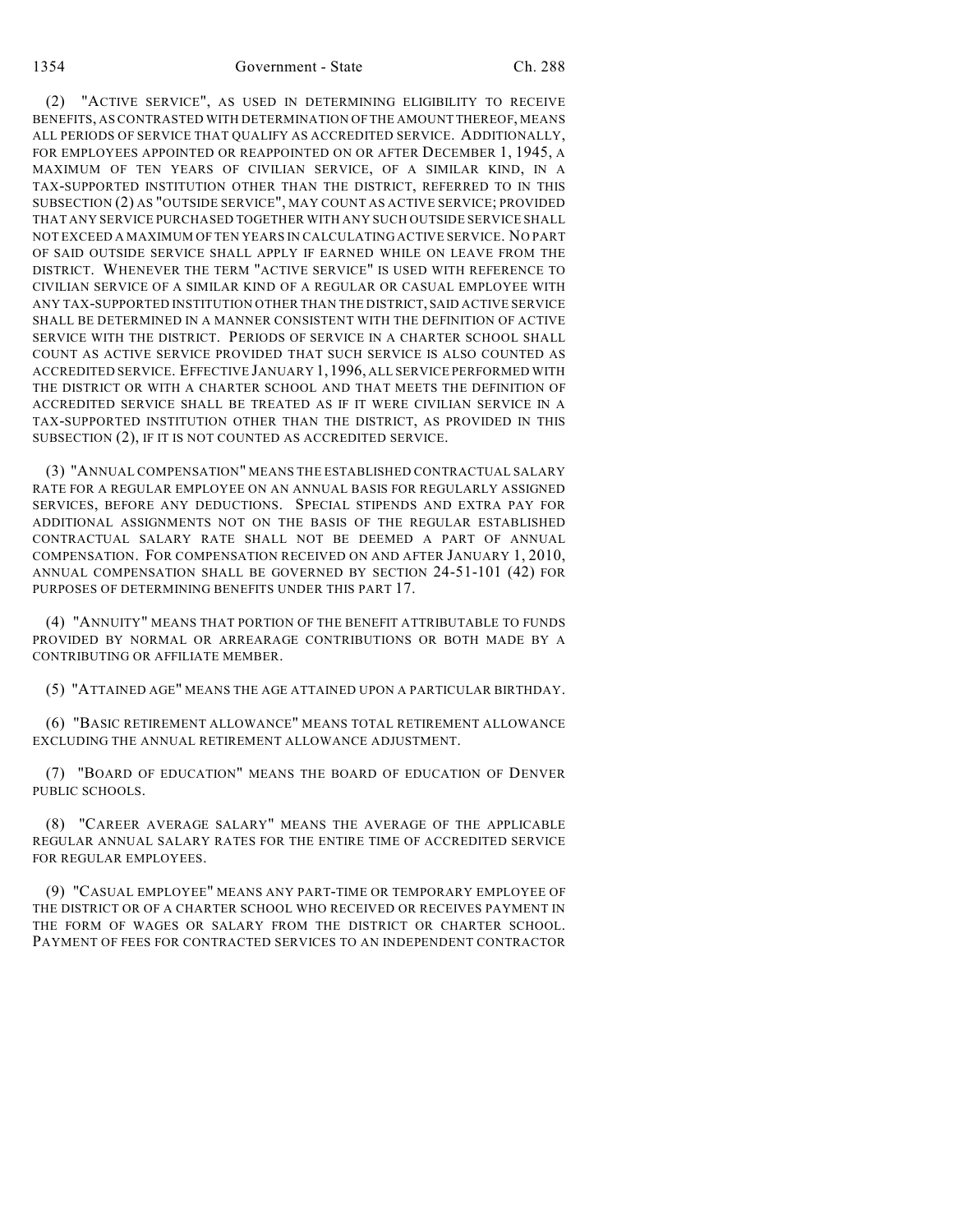SHALL NOT BE CONSIDERED SALARY OR WAGES. ANY EMPLOYEE WHO IS A REGULAR EMPLOYEE SHALL NOT AT THE SAME TIME BE A CASUAL EMPLOYEE.

(10) "CHARTER SCHOOLS" MEANS SCHOOLS CREATED PURSUANT TO THE "CHARTER SCHOOLS ACT", PART 1 OF ARTICLE 30.5 OF TITLE 22, C.R.S., THAT ARE A PART OF THE DENVER PUBLIC SCHOOLS AND THAT ARE ACCOUNTABLE TO THE BOARD OF EDUCATION AS COMPLYING WITH THE PURPOSES AND REQUIREMENTS OF SAID ACT.

(11) "CONSUMER PRICE INDEX" OR "CPI" MEANS THE INDEX, CALCULATED BY THE UNITED STATES DEPARTMENT OF LABOR, THE NATIONAL CONSUMER PRICE INDEX FOR URBAN WAGE EARNERS AND CLERICAL WORKERS.

(12) "CONTRIBUTING SERVICE" MEANS THAT PORTION OF SERVICE FOR WHICH AN EMPLOYEE HAS PAID THE NORMAL CONTRIBUTION, INCLUDING ANY REGULAR INTEREST THAT WOULD HAVE BEEN CREDITED UPON SAID CONTRIBUTION PRIOR TO THE PAYMENT THEREOF BY THE MEMBER, TOGETHER WITH AN AMOUNT EQUAL TO THE PENSION ASSESSMENT, IF APPLICABLE, THAT WOULD HAVE BEEN PAYABLE DURING SUCH SERVICE.

(13) "COVERED EMPLOYMENT" MEANS THE EMPLOYMENT OF ANY REGULAR OR CASUAL EMPLOYEE WHO IS COMPENSATED BY WAGES OR SALARY PAID BY THE DISTRICT OR BY A CHARTER SCHOOL APPROVED BY THE DISTRICT. "NONCOVERED EMPLOYMENT" MEANS EMPLOYMENT OUTSIDE OF THE DISTRICT OR OUTSIDE OF A CHARTER SCHOOL APPROVED BY THE DISTRICT. SERVICE IN THE ARMED FORCES OF THE UNITED STATES IS INCLUDED IN "NONCOVERED EMPLOYMENT".

(14) "DISTRICT" MEANS SCHOOL DISTRICT NO. 1 IN THE CITY AND COUNTY OF DENVER AND STATE OF COLORADO AND IS USED SYNONYMOUSLY WITH THE TERM "DENVER PUBLIC SCHOOLS". UNLESS EXPLICITLY STATED OTHERWISE IN THE TEXT, THE TERM "DISTRICT" ALSO INCLUDES THOSE SCHOOLS THAT ARE PART OF THE DENVER PUBLIC SCHOOLS AND THAT ARE ACCOUNTABLE TO THE BOARD OF EDUCATION AS CHARTER SCHOOLS AND SHALL ALSO INCLUDE THE DENVER PUBLIC SCHOOLS RETIREMENT SYSTEM. FOR CLARITY OR EMPHASIS, THERE ARE REFERENCES IN CERTAIN SECTIONS TO BOTH THE DISTRICT AND A CHARTER SCHOOL. THE LACK OF SUCH A DUAL REFERENCE SHALL NOT, HOWEVER, BE INTERPRETED TO CHANGE THE FOREGOING DEFINITION AS TO ANY OTHER SECTIONS.

(15) "EARNED SERVICE" MEANS SERVICE EQUAL TO THE GREATER OF A MEMBER'S ACTIVE OR ACCREDITED SERVICE ON JANUARY 1, 2004, CALCULATED IN ACCORDANCE WITH THE APPLICABLE PROVISIONS OF THIS PLAN AS IT EXISTED IMMEDIATELY PRIOR TO JANUARY 1, 2004. FOLLOWING DECEMBER 31, 2003, A MEMBER'S EARNED SERVICE SHALL BE USED IN LIEU OF ACTIVE OR ACCREDITED SERVICE IN DETERMINING BOTH THE ELIGIBILITY FOR AND THE AMOUNT OF RETIREMENT BENEFITS UNDER THE DPS PLAN. ON AND AFTER JANUARY 1, 2010, EARNED SERVICE SHALL BE GOVERNED BY SECTION 24-51-501.

(16) "EMPLOYEE CONTRIBUTION" MEANS ANY FUNDS, OTHER THAN THE PENSION ASSESSMENT, PAYABLE AND PAID HEREUNDER BY A CONTRIBUTING OR AFFILIATE MEMBER. THE FOLLOWING ADDITIONAL TERMS ARE APPLICABLE TO THE TERM "EMPLOYEE CONTRIBUTION":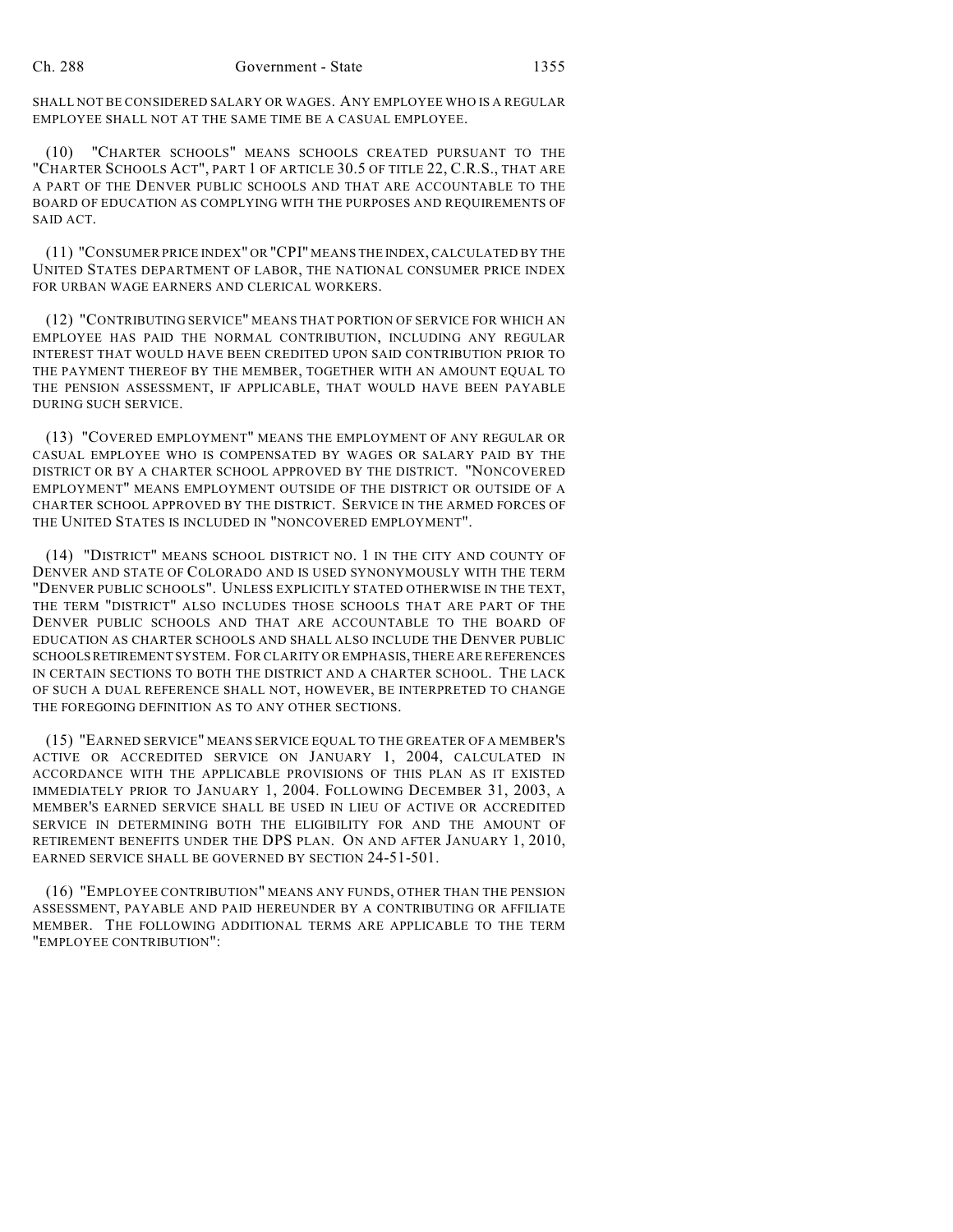(a) "ACCUMULATED CONTRIBUTIONS" MEANS THE BALANCE IN A MEMBER'S ACCOUNT OF NORMAL ARREARAGE OR ADDITIONAL CONTRIBUTIONS AND REGULAR INTEREST CREDITS THEREON. THE PENSION ASSESSMENT IS NOT A PART OF ACCUMULATED CONTRIBUTIONS.

(b) "ARREARAGE CONTRIBUTION" MEANS ANY CONTRIBUTION IN EXCESS OF THE NORMAL CONTRIBUTION THAT IS REQUIRED OF AND PAID BY CONTRIBUTING OR AFFILIATE MEMBERS.

(c) "NORMAL CONTRIBUTION" MEANS THE REQUIRED PAYMENT BY A CONTRIBUTING OR AFFILIATE MEMBER OF A PORTION OF COMPENSATION INTO THE SYSTEM RETIREMENT TRUST FUND.

(17) "HIGHEST AVERAGE SALARY" MEANS THE AVERAGE MONTHLY COMPENSATION OF THE THIRTY-SIX MONTHS OF ACCREDITED SERVICE HAVING THE HIGHEST RATES, MULTIPLIED BY TWELVE, OR THE "CAREER AVERAGE SALARY", WHICHEVER IS GREATER, AND SHALL BE APPLIED TO BENEFITS, EXCEPT FOR BENEFITS UNDER SECTIONS 24-51-1727 TO 24-51-1731, ATTRIBUTABLE TO RETIREMENT OR DEATH ON OR AFTER JULY 1, 1994. FOR BENEFITS UNDER SECTIONS 24-51-1727 TO 24-51-1731, "HIGHEST AVERAGE SALARY" APPLIES TO CASES WHERE TERMINATION OF SERVICE OCCURS ON OR AFTER JULY 1, 1994.

(18) "JOB SHARING" MEANS THE OCCUPATION OF A SINGLE STAFF POSITION BY TWO EMPLOYEES WHO RECEIVE ANNUAL COMPENSATION ON THE ACTIVE PAYROLL OF THE DISTRICT, WITH EACH ASSIGNMENT BEING HALF-TIME FOR THE ENTIRE CONTRACTUAL WORK YEAR. JOB SHARING SHALL ALSO MEAN THE OCCUPATION OF A LESS-THAN-FULL-TIME BUT GREATER-THAN-HALF-TIME POSITION BY ONE EMPLOYEE WHO RECEIVES ANNUAL COMPENSATION ON THE ACTIVE PAYROLL OF THE DISTRICT AND WHO HAS NO OTHER ASSIGNMENT WITH THE DISTRICT. JOB SHARING SHALL NOT INCLUDE THE OCCUPATION OF A POSITION BY A PERSON WHO IS A CASUAL EMPLOYEE.

(19) "MEMBERSHIP" MEANS THE RELATIONSHIP A REGULAR OR CASUAL EMPLOYEE HAS IN THE DPS PLAN AND SHALL CONSIST OF THE FOLLOWING:

(a) "AFFILIATE MEMBER" MEANS ANY CASUAL EMPLOYEE WHO, PURSUANT TO THE PROVISIONS OF THIS PLAN, HAS APPLIED FOR AFFILIATE MEMBERSHIP AND WHOSE APPLICATION HAS BEEN ACCEPTED. "AFFILIATE MEMBER" INCLUDES ANY CASUAL EMPLOYEE OF A CHARTER SCHOOL OR OF THE RETIREMENT SYSTEM WHO APPLIES FOR AFFILIATE MEMBERSHIP AND WHOSE APPLICATION IS ACCEPTED.

(b) "ANNUITANT" MEANS A PERSON WHO IS RECEIVING A RETIREMENT ALLOWANCE.

(c) "BENEFICIARY" MEANS A PERSON WHO HAS RECEIVED, RECEIVES, OR IS DESIGNATED TO RECEIVE BENEFITS ACCRUING AS A RESULT OF AN EMPLOYEE'S MEMBERSHIP.

(d) "CONTRIBUTING MEMBER" MEANS A REGULAR EMPLOYEE OF THE DISTRICT ON DECEMBER 1, 1945, AND ANY EMPLOYEE HIRED AS A REGULAR EMPLOYEE ON OR AFTER SAID DATE, EXCEPT AN EMPLOYEE WHO, PURSUANT TO THE PLAN ADOPTED BY THE BOARD OF EDUCATION ON NOVEMBER 19, 1945, ELECTED ASSOCIATE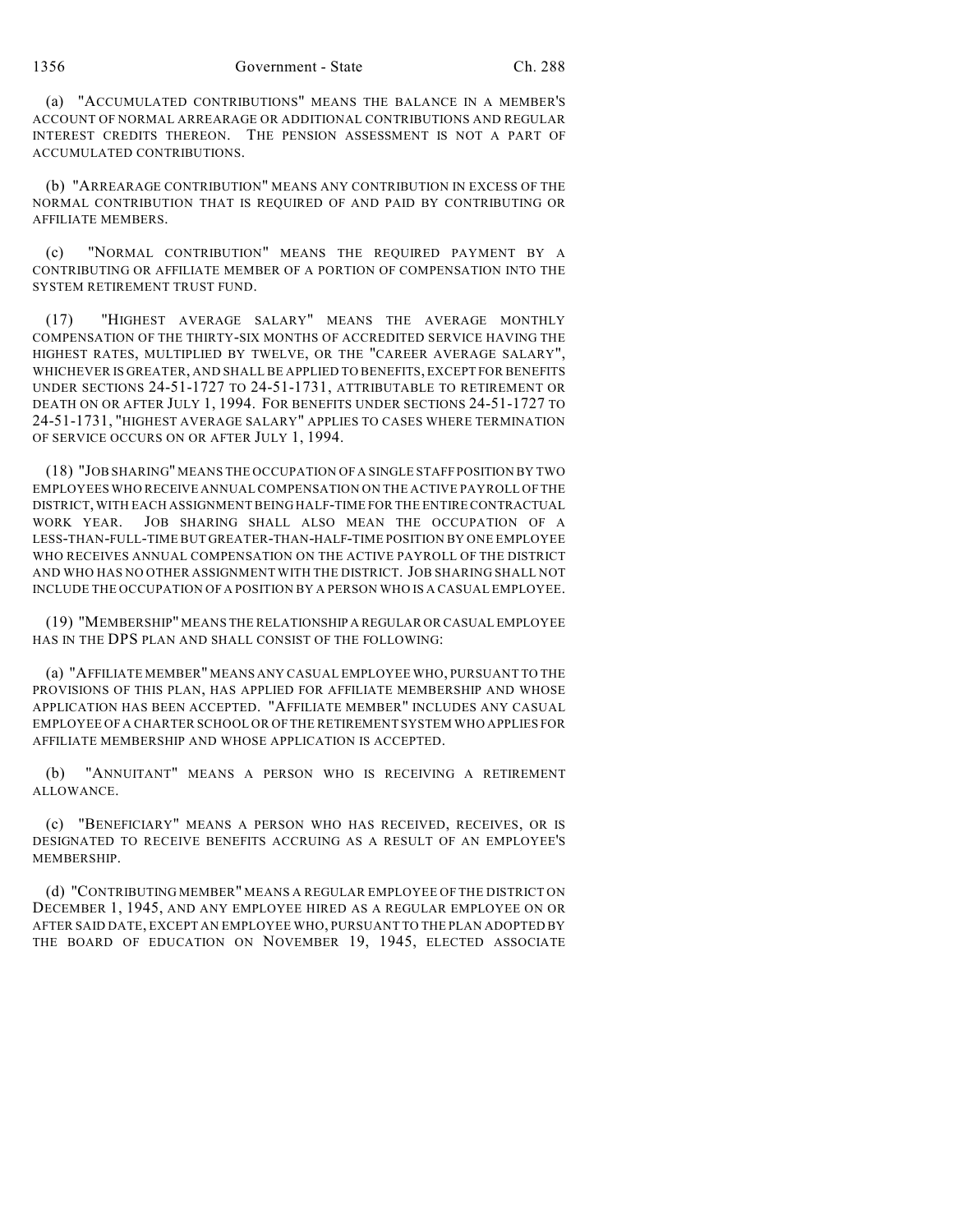MEMBERSHIP AND HAS NOT SUBSEQUENTLY BECOME A CONTRIBUTING MEMBER AS PERMITTED UNDER THE PLAN. THE TERM "CONTRIBUTING MEMBER" INCLUDES A REGULAR EMPLOYEE OF A CHARTER SCHOOL AND A REGULAR EMPLOYEE OF THE SYSTEM.

(e) "DEFERRED MEMBER" MEANS A FORMER EMPLOYEE OF THE DISTRICT WHO:

(I) IS NOT AN ANNUITANT WHO, ON OR BEFORE DECEMBER 31, 2008, TERMINATED EMPLOYMENT WITH THE DISTRICT AND WHO HAS ON FILE AN ELECTION AND DECLARATION OF INTENT TO APPLY FOR A DEFERRED RETIREMENT ALLOWANCE; OR

(II) ON OR AFTER JANUARY 1, 2009, TERMINATED EMPLOYMENT WITH THE DISTRICT AND HAS NOT REQUESTED A REFUND OF SUCH MEMBER'S ACCUMULATED CONTRIBUTIONS.

(20) "MONEY PURCHASE MONTHLY ANNUITY" MEANS THE MONTHLY ANNUITY THAT IS THE ACTUARIAL EQUIVALENT OF A LUMP SUM AMOUNT.

(21) "MONTHLY COMPENSATION" MEANS ANNUAL COMPENSATION DIVIDED BY TWELVE.

(22) "MONTHLY CREDITING METHOD" MEANS THE WAY IN WHICH EARNINGS ON MEMBER ACCOUNTS ARE CALCULATED AND CREDITED AT THE END OF A CALENDAR MONTH BASED UPON THE ACCUMULATED CONTRIBUTIONS IN THE MEMBER'S ACCOUNT AT THE BEGINNING OF THAT MONTH PURSUANT TO PROVISIONS OF THE DPS PLAN.

(23) "NONQUALIFIED SERVICE" MEANS ANY NONCOVERED EMPLOYMENT THAT DOES NOT INCLUDE:

(a) SERVICE AS AN EMPLOYEE OF THE UNITED STATES GOVERNMENT, ANY STATE OR POLITICAL SUBDIVISION THEREOF, OR ANY AGENCY OR INSTRUMENTALITY OF ANY OF THE FOREGOING;

(b) SERVICE AS AN EMPLOYEE OF A PUBLIC, PRIVATE, OR SECTARIAN ELEMENTARY OR SECONDARY SCHOOL;

(c) SERVICE AS AN EMPLOYEE OF AN ASSOCIATION OF EMPLOYEES WHO ARE DESCRIBED IN PARAGRAPH (a) OF THIS SUBSECTION (23); OR

(d) SERVICE IN THE ARMED FORCES OF THE UNITED STATES.

(24) "NORMAL RETIREMENT AGE" MEANS THE ATTAINMENT OF AGE SIXTY-FIVE.

(25) "OUTSIDE SERVICE" MEANS CIVILIAN SERVICE OF A SIMILAR KIND, IN A TAX-SUPPORTED INSTITUTION OTHER THAN THE DISTRICT. SUBSTANTIATION OF OUTSIDE SERVICE MUST BE INITIATED AS OF JULY 1, 2009, OR IT CANNOT BE APPLIED TO EARNED SERVICE FOR PURPOSES OF MEETING REGULAR RETIREMENT ELIGIBILITY, PURSUANT TO THE PROVISIONS OF THIS PART 17 REGARDING EARNED SERVICE. SUBSTANTIATION OF SUCH SERVICE MUST BE COMPLETED ON OR PRIOR TO DECEMBER 31, 2009.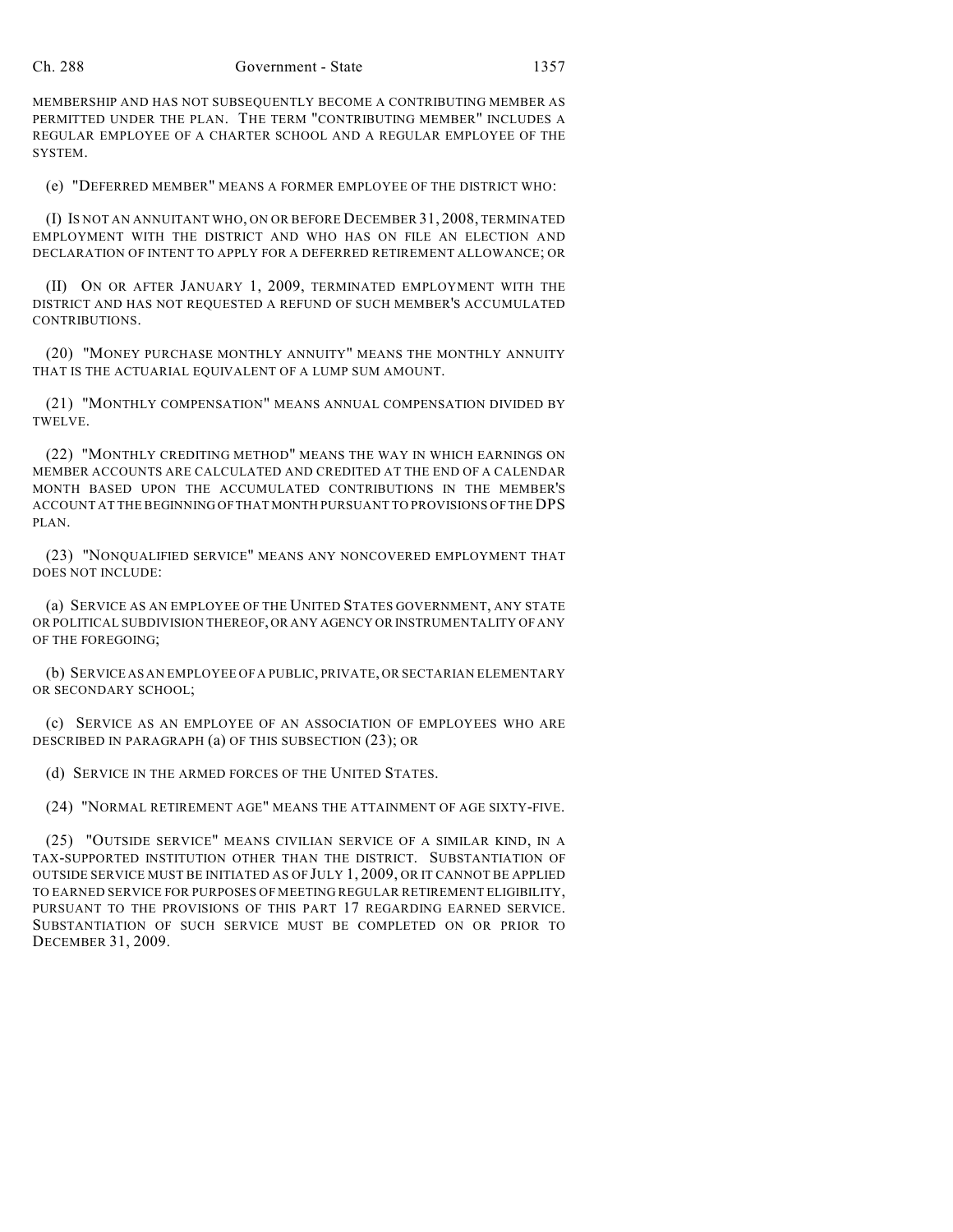(26) "PENSION" MEANS THE PORTION OF THE BENEFIT ATTRIBUTABLE TO FUNDS PROVIDED BY THE DISTRICT.

(27) "PERMANENTLY INCAPACITATED" MEANS AN INCAPACITATING CONDITION THAT IS DEMONSTRABLY PERMANENT AND PREVENTS THE EMPLOYEE FROM PERFORMING ASSIGNED DUTIES SUBJECT TO ACCOMMODATION REQUIRED IN ACCORDANCE WITH APPLICABLE LAW OR REASONABLY IMPOSED BY THE DISTRICT. THIS SUBSECTION (27) APPLIES ONLY FOR PURPOSES OF DETERMINING ELIGIBILITY FOR DISABILITY BENEFITS FOR APPLICATIONS FILED UNDER THE DPS PLAN PRIOR TO JANUARY 1, 2010.

(28) "PERMITTED ABSENCE" MEANS ANY AUTHORIZED AND UNPAID ABSENCE, OTHER THAN SEVERANCE OF EMPLOYMENT; EXCEPT THAT NO ABSENCE IN EXCESS OF THIRTY CONSECUTIVE CALENDAR DAYS SHALL BE DEEMED PERMITTED UNLESS THE AUTHORIZATION THEREFOR SHALL BE IN WRITING, SIGNED BY AN APPROPRIATE ADMINISTRATIVE OFFICIAL OR BY AUTHORIZATION OF THE DISTRICT. REGARDLESS OF ANY TIME FACTOR, NO ABSENCE CONTINUED AFTER WRITTEN NOTICE TO RETURN SHALL BE DEEMED A PERMITTED ABSENCE.

(29) "PRIMARY PERCENTAGE" SHALL BE THE PRODUCT OBTAINED BY MULTIPLYING THE UNIT BENEFIT PERCENTAGE FACTOR BY THE TOTAL NUMBER OF YEARS AND MONTHS OF ACCREDITED SERVICE. MONTHS SHALL BE EXPRESSED AS FRACTION WITH THE NUMBER OF MONTHS AS THE NUMERATOR AND TWELVE AS THE DENOMINATOR. THE PRIMARY PERCENTAGE SHALL BE ROUNDED TO THE NEAREST ONE-HUNDREDTH OF A PERCENT. MULTIPLYING THE PRIMARY PERCENTAGE BY THE HIGHEST AVERAGE SALARY AS DEFINED IN SUBSECTION (17) OF THIS SECTION OR CAREER AVERAGE SALARY, WHICHEVER IS APPLICABLE, RESULTS IN THE ANNUAL RETIREMENT ALLOWANCE EXPRESSED AS A SINGLE LIFE ANNUITY AND KNOWN AS OPTION A.

(30) "REGULAR EMPLOYEE" MEANS ANY EMPLOYEE WHO RECEIVES ANNUAL COMPENSATION ON THE ACTIVE PAYROLL OF THE DISTRICT AND WHOSE EMPLOYMENT BY THE DISTRICT REPRESENTS THE EMPLOYEE'S PRINCIPAL GAINFUL OCCUPATION AND REQUIRES SO SUBSTANTIAL A PORTION OF TIME THAT IT IS IMPRACTICAL TO FOLLOW ANY OTHER SUBSTANTIALLY GAINFUL OCCUPATION. ABSENCE OF A REGULAR EMPLOYEE ON A PERMITTED ABSENCE SHALL NOT CHANGE THE EMPLOYEE'S STATUS AS A REGULAR EMPLOYEE. ANY EMPLOYEE WHO IS A CASUAL EMPLOYEE SHALL NOT AT THE SAME TIME BE A REGULAR EMPLOYEE.

(31) "REGULAR INTEREST" MEANS, ON AND AFTER JANUARY 1, 2010, THE RATE SET BY THE ASSOCIATION'S BOARD AS PROVIDED IN SECTION 24-51-407 (4) AND AS MAY BE PERIODICALLY ADJUSTED. ON OR BEFORE DECEMBER 31, 2009, "REGULAR INTEREST" MEANS THE RATES SPECIFIED IN THE DPS PLAN DOCUMENT.

(32) "RESERVE" MEANS THE PRESENT VALUE OF PAYMENTS TO BE MADE ON ACCOUNT OF ANY BENEFIT PROVIDED IN THIS PLAN AND COMPUTED UPON THE BASIS OF SUCH MORTALITY TABLES AND INTEREST ASSUMPTIONS AS MAY, FROM TIME TO TIME, BE APPROVED.

(33) "RESERVE FOR EMPLOYEES TO BE RETIRED" MEANS THE RESERVE THAT IS PART OF THE SYSTEM RETIREMENT TRUST FUND AND IDENTIFIES THE AMOUNT OF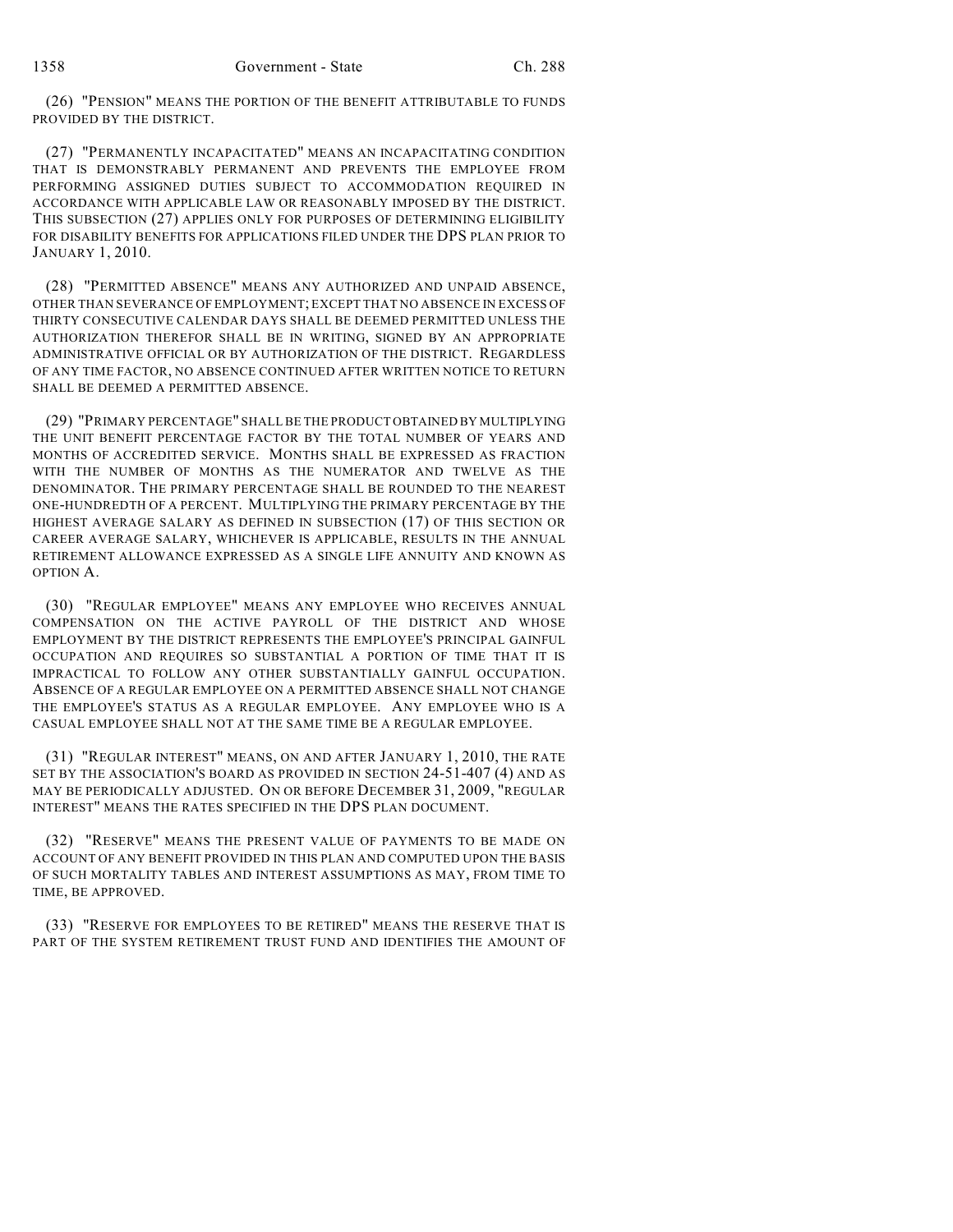MONEYS SET ASIDE TO PROVIDE FOR THE BASIC BENEFITS THAT ARE ANTICIPATED TO BE PAYABLE TO CURRENTLY ACTIVE MEMBERS OR TO THOSE MEMBERS WHO HAVE ALREADY ELECTED DEFERRED RETIREMENT BENEFITS BUT WHO, BECAUSE OF AGE, ARE NOT YET ACTUALLY RECEIVING SUCH BENEFITS.

(34) "RETIREMENT ALLOWANCE" OR "TOTAL RETIREMENT ALLOWANCE" MEANS THE TOTAL OF PENSION, ANNUITY, AND ALL POSTRETIREMENT INCREASES.

(35) "RETIREMENT PLAN" MEANS THE RETIREMENT AND BENEFIT PLAN CONTAINED IN THIS PART 17.

(36) "SUPPLEMENT" OR "SPECIAL SUPPLEMENT" MEANS POSTRETIREMENT INCREASES IN TOTAL RETIREMENT ALLOWANCE TO CERTAIN QUALIFIED ANNUITANTS AND BENEFICIARIES.

(37) "TAX-SUPPORTED INSTITUTION" MEANS A GOVERNMENTAL ENTITY OR AGENCY THAT EITHER HAS THE POWER TO LEVY TAXES OR THAT RECEIVES GOVERNMENTAL APPROPRIATIONS AS SUCH AN ENTITY OR AGENCY.

(38) "TOTAL TEMPORARY DISABILITY" MEANS ABSENCE FROM WORK AND TEMPORARY INABILITY TO PERFORM ASSIGNED DUTIES AS A RESULT OF PERSONAL INJURY INCURRED IN THE SCOPE AND COURSE OF EMPLOYMENT AS DETERMINED BY THE DISTRICT.

(39) "UNIT BENEFIT PERCENTAGE FACTOR" MEANS THE PERCENTAGE USED AS THE FACTOR FOR ONE YEAR OF ACCREDITED SERVICE. THE UNIT BENEFIT PERCENTAGE FACTOR SHALL BE ONE AND TWO-THIRDS PERCENT FROM JULY 1, 1962, TO JANUARY 1, 1980. THE UNIT BENEFIT PERCENTAGE FACTOR SHALL BE ONE AND SEVENTY-FIVE ONE-HUNDREDTHS PERCENT EFFECTIVE JANUARY 1, 1980; ONE AND NINETY ONE-HUNDREDTHS PERCENT EFFECTIVE JANUARY 1, 1981; TWO PERCENT EFFECTIVE JANUARY 1,1982; TWO AND SEVEN ONE-HUNDREDTHS PERCENT EFFECTIVE JANUARY 1, 1988; TWO AND TWENTY-FIVE ONE-HUNDREDTHS PERCENT EFFECTIVE JULY 1, 1998; AND TWO AND ONE-HALF PERCENT EFFECTIVE JANUARY 1, 2001. THE UNIT BENEFIT PERCENTAGE APPLICABLE TO A DEFERRED RETIREMENT SHALL BE THAT IN EFFECT ON THE ACTUAL DATE ON WHICH THE EMPLOYMENT OF SUCH MEMBER BY THE DISTRICT FINALLY TERMINATED. IN ALL OTHER RETIREMENTS, THE UNIT BENEFIT PERCENTAGE FACTOR SHALL BE THAT IN EFFECT ON THE EFFECTIVE DATE OF SUCH RETIREMENT.

**24-51-1703. Denver public schools division - consolidation.** (1) THE DPS PLAN SHALL CONTINUE TO GOVERN THE BENEFITS AND PROGRAMS SPECIFIED IN SUCH PLAN THROUGH DECEMBER 31, 2009. ON JANUARY 1, 2010, THE DPS PLAN SHALL BE SUPERSEDED BY THE PROVISIONS OF THIS ARTICLE EXCEPT TO THE EXTENT THAT IT IS NECESSARY TO REFER TO THE DPS PLAN FOR THE CORRECTION OF ERRORS AND AS IT MAY BE INCORPORATED BY REFERENCE IN THIS ARTICLE.

(2) ON JANUARY 1, 2010, ALL THE ASSETS, LIABILITIES, AND OBLIGATIONS OF THE DENVER PUBLIC SCHOOLS RETIREMENT SYSTEM SHALL BECOME THE ASSETS, LIABILITIES, AND OBLIGATIONS OF THE DENVER PUBLIC SCHOOLS DIVISION OF THE ASSOCIATION WITHOUT ANY FURTHER ACT OR DOCUMENT OF TRANSFER.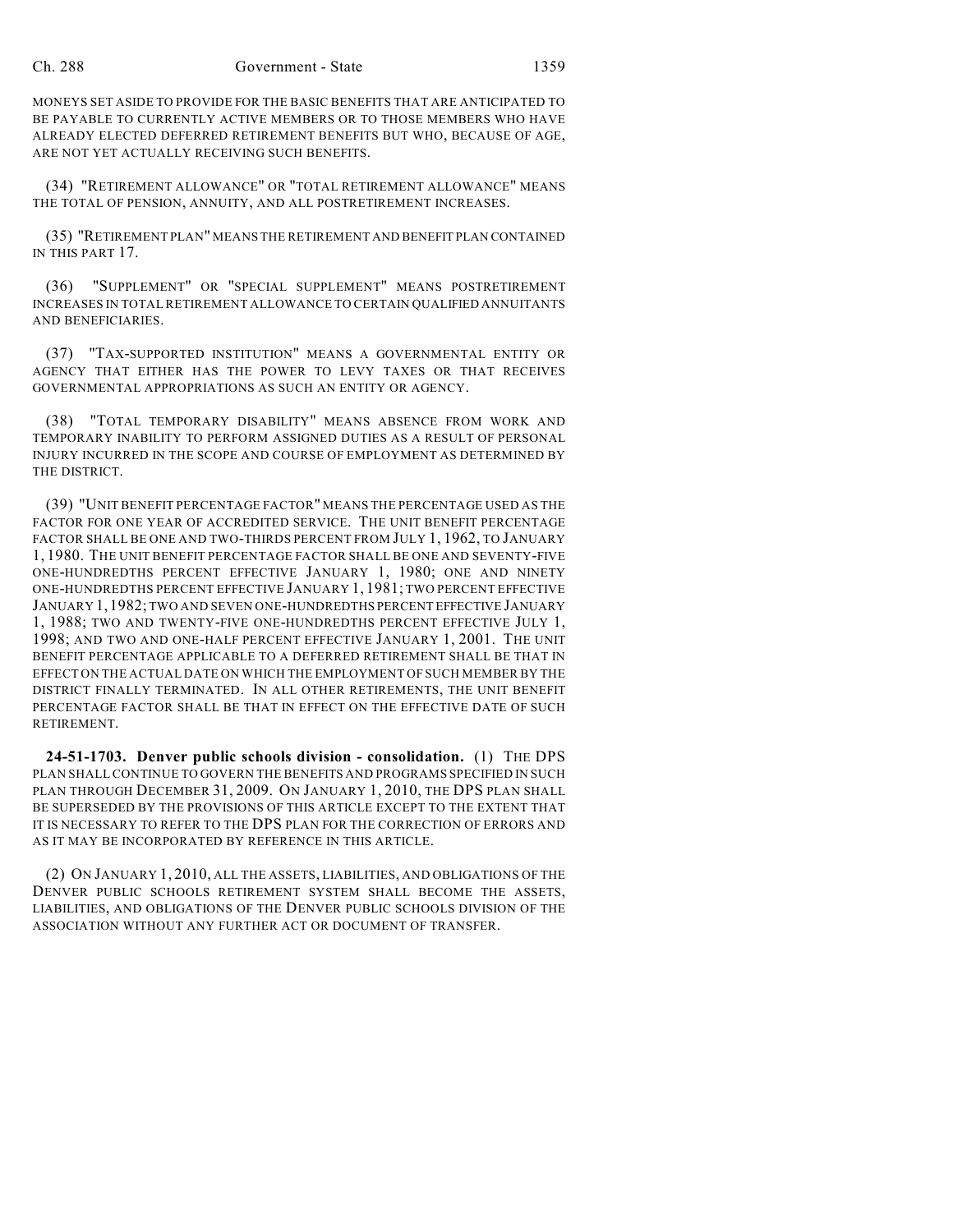(3) ON JANUARY 1, 2010, NOTWITHSTANDING THE PROVISIONS OF SUBSECTION (2) OF THIS SECTION, THE DENVER PUBLIC SCHOOLS RETIREMENT SYSTEM OR THE ASSOCIATION, OR BOTH, MAY TAKE SUCH ACTIONS AND EXECUTE SUCH CERTIFICATIONS OR OTHER INSTRUMENTS AS MAY BE CONVENIENT TO EVIDENCE THE CONSUMMATION OF THE MERGER OF THE TWO SYSTEMS, ITS EFFECTIVE DATE, AND THE ASSETS OR ANY PARTICULAR ASSET TRANSFERRED. ANY SUCH CERTIFICATION OR OTHER INSTRUMENT PURPORTEDLY EXECUTED BY AN AUTHORIZED OFFICER OF EITHER SYSTEM AND BEARING THE SEAL OF SUCH SYSTEM SHALL BE PRIMA FACIE EVIDENCE OF ALL MATTERS STATED IN THE CERTIFICATION OR INSTRUMENT AND MAY BE RELIED UPON BY ANY THIRD PARTY, WITHOUT FURTHER INQUIRY, INCLUDING, WITHOUT LIMITATION, ANY PUBLIC TRUSTEE OR OTHER PUBLIC OFFICIAL OF THIS OR ANY OTHER STATE OR LOCAL GOVERNMENT. IF ANY CERTIFICATION OR OTHER INSTRUMENT IS RECORDED IN THE APPROPRIATE REAL ESTATE RECORDS IN THIS OR ANY OTHER STATE OR LOCAL GOVERNMENT, A COPY OF THE CERTIFICATION OR INSTRUMENT, WHEN DULY CERTIFIED BY THE CUSTODIAN OF THE REAL ESTATE RECORDS TO BE A TRUE COPY OF THE RECORDED ORIGINAL, SHALL HAVE THE SAME EFFECT AS THE ORIGINAL.

(4) THE VALUE OF ASSETS TRANSFERRED AS OF JANUARY 1, 2010, AS REFLECTED IN THE AUDITED FINANCIAL REPORT EFFECTIVE DECEMBER 31, 2009, SHALL DETERMINE THE INITIAL ASSET VALUE IN THE DENVER PUBLIC SCHOOLS DIVISION TRUST FUND FOR PURPOSES OF THE INITIAL AND FUTURE VALUATIONS AND THE PROPORTIONATE SHARE OF THE TOTAL ASSETS OF THE ASSOCIATION ATTRIBUTABLE TO THE DENVER PUBLIC SCHOOLS DIVISION. IN THE EVENT THAT THE AUDITED VALUE IS ADJUDICATED BY A COURT OF COMPETENT JURISDICTION TO BE IN ERROR SUCH THAT THE TRUE VALUE ON THE DATE OF TRANSFER WAS DIFFERENT THAN REFLECTED IN THE AUDITED FINANCIALS, AN ADJUSTMENT SHALL BE MADE TO THE INITIAL ASSET VALUE OF THE DENVER PUBLIC SCHOOLS DIVISION AND APPROPRIATE ADJUSTMENTS MADE TO THE PROPORTIONATE SHARE OF INVESTMENT RETURNS AND EXPENSES OF THE ASSOCIATION ATTRIBUTED TO THE DENVER PUBLIC SCHOOLS DIVISION. NO ADJUSTMENT TO THE STARTING ASSET VALUE OF THE DENVER PUBLIC SCHOOLS DIVISION SHALL RESULT FROM A CHANGE IN VALUE AFTER JANUARY 1, 2010, OF THE ASSETS TRANSFERRED. FOR PURPOSES OF THIS SUBSECTION (4), THE DENVER PUBLIC SCHOOLS RETIREMENT SYSTEM REAL ESTATE AND PRIVATE EQUITY HOLDINGS SHALL BE VALUED AND AUDITED AS OF DECEMBER 31, 2009, AND THE DIRECTLY OWNED REAL ESTATE OF THE ASSOCIATION SHALL BE APPRAISED FOR EVALUATION AS OF DECEMBER 31, 2009.

(5) (a) PRIOR LEGISLATIVE ATTEMPTS TO ACCOMPLISH THE MERGER OF THE DENVER PUBLIC SCHOOLS RETIREMENT SYSTEM INTO THE SCHOOL DIVISION OF THE COLORADO PUBLIC EMPLOYEES' RETIREMENT ASSOCIATION WITH AGREEMENT AMONG THE THREE PARTIES HAVE PROVEN UNSUCCESSFUL NOTWITHSTANDING SUBSTANTIAL EXPENDITURES OF TIME AND MONEY BY THE PARTIES. THE REASONS FOR SUCH LACK OF SUCCESS INCLUDE THE METHODOLOGY INVOLVED IN THE DETERMINATION AND ALLOCATION OF THE COSTS OF A MERGER IN ORDER TO AVOID ANY SUBSIDY TO EITHER MERGING PARTY AS A RESULT OF THE MERGER. TO AVOID THESE PROBLEMS AND TO OBTAIN THE PUBLIC POLICY BENEFITS OF A MERGER, THIS SECTION MANDATES THE MERGER WITHOUT ANY REQUIREMENT OF AGREEMENT AMONG THE PARTIES AND IMPLEMENTS IT THROUGH THE CREATION OF A SEPARATE DIVISION WITHIN THE ASSOCIATION. NOTWITHSTANDING SUCH MANDATE, THE SUCCESSFUL INTEGRATION OF THE DENVER PUBLIC SCHOOLS RETIREMENT SYSTEM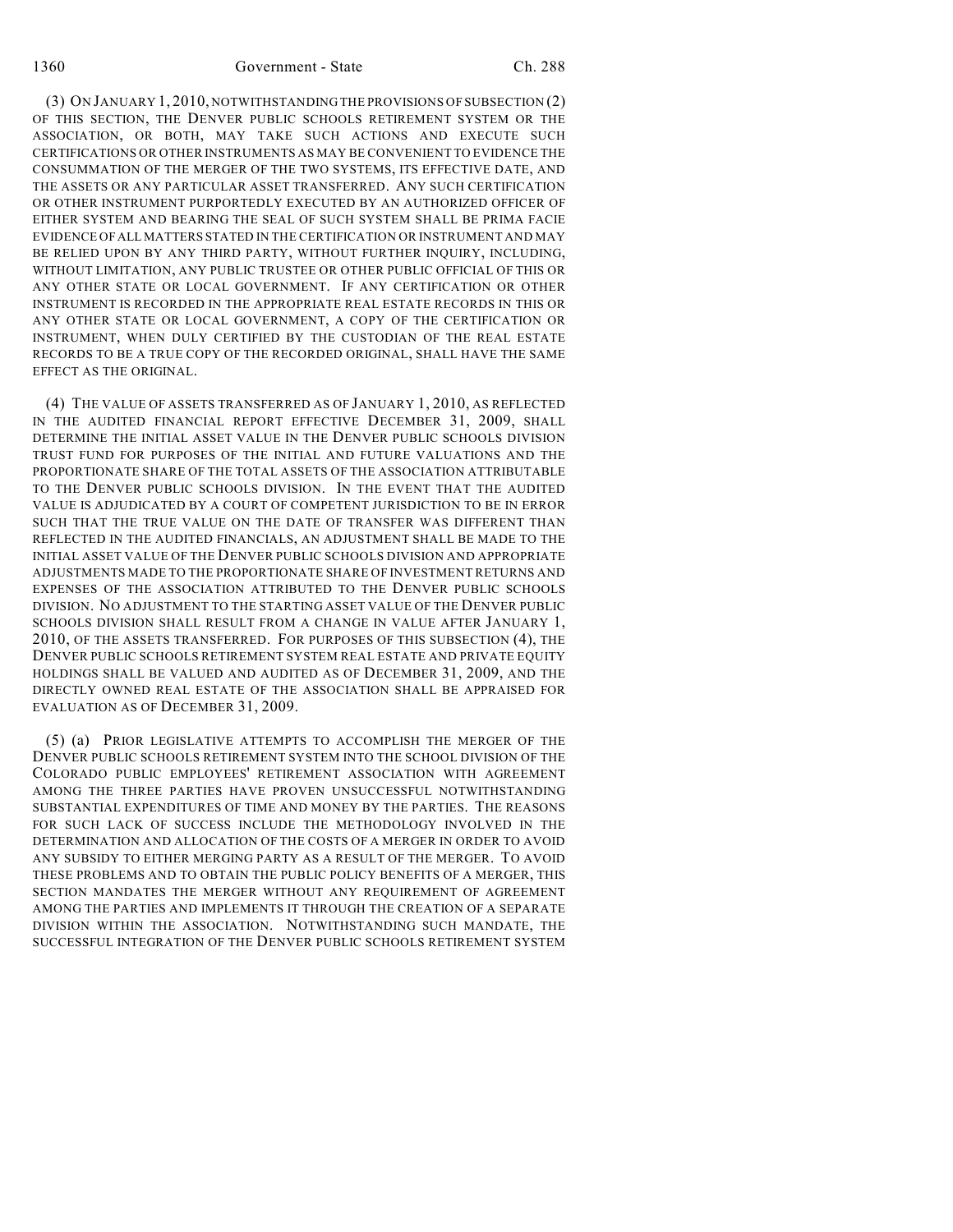INTO THE ASSOCIATION WHILE MAINTAINING A CONTINUING HIGH LEVEL OF SERVICE TO THE MEMBERS AND BENEFICIARIES OF BOTH SYSTEMS HAS REQUIRED AND WILL CONTINUE TO REQUIRE THE COOPERATION AND BEST EFFORTS OF THE GOVERNING BODIES AND STAFFS OF THE DENVER PUBLIC SCHOOLS RETIREMENT SYSTEM, THE ASSOCIATION, AND THE DENVER PUBLIC SCHOOLS. IN THE COURSE OF THE MERGER, THE PARTIES SHALL OBSERVE THE FIDUCIARY DUTIES AND LEGAL OBLIGATIONS INCIDENT TO THEIR RESPECTIVE OFFICES, POSITIONS, AND EMPLOYMENTS, WHICH DUTIES AND OBLIGATIONS MAY NOT ALWAYS BE ENTIRELY CLEAR OR EASILY ACCOMPLISHED. THEREFORE, TO SECURE THE PUBLIC POLICY OBJECTIVES INCIDENT TO THE MERGER AND ITS SUCCESSFUL IMPLEMENTATION IN THE MOST EFFICIENT WAY FEASIBLE, SO LONG AS SUCH GOVERNING BODIES AND STAFFS ACT OR HAVE ACTED IN GOOD FAITH AND IN ACCORDANCE WITH A GOOD FAITH INTERPRETATION OF THE REQUIREMENTS OF THIS SECTION AND OTHER APPLICABLE LAW, THEY SHALL BE DEEMED TO HAVE FULFILLED THEIR FIDUCIARY DUTIES AND OTHER LEGAL OBLIGATIONS. IN ADDITION, SUCH GOVERNING BODIES AND STAFFS SHALL HAVE NO PERSONAL LIABILITY FOR THEIR ACTS OR OMISSIONS INCIDENT TO THE IMPLEMENTATION OF THE MERGER, INCLUDING ALL ACTIVITIES REASONABLY RELATED THERETO. ANY PERSON WHO CONTENDS OTHERWISE SHALL BEAR THE BURDEN OF PROVING THAT ANY ACT OR OMISSION CHALLENGED DOES NOT MEET THE REQUIREMENTS OF GOOD FAITH.

(b) IT IS THE INTENT OF THIS PART 17 TO ACHIEVE THE MANDATED MERGER AND TO FACILITATE ITS IMPLEMENTATION, THEREBY PROVIDING PORTABILITY OF THE BENEFITS OF THE MEMBERS OF THE DENVER PUBLIC SCHOOLS RETIREMENT SYSTEM AND THE ASSOCIATION. IN ADDITION, THIS PART 17 IS INTENDED TO PURSUE EFFICIENCIES IN THE ADMINISTRATION OF THE BENEFITS OF MEMBERS AND BENEFICIARIES OF THE DENVER PUBLIC SCHOOLS RETIREMENT SYSTEM AND IN THE INVESTMENT OF MONEYS BEING TRANSFERRED TO THE ASSOCIATION AND LATER ACCRUING TO IT THROUGH EMPLOYER AND EMPLOYEE CONTRIBUTIONS, ALL IN ACCORD WITH CHANGING CONDITIONS. THE PROVISIONS OF THIS PART 17 AND THE BENEFIT PROVISIONS FOR MEMBERS AND BENEFICIARIES TO BE PROVIDED FOLLOWING THE MERGER SHALL BE INTERPRETED AND ADMINISTERED TO ATTEMPT TO FURTHER THOSE OBJECTIVES, AND IF PURSUED REASONABLY AND IN GOOD FAITH SHALL BE DEEMED TO COMPLY WITH APPLICABLE LEGAL AND FIDUCIARY REQUIREMENTS. ANY PERSON WHO CONTENDS OTHERWISE SHALL BEAR THE BURDEN OF PROVING THAT ANY ACT OR OMISSION CHALLENGED DOES NOT MEET ALL LEGAL REQUIREMENTS APPLICABLE IN THE CIRCUMSTANCES.

(c) ON JANUARY 1, 2010, THE SEPARATE EXISTENCE OF THE DENVER PUBLIC SCHOOLS RETIREMENT SYSTEM SHALL CEASE AND THE TERMS OF ITS TRUSTEES SHALL EXPIRE. IN ADDITION, THE EMPLOYMENT OF ITS EMPLOYEES SHALL CEASE, SUBJECT TO SECTION 24-51-1748, PROVIDING FOR THEIR EMPLOYMENT BY THE ASSOCIATION. ANY CLAIMS AGAINST SUCH TRUSTEES, FORMER TRUSTEES, EMPLOYEES, OR FORMER EMPLOYEES IN THEIR RESPECTIVE CAPACITIES SHALL BE COMMENCED WITHIN SUCH PERIODS OF LIMITATION AND SHALL BE SUBJECT TO SUCH OTHER PROVISIONS AS MAY BE PROVIDED BY LAW, BUT IN NO CASE SHALL SUCH AN ACTION BE BROUGHT MORE THAN TWO YEARS AFTER JANUARY 1, 2010. ANY CLAIMS RELATING TO THE MERGER AND MADE AGAINST THE TRUSTEES, FORMER TRUSTEES, EMPLOYEES, OR FORMER EMPLOYEES OF THE ASSOCIATION IN THEIR RESPECTIVE CAPACITIES, AND ANY CLAIMS RELATING TO THE MERGER AND MADE AGAINST MEMBERS OR FORMER MEMBERS OF THE BOARD OF EDUCATION OR EMPLOYEES OR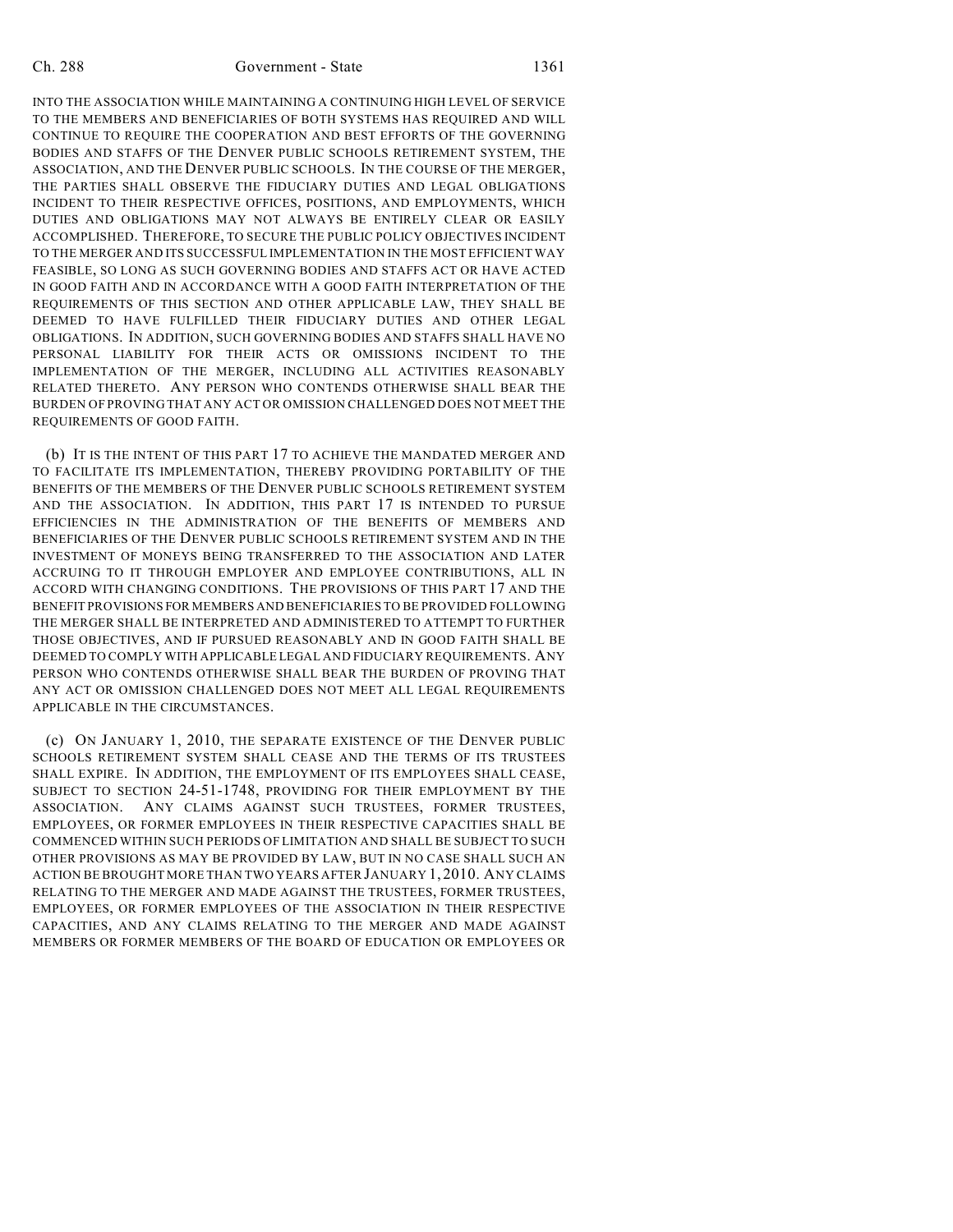FORMER EMPLOYEES OF THE SCHOOL DISTRICT IN THEIR RESPECTIVE CAPACITIES SHALL BE COMMENCED WITHIN SUCH PERIODS OF LIMITATION AND SHALL BE SUBJECT TO SUCH OTHER PROVISIONS AS MAY BE PROVIDED BY LAW, BUT IN NO CASE SHALL SUCH AN ACTION BE BROUGHT MORE THAN TWO YEARS AFTER JANUARY 1, 2010.

**24-51-1704. Service credit.** (1) "ACCREDITED SERVICE", AS USED IN THE DETERMINATION OF BENEFITS, ALLOWED OR ALLOWABLE, SHALL INCLUDE THE FOLLOWING:

(a) SUBJECT TO THE EXPRESS LIMITATIONS IN THIS SECTION, ALL PERIODS OF EMPLOYMENT WITH THE DISTRICT OR WITH A CHARTER SCHOOL AS A REGULAR EMPLOYEE FOR WHICH THE EMPLOYEE RECEIVED OR RECEIVES PAYMENTS IN ACCORDANCE WITH ANNUAL COMPENSATION.

(b) ALL PERIODS OF EMPLOYMENT WITH THE DISTRICT OR WITH A CHARTER SCHOOL AS A CASUAL EMPLOYEE PRIOR TO THE EFFECTIVE DATE OF RETIREMENT FOR WHICH THE EMPLOYEE RECEIVED OR RECEIVES WAGES OR SALARY FROM THE DISTRICT, PROVIDED THAT NO PERIOD OF EMPLOYMENT AS A CASUAL EMPLOYEE SHALL BE COUNTED AS ACCREDITED SERVICE IF SUCH EMPLOYEE DURING SUCH PERIOD IS ALSO A REGULAR EMPLOYEE.

(c) LEAVES OF ABSENCE OR PERMITTED ABSENCES COMMENCING PRIOR TO JULY 1, 1962, AS GOVERNED BY THE DPS PLAN DOCUMENT.

(d) LEAVES OF ABSENCE OR PERMITTED ABSENCES COMMENCING ON OR AFTER JULY 1, 1962, UNDER THE FOLLOWING CONDITIONS:

(I) A LEAVE OF ABSENCE FOR SERVICE IN THE UNITED STATES ARMED FORCES, STUDY, TRAVEL, OR RESEARCH SHALL COUNT AS ACCREDITED SERVICE IF THE ENTIRE PERIOD OF SAID LEAVE QUALIFIES AS CONTRIBUTING SERVICE.

(II) IF SAID LEAVE IS A SABBATICAL LEAVE OR A LEAVE FOR RESTORATION OF HEALTH ON A HALF-SALARY BASIS AND IF THE NORMAL CONTRIBUTION IS BASED ON THE FULL ANNUAL COMPENSATION OF THE MEMBER AND THE LEAVE QUALIFIES AS CONTRIBUTING SERVICE, THEN THE ENTIRE PERIOD OF SUCH LEAVE SHALL COUNT AS ACCREDITED SERVICE. IF, HOWEVER, THE NORMAL CONTRIBUTION IS BASED ONLY ON A FRACTION OF THE ANNUAL COMPENSATION, THEN SAID FRACTION SHALL BE MULTIPLIED BY THE TOTAL PERIOD OF SUCH LEAVE TO DETERMINE THE PORTION OF THE LEAVE THAT SHALL COUNT AS ACCREDITED SERVICE.

(III) (A) NOTWITHSTANDING ANY OTHER PROVISION OF THIS SUBPARAGRAPH (III), AN ABSENCE DUE TO A TEMPORARY TOTAL DISABILITY COMPENSABLE IN ACCORDANCE WITH THE "WORKERS'COMPENSATION ACT OF COLORADO", ARTICLES 40 TO 47 OF TITLE 8, C.R.S., SHALL BE DEEMED ACCREDITED SERVICE ONLY IN ACCORDANCE WITH THE PROVISIONS OF THIS SUB-SUBPARAGRAPH (A).

(B) THE PORTION OF AN ABSENCE DUE TO A TEMPORARY TOTAL DISABILITY FOR WHICH THE EMPLOYEE IS COMPENSATED BY THE DISTRICT IN ACCORDANCE WITH ITS POLICIES PERTAINING THERETO FROM TIME TO TIME SHALL BE CONSIDERED ACCREDITED SERVICE. IF, HOWEVER, THE NORMAL CONTRIBUTION IS BASED ONLY ON A FRACTION OF THE ANNUAL COMPENSATION, THEN THE FRACTION SHALL BE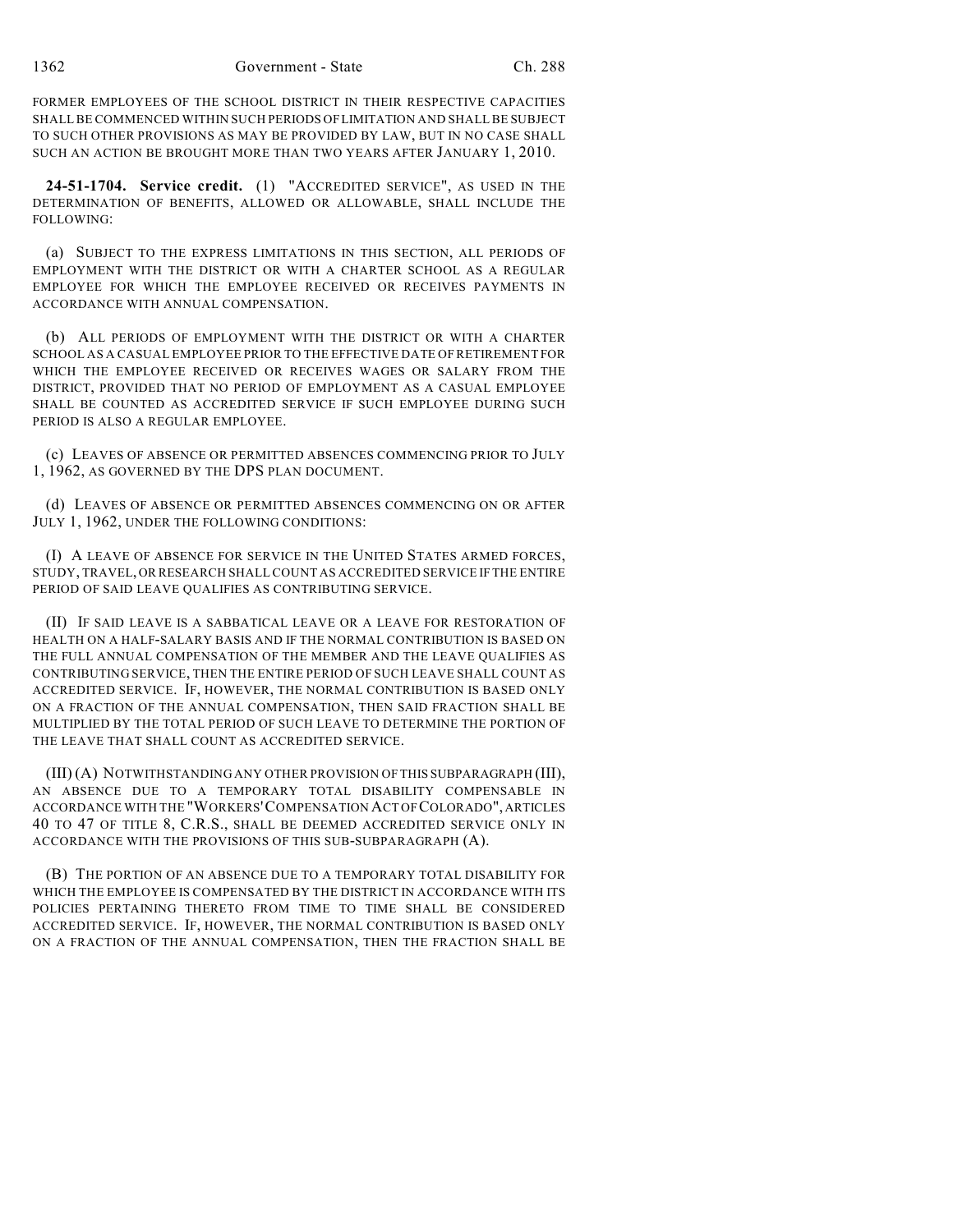MULTIPLIED BY THE TOTAL PERIOD OF SUCH LEAVE TO DETERMINE THE PORTION OF THE LEAVE THAT SHALL COUNT AS ACCREDITED SERVICE.

(C) THE PORTION OF AN ABSENCE DUE TO A TEMPORARY TOTAL DISABILITY FOR WHICH THE EMPLOYEE IS NOT COMPENSATED IN THE MANNER PROVIDED IN SUB-SUBPARAGRAPH (B) OF THIS SUBPARAGRAPH (III) BUT FOR WHICH THE EMPLOYEE RECEIVES WORKERS' COMPENSATION SHALL BE CONSIDERED ACCREDITED SERVICE ONLY IF QUALIFIED AS SUCH WITHIN THE EARLIER OF TWO YEARS AFTER THE EMPLOYEE'S RETURN TO WORK FULL TIME OR THIRTY DAYS PRIOR TO THE EFFECTIVE DATE OF THE EMPLOYEE'S RETIREMENT. SUCH QUALIFICATION SHALL BE ACCOMPLISHED BY PAYMENT INTO THE DPS PLAN OF AN AMOUNT EQUAL TO THE NORMAL CONTRIBUTIONS AND PENSION ASSESSMENTS, TOGETHER WITH INTEREST AS CALCULATED, AND WITHIN THE TIME LIMITS DETERMINED BY THE ASSOCIATION BOARD AND COMPUTED AS OF THE DATE THE AGREEMENT TO PAY IS MADE, FOR THE PORTION OF THE ABSENCE COVERED BY THIS SUB-SUBPARAGRAPH (C) IN ACCORDANCE WITH SUBPARAGRAPH (VI) OF THIS PARAGRAPH (d).

(D) THIS SUBPARAGRAPH (III) SHALL BECOME EFFECTIVE ON JANUARY 1, 1986, AND SHALL APPLY TO ABSENCES COVERED BY ITS TERMS THAT BEGIN ON OR AFTER THAT DATE.

(IV) NO PORTION OF A PERIOD OF ABSENCE FOR ILLNESS WHERE SAID PERIOD EXCEEDS FIFTEEN CONSECUTIVE WORKING DAYS, FOR WHICH PERIOD NO PAYMENTS IN ACCORDANCE WITH THE EMPLOYEE'S ANNUAL COMPENSATION WERE MADE, SHALL COUNT AS ACCREDITED SERVICE.

(V) ANY OTHER TYPE OF PERMITTED ABSENCE NOT SPECIFIED IN THIS SECTION MAY NOT BE COUNTED AS ACCREDITED SERVICE UNLESS THE BOARD OF EDUCATION, AT THE TIME SUCH PERMITTED ABSENCE IS AUTHORIZED, SPECIFIES THAT THE TIME SPENT ON SUCH PERMITTED ABSENCE SHALL BE COUNTED AS ACCREDITED SERVICE FOR PURPOSES OF THIS RETIREMENT PLAN, SUBJECT TO THE REQUIREMENT THAT THE ENTIRE PERIOD OF SAID ABSENCE SHALL QUALIFY AS CONTRIBUTING SERVICE. NOTWITHSTANDING THIS SUBPARAGRAPH (V), ANY SUCH ABSENCE WHICH IS LESS THAN SIXTEEN CONSECUTIVE WORKING DAYS SHALL BE COUNTED AS ACCREDITED SERVICE.

(VI) THE NORMAL CONTRIBUTION FOR ALL PERMITTED ABSENCES OTHER THAN THOSE COMPENSATED IN ANY WAY BY THE DISTRICT SHALL BE BASED UPON THE ANNUAL COMPENSATION IN EFFECT IMMEDIATELY PRIOR TO THE DATE OF COMMENCEMENT OF SUCH ABSENCE.

(VII) SERVICE ACCRUAL FOR ALL PERMITTED ABSENCES SHALL BE CONSISTENT WITH SERVICE ACCRUALS THAT WERE ALLOWED UNDER THIS RETIREMENT PLAN IMMEDIATELY PRECEDING THE PERMITTED ABSENCE. THIS SHALL INCLUDE, WITHOUT LIMITATION, THE RETIREMENT PLAN AND ASSOCIATED RULE DEFINITIONS AND PROVISIONS APPLICABLE TO SERVICE ACCRUAL FOR JOB-SHARING ASSIGNMENTS AS OF ANY GIVEN DATE.

(e) LEAVES OF ABSENCES OR PERMITTED ABSENCE COMMENCING ON OR AFTER JANUARY 1, 1980, WHICH CAN QUALIFY AS ACCREDITED SERVICE IN ACCORDANCE WITH THIS SUBSECTION (1), MUST BE QUALIFIED AS CONTRIBUTING SERVICE WITHIN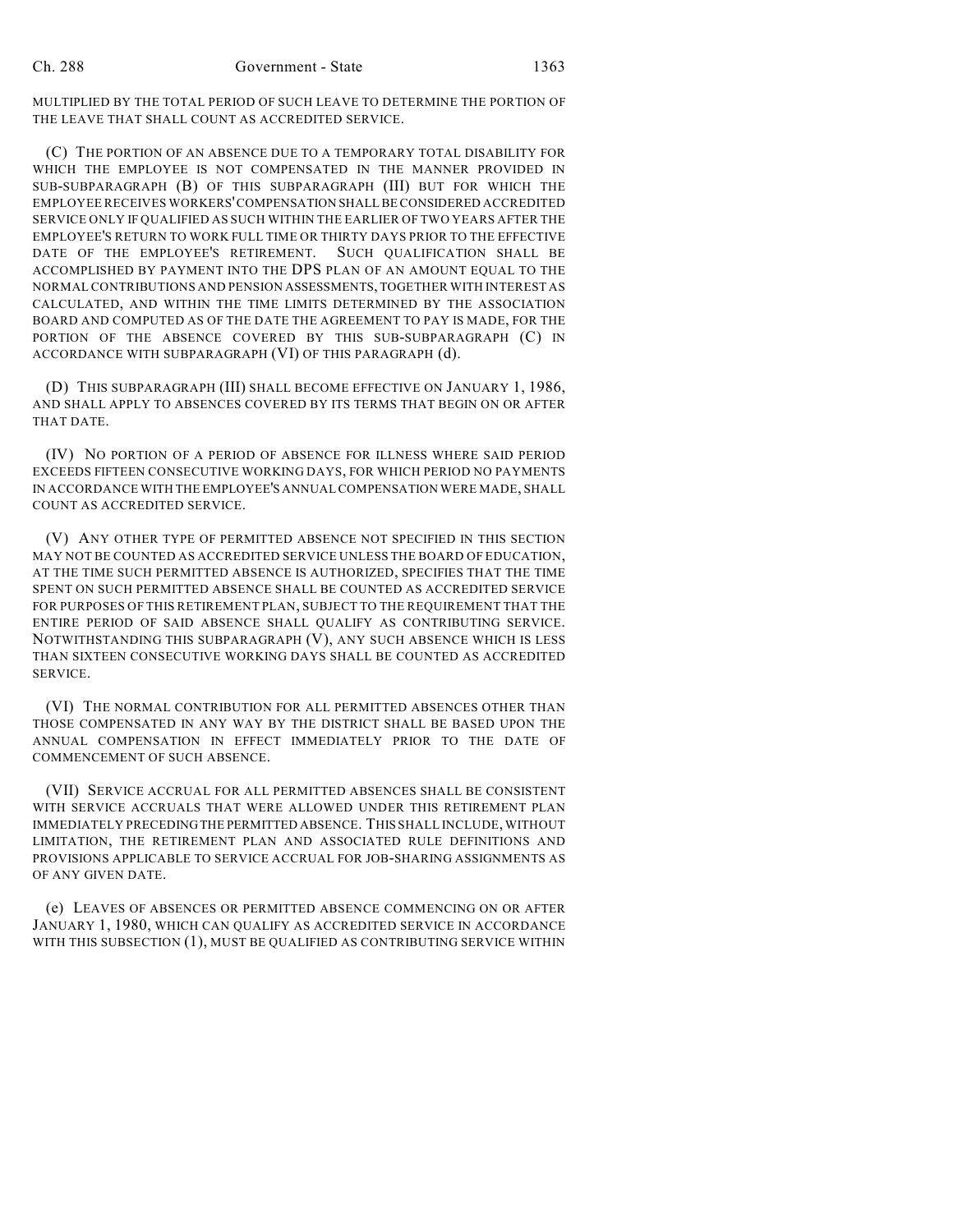TWO YEARS FROM THE DATE THE EMPLOYEE RETURNS TO WORK. ON AND AFTER JANUARY 1, 1998, LEAVES OF ABSENCE THAT ARE QUALIFIED AS CONTRIBUTING SERVICE SHALL BE QUALIFIED IN ACCORDANCE WITH PROVISIONS OF THE DPS PLAN DOCUMENT.

(f) A PERSON EMPLOYED IN A JOB-SHARING ASSIGNMENT SHALL RECEIVE EARNED SERVICE ACCRUALS APPROPRIATE TO REDUCE SUCH SERVICE TO ITS EQUIVALENT IN FULL-TIME SERVICE.

(g) A LEAVE OF ABSENCE GRANTED TO AN EMPLOYEE TO ALLOW THAT EMPLOYEE TO WORK IN A CHARTER SCHOOL SHALL NOT COUNT AS ACCREDITED SERVICE UNLESS THE PERIOD OF TIME SPENT IN CHARTER SCHOOL EMPLOYMENT IS COVERED AS CONTRIBUTING OR AFFILIATE MEMBERSHIP, IN WHICH CASE THE SERVICE SHALL BE COVERED PURSUANT TO THE REQUIREMENTS OF SUCH MEMBERSHIP.

**24-51-1705. Purchase of service credit relating to a refunded member contribution account and noncovered employment.** PURCHASES RELATED TO REEMPLOYMENT AND NONCOVERED EMPLOYMENT FOR WHICH PAYMENTS ARE NOT COMPLETE PRIOR TO JANUARY 1, 2010, SHALL BE GOVERNED BY THE DPS PLAN DOCUMENT. ON JANUARY 1, 2010, SERVICE CREDIT SHALL BE CREDITED TO THE MEMBER ACCOUNTS TO THE EXTENT OF PAYMENTS RECEIVED, A NEW SERVICE CREDIT PURCHASE AGREEMENT SHALL BE ISSUED BY THE ASSOCIATION USING THE PREVIOUSLY EXISTING LUMP-SUM OR INSTALLMENT PAYMENT AMOUNT, AND FUTURE PAYMENTS AND SERVICE ACCRUALS SHALL BE GOVERNED BY PART 5.

**24-51-1706. Accreditation of casual employment and qualifiable leave.** ACCREDITATION OF CASUAL EMPLOYMENT AND QUALIFIABLE PERIODS OF LEAVE AS DESCRIBED IN SECTION 24-51-1704 FOR WHICH PAYMENTS ARE NOT COMPLETE PRIOR TO JANUARY 1, 2010, SHALL BE GOVERNED BY THE DPS PLAN DOCUMENT. ON JANUARY 1, 2010, SUCH SERVICE SHALL BE CREDITED TO THE MEMBER ACCOUNTS TO THE EXTENT OF PAYMENTS RECEIVED, AND A NEW PURCHASE AGREEMENT SHALL BE ISSUED BY THE ASSOCIATION USING THE PREVIOUSLY EXISTING LUMP-SUM OR INSTALLMENT PAYMENT AMOUNT, AND FUTURE PAYMENTS AND SERVICE ACCRUALS SHALL BE GOVERNED BY PART 5 OF THIS ARTICLE. AFTER JANUARY 1, 2010, ACCREDITATION OF CASUAL EMPLOYMENT AND QUALIFIABLE LEAVES AS PROVIDED IN THIS PART 17 SHALL NOT BE PERMITTED.

**24-51-1707. Affiliate membership.** A CASUAL EMPLOYEE WHO HAS BEEN APPROVED OR HAS APPLIED, AND IS ULTIMATELY APPROVED, FOR STATUS AS AN AFFILIATE MEMBER AS OF DECEMBER 31, 2009, SHALL REMAIN AN AFFILIATE MEMBER AND THE BENEFITS PROVIDED FOR PURSUANT TO THE DPS PLAN DOCUMENT SHALL GOVERN AT THE TIME OF RETIREMENT, UNLESS SUCH STATUS IS REVOKED PURSUANT TO THE DPS PLAN DOCUMENT. ANY APPLICANT FOR AFFILIATE MEMBER STATUS SHALL COMPLETE PAYMENTS IN ACCORDANCE WITH THE DPS PLAN DOCUMENT OR BE SUBJECT TO REVOCATION OF AFFILIATE MEMBER STATUS. ON OR AFTERJANUARY 1,2010, FURTHER APPLICATIONS FOR AFFILIATE MEMBERSHIP SHALL NOT BE PERMITTED, AND ALL ELIGIBLE BENEFITS PAYABLE TO THE EXISTING AFFILIATE MEMBERS SHALL BE BASED ON THE HIGHEST AVERAGE SALARY, AS DEFINED IN SECTION 24-51-1702 (17), AND BENEFIT DESCRIPTIONS, AS DETAILED IN SECTIONS 24-51-1715, 24-51-1729, AND 24-51-1734 TO 24-51-1746.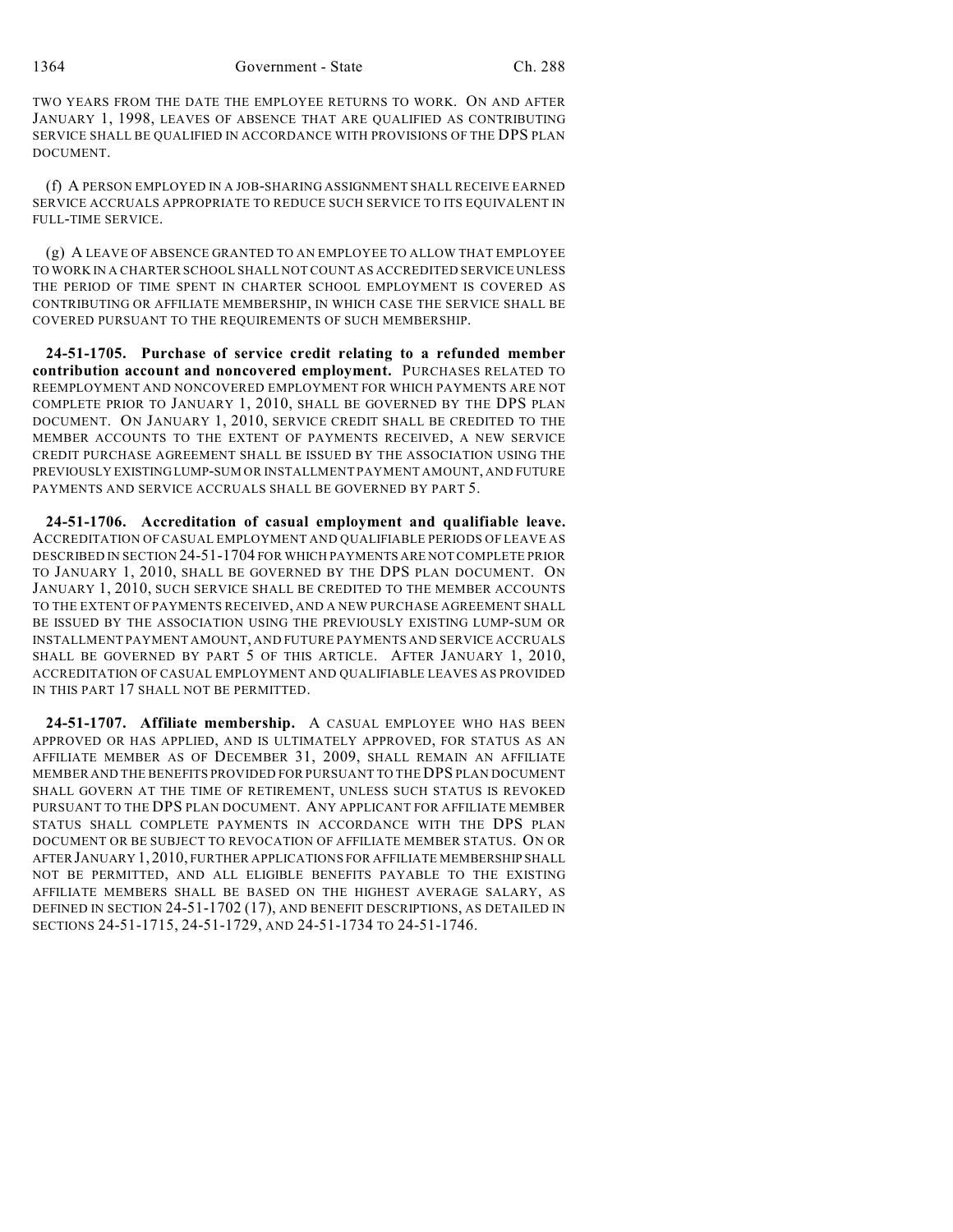**24-51-1708. Unclaimed moneys.** ANY MONEYS DUE UNDER THIS PART 17 TO EMPLOYEES WHO HAVE RESIGNED, BEEN DISMISSED, OR DIED PRIOR TO RETIREMENT, AND THAT HAVE BEEN UNCLAIMED FOR A PERIOD OF THREE YEARS SHALL BE FORFEITED AND CREDITED TO THE DENVER PUBLIC SCHOOLS DIVISION.

**24-51-1709. Arrearages.** ARREARAGE CONTRIBUTIONS ALLOWED PURSUANT TO THIS PART 17 THAT REQUIRE EMPLOYER CONTRIBUTIONS, AS WELL AS EMPLOYEE CONTRIBUTIONS, SHALL BE THE OBLIGATION OF AND SHALL BE PAID BY THE MEMBER'S DENVER PUBLIC SCHOOLS DIVISION EMPLOYER AT THE TIME THE PAYMENT OBLIGATION WAS INITIATED EVEN IF THE SERVICE SO QUALIFIED WAS RENDERED DURING A PERIOD OF EMPLOYMENT WITH A DIFFERENT DENVER PUBLIC SCHOOLS DIVISION EMPLOYER.

**24-51-1710. Earned service.** (1) EFFECTIVE ON JANUARY 1, 2004, EACH ACTIVE MEMBER OF THE SYSTEM SHALL BE CREDITED WITH EARNED SERVICE. SUBJECT TO THE FURTHER PROVISIONS OF THIS SECTION, EARNED SERVICE SHALL BE EQUAL TO THE GREATER OF A MEMBER'S ACTIVE OR ACCREDITED SERVICE ON JANUARY 1, 2004, CALCULATED IN ACCORDANCE WITH THE APPLICABLE PROVISIONS OF THIS RETIREMENT PLAN AS IT EXISTED IMMEDIATELY PRIOR TO JANUARY 1, 2004. FOLLOWING DECEMBER 31, 2003, A MEMBER'S EARNED SERVICE SHALL BE USED IN LIEU OF ACTIVE OR ACCREDITED SERVICE IN DETERMINING BOTH THE ELIGIBILITY FOR AND THE AMOUNT OF RETIREMENT BENEFITS UNDER THIS RETIREMENT PLAN.

(2) ON AND AFTER JANUARY 1, 2010, IN MAKING CALCULATIONS OF EARNED SERVICE, ACTIVE SERVICE SHALL NOT INCLUDE OUTSIDE SERVICE, BUT OUTSIDE SERVICE SUBSTANTIATED ON OR BEFORE DECEMBER 31, 2009, MAY BE ADDED TO EARNED SERVICE IN DETERMINING A MEMBER'S ELIGIBILITY TO RETIRE FOR SUPERANNUATION WITH AN UNREDUCED BENEFIT AT AGE FIFTY-FIVE OR OLDER AND WITH AT LEAST TWENTY-FIVE YEARS OF SERVICE, IN ACCORDANCE WITH SECTIONS 24-51-1715 AND 24-51-1734, PROVIDED THAT OUTSIDE SERVICE TAKEN TOGETHER WITH SERVICE PURCHASED UNDER SECTIONS 24-51-1705 AND 24-51-1706 MAY NOT EXCEED TEN YEARS IN DETERMINING SUCH ELIGIBILITY TO RETIRE. THIS SUBSECTION (2) ONLY APPLIES TO DPS MEMBERS WHO RETIRE FROM THE DENVER PUBLIC SCHOOLS DIVISION WITHOUT EXERCISING PORTABILITY AND DPS MEMBERS WHO RETIRE A FROZEN SEGMENT OF SERVICE IN THE DENVER PUBLIC SCHOOLS DIVISION THAT INCLUDES OUTSIDE SERVICE.

(3) ON AND AFTER JANUARY 1, 2004, EARNED SERVICE SHALL BE CALCULATED IN THE SAME MANNER PROVIDED IN THE DPS PLAN DOCUMENT FOR CALCULATING ACTIVE SERVICE PRIOR TO JANUARY 1, 2004, EXCEPT FOR CASUAL EMPLOYMENT, WHICH SHALL BE CALCULATED IN ACCORDANCE WITH THE PROVISIONS OF THE DPS PLAN DOCUMENT; EXCEPT THAT EARNED SERVICE SHALL NOT INCLUDE OUTSIDE SERVICE.

(4) IN THE CASE OF A PERSON WHO IS AN EMPLOYEE OF THE DISTRICT ON JANUARY 1, 2004, AND THEREAFTER QUALIFIES AS A DEFERRED MEMBER IN ACCORDANCE WITH THE DPS PLAN DOCUMENT AND LATER APPLIES FOR BENEFITS UNDER THIS PART 17, THE CONVERSION TO EARNED SERVICE SHALL BE ACCOMPLISHED IN THE MANNER PROVIDED IN THIS PART 17, AND BENEFITS SHALL BE CALCULATED ACCORDINGLY.

(5) IN THE CASE OF A PERSON WHO, ON JANUARY 1, 2004, HAS EITHER QUALIFIED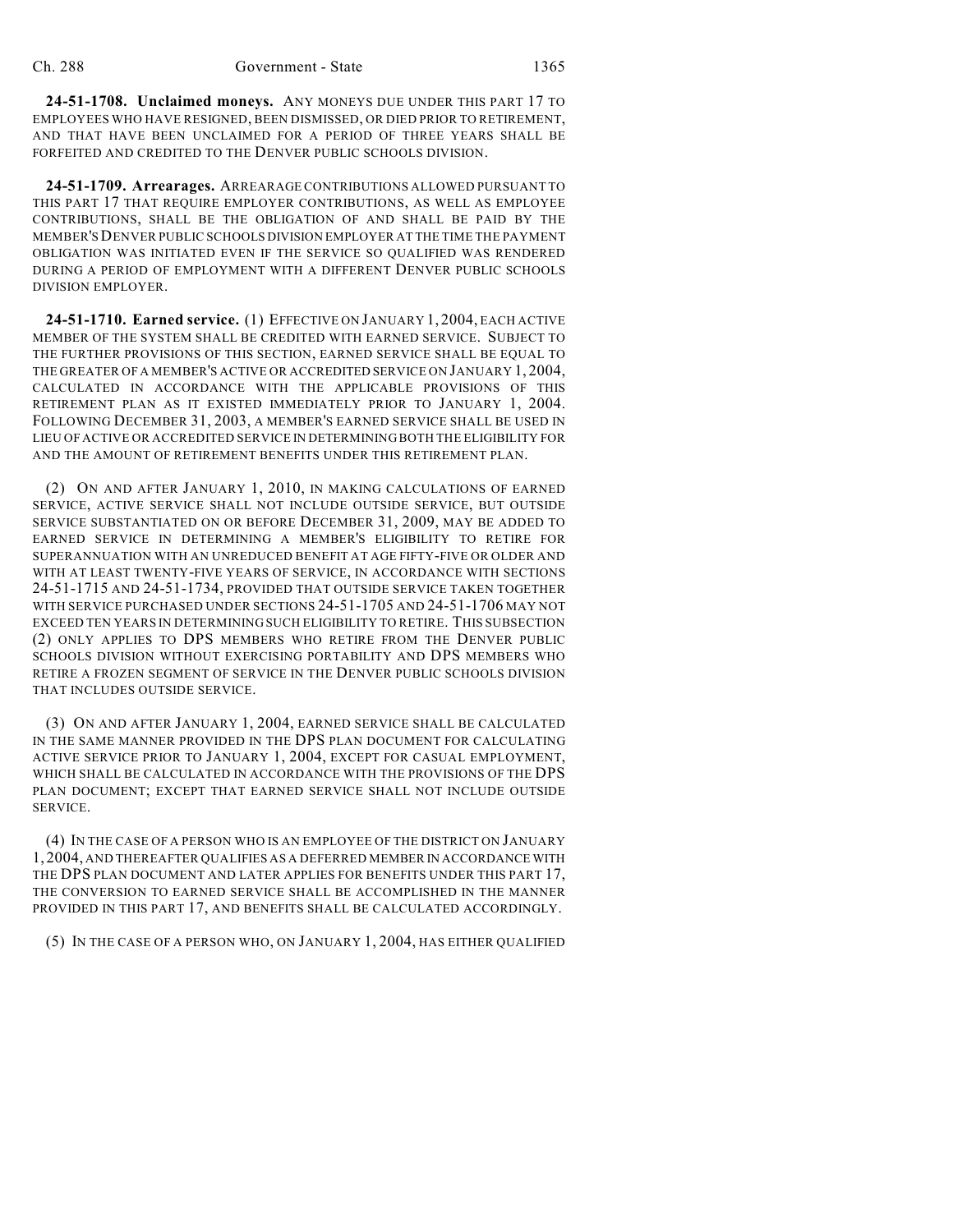FOR DISABILITY RETIREMENT OR HAS APPLIED FOR DISABILITY RETIREMENT AND IS THEREAFTER DETERMINED TO BE ENTITLED TO SUCH DISABILITY RETIREMENT, THE RECOMPUTATION OF RETIREMENT BENEFITS IN ACCORDANCE WITH THE DPS PLAN DOCUMENT SHALL BE ACCOMPLISHED UTILIZING EARNED SERVICE CALCULATED PURSUANT TO THE PROVISIONS OF THIS SECTION.

(6) ON AND AFTER JANUARY 1, 2004, THIS SECTION SHALL, IN ACCORDANCE WITH ITS TERMS, AMEND AND SUPERSEDE ALL PRIOR PROVISIONS OF THIS RETIREMENT PLAN IN CONFLICT WITH SUCH TERMS.

**24-51-1711. Contributions - refunds.** (1) **Refund upon termination.** UPON TERMINATION OF EMPLOYMENT, A CONTRIBUTING MEMBER OR AFFILIATE MEMBER, SUBJECT TO THE PORTABILITY PROVISIONS OF SECTION 24-51-1747, SHALL BE ENTITLED TO A REFUND OF THE TOTAL ACCUMULATED CONTRIBUTION BALANCE AS OF THE DATE OF SUCH TERMINATION REFUND.

(2) **Request for refund for deferred members.** SUBJECT TO THE PROVISIONS OF PORTABILITY IN SECTION 24-51-1747, A DEFERRED MEMBER ACCOUNT SHALL BE AVAILABLE FOR REFUND UNLESS A RETIREMENT BENEFIT HAS COMMENCED. THE AMOUNT OF THE REFUND OF SUCH DEFERRED ACCOUNT SHALL INCLUDE ANY ACCUMULATED CONTRIBUTION BALANCE OR INTEREST AS OF DECEMBER 31, 2009, AND INTEREST ACCUMULATED THEREAFTER, WHICH SHALL BE IN ACCORDANCE WITH SECTION 24-51-407 (5). THE ACCUMULATION OF CONTRIBUTIONS OR INTEREST IN THE DEFERRED ACCOUNT PRIOR TO DECEMBER 31, 2009, SHALL BE GOVERNED BY THE DPS PLAN DOCUMENT.

**24-51-1712. Application for retirement benefits.** NOTWITHSTANDING ANY OTHER PROVISION OF THIS PART 17, APPLICATION FOR AND PROCESSING OF RETIREMENT APPLICATIONS SHALL BE GOVERNED BY THE RULES AND PROCEDURES ADOPTED BY THE ASSOCIATION'S BOARD. PURSUANT TO THE PROVISIONS OF THIS PART 17 REGARDING PORTABILITY, REFERENCES IN THIS PART 17 TO SERVICE WITH THE DISTRICT SHALL BE DEEMED TO INCLUDE SERVICE WITH ALL EMPLOYERS AFFILIATED WITH THE ASSOCIATION.

**24-51-1713. Eligibility - retirements without actuarial reduction.** (1) WHENEVER A CONTRIBUTING MEMBER OR AFFILIATE MEMBER PURSUANT TO THE DPS PLAN HAS COMPLETED A PERIOD OF TWENTY-FIVE YEARS OF ACTIVE SERVICE, OF WHICH NOT LESS THAN FIFTEEN YEARS SHALL HAVE BEEN WITH THE DISTRICT, AND HAS ATTAINED THE AGE OF FIFTY-FIVE YEARS WHILE IN THE SERVICE OF THE DISTRICT, SAID MEMBER SHALL BE ELIGIBLE FOR RETIREMENT FOR SUPERANNUATION. SUCH RETIREMENT SHALL BE MADE UPON DUE APPLICATION AND SUBJECT TO SUCH RULES AS MAY BE PRESCRIBED BY THE ASSOCIATION.

(2) WHENEVER A CONTRIBUTING MEMBER OR AFFILIATE MEMBER OF THE DPS PLAN HAS COMPLETED A PERIOD OF FIVE YEARS OF ACTIVE SERVICE AND HAS ATTAINED THE AGE OF SIXTY-FIVE WHILE IN THE SERVICE OF THE DISTRICT, SAID MEMBER SHALL BE ELIGIBLE FOR RETIREMENT FOR SUPERANNUATION. SUCH RETIREMENT SHALL BE MADE UPON DUE APPLICATION AND SUBJECT TO SUCH RULES AS MAY BE PRESCRIBED BY THE BOARD OF TRUSTEES.

(3) WHENEVER A CONTRIBUTING MEMBER OR AFFILIATE MEMBER PURSUANT TO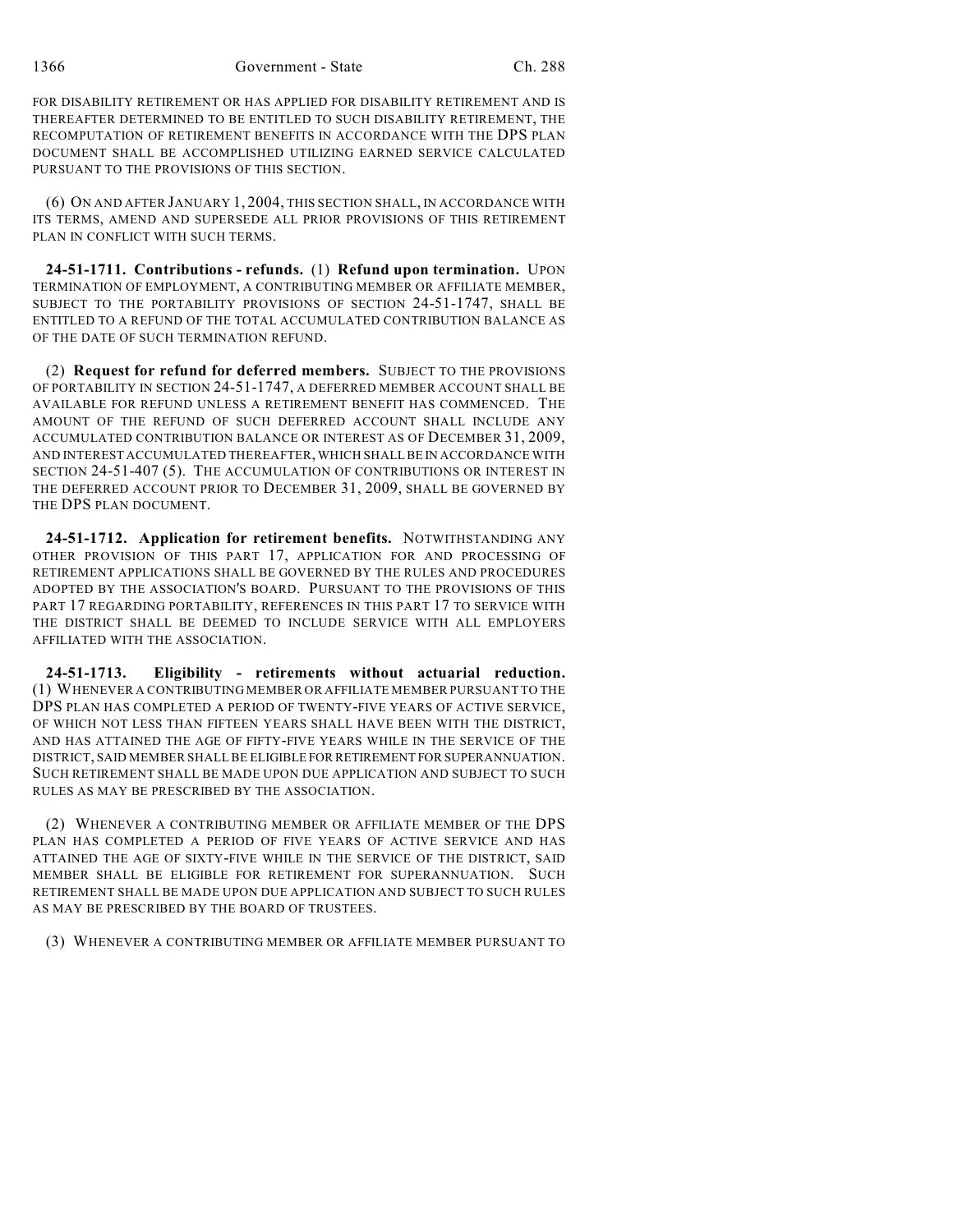THE DPS PLAN HAS COMPLETED A PERIOD OF THIRTY YEARS OF ACTIVE SERVICE WITH THE DISTRICT AND HAS ATTAINED THE AGE OF FIFTY YEARS WHILE IN THE SERVICE OF THE DISTRICT, SAID MEMBER SHALL BE ELIGIBLE FOR RETIREMENT FOR SUPERANNUATION. SUCH RETIREMENT SHALL BE MADE UPON DUE APPLICATION AND SUBJECT TO SUCH RULES AS MAY BE PRESCRIBED BY THE ASSOCIATION.

**24-51-1714. Eligibility - retirements requiring actuarial reduction.** (1) WHENEVER A CONTRIBUTING MEMBER OR AFFILIATE MEMBER PURSUANT TO THE DPS PLAN HAS COMPLETED A PERIOD OF TWENTY-FIVE YEARS OF ACTIVE SERVICE WITH THE DISTRICT BUT HAS NOT ATTAINED THE AGE OF FIFTY-FIVE YEARS, SAID MEMBER SHALL BE ELIGIBLE FOR RETIREMENT FOR SUPERANNUATION BUT WITH REDUCED BENEFITS IN ACCORDANCE WITH THE APPLICABLE PROVISIONS OF SECTION 24-51-1715. ANY SUCH RETIREMENT SHALL BE VOLUNTARY AND REFLECT THE CHOICE OF THE MEMBER.

(2) WHENEVER A CONTRIBUTING MEMBER OR AFFILIATE MEMBER PURSUANT TO THE DPS PLAN HAS COMPLETED A PERIOD OF FIFTEEN YEARS OF ACTIVE SERVICE WITH THE DISTRICT AND HAS ATTAINED THE AGE OF FIFTY-FIVE YEARS WHILE IN THE SERVICE OF THE DISTRICT, SAID MEMBER SHALL BE ELIGIBLE FOR RETIREMENT FOR SUPERANNUATION BUT WITH REDUCED BENEFITS IN ACCORDANCE WITH THE APPLICABLE PROVISIONS OF SECTION 24-51-1715. ANY SUCH RETIREMENT SHALL BE VOLUNTARY AND REFLECT THE CHOICE OF THE CONTRIBUTING MEMBER.

(3) WHENEVER A CONTRIBUTING MEMBER OR AFFILIATE MEMBER PURSUANT TO THE DPS PLAN HAS COMPLETED A PERIOD OF THIRTY YEARS OF ACTIVE SERVICE WITH THE DISTRICT BUT HAS NOT ATTAINED THE AGE OF FIFTY YEARS, SAID CONTRIBUTING MEMBER SHALL NEVERTHELESS BE ELIGIBLE FOR RETIREMENT FOR SUPERANNUATION BUT WITH REDUCED BENEFITS IN ACCORDANCE WITH THE APPLICABLE PROVISIONS OF SECTION 24-51-1715. ANY SUCH RETIREMENT SHALL BE VOLUNTARY AND REFLECT THE CHOICE OF THE MEMBER.

**24-51-1715. Benefits.** (1) THE ANNUAL SUPERANNUATION RETIREMENT ALLOWANCE SHALL BE DETERMINED IN THE FOLLOWING MANNER:

(a) SUBJECT TO THE PROVISIONS OF PARAGRAPH (c) OF THIS SUBSECTION (1) PERTAINING TO CERTAIN MEMBERS APPOINTED OR REAPPOINTED ON OR AFTER JULY 1, 2005, AND FOR PERSONS WHO BECOME AFFILIATE MEMBERS ON OR AFTER JULY 1, 2005, THE FOLLOWING CALCULATIONS SHALL APPLY:

(I) IF SAID MEMBER SHALL RETIRE PURSUANT TO SECTION 24-51-1713, THE HIGHEST AVERAGE SALARY AS DEFINED IN SECTION 24-51-1702 (17) SHALL BE MULTIPLIED BY THE PRIMARY PERCENTAGE WHICH SHALL DETERMINE THE ANNUAL RETIREMENT ALLOWANCE EXPRESSED AS A SINGLE LIFE ANNUITY AND KNOWN AS OPTION A.

(II) IF, HOWEVER, SAID MEMBER SHALL RETIRE PURSUANT TO SECTION 24-51-1714 (1), AND IF THE MEMBER HAS ATTAINED A MINIMUM AGE OF FIFTY YEARS, THE ANNUAL RETIREMENT ALLOWANCE, CALCULATED PURSUANT TO SUBPARAGRAPH (I) OF THIS PARAGRAPH (a), SHALL BE REDUCED BY THE LESSER OF FOUR PERCENT FOR EACH YEAR THAT FIFTY-FIVE EXCEEDS SAID MEMBER'S ATTAINED AGE OR FOUR PERCENT FOR EACH YEAR THAT THIRTY EXCEEDS SAID MEMBER'S NUMBER OF YEARS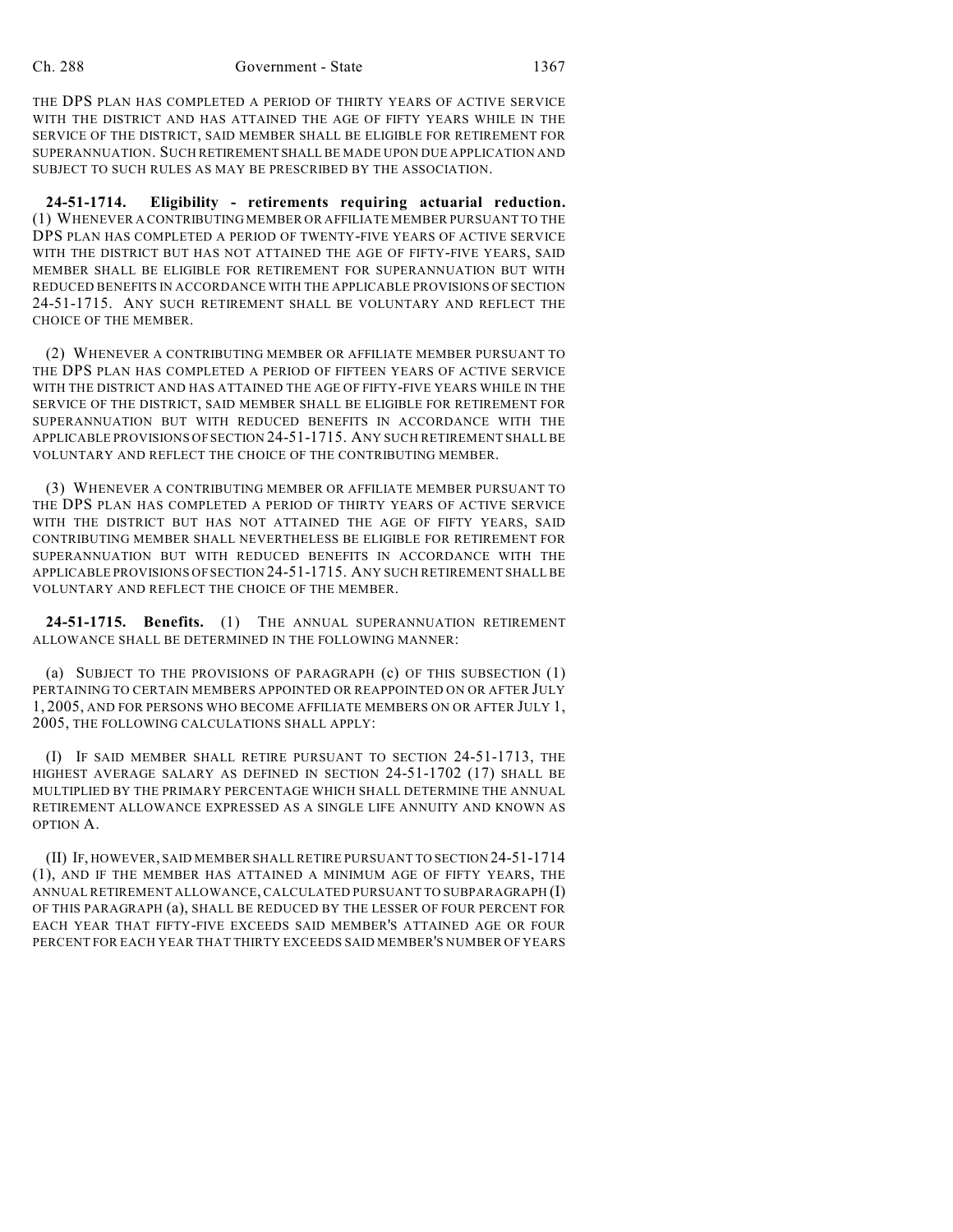OF ACTIVE SERVICE WITH THE DISTRICT, IN EITHER CASE PRORATED FOR A PARTIAL YEAR.

(III) IF SAID MEMBER SHALL RETIRE PURSUANT TO SECTION 24-51-1714 (1), AND IF THE MEMBER IS YOUNGER THAN AGE FIFTY, THE ANNUAL RETIREMENT ALLOWANCE, CALCULATED PURSUANT TO SUBPARAGRAPH (I) OF THIS PARAGRAPH (a), SHALL BE REDUCED BY THE GREATER OF FOUR PERCENT FOR EACH YEAR THAT FIFTY EXCEEDS SAID MEMBER'S ATTAINED AGE OR PERCENT FOR EACH YEAR THAT THIRTY EXCEEDS SAID MEMBER'S NUMBER OF YEARS OF ACTIVE SERVICE WITH THE DISTRICT, IN EITHER CASE PRORATED FOR A PARTIAL YEAR.

(IV) IF SAID MEMBER SHALL RETIRE PURSUANT TO SECTION 24-51-1714 (2), THE ANNUAL RETIREMENT ALLOWANCE, CALCULATED PURSUANT TO SUBPARAGRAPH (I) OF THIS PARAGRAPH (a), SHALL BE REDUCED BY THE LESSER OF FOUR PERCENT FOR EACH YEAR THAT TWENTY-FIVE EXCEEDS SAID MEMBER'S NUMBER OF YEARS OF ACTIVE SERVICE WITH THE DISTRICT OR FOUR PERCENT FOR EACH YEAR THAT SIXTY-FIVE EXCEEDS SAID MEMBER'S AGE, IN EITHER CASE PRORATED FOR A PARTIAL YEAR.

(V) IF SAID MEMBER SHALL RETIRE PURSUANT TO SECTION 24-51-1714 (3), THE ANNUAL RETIREMENT ALLOWANCE, CALCULATED PURSUANT TO SUBPARAGRAPH (I) OF THIS PARAGRAPH (a), SHALL BE REDUCED BY FOUR PERCENT FOR EACH YEAR THAT FIFTY EXCEEDS SAID MEMBER'S AGE.

(b) IF A REDUCTION PERCENTAGE IS APPLICABLE, PRIOR TO CALCULATION OF THE REDUCED RETIREMENT ALLOWANCE, THE ANNUITY PORTION SHALL BE DETERMINED AND SUBTRACTED FROM THE RETIREMENT ALLOWANCE IN ORDER TO DETERMINE THE PENSION PORTION, USING THE TERMS OF SECTION 24-51-1726, IF APPLICABLE, AND THEN THE REDUCED RETIREMENT ALLOWANCE SHALL BE DETERMINED BY APPLICATION OF THE APPROPRIATE REDUCTION. THE ANNUITY PORTION OF SAID ALLOWANCE, AS DETERMINED PRIOR TO THE REDUCTION, SHALL BE SUBTRACTED FROM THE REDUCED RETIREMENT ALLOWANCE IN ORDER TO DETERMINE THE PENSION PORTION, IF ANY, THAT MAY BE APPLICABLE. IN NO EVENT SHALL ANY REDUCED RETIREMENT ALLOWANCE BE LESS THAN THE ANNUITY PORTION OF SAID ALLOWANCE AS DETERMINED PRIOR TO THE REDUCTION PERCENTAGE. SAID ANNUAL RETIREMENT ALLOWANCE SHALL BE PAYABLE ON A MONTHLY BASIS AND SHALL CONTINUE FOR SO LONG AS SAID MEMBER SHALL LIVE OR SO LONG AS MAY BE PROVIDED UNDER ANY OPTION AVAILABLE TO AND ELECTED BY SUCH MEMBER PURSUANT TO THE PROVISIONS OF THIS RETIREMENT PLAN. PAYMENT SHALL BE MADE AT THE END OF THE CALENDAR MONTH FOR ANY RETIREMENT ALLOWANCE ATTRIBUTABLE TO SAID MONTH, AND UPON THE DEATH OF SAID MEMBER PAYMENT SHALL BE ALLOWED FOR THAT PORTION OF THE CALENDAR MONTH IN WHICH DEATH OCCURS UP TO AND INCLUDING THE DATE OF DEATH.

(c) IN MAKING THE CALCULATION OF THE ANNUAL RETIREMENT ALLOWANCE ADJUSTMENT FOR A MEMBER WHO INITIALLY WAS APPOINTED OR WHO BECAME AN AFFILIATE MEMBER ON OR AFTER JULY 1, 2005, THE REDUCTION PERCENTAGE PROVIDED IN PARAGRAPH (a) OF THIS SUBSECTION (1) SHALL BE CHANGED IN EACH INSTANCE FROM FOUR PERCENT TO SIX PERCENT. THIS PARAGRAPH (c) SHALL NOT APPLY TO A MEMBER WHOSE CONTRIBUTING OR AFFILIATE MEMBERSHIP BEGAN ON OR BEFORE JUNE 30, 2005, AND WHOSE ACCUMULATED CONTRIBUTION BALANCE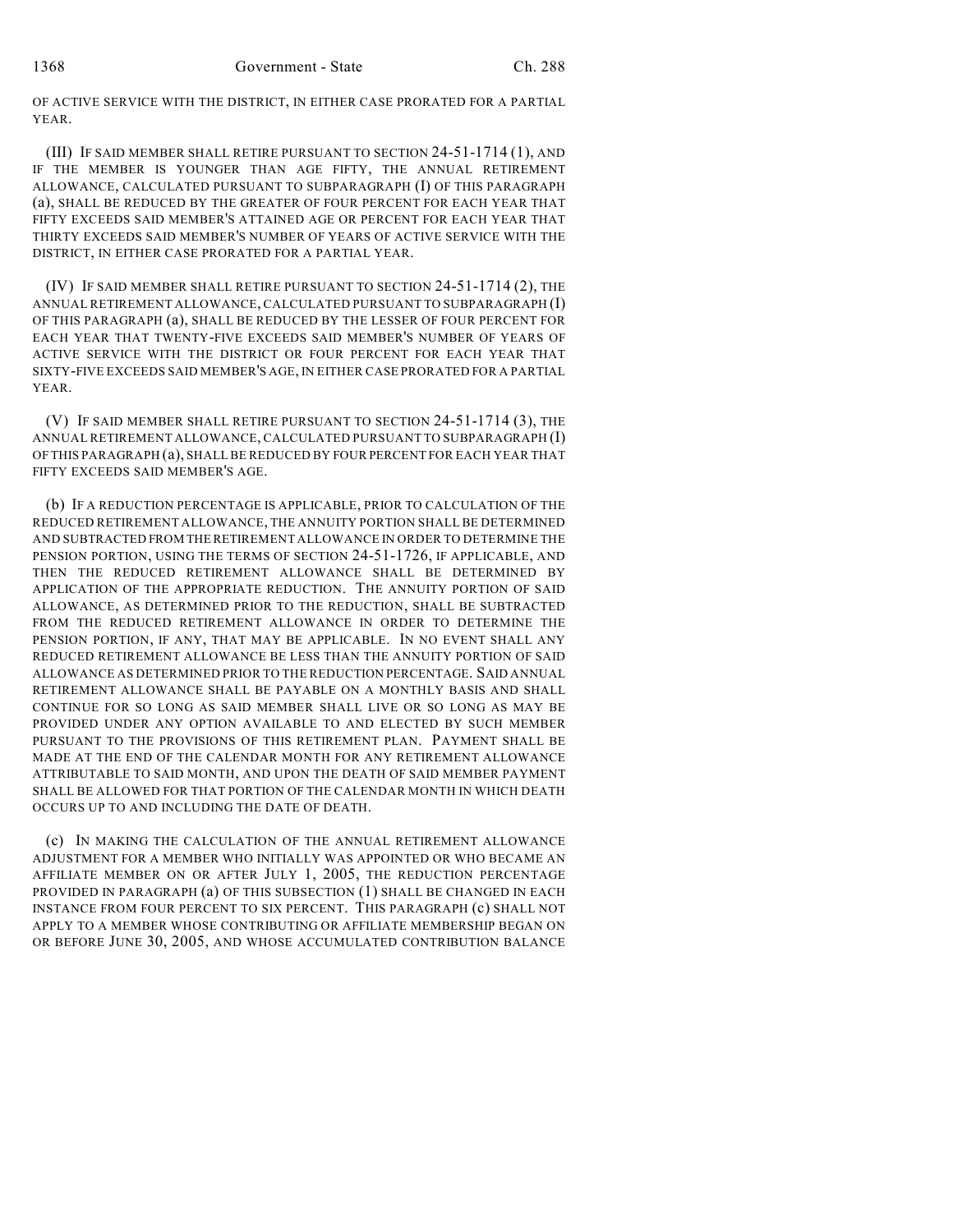REMAINS CONTINUOUSLY ON DEPOSIT IN THE DENVER PUBLIC SCHOOLS DIVISION THROUGH THE EFFECTIVE DATE OF SUCH MEMBER'S RETIREMENT.

**24-51-1716. Optional forms of allowance.** ANY CONTRIBUTING MEMBER OR AFFILIATE MEMBER WHOSE EFFECTIVE DATE OF RETIREMENT IS ON OR AFTER DECEMBER 31, 2004, MAY ELECT TO RECEIVE A SUPERANNUATION RETIREMENT ALLOWANCE IN ACCORDANCE WITH ANY OF THE OPTIONS HEREINAFTER STATED. OPTION A SHALL BE DEEMED A BASIC OPTION AND THE AMOUNT OF THE ANNUAL RETIREMENT ALLOWANCE PAYABLE UNDER SUCH OPTION AS DETERMINED UNDER THE PROVISIONS OF SECTION 24-51-1715 SHALL BE THE AMOUNT THAT SHALL BE DULY ADJUSTED IN COMPUTING PAYMENTS TO BE MADE UNDER OPTIONS OTHER THAN OPTION A. PRIOR TO APPLICATION FOR RETIREMENT, ANY SUCH ELECTION MAY BE CHANGED OR REVOKED, BUT WHEN A MEMBER FILES APPLICATION FOR RETIREMENT AND ELECTS AN OPTION, SUCH OPTION MAY NOT THEREAFTER BE CHANGED OR REVOKED, EXCEPT WHERE THE DESIGNATED CO-ANNUITANT UNDER OPTION P2 OR OPTION P3 PREDECEASES THE MEMBER PRIOR TO THE EFFECTIVE DATE OF RETIREMENT, PURSUANT TO SECTION 24-51-1723 OR 24-51-1724, WHICHEVER IS APPLICABLE. THIS SHALL NOT PRECLUDE THE MEMBER'S RIGHT TO HAVE THE OPTION ELECTED BECOME EFFECTIVE AS OF THE DATE OF RETIREMENT. IN ADDITION TO THE PROVISIONS OF THIS SECTION, IN ANY DISSOLUTION OF MARRIAGE ACTION IN ANY DISTRICT COURT OF THE STATE OF COLORADO, THE COURT SHALL HAVE JURISDICTION TO ORDER OR ALLOW AN ANNUITANT WHO IS A PETITIONER OR RESPONDENT IN SUCH ACTION, AND WHO SELECTED AN OPTION P2 OR P3 AT THE TIME OF RETIREMENT DESIGNATING THE ANNUITANT'S SPOUSE AS THE CO-ANNUITANT, TO REVOKE THE CO-ANNUITANT DESIGNATION AND FOR AN OPTION A BENEFIT TO BECOME PAYABLE THEREAFTER TO THE ANNUITANT. THE OPTION A BENEFIT SHALL BE THE ORIGINAL OPTION A AMOUNT CALCULATED AS OF THE ANNUITANT'S EFFECTIVE DATE OF RETIREMENT INCREASED BY ANY INCREASES IN THE BASIC RETIREMENT ALLOWANCE GRANTED IN ACCORDANCE WITH THE PROVISIONS OF THE DPS PLAN DOCUMENT AND SECTION 24-51-1732 SUBSEQUENT TO THE ANNUITANT'S EFFECTIVE DATE OF RETIREMENT. IF NO OPTION IS ELECTED BY A MEMBER AT OR PRIOR TO THE TIME OF APPLICATION FOR RETIREMENT, SUCH MEMBER SHALL BE CONSIDERED TO HAVE AUTOMATICALLY ELECTED TO RECEIVE THE APPLICABLE BENEFIT UNDER OPTION A.

**24-51-1717. Option A.** OPTION A IS A SINGLE LIFE ANNUITY, WHICH IS DEFINED AS A SPECIFIED SUM OF MONEY PAYABLE MONTHLY TO AN ANNUITANT FROM THE TIME OF RETIREMENT UNTIL THE DEATH OF SAID ANNUITANT, WITHOUT REFUND OF ANY KIND TO THE ESTATE OF THE DECEASED ANNUITANT OR ANYONE CLAIMING BY OR THROUGH THE ANNUITANT. THE MONTHLY RETIREMENT ALLOWANCE UNDER OPTION A SHALL BE CALCULATED IN ACCORDANCE WITH THE PROVISIONS OF SECTION 24-51-1715. FOR RETIREMENTS HAVING EFFECTIVE DATES ON OR AFTER DECEMBER 31, 2004, OPTION A SHALL BE REVISED TO PROVIDE THAT IF, UPON THE DEATH OF THE ANNUITANT, THE TOTAL AMOUNT OF RETIREMENT ALLOWANCE THAT HAS BEEN PAID TO THE ANNUITANT DOES NOT EXCEED THE AMOUNT OF THE MEMBER'S ACCUMULATED CONTRIBUTIONS, THEN THE DIFFERENCE BETWEEN SAID ACCUMULATED CONTRIBUTIONS AND THE TOTAL AMOUNT OF RETIREMENT ALLOWANCE PAID TO SUCH ANNUITANT SHALL BE PAID TO THE NAMED BENEFICIARY OF THE ANNUITANT OR, IF NO NAMED BENEFICIARY EXISTS, TO THE ESTATE OF THE ANNUITANT. THE MONTHLY RETIREMENT ALLOWANCE UNDER THE REVISED OPTION SHALL BE CALCULATED IN ACCORDANCE WITH THE PROVISIONS OF SECTION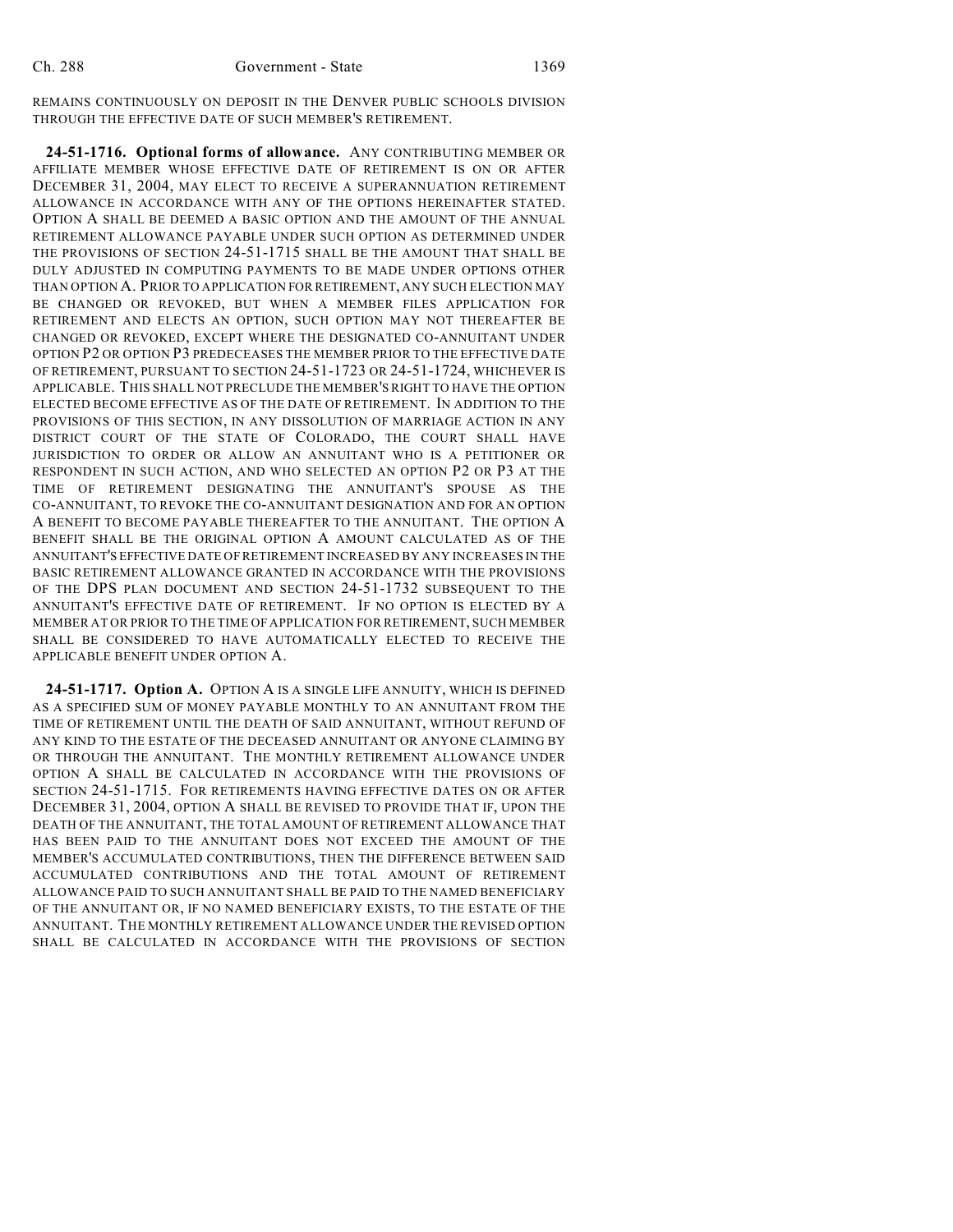### 24-51-1715.

**24-51-1718. Option B.** (1) OPTION B IS AN INSTALLMENT REFUND ANNUITY, WHICH IS DEFINED AS A SMALLER SUM OF MONEY THAN THE AMOUNT THAT WOULD BE PAYABLE UNDER OPTION A BUT THAT IS THE ACTUARIAL EQUIVALENT THEREOF. AS PROVIDED IN THIS RETIREMENT PLAN, PAYABLE MONTHLY TO AN ANNUITANT FROM THE TIME OF RETIREMENT UNTIL DEATH, WITH THE ADDITIONAL PROVISION THAT IF SAID ANNUITANT DIES BEFORE RECEIVING AN AMOUNT EQUAL TO THE TOTAL RESERVE CREDITED TO SAID ANNUITANT, SAID PAYMENTS SHALL BE CONTINUED TO BENEFICIARIES DESIGNATED BY SAID ANNUITANT UNTIL THE TOTAL AMOUNT OF THE PAYMENTS MADE TO SUCH ANNUITANT AND TO BENEFICIARIES OF SAID ANNUITANT IS EQUAL TO THE TOTAL AMOUNT OF RESERVE ALLOCATED TO THE PAYMENT OF SAID ANNUITANT'S RETIREMENT ALLOWANCE.

(2) IF A DECEASED MEMBER'S ESTATE IS THE BENEFICIARY, PAYMENT IN ONE SUM OF THE COMMUTED VALUE OF THE RETIREMENT ALLOWANCE SHALL BE MADE TO THE MEMBER'S ESTATE. THE RATE OF INTEREST USED IN DETERMINING THE COMMUTED VALUE SHALL BE THE ACTUARIAL INVESTMENT ASSUMPTION RATE OF THE ASSOCIATION ON THE DATE OF DEATH OF THE MEMBER.

(3) IN THE EVENT OF THE DEATH OF A RETIRED DECEASED MEMBER'S BENEFICIARY WHO IS RECEIVING MONTHLY BENEFITS UNDER OPTION B, A PAYMENT IN ONE SUM OF THE COMMUTED VALUE OF THE REMAINING MONTHLY PAYMENTS SHALL BE MADE TO THE ESTATE OF THE DECEASED BENEFICIARY. THE RATE OF INTEREST USED IN DETERMINING THE COMMUTED VALUE SHALL BE THE ACTUARIAL INVESTMENT ASSUMPTION RATE OF THE ASSOCIATION ON THE DATE OF DEATH OF THE BENEFICIARY.

**24-51-1719. Option C.** ANY CONTRIBUTING MEMBER OR AFFILIATE MEMBER CHOOSING OR HAVING CHOSEN OPTION C THROUGH DECEMBER 31, 2009, WILL BE GOVERNED BY THE DPS PLAN DOCUMENT. AS OF JANUARY 1, 2010, OPTION C WILL NO LONGER BE A PERMISSIBLE PAYMENT CHOICE.

**24-51-1720. Option D.** ANY CONTRIBUTING MEMBER OR AFFILIATE MEMBER CHOOSING OR HAVING CHOSEN OPTION D THROUGH DECEMBER 31, 2009, WILL BE GOVERNED BY THE DPS PLAN DOCUMENT. AS OF JANUARY 1, 2010, OPTION D WILL NO LONGER BE A PERMISSIBLE PAYMENT CHOICE.

**24-51-1721. Option E.** ANY CONTRIBUTING MEMBER OR AFFILIATE MEMBER CHOOSING OR HAVING CHOSEN OPTION E THROUGH DECEMBER 31, 2009, WILL BE GOVERNED BY THE DPS PLAN DOCUMENT. AS OF JANUARY 1, 2010, OPTION E WILL NO LONGER BE A PERMISSIBLE PAYMENT CHOICE.

**24-51-1722. Additional optional forms of allowance beginning December 31, 2004.** IN ADDITION TO THE OPTIONS PROVIDED IN SECTIONS 24-51-1717 AND 24-51-1721, ANY CONTRIBUTING MEMBER OR AFFILIATE MEMBER WHOSE EFFECTIVE DATE OF RETIREMENT IS ON OR AFTER DECEMBER 31, 2004, MAY ELECT TO RECEIVE A SUPERANNUATION RETIREMENT ALLOWANCE IN ACCORDANCE WITH ANY OF THE OPTIONS PROVIDED IN SECTIONS 24-51-1723 AND 24-51-1724. OPTION A SHALL BE DEEMED A BASIC OPTION UNDER THIS SECTION, AND THE AMOUNT OF THE ANNUAL RETIREMENT ALLOWANCE PAYABLE THEREUNDER, AS DETERMINED UNDER THE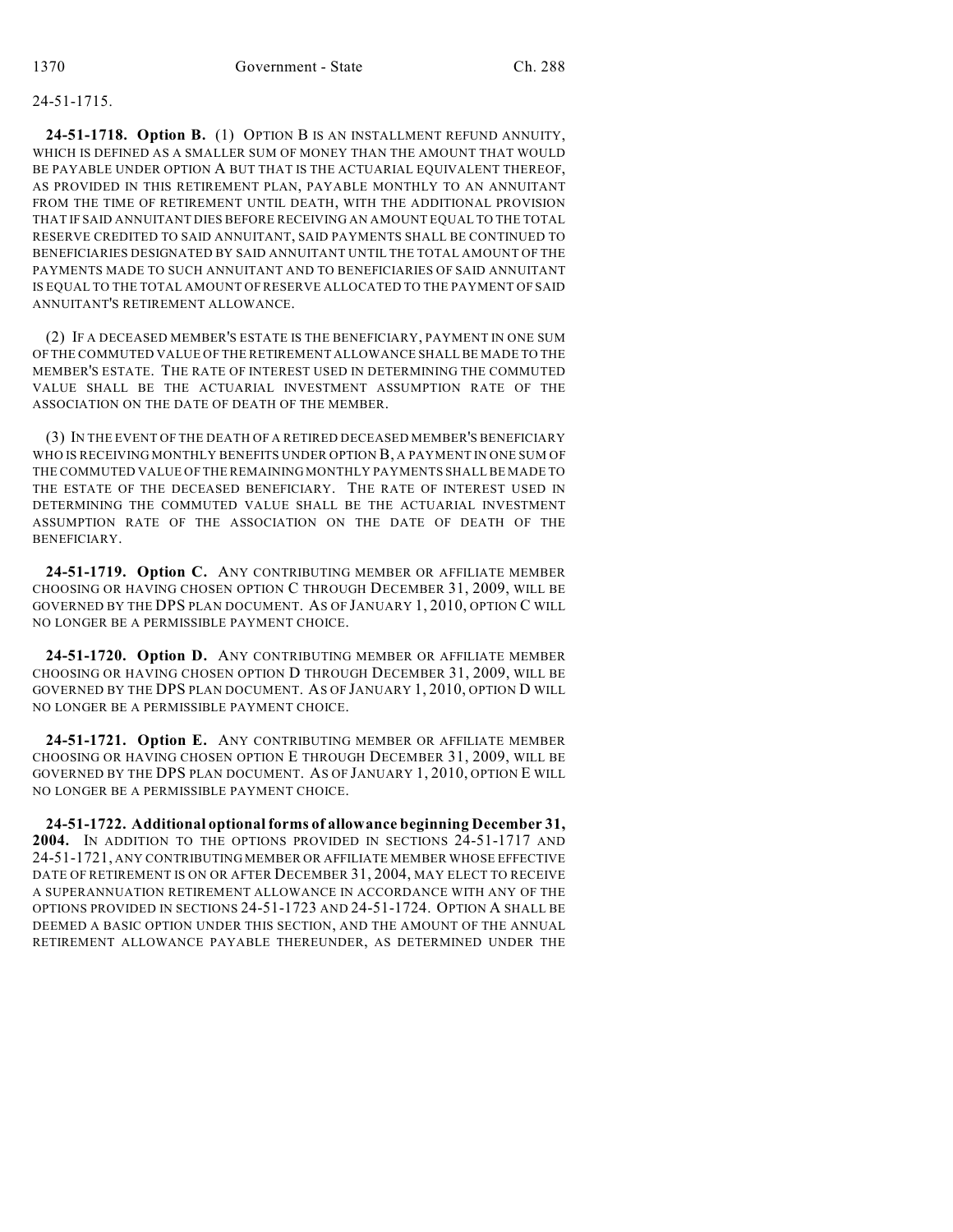PROVISIONS OF SECTION 24-51-1715, SHALL BE THE AMOUNT THAT SHALL BE DULY ADJUSTED IN COMPUTING PAYMENTS TO BE MADE UNDER OPTIONS P2 AND P3. PRIOR TO APPLICATION FOR RETIREMENT, ANY SUCH ELECTION MAY BE CHANGED OR REVOKED, BUT WHEN A MEMBER FILES APPLICATION FOR RETIREMENT AND ELECTS AN OPTION, SUCH OPTION MAY NOT THEREAFTER BE CHANGED OR REVOKED EXCEPT AS PROVIDED IN THIS PART 17.

**24-51-1723. Option P2.** (1) OPTION P2 IS A MODIFIED JOINT SURVIVORSHIP ANNUITY, WHICH IS DEFINED AS A SOMEWHAT SMALLER SUM OF MONEY THAN THE AMOUNT THAT WOULD BE PAYABLE UNDER OPTION A BUT THAT IS THE ACTUARIAL EQUIVALENT THEREOF, AS CALCULATED UNDER THIS RETIREMENT PLAN, PAYABLE MONTHLY TO AN ANNUITANT FROM THE TIME OF RETIREMENT UNTIL THE DEATH OF SAID ANNUITANT, AND, THEREAFTER AN AMOUNT EQUAL TO ONE-HALF OF THE MONTHLY AMOUNT PAID TO THE ANNUITANT IS PAYABLE MONTHLY TO THE ANNUITANT'S DESIGNATED CO-ANNUITANT UNTIL THE DEATH OF THAT PERSON. THE DESIGNATION OF THE CO-ANNUITANT SHALL BE EFFECTIVE UPON THE EFFECTIVE DATE OF THE MEMBER'S RETIREMENT AND MAY NOT SUBSEQUENTLY BE CHANGED EXCEPT AS PROVIDED IN SUBSECTION (2) OF THIS SECTION. UPON THE DEATH OF THE CO-ANNUITANT PRIOR TO THE DEATH OF THE ANNUITANT, THE BENEFIT PAYABLE TO THE ANNUITANT THEREAFTER SHALL BE THE ORIGINAL OPTION A AMOUNT INCREASED BY ANY INCREASES IN THE BASIC RETIREMENT ALLOWANCE GRANTED IN ACCORDANCE WITH THE PROVISIONS OF THE DPS PLAN DOCUMENT AND SECTION 24-51-1732 SUBSEQUENT TO THE ANNUITANT'S EFFECTIVE DATE OF RETIREMENT. IN ADDITION TO DESIGNATING A CO-ANNUITANT, THE MEMBER SHALL DESIGNATE A BENEFICIARY AND SHALL HAVE THE EXCLUSIVE RIGHT TO CHANGE SUCH DESIGNATION OF BENEFICIARY AT ANY TIME PRIOR TO THE ANNUITANT'S DEATH. IF, UPON THE DEATH OF BOTH THE ANNUITANT AND THE CO-ANNUITANT, THE TOTAL AMOUNT OF RETIREMENT ALLOWANCE THAT HAS BEEN PAID TO THEM DOES NOT EXCEED THE MEMBER'S ACCUMULATED CONTRIBUTIONS, THEN THE DIFFERENCE BETWEEN SAID ACCUMULATED CONTRIBUTIONS AND THE TOTAL AMOUNT OF RETIREMENT ALLOWANCE PAID TO SUCH ANNUITANT AND CO-ANNUITANT SHALL BE PAID TO THE NAMED BENEFICIARY OF THE ANNUITANT, OR, IF NO NAMED BENEFICIARY EXISTS, TO THE ESTATE OF THE CO-ANNUITANT.

(2) IN CASE OF THE DEATH OF THE DESIGNATED CO-ANNUITANT UNDER OPTION P2 AFTER THE DATE OF APPLICATION FOR RETIREMENT AND BEFORE THE EFFECTIVE DATE OF RETIREMENT, THE MEMBER MAY MAKE A CHANGE OF OPTION OR DESIGNATE A NEW CO-ANNUITANT WITHIN THIRTY DAYS AFTER THE DEATH OF THE PREVIOUSLY DESIGNATED CO-ANNUITANT AND SUBJECT TO THE APPROPRIATE RECALCULATION OF THE RETIREMENT ALLOWANCE.

**24-51-1724. Option P3.** (1) OPTION P3 IS A JOINT SURVIVORSHIP ANNUITY, WHICH IS DEFINED AS A SOMEWHAT SMALLER SUM OF MONEY THAN THE AMOUNT THAT WOULD BE PAYABLE UNDER OPTION A BUT THAT IS THE ACTUARIAL EQUIVALENT THEREOF, AS CALCULATED UNDER THIS RETIREMENT PLAN, PAYABLE MONTHLY TO AN ANNUITANT FROM THE TIME OF RETIREMENT UNTIL THE DEATH OF SAID ANNUITANT AND THEREAFTER TO THE ANNUITANT'S DESIGNATED SPOUSE OR ANY ONE INDIVIDUAL, SO LONG AS SAID DESIGNATED SPOUSE OR INDIVIDUAL SHALL LIVE, PROVIDED, HOWEVER, THAT IF THE CO-ANNUITANT IS NOT A DESIGNATED SPOUSE, THE CALCULATION OF THE PAYMENTS TO THE ANNUITANT AND CO-ANNUITANT WILL BE MADE IN ACCORDANCE WITH THE FURTHER PROVISIONS OF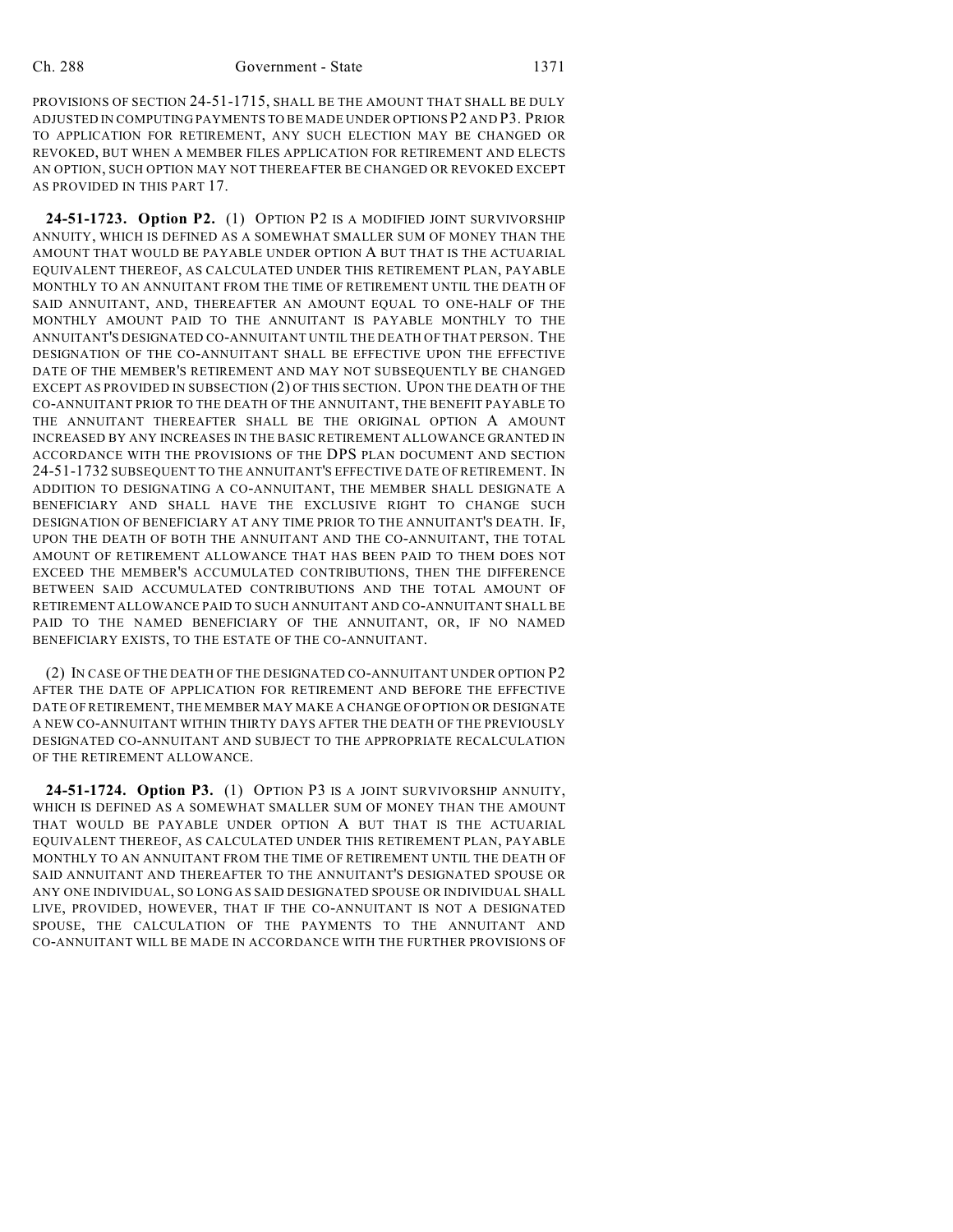SUBSECTION (2) OF THIS SECTION. THE DESIGNATION OF THE CO-ANNUITANT SHALL BE EFFECTIVE UPON THE EFFECTIVE DATE OF THE MEMBER'S RETIREMENT AND MAY NOT SUBSEQUENTLY BE CHANGED EXCEPT AS PROVIDED IN SUBSECTION (4) OF THIS SECTION. UPON THE DEATH OF THE CO-ANNUITANT PRIOR TO THE DEATH OF THE ANNUITANT, THE BENEFIT PAYABLE TO THE ANNUITANT THEREAFTER SHALL BE THE ORIGINAL OPTION A AMOUNT INCREASED BY ANY INCREASES IN THE BASIC RETIREMENT ALLOWANCE GRANTED IN ACCORDANCE WITH THE PROVISIONS OF THE DPS PLAN DOCUMENT AND SECTION 24-51-1732 SUBSEQUENT TO THE ANNUITANT'S EFFECTIVE DATE OF RETIREMENT. IN ADDITION TO DESIGNATING A CO-ANNUITANT, THE MEMBER SHALL DESIGNATE A BENEFICIARY AND SHALL HAVE THE EXCLUSIVE RIGHT TO CHANGE SUCH DESIGNATION OF BENEFICIARY AT ANY TIME PRIOR TO THE ANNUITANT'S DEATH. IF, UPON THE DEATH OF BOTH THE ANNUITANT AND THE CO-ANNUITANT, THE TOTAL AMOUNT OF RETIREMENT ALLOWANCE THAT HAS BEEN PAID TO THEM DOES NOT EXCEED THE MEMBER'S ACCUMULATED CONTRIBUTIONS, THEN THE DIFFERENCE BETWEEN SAID ACCUMULATED CONTRIBUTIONS AND THE TOTAL AMOUNT OF RETIREMENT ALLOWANCE PAID TO SUCH ANNUITANT AND CO-ANNUITANT SHALL BE PAID TO THE NAMED BENEFICIARY OF THE ANNUITANT OR, IF NO SUCH NAMED BENEFICIARY EXISTS, TO THE ESTATE OF THE CO-ANNUITANT.

(2) IF THE DESIGNATED CO-ANNUITANT IS NOT THE ANNUITANT'S DESIGNATED SPOUSE OR A FORMER SPOUSE OF THE ANNUITANT UNDER THE CIRCUMSTANCES STATED IN SUBSECTION (3) OF THIS SECTION, THE CO-ANNUITANT'S BENEFIT SHALL BE CALCULATED IN ACCORDANCE WITH THE TREASURY REGULATIONS UNDER SECTION  $401(a)(9)$  OF THE FEDERAL "INTERNAL REVENUE CODE OF 1986", AS AMENDED, BUT, AS SO CALCULATED, THE BENEFITS TO THE ANNUITANT, THE CO-ANNUITANT, AND ANY BENEFICIARY OR TO THE ESTATE OF THE CO-ANNUITANT, AS PROVIDED FOR IN OPTION P3, SHALL BE THE ACTUARIAL EQUIVALENT OF THE AMOUNT THAT WOULD BE PAYABLE UNDER OPTION A AS CALCULATED UNDER THIS RETIREMENT PLAN.

(3) IF THE DESIGNATED CO-ANNUITANT IS A FORMER SPOUSE, AND IF PURSUANT TO A PROPERLY EXECUTED AND FILED AGREEMENT UNDER SECTION 14-10-113, C.R.S., THE DESIGNATED CO-ANNUITANT MAY, UPON THE PRIOR DEATH OF THE ANNUITANT, AND FOR THE LIFE OF THE CO-ANNUITANT, RECEIVE A MONTHLY PAYMENT EQUAL TO THAT OTHERWISE PAYABLE TO THE ANNUITANT.

(4) IN CASE OF THE DEATH OF THE DESIGNATED CO-ANNUITANT UNDER OPTION P3 AFTER THE DATE OF APPLICATION FOR RETIREMENT AND BEFORE THE EFFECTIVE DATE OF RETIREMENT, THE MEMBER MAY MAKE A CHANGE OF OPTION OR DESIGNATE A NEW CO-ANNUITANT WITHIN THIRTY DAYS AFTER THE DEATH OF THE PREVIOUSLY DESIGNATED CO-ANNUITANT AND SUBJECT TO THE APPROPRIATE RECALCULATION OF THE RETIREMENT ALLOWANCE.

**24-51-1725. Determination of option P2 or P3 benefits.** FOR REDUCED SUPERANNUATION RETIREMENTS AND DISABILITY RECALCULATIONS, FOR MEMBERS WHO RETIRE WITH AN EFFECTIVE DATE OF RETIREMENT ON OR AFTER DECEMBER 31, 2004, THE CALCULATION OF BENEFITS PAYABLE PURSUANT TO OPTION P2 OR P3, AS SET FORTH IN SECTIONS 24-51-1723 AND 24-51-1724, SHALL BE ACTUARIALLY DETERMINED AS OF THE EFFECTIVE DATE OF RETIREMENT OR, IN THE CASE OF A RECALCULATION PURSUANT TO THE DPS PLAN DOCUMENT FOR A MEMBER RETIRED FOR DISABILITY, THE APPLICABLE RECALCULATION DATE.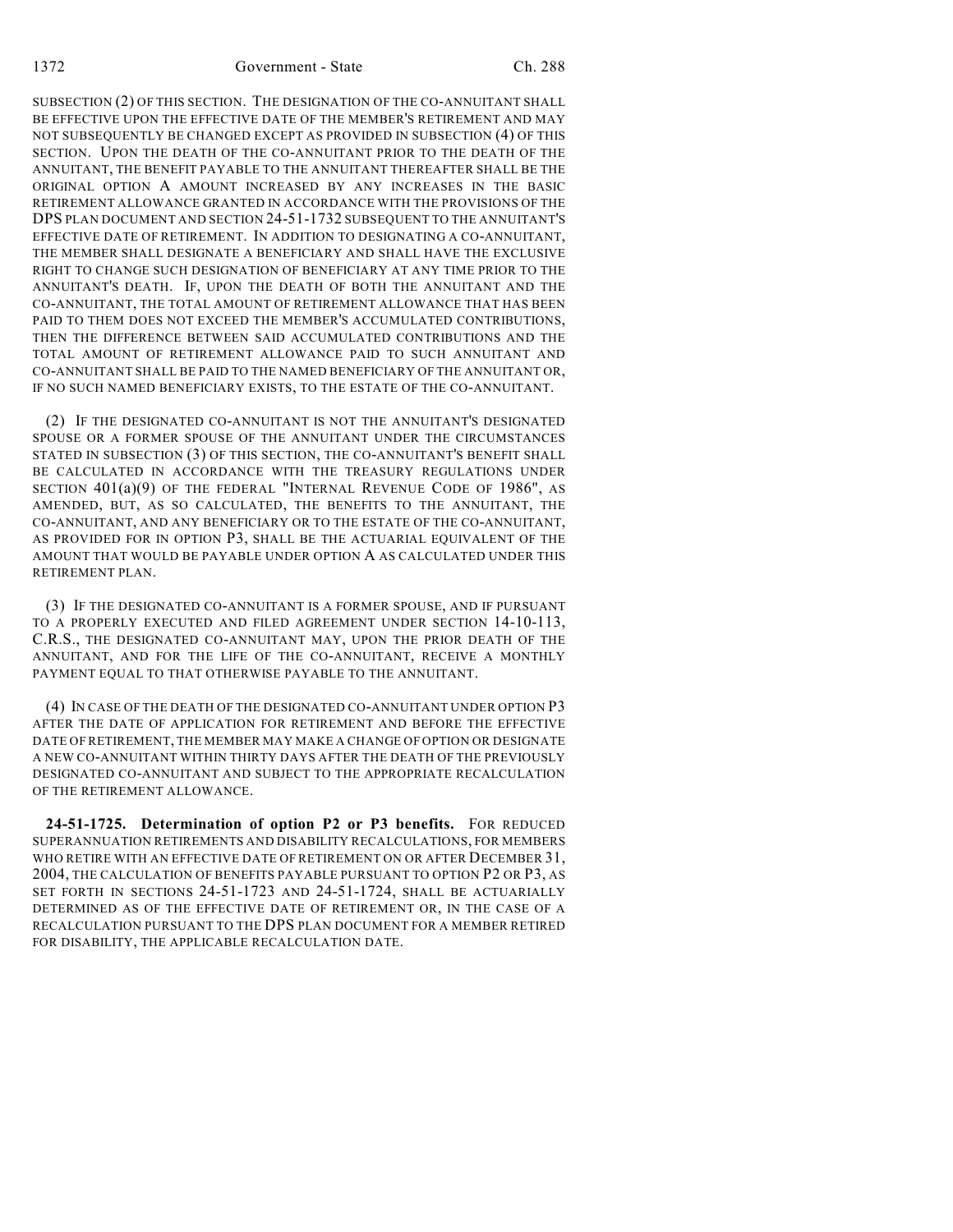**24-51-1726. Minimum benefits - contributing members and affiliate members.** (1) THE MINIMUM MONTHLY PENSION PORTION OF THE RETIREMENT ALLOWANCE UNDER AN OPTION A SETTLEMENT SHALL BE THE GREATER OF:

(a) SUCH PENSION AMOUNT PAYABLE AS A PART OF THE RETIREMENT ALLOWANCE COMPUTED UNDER THE PROVISIONS OF SECTION 24-51-1715 IN THE CASE OF A MEMBER RETIRING FOR SUPERANNUATION.

(b) THE MINIMUM BENEFITS IN EFFECT ON OR AFTER JANUARY 1, 1974, AND PRIOR TO JANUARY 1, 1985, AS GOVERNED BY THE DPS PLAN DOCUMENT.

(c) EFFECTIVE JANUARY 1, 1985, THE SUM OF FIFTEEN DOLLARS, MULTIPLIED BY THE NUMBER OF WHOLE YEARS OF ACCREDITED SERVICE PLUS ADDITIONAL WHOLE MONTHS EXPRESSED AS A FRACTION OF A YEAR OF ACCREDITED SERVICE BUT IN NO EVENT IN EXCESS OF THE TOTAL SUM OF ONE HUNDRED FIFTY DOLLARS, PLUS THE SUM OF TWENTY DOLLARS MULTIPLIED BY THE NUMBER OF WHOLE YEARS OF ACCREDITED SERVICE IN EXCESS OF TEN YEARS PLUS ADDITIONAL WHOLE MONTHS EXPRESSED AS A FRACTION OF A YEAR OF ACCREDITED SERVICE. THESE MINIMUM BENEFITS SHALL NOT APPLY TO RETIREMENTS PREVIOUS TO JANUARY 1, 1985.

(d) THE MINIMUM MONTHLY PENSION PORTION OF THE RETIREMENT ALLOWANCE UNDER OPTIONS OTHER THAN OPTION A SHALL BE COMPUTED BY TAKING SUCH MINIMUM AMOUNT AS ESTABLISHED UNDER AN OPTION A SETTLEMENT AND MAKING THE APPROPRIATE REDUCTION TO REFLECT THE ADDITIONAL ACTUARIAL FACTORS INVOLVED UNDER SUCH OTHER OPTION PURSUANT TO THE APPLICABLE TABLES THEN IN USE.

**24-51-1727. Eligibility for deferred members.** (1) BENEFITS SHALL BE PAYABLE UNDER THIS SECTION AND SECTIONS 24-51-1728 TO 24-51-1731 IF THE FOLLOWING CONDITIONS ARE MET:

(a) THE EMPLOYEE MUST BE AN AFFILIATE MEMBER OR CONTRIBUTING MEMBER WHO HAS COMPLETED A PERIOD OF NOT LESS THAN FIVE YEARS OF ACTIVE SERVICE WITH THE DISTRICT. ANY CONTRIBUTING MEMBER OR AFFILIATE MEMBER WHO TERMINATED EMPLOYMENT PRIOR TO JANUARY 1, 1997, SHALL BE GOVERNED BY THE DPS PLAN DOCUMENT.

(b) SUCH MEMBER IS NOT ELIGIBLE TO RECEIVE AND HAS NOT RECEIVED, BY VIRTUE OF DISTRICT EMPLOYMENT, PAYMENT OF ANY OTHER BENEFITS UNDER THIS RETIREMENT PLAN. A REFUND OF ACCUMULATED CONTRIBUTIONS IS NOT DEEMED A BENEFIT WITHIN THE MEANING OF THIS SECTION.

(c) THE EMPLOYMENT OF SUCH MEMBER WITH THE DISTRICT, EITHER REGULAR OR CASUAL, HAS BEEN TERMINATED AND THERE HAS NOT BEEN A WITHDRAWAL OF THE MEMBER'S ACCUMULATED CONTRIBUTIONS. IN THE CASE OF A MEMBER WHOSE EMPLOYMENT HAS TERMINATED AND WHO WITHDREW SUCH CONTRIBUTIONS BUT THEREAFTER ACCEPTED REEMPLOYMENT WITH THE DISTRICT, SUCH PROHIBITION AGAINST WITHDRAWAL SHALL REFER TO ANY NORMAL, ARREARAGE, OR ADDITIONAL CONTRIBUTIONS THEREAFTER MADE BY SUCH EMPLOYEE.

(d) WITHIN ONE YEAR FOLLOWING AN EFFECTIVE DATE OF TERMINATION OF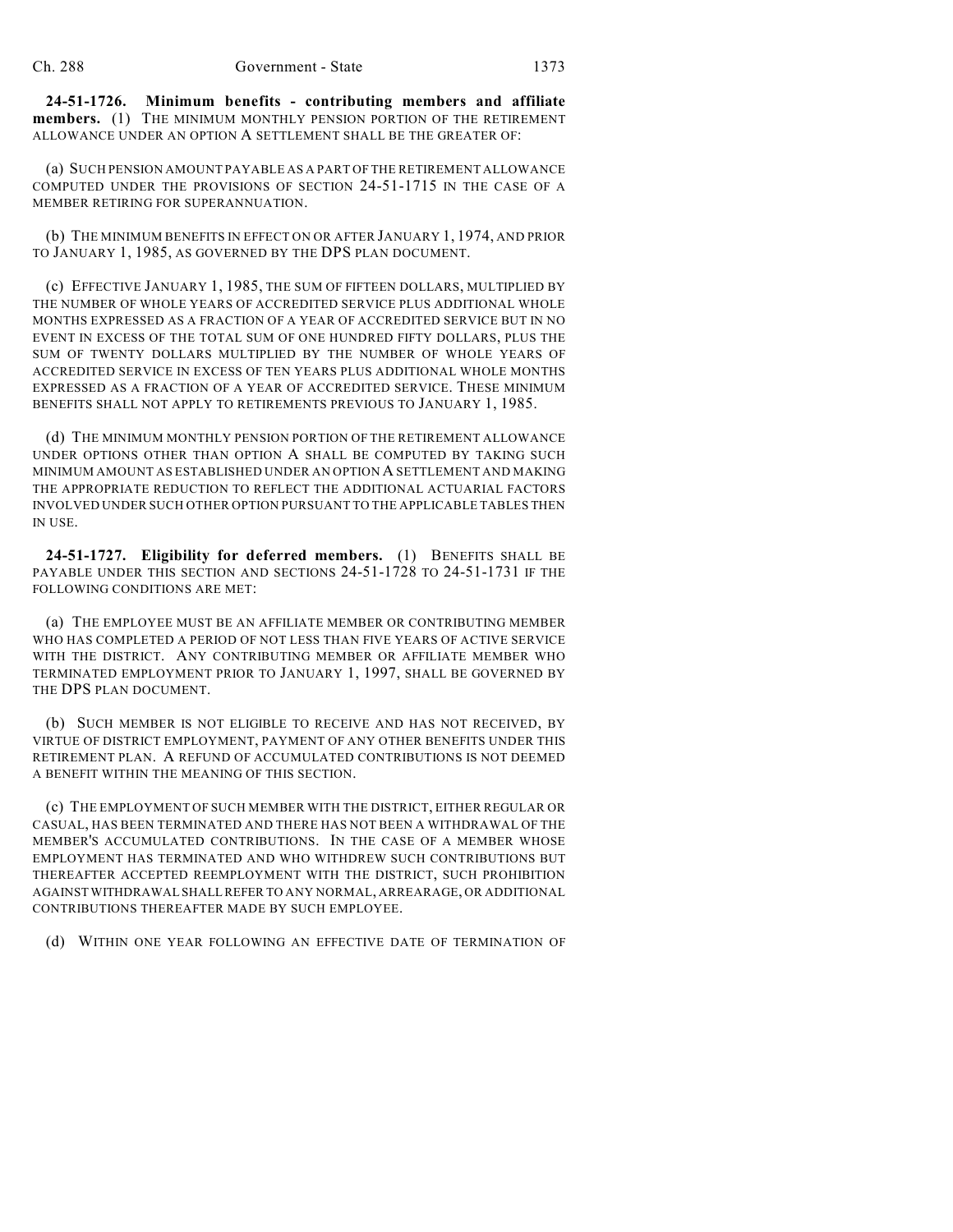EMPLOYMENT FALLING ON OR BEFORE DECEMBER 31, 2008, SUCH MEMBER MUST FILE AN ELECTION AND DECLARATION OF INTENT TO APPLY FOR A DEFERRED RETIREMENT ALLOWANCE. SUCH ELECTION AND DECLARATION SHALL BE MADE IN THE MANNER AND FORM AS PRESCRIBED.

(e) IF A MEMBER'S EFFECTIVE DATE OF TERMINATION OF EMPLOYMENT FALLS ON OR AFTER JANUARY 1, 2009, SUCH MEMBER IS AUTOMATICALLY DEEMED A DEFERRED MEMBER AND IS ELIGIBLE TO APPLY FOR A DEFERRED RETIREMENT ALLOWANCE UPON MEETING THE REQUIREMENTS FOR COMMENCEMENT OF A DEFERRED RETIREMENT ALLOWANCE.

**24-51-1728. Accredited service - deferred members.** IN COMPUTING THE AMOUNT OF ANY DEFERRED RETIREMENT ALLOWANCE BECOMING DUE TO SUCH MEMBER UPON FINAL TERMINATION OF EMPLOYMENT, SUCH MEMBER MUST, AT THE TIME OF THE EFFECTIVE DATE OF TERMINATION OF SERVICE, HAVE A CREDIT OF ACCUMULATED CONTRIBUTIONS IN SUCH AMOUNT AS WOULD HAVE BEEN TO SUCH MEMBER'S CREDIT IF SUCH MEMBER HAD COMPLIED IN FULL WITH THE REQUIREMENTS OF SECTIONS 24-51-1705 AND 24-51-1707 AS SUCH REQUIREMENTS MAY APPLY. IN THE EVENT SAID MEMBER FAILS TO COMPLY WITH SUCH REQUIREMENTS, AS APPLICABLE, THEN THE ACCREDITED SERVICE OF SUCH MEMBER, SUBSEQUENT TO DECEMBER 1, 1945, SHALL BE CREDITED IN THE SAME RATIO THAT ACCUMULATED CONTRIBUTIONS, AT THE TIME OF TERMINATION OF SERVICE, BEAR TO SUCH MEMBER'S CREDIT IF SUCH MEMBER HAD COMPLIED IN FULL WITH THE REQUIREMENTS OF SECTIONS 24-51-1705 AND 24-51-1707 AS SUCH REQUIREMENTS MAY APPLY. IF THE PROVISIONS OF SECTION 24-51-1706 APPLY TO SUCH MEMBER APPLYING FOR A DEFERRED RETIREMENT ALLOWANCE, THEN NO PORTION OF SERVICE SUBJECT TO SAID PROVISIONS SHALL BE COUNTED AS ACCREDITED SERVICE UNLESS, AT THE TIME OF TERMINATION OF SERVICE, SAID MEMBER COMPLETED PAYMENT OF THE TOTAL AMOUNTS REQUIRED BY SAID SECTION 24-51-1706. IF SUCH TOTAL AMOUNT AS REQUIRED BY SECTION 24-51-1706 IS NOT SO PAID WITHIN SUCH TIME, ANY INCOMPLETE AMOUNT PAID IN PURSUANT TO SECTION 24-51-1706 SHALL BE REFUNDED, WITHOUT INCREASE OF ANY KIND TO SUCH MEMBER, UNDER SUCH RULES AND REGULATIONS AS THE ASSOCIATION MAY PROVIDE.

**24-51-1729. Benefits - deferred members.** (1) IN THE EVENT THE EMPLOYMENT OF SUCH MEMBER WITH THE DISTRICT TERMINATES ON OR AFTER JULY 1, 1962, THE DEFERRED RETIREMENT ALLOWANCE, SUBJECT TO THE LIMITATIONS SET FORTH IN SECTION 24-51-1731, SHALL BE COMPUTED IN THE FOLLOWING MANNER AND PAID UNDER THE FOLLOWING CONDITIONS:

(a) THE AMOUNT OF THE DEFERRED RETIREMENT ALLOWANCE UNDER OPTION A SHALL BE DETERMINED IN THE SAME MANNER AND SUBJECT TO THE SAME CONDITIONS AS IS SET FORTH IN SECTION 24-51-1715, IF THE MEMBER WAS A CONTRIBUTING MEMBER OR AFFILIATE MEMBER AT THE TIME THAT EMPLOYMENT WAS TERMINATED, WITH THE FOLLOWING LIMITATIONS:

(I) ACCREDITED SERVICE SHALL BE DETERMINED TO THE ACTUAL DATE ON WHICH EMPLOYMENT OF SUCH MEMBER FINALLY TERMINATED.

(II) FOR CONTRIBUTING MEMBERS AND AFFILIATE MEMBERS, HIGHEST AVERAGE SALARY AS DEFINED IN SECTION 24-51-1702 (17) SHALL BE DETERMINED OVER THE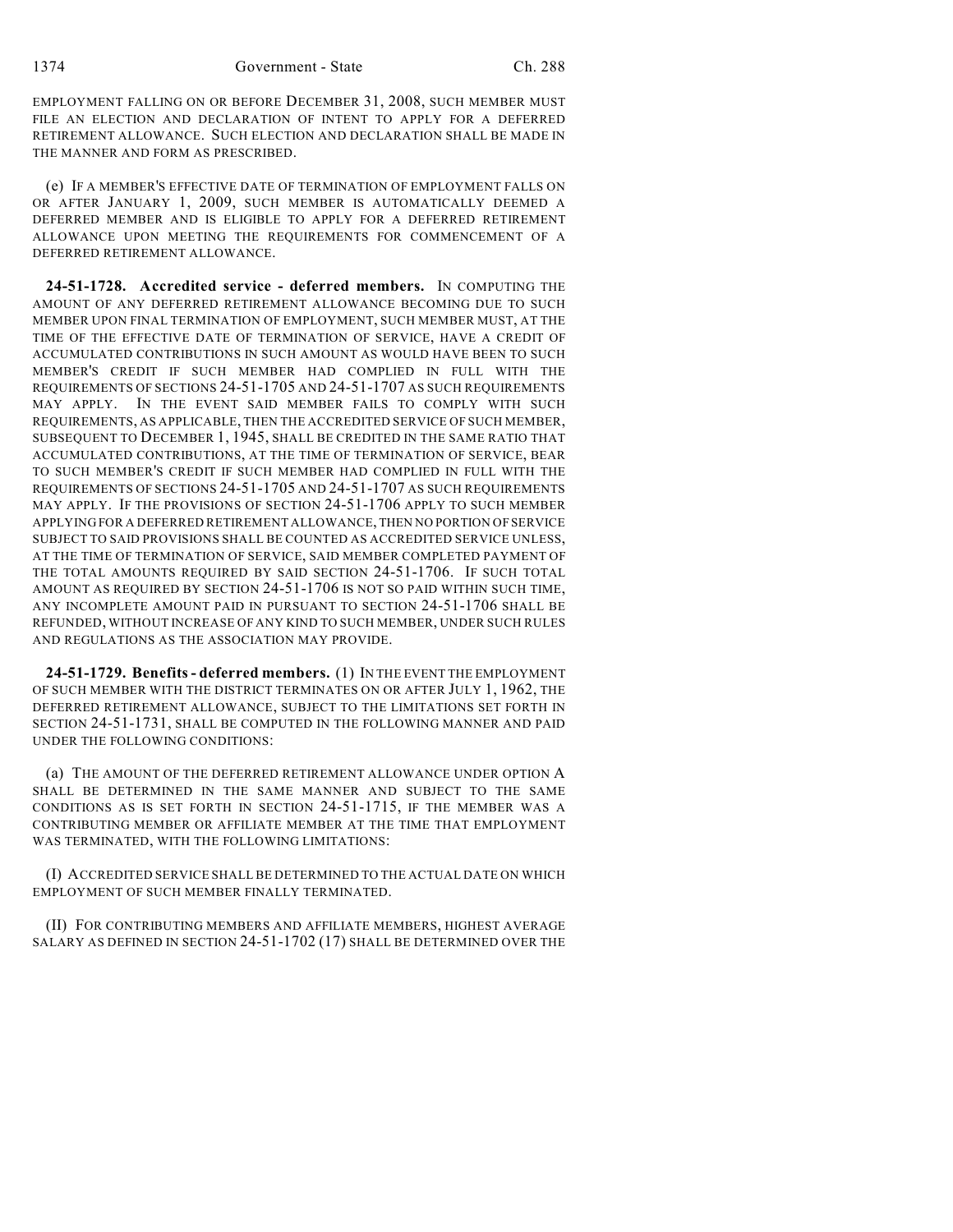PERIOD TO THE ACTUAL DATE ON WHICH EMPLOYMENT OF SUCH MEMBER FINALLY TERMINATED.

(III) THE AGE FACTOR FOR SUCH MEMBER THAT IS EMPLOYED IN CALCULATING SUCH DEFERRED RETIREMENT ALLOWANCE SHALL BE THAT OF ATTAINED AGE OF FIFTY-FIVE FOR EMPLOYEES HAVING TWENTY-FIVE OR MORE YEARS OF ACTIVE SERVICE, AND THAT OF ATTAINED AGE OF SIXTY-FIVE FOR EMPLOYEES HAVING LESS THAN TWENTY-FIVE YEARS OF ACTIVE SERVICE. IF, HOWEVER, A MEMBER ATTAINS THIRTY OR MORE YEARS OF ACTIVE SERVICE WITH THE DISTRICT ON OR AFTER JANUARY 1, 2001, THE AGE FACTOR FOR SUCH MEMBER THAT IS EMPLOYED IN CALCULATING THE DEFERRED RETIREMENT ALLOWANCE SHALL BE THAT OF ATTAINED AGE FIFTY.

(IV) THE UNIT BENEFIT PERCENTAGE SHALL BE IN ACCORDANCE WITH SECTION 24-51-1702 (39).

(V) IN MAKING THE CALCULATION OF THE DEFERRED RETIREMENT ALLOWANCE FOR ONE QUALIFIED FOR DEFERRED BENEFITS, THE PROVISIONS OF SECTION 24-51-1715 (1) (c) CHANGING THE REDUCTION PERCENTAGE FROM FOUR PERCENT TO SIX PERCENT FOR CERTAIN RETIREMENTS AND SECTION 24-51-1732 BASING THE ANNUAL RETIREMENT ALLOWANCE ADJUSTMENT ON THE LESSER OF THREE PERCENT OR THE ACTUAL INCREASE, AS CALCULATED BY THE UNITED STATES DEPARTMENT OF LABOR, IN THE NATIONAL CONSUMER PRICE INDEX FOR URBAN WAGE EARNERS AND CLERICAL WORKERS DURING THE CALENDAR YEAR PRECEDING THE INCREASE, BUT IN NO CASE LESS THAN ZERO, SHALL NOT APPLY IF THE RETIREE TERMINATED EMPLOYMENT ON OR BEFORE JUNE 30, 2005.

(b) SAID MEMBER MUST APPLY TO THE ASSOCIATION FOR A DEFERRED RETIREMENT ALLOWANCE IN THE MANNER AND FORM AS MAY BE PRESCRIBED IN SECTION 24-51-1712. SUCH APPLICATION MAY NOT BE FILED SOONER THAN SIXTY DAYS BEFORE THE EFFECTIVE DATE OF THE MEMBER'S DEFERRED RETIREMENT ALLOWANCE. NO DEFERRED RETIREMENT ALLOWANCE SHALL BE PAYABLE TO ANY OTHERWISE ELIGIBLE MEMBER UNLESS PROPER APPLICATION IS RECEIVED WITHIN THE THREE-YEAR PERIOD FOLLOWING THE EARLIEST POSSIBLE EFFECTIVE DATE OF SUCH AN ALLOWANCE.

(2) ON OR AFTER JANUARY 1, 1998, THE EFFECTIVE DATE OF THE DEFERRED RETIREMENT ALLOWANCE SHALL BE THIRTY DAYS AFTER THE DATE PROPER APPLICATION FOR SUCH ALLOWANCE IS RECEIVED, BUT IN NO EVENT BEFORE THE ATTAINMENT OF AGE FIFTY-FIVE BY A MEMBER WHO HAS AT LEAST TWENTY-FIVE YEARS OF ACTIVE SERVICE, OR AGE SIXTY-FIVE, IF SUCH MEMBER HAS LESS THAN TWENTY-FIVE YEARS OF ACTIVE SERVICE. IF, HOWEVER, A MEMBER ATTAINS THIRTY OR MORE YEARS OF ACTIVE SERVICE WITH THE DISTRICT ON OR AFTER JANUARY 1, 2001, THE EFFECTIVE DATE OF THE DEFERRED RETIREMENT ALLOWANCE SHALL BE THIRTY DAYS AFTER THE DATE PROPER APPLICATION FOR SUCH ALLOWANCE IS RECEIVED, BUT IN NO EVENT BEFORE THE ATTAINMENT OF AGE FIFTY. THE FIRST MONTHLY INSTALLMENT OF SAID ALLOWANCE SHALL BE PAYABLE AT THE END OF THE MONTH IN WHICH SUCH EFFECTIVE DATE FALLS. NO PAYMENT SHALL BE MADE FOR ANY PERIOD PRIOR TO SUCH EFFECTIVE DATE.

(3) THE DEFERRED RETIREMENT ALLOWANCE SHALL BE PAYABLE UNDER ANY OF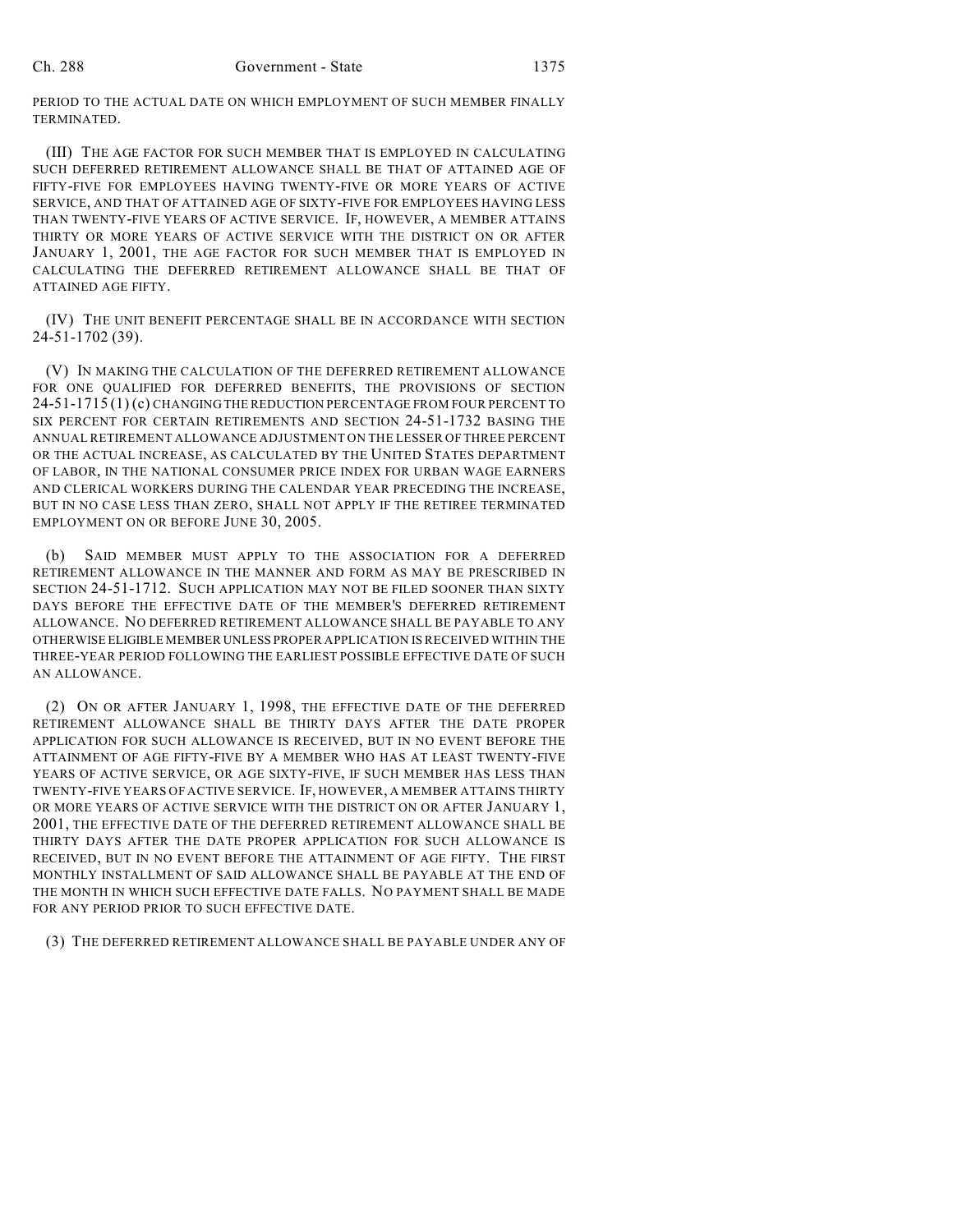THE OPTIONS PROVIDED IN SECTIONS 24-51-1717 TO 24-51-1724, AS ELECTED BY SUCH MEMBER AT THE TIME OF APPLICATION FOR A DEFERRED RETIREMENT ALLOWANCE, AND SHALL BE CALCULATED AS PROVIDED THEREIN, SUBJECT TO THE FURTHER PROVISIONS OF THIS SECTION. THE AGE FACTOR EMPLOYED IN CALCULATING SUCH DEFERRED RETIREMENT ALLOWANCE SHALL BE THAT OF ATTAINED AGE SIXTY-FIVE AS TO SUCH MEMBER, AND UNDER ANY OPTION INVOLVING A CO-ANNUITANT THE AGE OF SUCH CO-ANNUITANT AT SAID ATTAINED AGE OF SIXTY-FIVE OF SUCH MEMBER; EXCEPT THAT, FOR ANNUITANTS ELIGIBLE FOR BENEFITS AT AGE FIFTY OR AGE FIFTY-FIVE, AS APPLICABLE, THE AGE FACTOR EMPLOYED IN CALCULATIONS SHALL BE THAT OF ATTAINED AGE FIFTY OR AGE FIFTY-FIVE, AS APPLICABLE, AS TO SUCH MEMBER AND UNDER ANY OPTION INVOLVING A CO-ANNUITANT THE AGE OF SUCH CO-ANNUITANT AT SAID ATTAINED AGE OF FIFTY OR AGE FIFTY-FIVE, AS APPLICABLE, OF SUCH MEMBER.

(4) IN THE CASE OF A DEFERRED RETIREMENT ALLOWANCE PAYABLE AFTER DECEMBER 31, 1973, AND PRIOR TO JANUARY 1, 1985, THE MINIMUM MONTHLY PENSION ATTRIBUTABLE UNDER AN OPTION A SETTLEMENT SHALL BE GOVERNED BY THE DPS PLAN DOCUMENT.

(5) IN THE EVENT THE EMPLOYMENT OF A MEMBER WITH THE DISTRICT TERMINATES ON OR AFTER JANUARY 1, 1985, THE MINIMUM MONTHLY PENSION PORTION OF THE RETIREMENT ALLOWANCE UNDER AN OPTION A SETTLEMENT SHALL BE THE GREATER OF:

(a) SUCH PENSION AMOUNT PAYABLE AS A PART OF THE RETIREMENT ALLOWANCE COMPUTED UNDER THE PROVISIONS OF SECTION 24-51-1729;

(b) THE SUM OF FIFTEEN DOLLARS, MULTIPLIED BY THE NUMBER OF WHOLE YEARS OF ACCREDITED SERVICE PLUS ADDITIONAL WHOLE MONTHS EXPRESSED AS A FRACTION OF A YEAR OF ACCREDITED SERVICE BUT IN NO EVENT IN EXCESS OF THE TOTAL SUM OF ONE HUNDRED FIFTY DOLLARS, PLUS THE SUM OF TWENTY DOLLARS MULTIPLIED BY THE NUMBER OF WHOLE YEARS OF ACCREDITED SERVICE IN EXCESS OF TEN YEARS PLUS ADDITIONAL WHOLE MONTHS EXPRESSED AS A FRACTION OF A YEAR OF ACCREDITED SERVICE.

(6) (a) IN THE EVENT THE EMPLOYMENT OF A MEMBER WITH THE DISTRICT TERMINATES ON OR AFTER JANUARY 1, 2001, AT THE TIME SAID MEMBER BECOMES ELIGIBLE TO RECEIVE BENEFIT PAYMENTS IN ACCORDANCE WITH THIS SECTION, THE MEMBER SHALL HAVE THE FOLLOWING ADDITIONAL OPTIONS:

(I) A PAYMENT EQUAL TO TWO HUNDRED PERCENT OF THE DEFERRED MEMBER'S THEN-ACCUMULATED CONTRIBUTIONS CALCULATED WITHOUT REFERENCE TO AMOUNTS CONTRIBUTED FOR PURCHASE OF PERIODS OF NONCOVERED EMPLOYMENT SERVICE CREDIT AND INTEREST CREDITS ON AMOUNTS SO CONTRIBUTED; OR

(II) A RETIREMENT ALLOWANCE EQUAL TO THE SUM OF THE AMOUNT DETERMINED IN PARAGRAPH (b) OF SUBSECTION (5) OF THIS SECTION PLUS A MONEY PURCHASE MONTHLY ANNUITY THAT IS THE ACTUARIAL EQUIVALENT OF TWO HUNDRED PERCENT OF THE DEFERRED MEMBER'S ACCUMULATED CONTRIBUTIONS AT THE TIME THE MEMBER BECOMES ELIGIBLE TO RECEIVE BENEFIT PAYMENTS CALCULATED WITHOUT REFERENCE TO AMOUNTS CONTRIBUTED FOR PURCHASE OF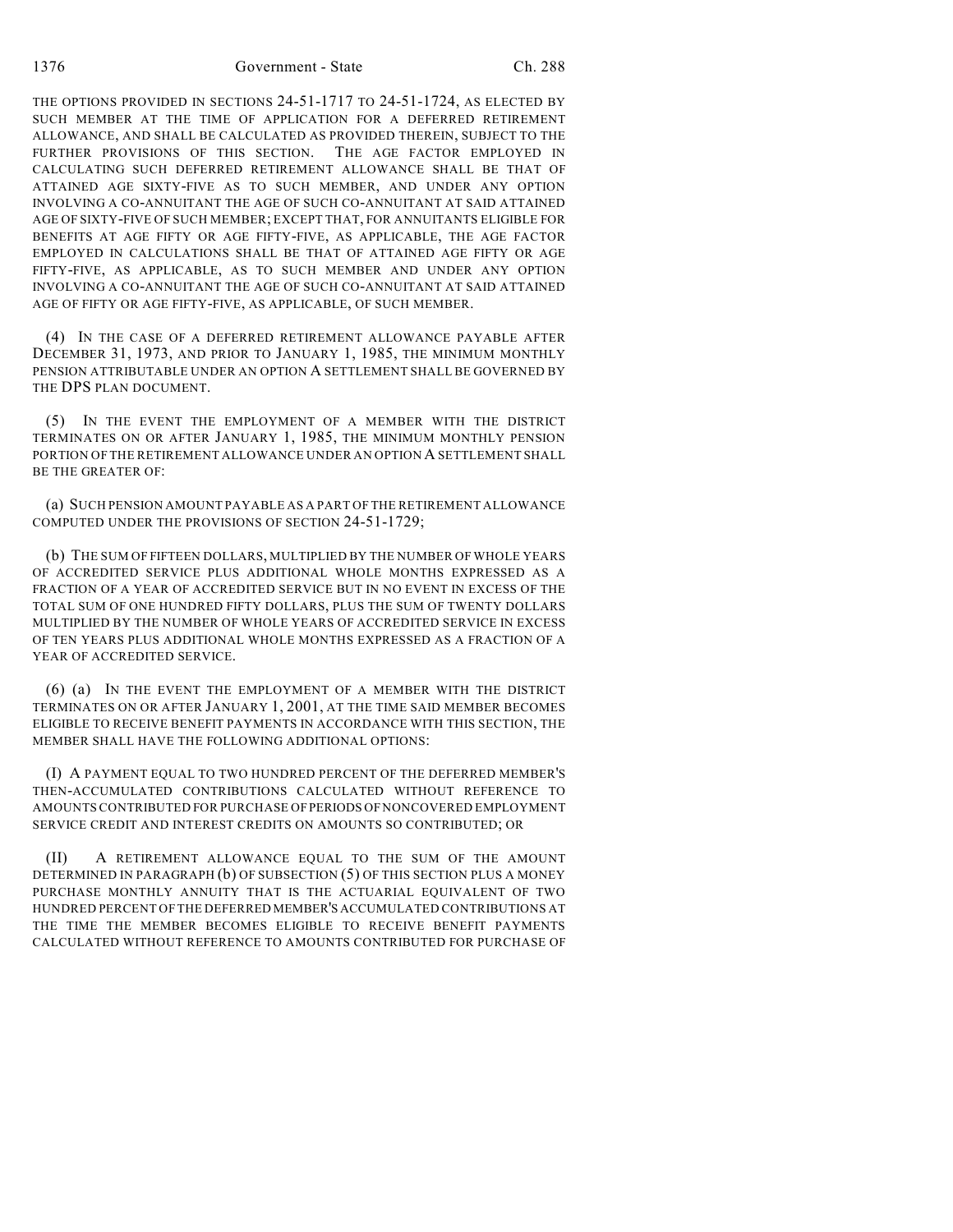PERIODS OF NONCOVERED EMPLOYMENT SERVICE CREDIT AND INTEREST CREDITS ON AMOUNTS SO CONTRIBUTED. THE DETERMINATION OF THE MONEY PURCHASE MONTHLY ANNUITY SHALL INCORPORATE THE PROVISIONS OF SECTION 24-51-1732 AND UTILIZE THE ASSUMPTIONS OF THE ASSOCIATION.

(b) THE MINIMUM MONTHLY PENSION PORTION OF THE RETIREMENT ALLOWANCE UNDER OPTIONS OTHER THAN OPTION A SHALL BE COMPUTED BY TAKING SUCH MINIMUM AMOUNT AS ESTABLISHED UNDER AN OPTION A SETTLEMENT AND MAKING APPROPRIATE REDUCTION THEREIN TO REFLECT THE ADDITIONAL ACTUARIAL FACTORS INVOLVED UNDER SUCH OTHER OPTION PURSUANT TO THE APPLICABLE TABLES THEN IN USE.

**24-51-1730. Deferred member death.** IN CASE ANY DEFERRED MEMBER, AS DEFINED UNDER SECTION 24-51-1702 (19) (e), DIES WHILE SUCH MEMBERSHIP STATUS REMAINS IN FORCE BUT BEFORE THE EFFECTIVE DATE OF THE DEFERRED RETIREMENT ALLOWANCE, THE AMOUNT OF THE ACCUMULATED CONTRIBUTION BALANCE AT THE TIME OF DEATH SHALL BE PAID TO THE DESIGNATED BENEFICIARY OF RECORD OR TO THE MEMBER'S ESTATE.

**24-51-1731. Benefits for deferred members determined upon date of termination.** SUBJECT TO THE PROVISIONS OF THIS SECTION, IN THE EVENT OF REEMPLOYMENT, ALL RIGHTS AND PRIVILEGES INCIDENT TO A DEFERRED RETIREMENT ALLOWANCE SHALL BE AND REMAIN AS PROVIDED UNDER THE RETIREMENT PLAN AND ITS PERTINENT POLICIES AND RULES AND REGULATIONS IN EFFECT AT THE TIME OF SUCH TERMINATION OF EMPLOYMENT. IF SUCH EMPLOYEE WHOSE EMPLOYMENT HAS BEEN TERMINATED IS REEMPLOYED BY THE DISTRICT AND THEREAFTER REMAINS CONTINUOUSLY IN THE EMPLOY OF THE DISTRICT FOR A SUFFICIENT PERIOD TO ESTABLISH A FULL YEAR OF ACCREDITED SERVICE, THEN ANY RIGHTS WITH RESPECT TO A DEFERRED RETIREMENT ALLOWANCE SHALL BE DETERMINED BY THE PROVISIONS OF SECTIONS 24-51-1727 TO 24-51-1730 IN EFFECT ON THE DATE OF SUCH SUBSEQUENT TERMINATION OF EMPLOYMENT.

**24-51-1732. Benefit increases - annual retirement allowance adjustment contributing members - affiliate members - deferred members - survivors (2001 and 2005).** (1) MONTHLY RETIREMENT AND SURVIVOR BENEFIT PAYMENTS, INCLUDING THE INCREASES DETERMINED UNDER THE PROVISIONS OF THE DPS PLAN DOCUMENT ATTRIBUTABLE TO RETIREMENT OR DEATH OF AN ELIGIBLE EMPLOYEE OF THE DISTRICT WHO RETIRED OR DIED AFTER DECEMBER 1, 1945, SHALL BE INCREASED AS FOLLOWS:

(a) (I) SUBJECT TO SECTION 24-51-1747 (13), EFFECTIVE ON JANUARY 1 OF EVERY YEAR, BEGINNING JANUARY 1, 2001, THE RETIREMENT ALLOWANCE OR SURVIVOR BENEFIT PAYMENT PAYABLE ON DECEMBER 31 OF THE PRECEDING YEAR SHALL BE INCREASED BY THREE AND ONE-QUARTER PERCENT, PROVIDED, HOWEVER, THAT INCREASES FOR CONTRIBUTING MEMBERS INITIALLY APPOINTED ON OR AFTER JULY 1, 2005, AND FOR PERSONS WHO BECOME AFFILIATE MEMBERS ON OR AFTER JULY 1, 2005, OR FOR BENEFITS DERIVED THROUGH SUCH MEMBERS, SHALL BE CALCULATED AND SHALL BE EFFECTIVE AS FOLLOWS:

(A) THE INCREASE SHALL BE BASED ON THE LESSER OF THREE PERCENT OR THE ACTUAL INCREASE, AS CALCULATED BY THE UNITED STATES DEPARTMENT OF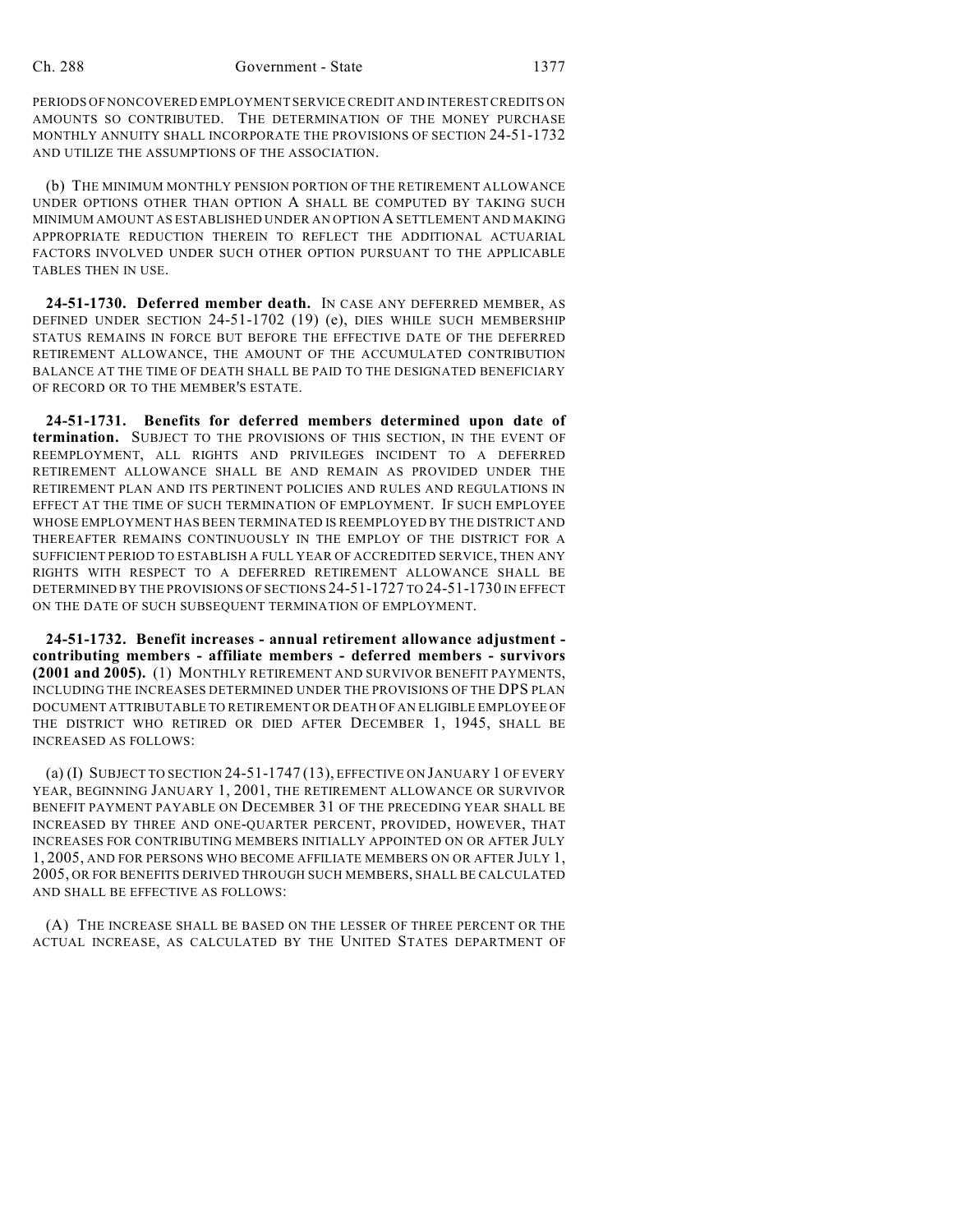LABOR, IN THE NATIONAL CONSUMER PRICE INDEX FOR URBAN WAGE EARNERS AND CLERICAL WORKERS DURING THE CALENDAR YEAR PRECEDING THE INCREASE, BUT IN NO CASE LESS THAN ZERO;

(B) THE RESULTING PERCENTAGE SHALL BE PRORATED, FOR THE INITIAL INCREASE ONLY, BASED ON THE NUMBER OF MONTHS AND FRACTIONAL MONTHS THAT THE ANNUITANT WAS RETIRED OR RECEIVING SURVIVOR BENEFITS BY MARCH 1 OF THE YEAR FOLLOWING THE YEAR OF RETIREMENT OR THE DATE SURVIVOR BENEFITS INITIALLY BECAME PAYABLE; AND

(C) THE INCREASE SHALL BE EFFECTIVE ON MARCH 1 OF EACH YEAR FOLLOWING THE YEAR IN WHICH THE EFFECTIVE DATE OF RETIREMENT FALLS OR THE YEAR IN WHICH SURVIVOR BENEFITS BECOME PAYABLE.

(II) THE INCREASE LAST STATED SHALL NOT APPLY TO A MEMBER, OR FOR BENEFITS DERIVED THROUGH SUCH MEMBER, WHOSE CONTRIBUTING OR AFFILIATE MEMBERSHIP BEGAN ON OR BEFORE JUNE 30, 2005, AND WHOSE ACCUMULATED CONTRIBUTION BALANCE REMAINS CONTINUOUSLY ON DEPOSIT IN THE DENVER PUBLIC SCHOOLS DIVISION THROUGH THE EFFECTIVE DATE OF SUCH MEMBER'S RETIREMENT.

(b) ADJUSTED PAYMENTS BASED ON SURVIVOR BENEFITS THAT ARE SUSPENDED BY REASON OF THE BENEFICIARY NOT HAVING ATTAINED THE MINIMUM AGE REQUIREMENTS PROVIDED IN SECTIONS 24-51-1738 TO 24-51-1740 OR PURSUANT TO THE PROVISIONS OF THE DPS PLAN DOCUMENT SHALL NOT CONTINUE TO ACCUMULATE OR ACCRUE DURING SUCH PERIOD OF SUSPENSION.

(2) UPON ATTAINMENT OF THE MINIMUM AGE REQUIREMENTS AND RESUMPTION OF SUCH SURVIVOR'S BENEFIT PAYMENTS OR REINSTATEMENT UNDER THE PROVISIONS OF THE DPS PLAN DOCUMENT, NO INCREASE SHALL BE MADE UNTIL SUCH RESUMED PAYMENTS HAVE BEEN PAID CONTINUOUSLY FOR AN ENTIRE CALENDAR YEAR.

(3) ANNUAL RETIREMENT ALLOWANCE ADJUSTMENTS SHALL BE PAYABLE TO RETIRED EMPLOYEES, SURVIVORS, OR BENEFICIARIES MEETING THE ABOVE REQUIREMENTS WHO ARE ELIGIBLE TO RECEIVE MONTHLY BENEFITS UNDER THE PROVISIONS OF THE DPS PLAN DOCUMENT.

(4) NO INCREASE SHALL BE PAYABLE INCIDENT TO ANY RETIREMENT OR SURVIVOR BENEFITS BECOMING PAYABLE TO ANY LEGAL ENTITY OTHER THAN AN INDIVIDUAL PERSON, TO A PERSONAL REPRESENTATIVE OR OTHER PERSON ACTING IN AN ANALOGOUS REPRESENTATIVE CAPACITY. THIS SUBSECTION (4) SHALL NOT PRECLUDE PAYMENT OF SUCH INCREASE TO THE GUARDIAN OR CONSERVATOR OF A PERSON OTHERWISE ENTITLED THERETO.

(5) ADJUSTED PAYMENTS BASED ON BENEFITS THAT ARE SUSPENDED BY REASON OF THE ANNUITANT'S HAVING RETURNED TO SERVICE WITH THE DISTRICT AS A REGULAR EMPLOYEE SHALL NOT CONTINUE TO ACCUMULATE OR ACCRUE DURING SUCH PERIOD OF SUSPENSION. UPON REINSTATEMENT OF THE RETIREMENT ALLOWANCE PAYMENTS, NO INCREASE SHALL BE MADE UNTIL SUCH RESUMED PAYMENTS HAVE BEEN PAID CONTINUOUSLY FOR AN ENTIRE CALENDAR YEAR.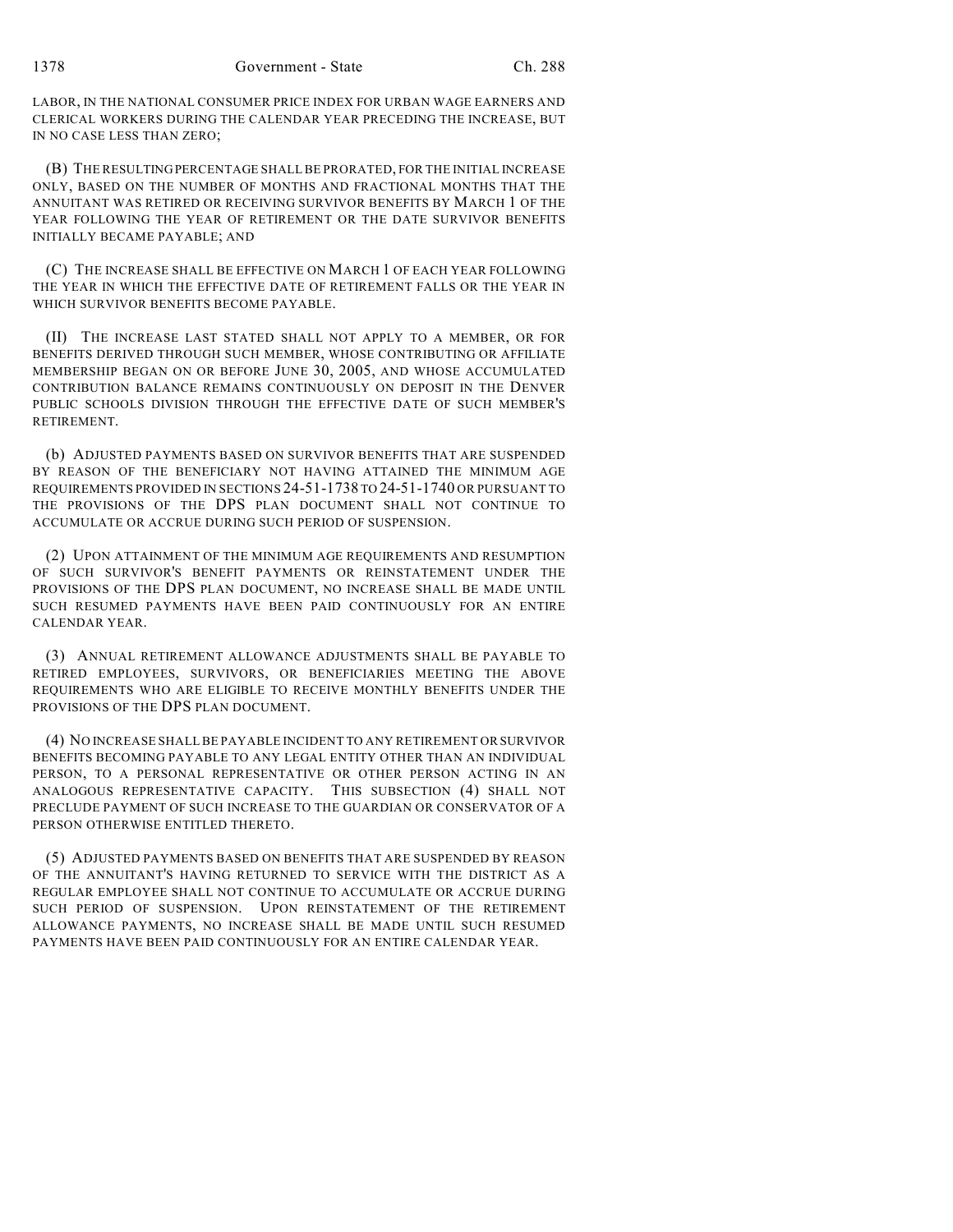(6) ANNUITANTS WHO ARE REEMPLOYED BY THE DISTRICT ON OR BEFORE DECEMBER 31, 2009, SHALL UNTIL TERMINATION OF SUCH EMPLOYMENT BE SUBJECT TO THE DPS PLAN DOCUMENT PROVISIONS RELATED TO THE REEMPLOYMENT OF AN ANNUITANT. ANY SUBSEQUENT EMPLOYMENT SHALL BE GOVERNED BY PART 11 OF THIS ARTICLE.

**24-51-1733. Domestic relations order.** AGREEMENTS ENTERED INTO PURSUANT TO SECTION 14-10-113 (6), C.R.S., ON OR BEFORE DECEMBER 31, 2009, SHALL BE SUBJECT TO THE PROVISIONS OF THE DPS PLAN DOCUMENT, AND AGREEMENTS ENTERED INTO ON AND AFTER JANUARY 1, 2010, PURSUANT TO SECTION 14-10-113 (6),C.R.S., SHALL BE SUBJECT TO THE PROVISIONS OF THE RULES AND REGULATIONS OF THE ASSOCIATION.

**24-51-1734. Disability retirement.** APPLICATIONS FOR DISABILITY FOR DPS MEMBERS FILED ON OR BEFORE DECEMBER 31, 2009, SHALL BE GOVERNED BY THE DISABILITY PROVISIONS OF THE DPS PLAN DOCUMENT, AND ON OR AFTER JANUARY 1, 2010, DISABILITY SHALL BE GOVERNED BY THE PROVISIONS OF PART 7 OF THIS ARTICLE. PERSONS RECEIVING DISABILITY BENEFITS UNDER THE DPS PLAN AS OF DECEMBER 31, 2009, SHALL CONTINUE TO RECEIVE SUCH BENEFITS IN ACCORDANCE WITH THE DPS PLAN. THE ASSOCIATION BOARD SHALL ADMINISTER THE PROVISIONS OF THE DPS PLAN REGARDING DISCONTINUANCE OR REDUCTION OF DISABILITY BENEFITS PAID UNDER THE DPS PLAN.

**24-51-1735. Survivor benefits - refund.** (1) THE DETERMINATION OF DEATH AND SURVIVOR BENEFITS FOR DPS MEMBERS SHALL BE GOVERNED BY THIS SECTION. PURSUANT TO THE PROVISIONS OF THIS PART 17 REGARDING PORTABILITY, REFERENCES IN THIS SECTION TO SERVICE WITH THE DISTRICT SHALL BE DEEMED TO INCLUDE SERVICE WITH ALL EMPLOYERS AFFILIATED WITH THE ASSOCIATION.

(2) IN CASE OF DEATH OF ANY AFFILIATE OR CONTRIBUTING MEMBER PRIOR TO RETIREMENT, THE TOTAL ACCUMULATED CONTRIBUTION BALANCE AT THE TIME OF DEATH SHALL BE PAYABLE IN ONE LUMP SUM TO THE DESIGNATED BENEFICIARY, IF APPLICABLE, OR TO THE MEMBER'S ESTATE, UNLESS ONE OR MORE OF THE FOLLOWING CIRCUMSTANCES EXIST:

(a) SAID MEMBER MEETS THE DEFINITION OF DEFERRED MEMBER UNDER SECTION 24-51-1702 (19) (e) AT THE TIME OF DEATH, IN WHICH CASE SECTION 24-51-1730 SHALL APPLY.

(b) THE DESIGNATED BENEFICIARY OR BENEFICIARIES OF SAID MEMBER SHALL ELECT, PURSUANT TO THE PROVISIONS OF SECTIONS 24-51-1736 TO 24-51-1746, TO HAVE THE PROVISIONS OF SAID SECTIONS 24-51-1736 TO 24-51-1746 APPLIED IN LIEU OF THE REFUND ABOVE MENTIONED.

**24-51-1736. Eligibility for survivor benefits.** (1) NO BENEFITS SHALL BE PAYABLE UNDER SECTIONS 24-51-1736 TO 24-51-1746 UNLESS ALL OF THE FOLLOWING CONDITIONS ARE MET:

(a) AT THE TIME OF DEATH THE DECEASED MEMBER WAS A CONTRIBUTING MEMBER, OR A CONTRIBUTING MEMBER WHO RETIRED FOR DISABILITY ON OR AFTER JULY 1, 1962, AND WHO WOULD NOT BE PRECLUDED PURSUANT TO THE DPS PLAN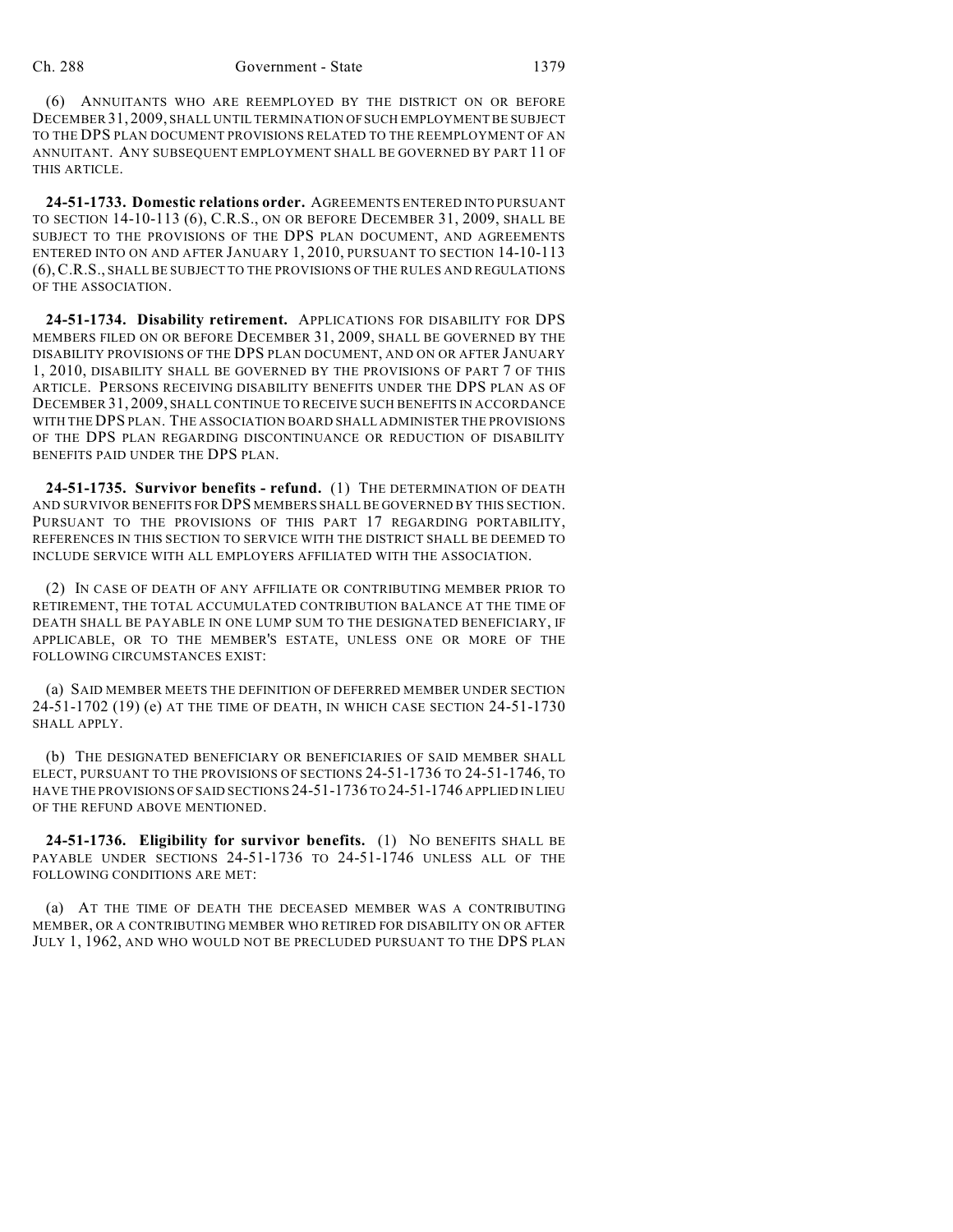DOCUMENT FROM RIGHTS FOR SURVIVOR BENEFITS.

(b) THE DECEASED CONTRIBUTING MEMBER WAS A REGULAR EMPLOYEE IN THE ACTIVE SERVICE OF THE DISTRICT CONTINUOUSLY FOR THE FIVE-YEAR PERIOD PRIOR TO SAID MEMBER'S DEATH, SAID FIVE-YEAR PERIOD HAVING BEEN CONTRIBUTING SERVICE, EXCEPT:

(I) ABSENCE ON SABBATICAL LEAVE OR ON A LEAVE FOR RESTORATION OF HEALTH ON A HALF-SALARY BASIS FOR PERIODS DURING WHICH CONTRIBUTIONS ARE PAID SHALL BE DEEMED CONTINUOUS EMPLOYMENT WITHIN THE MEANING OF SECTIONS 24-51-1736 TO 24-51-1746 AND INCLUDED IN THE REQUIRED FIVE-YEAR PERIOD. TIME ABSENT FROM EMPLOYMENT BECAUSE OF LEAVE OTHER THAN SABBATICAL LEAVE OR A LEAVE FOR RESTORATION OF HEALTH ON A HALF-SALARY BASIS AND TIME ABSENT FROM EMPLOYMENT BECAUSE OF A PERMITTED ABSENCE NOT CONSTITUTING A TERMINATION OF REGULAR EMPLOYMENT SHALL BE DISREGARDED AND FOR THE PURPOSES OF SECTIONS 24-51-1736 TO 24-51-1746 SHALL NOT BE DEEMED EITHER AN INTERRUPTION OF SERVICE OR INCLUDED IN THE REQUIRED FIVE-YEAR PERIOD.

(II) IF THE DECEASED MEMBER WAS RETIRED FOR DISABILITY ON OR AFTER JULY 1, 1962, AND WAS A CONTRIBUTING MEMBER UPON THE EFFECTIVE DATE OF DISABILITY RETIREMENT, THE REQUIREMENT OF FIVE YEARS OF SERVICE PRIOR TO DEATH SHALL BE WAIVED.

**24-51-1737. Eligible beneficiaries.** (1) PAYMENTS UNDER SECTIONS 24-51-1736 TO 24-51-1746 ARE LIMITED TO:

(a) (I) A CHILD, INCLUDING AN ADOPTED CHILD, OF THE DECEASED MEMBER, SO LONG AS THE CHILD IS LIVING, UNDER THE AGE OF EIGHTEEN YEARS, AND UNMARRIED; PROVIDED, HOWEVER, THAT WHERE AN ELIGIBLE MEMBER DIES ON OR AFTER JANUARY 1, 1988, THE DEFINITION OF AN ELIGIBLE CHILD SHALL INCLUDE:

(A) AN UNMARRIED CHILD UNDER THE AGE OF TWENTY-THREE YEARS WHO IS ENROLLED ON A FULL-TIME BASIS, WITHIN FOUR MONTHS OF THE MEMBER'S DEATH, IN A DULY ACCREDITED SCHOOL; OR

(B) AN UNMARRIED CHILD, REGARDLESS OF AGE, WHO IS FOUND TO BE SO MENTALLY OR PHYSICALLY INCAPACITATED THAT SUCH PERSON IS FINANCIALLY DEPENDENT UPON THE MEMBER PURSUANT TO THE TEST OF FINANCIAL DEPENDENCY ESTABLISHED FOR A SURVIVING PARENT IN PARAGRAPH (d) OF THIS SUBSECTION (1).

(II) ADOPTIONS INVOLVING AN OTHERWISE ELIGIBLE CHILD AND OCCURRING SUBSEQUENT TO THE DEATH OF THE MEMBER SHALL TERMINATE THE ELIGIBILITY OF SUCH A CHILD, UNLESS SUCH ADOPTION IS BY THE UNREMARRIED SURVIVING SPOUSE OF THE MEMBER, AND IN SUCH A CASE ELIGIBILITY OF THE CHILD SHALL BE TERMINATED BY A SUBSEQUENT REMARRIAGE OF SAID SURVIVING SPOUSE.

(b) THE SURVIVING WIDOW OR WIDOWER OF THE DECEASED MEMBER WHO HAS NOT REMARRIED AND HAS IN HER OR HIS CARE A CHILD ELIGIBLE TO RECEIVE BENEFITS AS SET FORTH IN PARAGRAPH (a) OF THIS SUBSECTION (1). IF BENEFITS ARE PAYABLE UNDER SAID PARAGRAPH (a) OR THIS PARAGRAPH (b), THE DPS PLAN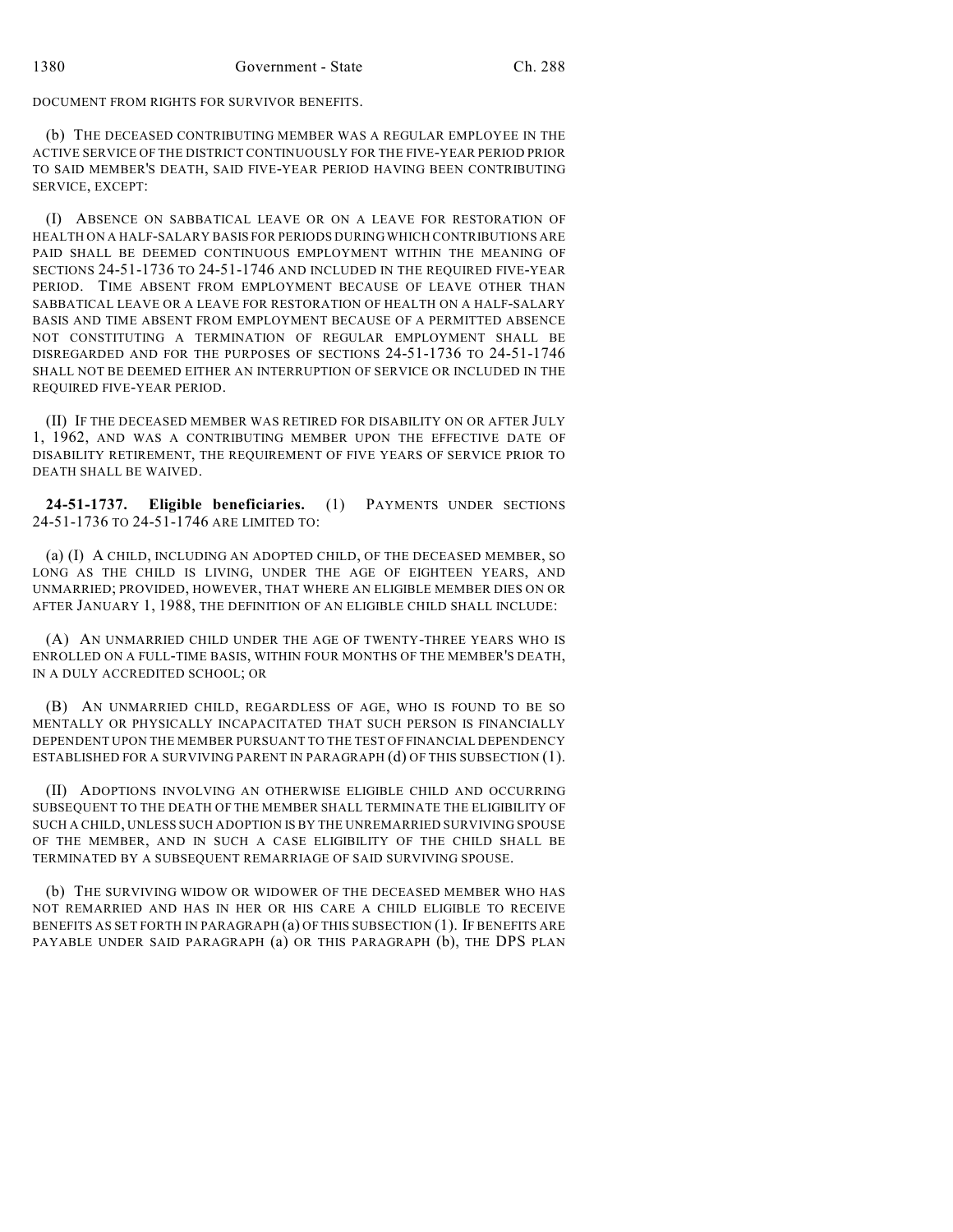DOCUMENT SHALL GOVERN ANY AMOUNTS DUE TO ANY UNREMARRIED WIDOW OR WIDOWER.

(c) THE SURVIVING WIDOW OR WIDOWER WHO HAS NOT REMARRIED, PROVIDED THAT NO BENEFITS ARE PAYABLE OR IF PAYABLE HAVE CEASED TO ANY BENEFICIARY QUALIFIED UNDER PARAGRAPH (a) OR (b) OF THIS SUBSECTION (1).

(d) A DEPENDENT PARENT OF THE DECEASED MEMBER WHO HAS NOT REMARRIED SINCE SUCH MEMBER'S DEATH, SO LONG AS SUCH PARENT IS LIVING; PROVIDED, SAID PARENT SHALL BE ELIGIBLE ONLY IF THERE ARE NO BENEFICIARIES QUALIFIED UNDER PARAGRAPH (a), (b), OR (c) OF THIS SUBSECTION (1) AT THE TIME OF THE MEMBER'S DEATH. DEPENDENCE OF A SURVIVING PARENT MUST BE ESTABLISHED BY A SHOWING TO THE ASSOCIATION BEYOND REASONABLE DOUBT THAT SUCH PARENT WAS DEPENDENT UPON THE DECEASED MEMBER FOR NOT LESS THAN ONE-HALF OF THE PARENT'S SUPPORT AND ACTUALLY RECEIVED SUCH SUPPORT FROM THE DECEASED MEMBER DURING THE SIX-MONTH PERIOD PRIOR TO THE DEATH OF SUCH MEMBER.

(2) EFFECTIVE FOR SURVIVING SPOUSES OF MEMBERS WHO DIE ON OR AFTER JANUARY 1, 1984, ELIGIBILITY FOR BENEFICIARIES AS DESCRIBED IN PARAGRAPHS (a), (b), AND (c) OF SUBSECTION (1) OF THIS SECTION WILL NOT BE FORFEITED BY REMARRIAGE.

**24-51-1738. Survivors of members who died between 1974 and 1984.** BENEFITS PAYABLE TO SURVIVORS OF DECEASED ELIGIBLE MEMBERS WHO DIE ON OR AFTER JANUARY 1, 1974, AND PRIOR TO JANUARY 1, 1984, SUBJECT TO THE LIMITATIONS PROVIDED IN SECTIONS 24-51-1736 TO 24-51-1746, SHALL BE GOVERNED BY THE DPS PLAN DOCUMENT.

**24-51-1739. Survivors of members who died between 1984 and 1988.** BENEFITS PAYABLE TO SURVIVORS OF DECEASED ELIGIBLE MEMBERS WHO DIE ON OR AFTER JANUARY 1, 1984, AND PRIOR TO JANUARY 1, 1988, SUBJECT TO THE LIMITATIONS PROVIDED IN SECTIONS 24-51-1736 TO 24-51-1746, SHALL BE GOVERNED BY THE DPS PLAN DOCUMENT.

**24-51-1740. Survivors of members who die in 1988 or later.** (1) BENEFITS PAYABLE TO SURVIVORS OF DECEASED ELIGIBLE MEMBERS WHO DIE ON OR AFTER JANUARY 1, 1988, SUBJECT TO THE LIMITATIONS PROVIDED IN SECTIONS 24-51-1736 TO 24-51-1746, SHALL BE AS FOLLOWS:

(a) TO EACH BENEFICIARY UNDER SECTION 24-51-1737 (1) (A), A MONTHLY AMOUNT EQUAL TO THE GREATER OF TEN PERCENT OF HIGHEST AVERAGE SALARY AS DEFINED IN SECTION 24-51-1702 (17), OR ONE HUNDRED SIXTY DOLLARS PRORATED, IF THERE ARE FOUR OR MORE ELIGIBLE BENEFICIARIES SO LONG AS SUCH CONDITION CONTINUES AND IS REQUIRED IN ORDER NOT TO EXCEED A MAXIMUM TOTAL ALLOWANCE OF THE GREATER OF THIRTY PERCENT OF HIGHEST AVERAGE SALARY AS DEFINED IN SECTION 24-51-1702 (17), OR FOUR HUNDRED EIGHTY DOLLARS;

(b) TO THE SURVIVING SPOUSE OF THE DECEASED MEMBER, AS DEFINED IN SECTION 24-51-1737 (1) (b), SO LONG AS LIVING, AND HAVING IN HIS OR HER CARE A CHILD ELIGIBLE TO RECEIVE BENEFITS AS PROVIDED IN PARAGRAPH (a) OF THIS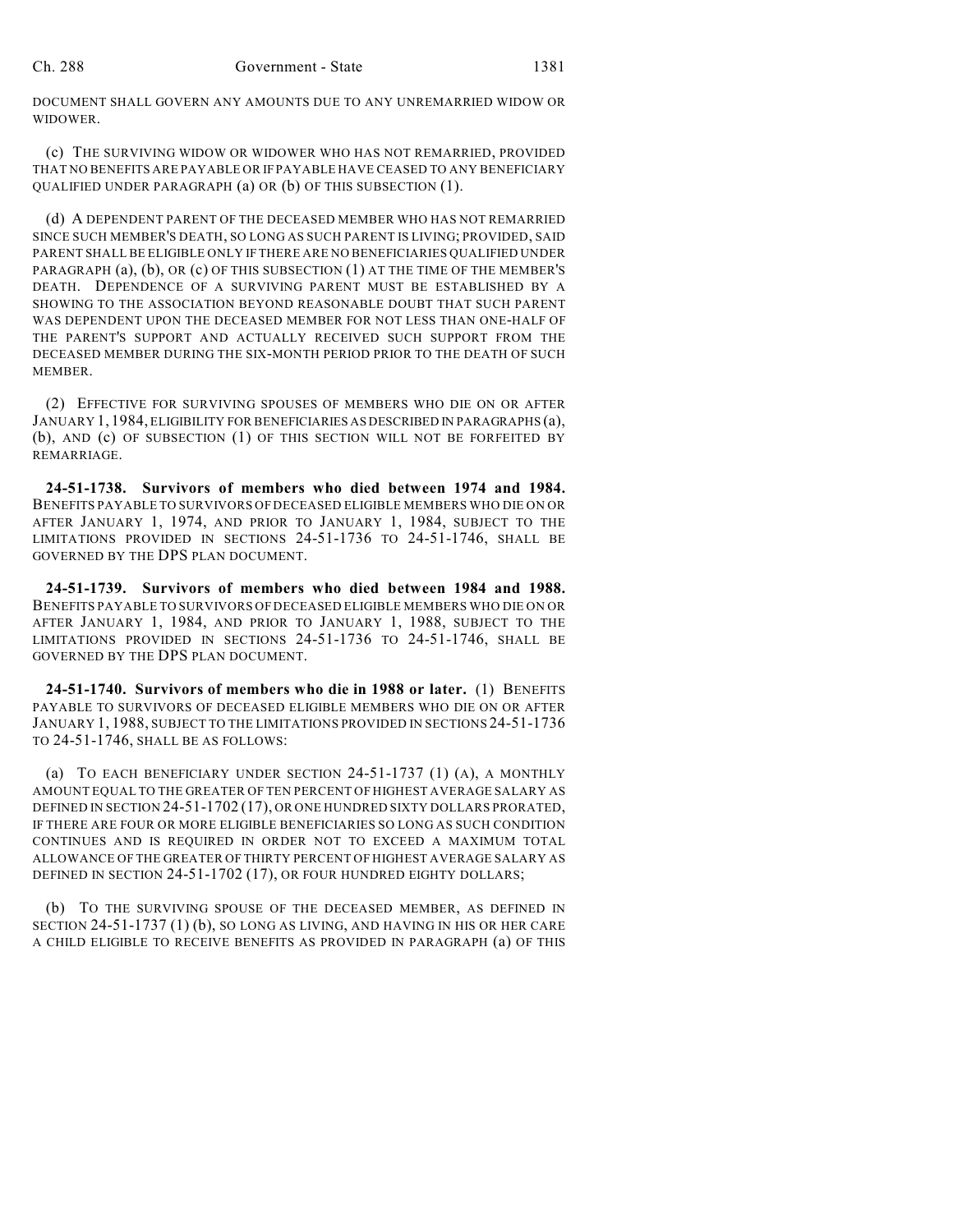#### SUBSECTION (1), CALCULATED AS FOLLOWS:

(I) WHERE THE DECEASED MEMBER HAD LESS THAN FIFTEEN YEARS OF ACCREDITED SERVICE, THE DIFFERENCE, IF ANY, BETWEEN THE AMOUNTS PAYABLE TO BENEFICIARIES UNDER PARAGRAPH (a) OF THIS SUBSECTION (1) AND THE GREATER OF THIRTY PERCENT OF HIGHEST AVERAGE SALARY AS DEFINED IN SECTION 24-51-1702 (17), OR FOUR HUNDRED EIGHTY DOLLARS;

(II) WHERE THE DECEASED MEMBER HAD MORE THAN FIFTEEN YEARS OF ACCREDITED SERVICE, THE DIFFERENCE, IF ANY, BETWEEN THE AMOUNTS PAYABLE TO BENEFICIARIES UNDER PARAGRAPH (a) OF THIS SUBSECTION (1) AND THE GREATER OF FOUR HUNDRED EIGHTY DOLLARS OR FORTY PERCENT OF HIGHEST AVERAGE SALARY AS DEFINED IN SECTION 24-51-1702 (17), WHICH PERCENTAGE SHALL BE INCREASED BY TWO PERCENT OF HIGHEST AVERAGE SALARY AS DEFINED IN SECTION 24-51-1702 (17), FOR EACH WHOLE YEAR, AND MONTH PRORATED AS A PORTION OF A YEAR, OF ACCREDITED SERVICE IN EXCESS OF TWENTY-FIVE;

(c) TO A BENEFICIARY UNDER SECTION 24-51-1737 (1) (c), WHO HAS ATTAINED AGE SIXTY AND WHO IS THE SURVIVOR OF A DECEASED MEMBER WHO HAD LESS THAN FIFTEEN YEARS OF ACCREDITED SERVICE, THE LESSER OF THIRTY PERCENT OF HIGHEST AVERAGE SALARY AS DEFINED IN SECTION 24-51-1702 (17), OR FOUR HUNDRED EIGHTY DOLLARS. SO LONG AS BENEFITS, IF ANY, ARE PAYABLE UNDER PARAGRAPHS (a) AND (b) OF THIS SUBSECTION (1), ONLY THE EXCESS, IF ANY, OF THE BENEFIT PROVIDED UNDER THIS PARAGRAPH (c) SHALL BE PAYABLE IN ADDITION THERETO, BUT IF NO BENEFITS ARE PAYABLE UNDER SAID SECTION 24-51-1740 (1)(a) AND 24-51-1740 (1) (b), OR, IF PAYABLE, SUCH AMOUNTS HAVE BEEN TERMINATED, THEN THE FULL AMOUNT OF THE BENEFIT PAYMENT PROVIDED BY THIS SUBSECTION (3) SHALL BE PAYABLE.

(d) TO A BENEFICIARY UNDER SECTION 24-51-1737 (1) (c) WHO HAS ATTAINED AGE FIFTY AND WHO IS THE SURVIVOR OF A DECEASED MEMBER WHO HAD FIFTEEN OR MORE YEARS OF ACCREDITED SERVICE, A MONTHLY AMOUNT OF FOUR HUNDRED EIGHTY DOLLARS OR, IF GREATER, THIRTY PERCENT OF HIGHEST AVERAGE SALARY AS DEFINED IN SECTION 24-51-1702 (17), INCREASED BY ONE PERCENT OF HIGHEST AVERAGE SALARY, AS DEFINED IN SECTION 24-51-1702(17), FOR EACH WHOLE YEAR, AND MONTH PRORATED AS A PORTION OF A YEAR, OF ACCREDITED SERVICE IN EXCESS OF FIFTEEN. SO LONG AS BENEFITS, IF ANY, ARE PAYABLE UNDER SECTION  $24-51-1740(1)(a)$  AND  $(1)(b)$ , ONLY THE EXCESS, IF ANY, OF THE BENEFIT PROVIDED UNDER THIS PARAGRAPH (d) SHALL BE PAYABLE IN ADDITION THERETO, BUT IF NO BENEFITS ARE PAYABLE UNDER SAID SECTION 24-51-1740 (1) (a) AND (1) (b), OR, IF PAYABLE SUCH AMOUNTS HAVE TERMINATED, THEN THE FULL AMOUNT OF THE BENEFIT PAYMENT PROVIDED BY THIS PARAGRAPH (d) SHALL BE PAYABLE.

(e) TO EACH BENEFICIARY UNDER SECTION  $24-51-1737$  (1) (d), A MONTHLY AMOUNT EQUAL TO THE GREATER OF TEN PERCENT OF THE DECEASED MEMBER'S HIGHEST AVERAGE SALARY AS DEFINED IN SECTION 24-51-1702 (17), OR TWO HUNDRED FORTY DOLLARS.

**24-51-1741. Effective date of survivor benefits.** ON OR AFTER JANUARY 1, 1998, IF SURVIVOR BENEFITS ARE PAYABLE UNDER SECTIONS 24-51-1736 TO 24-51-1746 SUCH BENEFITS SHALL BE DEEMED TO ACCRUE AS OF THE FIRST DAY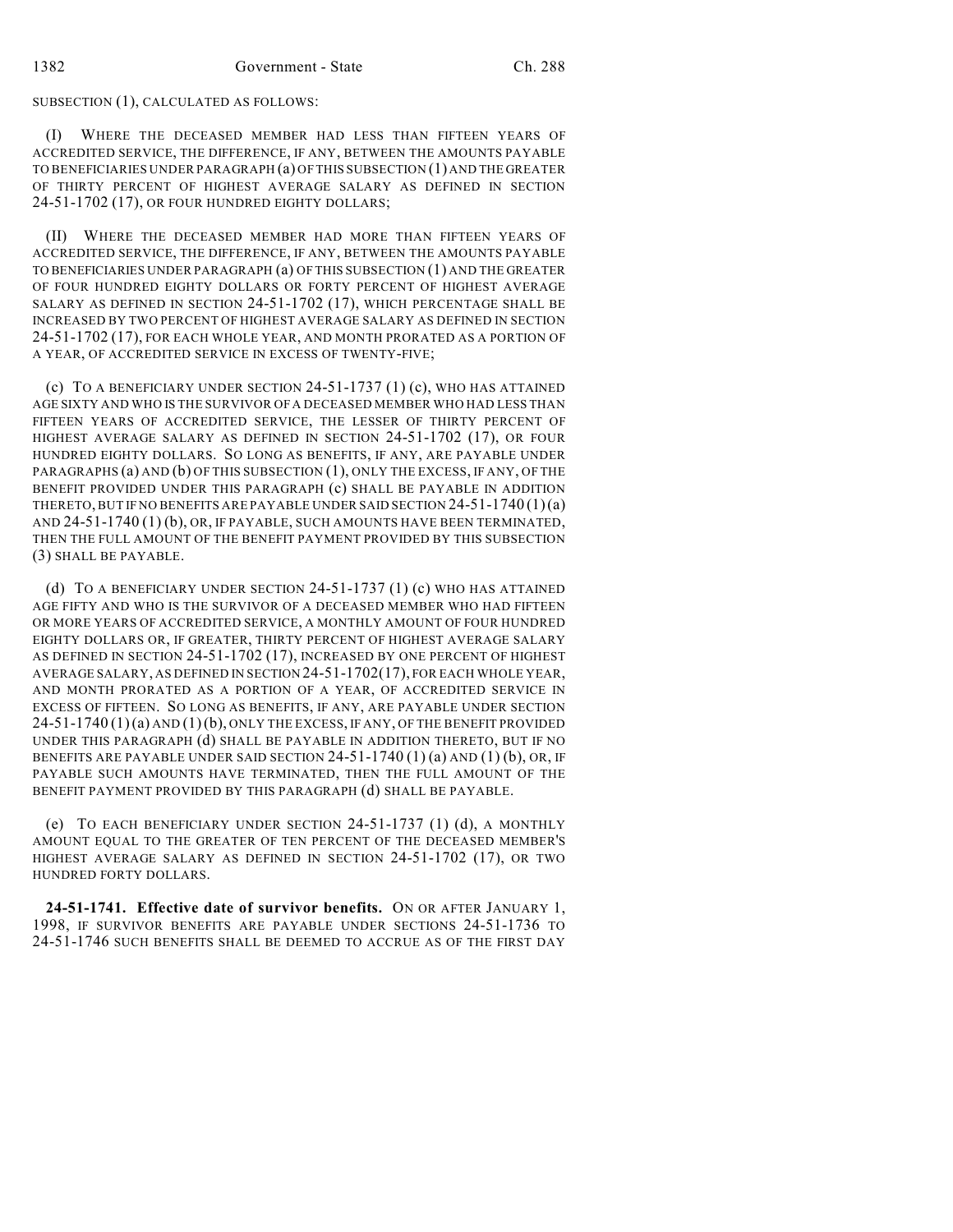FOLLOWING THE DEATH OF THE MEMBER OR THE FIRST DAY WHEN THE FIRST BENEFICIARY BECOMES ELIGIBLE, WHICHEVER IS LATER, AND SHALL BE COMPUTED AND PAYABLE FROM THAT DATE ACCORDINGLY.

**24-51-1742. Election by designated beneficiary.** IF THE DECEASED MEMBER HAD DESIGNATED A BENEFICIARY, OTHER THAN THE MEMBER'S ESTATE, TO RECEIVE THE REFUND OF THE ACCUMULATED CONTRIBUTION BALANCE, NO SURVIVOR'S BENEFITS SHALL BE SUBJECT TO CLAIM UNDER SECTIONS 24-51-1736 TO 24-51-1746 UNLESS SUCH DESIGNATED BENEFICIARY OR BENEFICIARIES THEN ENTITLED TO RECEIVE SUCH REFUND, BY WRITTEN NOTIFICATION DELIVERED WITHIN SUCH TIME AND IN SUCH FORM AS PRESCRIBED, SHALL ELECT, IN LIEU OF RECEIVING SUCH REFUND, TO HAVE THE PROVISIONS OF SECTIONS 24-51-1736 TO 24-51-1746 APPLIED. IF THERE IS MORE THAN ONE DESIGNATED BENEFICIARY THEN ENTITLED TO RECEIVE SUCH REFUND, SUCH ELECTION MUST BE JOINED IN BY ALL OF THEM. IF THE DECEASED MEMBER HAD DESIGNATED THE ESTATE AS SUCH BENEFICIARY OR IF BY OPERATION OF LAW THE ESTATE SHALL BE ENTITLED TO SUCH REFUND, THEN SUCH ELECTION MAY BE MADE BY THE DULY APPOINTED PERSONAL REPRESENTATIVE OF THE ESTATE OF SUCH DECEASED MEMBER IN LIKE TIME AND IN LIKE MANNER AS MAY BE PRESCRIBED BY THE BOARD BY GENERAL RULE AS SPECIFIED IN THIS SECTION. IF, HOWEVER, SUCH DECEASED MEMBER WAS QUALIFIED FOR RETIREMENT UNDER THE TERMS AND CONDITIONS OF SECTIONS 24-51-1713 AND 24-51-1714, THE DESIGNATED BENEFICIARY OR BENEFICIARIES SO ENTITLED TO REFUND OR BENEFITS UNDER SECTIONS 24-51-1736 TO 24-51-1746, MAY ELECT, IN LIEU OF SUCH BENEFITS, TO ALLOW BENEFITS TO BE PAID UNDER EITHER OPTION B OR OPTION P3 SUBJECT TO THE APPLICABLE SECTIONS THEREOF PROVIDING FOR SUPERANNUATION RETIREMENT. SUCH ELECTION SHALL BE MADE WITHIN SUCH TIME AND IN SUCH FORM AS THE BOARD MAY PRESCRIBE AND SHALL BECOME EFFECTIVE AS OF THE DAY AFTER THE DATE OF THE MEMBER'S DEATH. IF THERE IS MORE THAN ONE DESIGNATED BENEFICIARY ENTITLED TO RECEIVE SUCH BENEFITS, SUCH ELECTION MUST BE JOINED IN BY ALL OF THEM.

**24-51-1743. When election becomes irrevocable.** THE ELECTION DESCRIBED IN SECTION 24-51-1742 SHALL BECOME IRREVOCABLE UPON THE FIRST PAYMENT THEREUNDER OF ANY BENEFITS PROVIDED UNDER SECTIONS 24-51-1736 TO 24-51-1746 OR UNDER SECTIONS 24-51-1713 AND 24-51-1714. IF, SUBSEQUENT TO EXERCISE OF SUCH ELECTION BY THE APPROPRIATE BENEFICIARY OR BENEFICIARIES BUT PRIOR TO THE FIRST PAYMENT OF BENEFITS THEREUNDER, SUCH BENEFICIARY OR BENEFICIARIES DESIRE TO REVOKE SUCH EARLIER ELECTION, SUCH PERSON OR PERSONS SHALL BE PERMITTED TO DO SO AND SHALL THEREUPON BE ELIGIBLE TO RECEIVE A REFUND PAID UNDER THE TERMS AND CONDITIONS SET FORTH IN SECTION 24-51-1735, AND SUCH REVOKING BENEFICIARY OR BENEFICIARIES SHALL THEREAFTER HAVE NO RIGHTS TO ANY BENEFITS OF ANY KIND, INCIDENT TO THE DEATH OF SUCH MEMBER, OTHER THAN SAID REFUND. IF THE ELECTION HAS BEEN MADE TO RECEIVE BENEFITS HEREUNDER AND THERE IS ONLY ONE BENEFICIARY AND SUCH BENEFICIARY SHALL DIE BEFORE ANY PAYMENT OF SUCH BENEFITS IS MADE, A REFUND OF SUCH DECEASED MEMBER'S ACCUMULATED CONTRIBUTIONS, COMPUTED AS OF THE DATE OF DEATH, SHALL BE MADE TO THE ESTATE OF SUCH DECEASED BENEFICIARY. IF THERE SHALL BE MORE THAN ONE BENEFICIARY BUT ALL OF THEM SHALL HAVE DIED BEFORE ANY PAYMENT OF SUCH BENEFITS IS MADE, SUCH REFUND SHALL BE MADE TO THE ESTATE OF THE LAST SURVIVOR OF SAID SEVERAL BENEFICIARIES.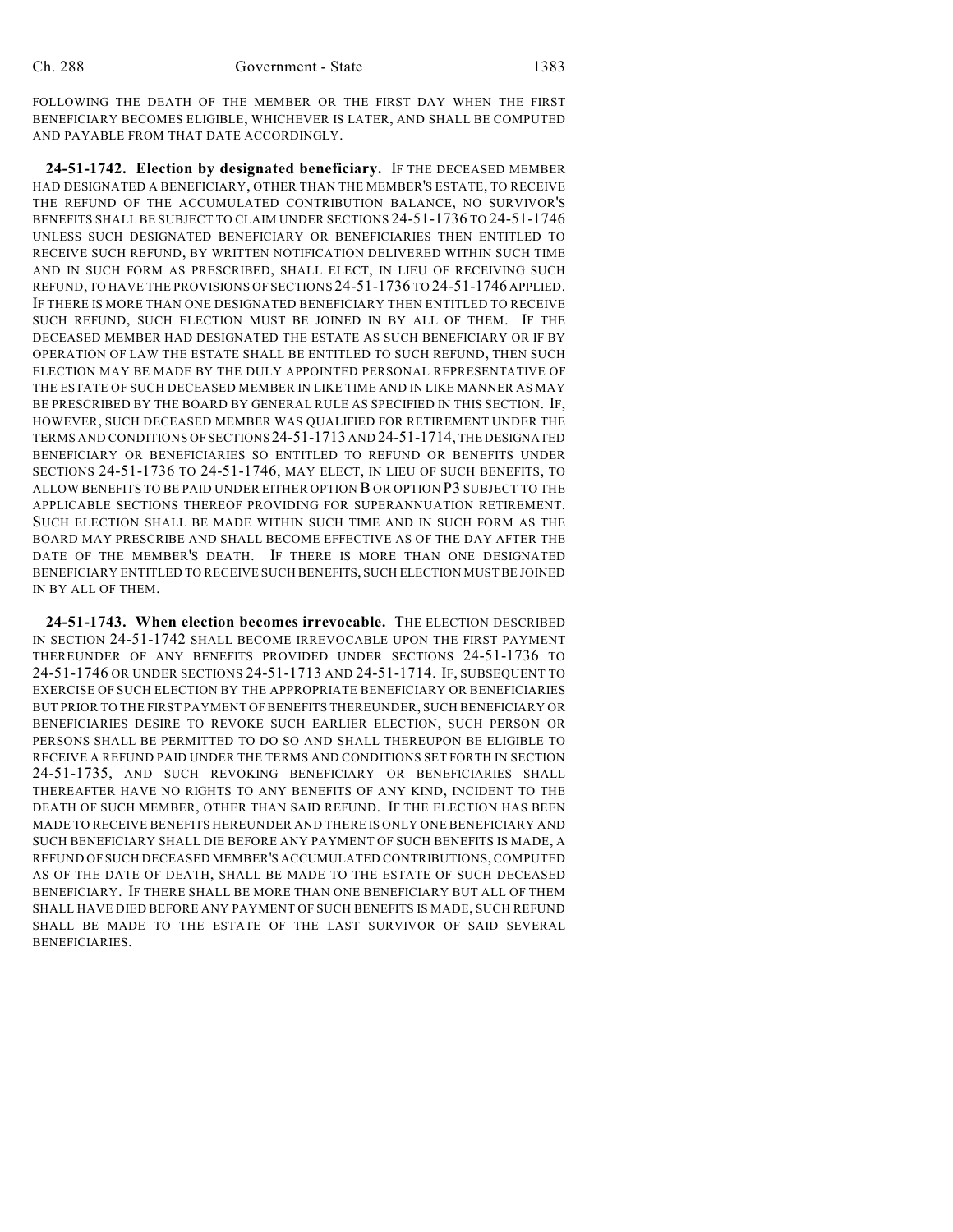**24-51-1744. Fund transfer.** UPON THE EFFECTIVE DATE OF BENEFITS UNDER SECTIONS 24-51-1736 TO 24-51-1746, THE ACCUMULATED CONTRIBUTIONS OF SAID DECEASED MEMBER AT THE TIME OF DEATH SHALL BE TRANSFERRED TO AND MERGED WITH THAT PORTION OF THE DENVER PUBLIC SCHOOLS DIVISION TRUST FUND SET ASIDE AS A RESERVE TO PROVIDE SUCH BENEFITS.

**24-51-1745. Payment in good faith.** ANY PAYMENTS OF SUCH SURVIVOR'S BENEFITS MADE TO ANY PERSON WHO IS AN ELIGIBLE SURVIVOR OF THE DECEASED MEMBER AND ENTITLED THERETO SHALL, TO THE EXTENT OF SUCH PAYMENTS ACTUALLY MADE, BE AND CONSTITUTE A COMPLETE RELEASE AND ACQUITTANCE TO THE SYSTEM UNDER THIS RETIREMENT PLAN. SUCH RELEASE SHALL NOT BE DEEMED TO PRECLUDE THE RIGHT OF ANOTHER CLAIMANT OR AN ADVERSE CLAIMANT OF SUCH SURVIVOR'S BENEFITS FROM ESTABLISHING A RIGHT TO FUTURE PAYMENTS.

**24-51-1746. Waive appointment of guardian.** IN THE PAYMENT OF SURVIVOR BENEFITS HEREUNDER, THE ASSOCIATION MAY, FROM TIME TO TIME, AUTHORIZE AND APPROVE PAYMENTS DIRECTLY TO A MINOR OR THE PARENT CARING FOR SUCH MINOR WITHOUT REQUIRING THE APPOINTMENT OF A DULY CONSTITUTED GUARDIAN FOR SUCH MINOR. LIKEWISE, THE ASSOCIATION MAY WAIVE THE APPOINTMENT OF A CONSERVATOR FOR A BENEFICIARY DEEMED MENTALLY INCOMPETENT OR OTHERWISE UNABLE BY REASON OF AGE OR ILLNESS TO ACT WITHOUT ASSISTANCE, AND MAY, FROM TIME TO TIME, AUTHORIZE AND APPROVE SUCH PAYMENTS TO THE PERSON OR INSTITUTION HAVING CARE OF SUCH BENEFICIARY. THE RECEIPT OF THE PERSON OR INSTITUTION SO RECEIVING SUCH PAYMENTS SHALL BE A COMPLETE RELEASE AND ACQUITTANCE UNDER THIS RETIREMENT PLAN WITH RESPECT TO SUCH PAYMENTS IN ALL RESPECTS AS IF SUCH PAYMENTS HAD BEEN MADE TO A DULY CONSTITUTED GUARDIAN OR CONSERVATOR.

**24-51-1747. Portability between the Denver public schools division and the other four divisions within the association.** (1) AS USED IN THIS SECTION, UNLESS THE CONTEXT OTHERWISE REQUIRES:

(a) "DPS ACTIVE MEMBER" MEANS A PERSON, AS DEFINED IN SUBSECTION (2) OF THIS SECTION, WHO AS OF DECEMBER 31, 2009, IS AN EMPLOYEE OF THE DENVER PUBLIC SCHOOL DISTRICT, THE DENVER PUBLIC SCHOOLS RETIREMENT SYSTEM, OR A DENVER PUBLIC SCHOOL DISTRICT CHARTER SCHOOL, AND IS A MEMBER OF THE DENVER PUBLIC SCHOOLS RETIREMENT SYSTEM. ACTIVE MEMBERS INCLUDE EMPLOYEES, OTHER THAN PART-TIME OR HOURLY EMPLOYEES, ON LEAVE OF ABSENCE FROM THE DENVER PUBLIC SCHOOL DISTRICT, THE DENVER PUBLIC SCHOOLS RETIREMENT SYSTEM, OR A DENVER PUBLIC SCHOOL DISTRICT CHARTER SCHOOL ON DECEMBER 31, 2009.

(b) "DPS INACTIVE MEMBER" MEANS A PERSON, AS DEFINED IN SUBSECTION (3) OF THIS SECTION, WHO AS OF DECEMBER 31, 2009, HAS A MEMBER ACCOUNT BALANCE AT THE DENVER PUBLIC SCHOOLS RETIREMENT SYSTEM, IS NOT EMPLOYED BY THE DENVER PUBLIC SCHOOL DISTRICT, THE DENVER PUBLIC SCHOOLS RETIREMENT SYSTEM, OR A DENVER PUBLIC SCHOOL DISTRICT CHARTER SCHOOL, AND IS NOT RECEIVING BENEFITS FROM THE DENVER PUBLIC SCHOOLS RETIREMENT SYSTEM.

(c) "DENVER PUBLIC SCHOOLS RETIREMENT SYSTEM" MEANS THE DENVER PUBLIC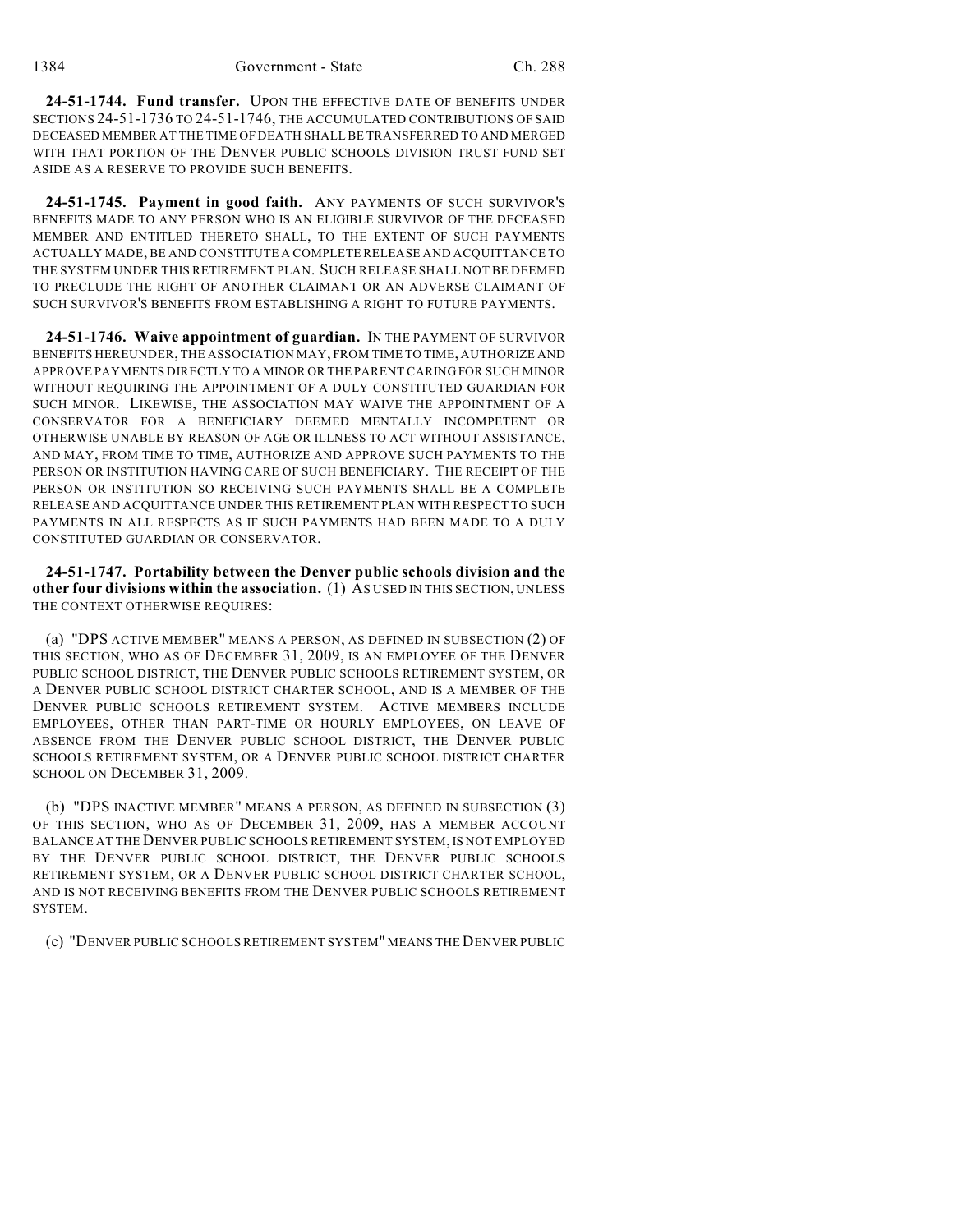SCHOOL DISTRICT RETIREMENT SYSTEM THAT WILL BECOME THE DENVER PUBLIC SCHOOLS DIVISION WITHIN THE ASSOCIATION.

(d) "FREEZE" OR "FROZEN" MEANS CESSATION OF THE COLLECTION OF CONTRIBUTIONS AND THE GRANTING OF BENEFIT OR SERVICE ACCRUALS. HOWEVER, INTEREST WILL CONTINUE TO ACCRUE ON FROZEN ACCOUNTS AT THE APPLICABLE INTEREST RATE.

(e) "NONRETIREMENT PLAN CHOICE AFFILIATE EMPLOYER" MEANS ANY EMPLOYER, OTHER THAN THE STATE OR THE COMMUNITY COLLEGES, AFFILIATED WITH THE ASSOCIATION.

(f) "ONE-TIME IRREVOCABLE CHOICE" REFERS TO THE CHOICE OF EITHER THE BENEFITS AS SPECIFIED IN THIS PART 17 OR THE BENEFITS UNDER THE PERA BENEFIT STRUCTURE. THE CHOICE PERIOD SHALL BE A SIXTY-CALENDAR-DAY CHOICE PERIOD. UNLESS OTHERWISE SPECIFIED, THE SIXTY-DAY CHOICE PERIOD SHALL BEGIN ON THE DATE THE ASSOCIATION RECEIVES THE FIRST CONTRIBUTIONS FROM THE AFFILIATED EMPLOYER. IF AN INDIVIDUAL IS ELIGIBLE TO MAKE A ONE-TIME IRREVOCABLE CHOICE AND FAILS TO MAKE THE CHOICE WITHIN THE CHOICE PERIOD, HE OR SHE WILL BE AUTOMATICALLY ENROLLED IN THE BENEFIT STRUCTURE WITH WHICH THE INDIVIDUAL HAS ACCRUED THE MOST SERVICE CREDIT AT THE BEGINNING OF THE CHOICE PERIOD. IF THE INDIVIDUAL FAILS TO MAKE A CHOICE AND HAS SERVICE CREDIT IN BOTH BENEFIT STRUCTURES AND THE AMOUNT OF SERVICE CREDIT IN BOTH STRUCTURES IS EQUAL, THEN HE OR SHE WILL BE AUTOMATICALLY ENROLLED IN THE BENEFIT STRUCTURE WITH THE MOST RECENT CONTRIBUTION PRIOR TO THE FIRST DAY OF THE CHOICE PERIOD. CONTRIBUTIONS RECEIVED PRIOR TO A CHOICE BEING MADE WILL BE APPLIED TO THE PERA BENEFIT STRUCTURE. UPON A CHOICE BEING MADE WITHIN THE SIXTY-DAY PERIOD, THESE CONTRIBUTIONS WILL BE APPLIED TO THE APPLICABLE DIVISION AND THE APPLICABLE BENEFIT STRUCTURE WITHIN THAT DIVISION. WHILE THE CHOICE IS PENDING, THE INDIVIDUAL SHALL NOT BE ALLOWED A REFUND OR TO RETIRE.

(g) "PARTIES" MEANS THE ASSOCIATION, THE DENVER PUBLIC SCHOOLS RETIREMENT SYSTEM, AND THE DENVER PUBLIC SCHOOL DISTRICT.

(h) "PERA BENEFIT STRUCTURE" MEANS THE BENEFITS PROVIDED IN THIS ARTICLE, EXCEPT FOR THE BENEFITS PROVIDED FOR IN PART 15 OF THIS ARTICLE UNLESS OTHERWISE INDICATED, AND EXCEPT FOR THE BENEFITS PROVIDED FOR IN THIS PART 17.

(i) "RETIREMENT PLAN CHOICE AFFILIATED EMPLOYER" MEANS THE STATE OR THE COMMUNITY COLLEGES OF THE STATE.

(j) "DENVER PUBLIC SCHOOL DISTRICT" MEANS THE SCHOOL DISTRICT SPONSORING THE DENVER PUBLIC SCHOOLS RETIREMENT SYSTEM.

(k) "DENVER PUBLIC SCHOOL DISTRICT CHARTER SCHOOL" MEANS A CHARTER SCHOOL THAT WAS APPROVED BEFORE JANUARY 1, 2010, BY THE DENVER PUBLIC SCHOOL DISTRICT BOARD OF EDUCATION AND THAT HAS EMPLOYEES PARTICIPATING IN THE DENVER PUBLIC SCHOOLS RETIREMENT SYSTEM BEFORE JANUARY 1, 2010, AND THAT IS CERTIFIED AS A DENVER PUBLIC SCHOOL DISTRICT CHARTER SCHOOL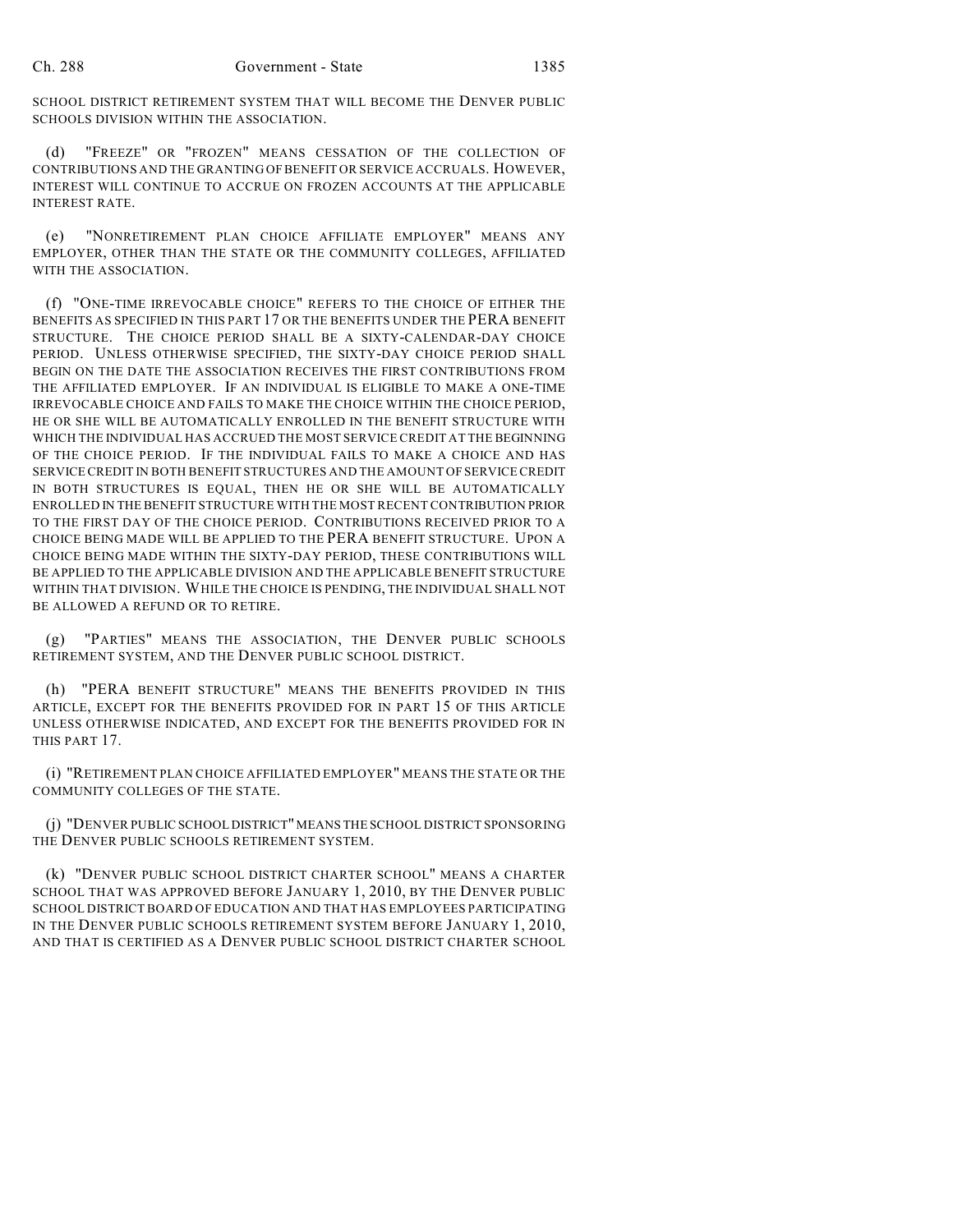AT THE TIME OF MERGER. "DENVER PUBLIC SCHOOL DISTRICT CHARTER SCHOOL" ALSO MEANS A CHARTER SCHOOL APPROVED BY THE DENVER PUBLIC SCHOOL BOARD OF EDUCATION ON OR AFTER JANUARY 1, 2010. A DENVER PUBLIC SCHOOL DISTRICT CHARTER SCHOOL IS CONSIDERED AN EMPLOYER WITHIN THE DENVER PUBLIC SCHOOLS DIVISION.

(l) "DENVER PUBLIC SCHOOLS DIVISION" REFERS TO THE SEPARATE DIVISION CREATED WITHIN THE ASSOCIATION THAT WILL CONSIST SOLELY OF THE DENVER PUBLIC SCHOOL DISTRICT AND DENVER PUBLIC SCHOOL DISTRICT CHARTER SCHOOLS AND HAVE A SEPARATE BENEFIT STRUCTURE FROM THE OTHER DIVISIONS WITHIN THE ASSOCIATION. THE BENEFIT STRUCTURE FOR THE DENVER PUBLIC SCHOOL DISTRICT DIVISION SHALL BE GOVERNED BY THE DPS PLAN DOCUMENT AND THIS PART 17, WHERE APPLICABLE.

(2) (a) (I) A PERSON WHO IS NOT RETIRED AND IS A DPS ACTIVE MEMBER ON JANUARY 1, 2010, WITH EITHER AN INACTIVE ACCOUNT WITH THE ASSOCIATION OR NO ACCOUNT WITH THE ASSOCIATION WHO CONTINUES HIS OR HER EMPLOYMENT WITH AN EMPLOYER WITHIN THE DENVER PUBLIC SCHOOLS DIVISION ON AND AFTER JANUARY 1, 2010, SHALL CONTINUE TO ACCRUE A BENEFIT UNDER THE SCHOOL DISTRICT DIVISION BENEFIT STRUCTURE AS SET FORTH IN THIS PART 17. EMPLOYMENT WITH ANY NONRETIREMENT PLAN CHOICE ELIGIBLE EMPLOYER AFFILIATED WITH THE ASSOCIATION OTHER THAN THE DENVER PUBLIC SCHOOL DISTRICT OR A DENVER PUBLIC SCHOOL DISTRICT CHARTER SCHOOL ON AND AFTER JANUARY 1, 2010, EITHER CONCURRENT OR NOT CONCURRENT, SHALL TRIGGER A ONE-TIME IRREVOCABLE CHOICE. THIS CHOICE SHALL FREEZE THE ACCOUNT NOT CHOSEN. IF THE INDIVIDUAL BECOMES AN INACTIVE MEMBER AND DECIDES TO TAKE A REFUND, HE OR SHE SHALL REFUND ALL MEMBER ACCOUNTS. ANY SUBSEQUENT EMPLOYMENT AFTER A REFUND WITH ANY ASSOCIATION AFFILIATED EMPLOYER, INCLUDING THE DENVER PUBLIC SCHOOL DISTRICT OR A DENVER PUBLIC SCHOOL DISTRICT CHARTER SCHOOL, SHALL BE UNDER THE PERA BENEFIT STRUCTURE IN EFFECT AT THAT TIME.

(II) A PERSON WHO IS NOT RETIRED AND IS A DPS ACTIVE MEMBER ON JANUARY 1, 2010, WITH EITHER AN INACTIVE ACCOUNT WITH THE ASSOCIATION OR NO ACCOUNT WITH THE ASSOCIATION WHO CONTINUES HIS OR HER EMPLOYMENT WITH AN EMPLOYER WITHIN THE DENVER PUBLIC SCHOOLS DIVISION ON AND AFTER JANUARY 1, 2010, SHALL CONTINUE TO ACCRUE A BENEFIT UNDER THE DENVER PUBLIC SCHOOLS BENEFIT STRUCTURE AS SET FORTH IN THIS PART 17. EMPLOYMENT WITH ANY RETIREMENT PLAN CHOICE EMPLOYER AFFILIATED WITH THE ASSOCIATION ON AND AFTER JANUARY 1, 2010, WITHOUT A TWELVE-MONTH BREAK IN SERVICE, SHALL TRIGGER A ONE-TIME IRREVOCABLE CHOICE. THE CHOICE SHALL FREEZE THE ACCOUNT NOT CHOSEN. IF THE INDIVIDUAL BECOMES AN INACTIVE MEMBER AND DECIDES TO TAKE A REFUND, HE OR SHE SHALL REFUND ALL MEMBER ACCOUNTS. ANY SUBSEQUENT EMPLOYMENT AFTER A REFUND WITH ANY ASSOCIATION AFFILIATED EMPLOYER, INCLUDING THE DENVER PUBLIC SCHOOL DISTRICT OR A DENVER PUBLIC SCHOOL DISTRICT CHARTER SCHOOL, WILL BE UNDER THE PERA BENEFIT STRUCTURE IN EFFECT AT THAT TIME.

(III) A PERSON WHO IS NOT RETIRED AND IS A DPS ACTIVE MEMBER ON JANUARY 1, 2010, WITH EITHER AN INACTIVE ACCOUNT WITH THE ASSOCIATION OR NO ACCOUNT WITH THE ASSOCIATION WHO CONTINUES HIS OR HER EMPLOYMENT WITH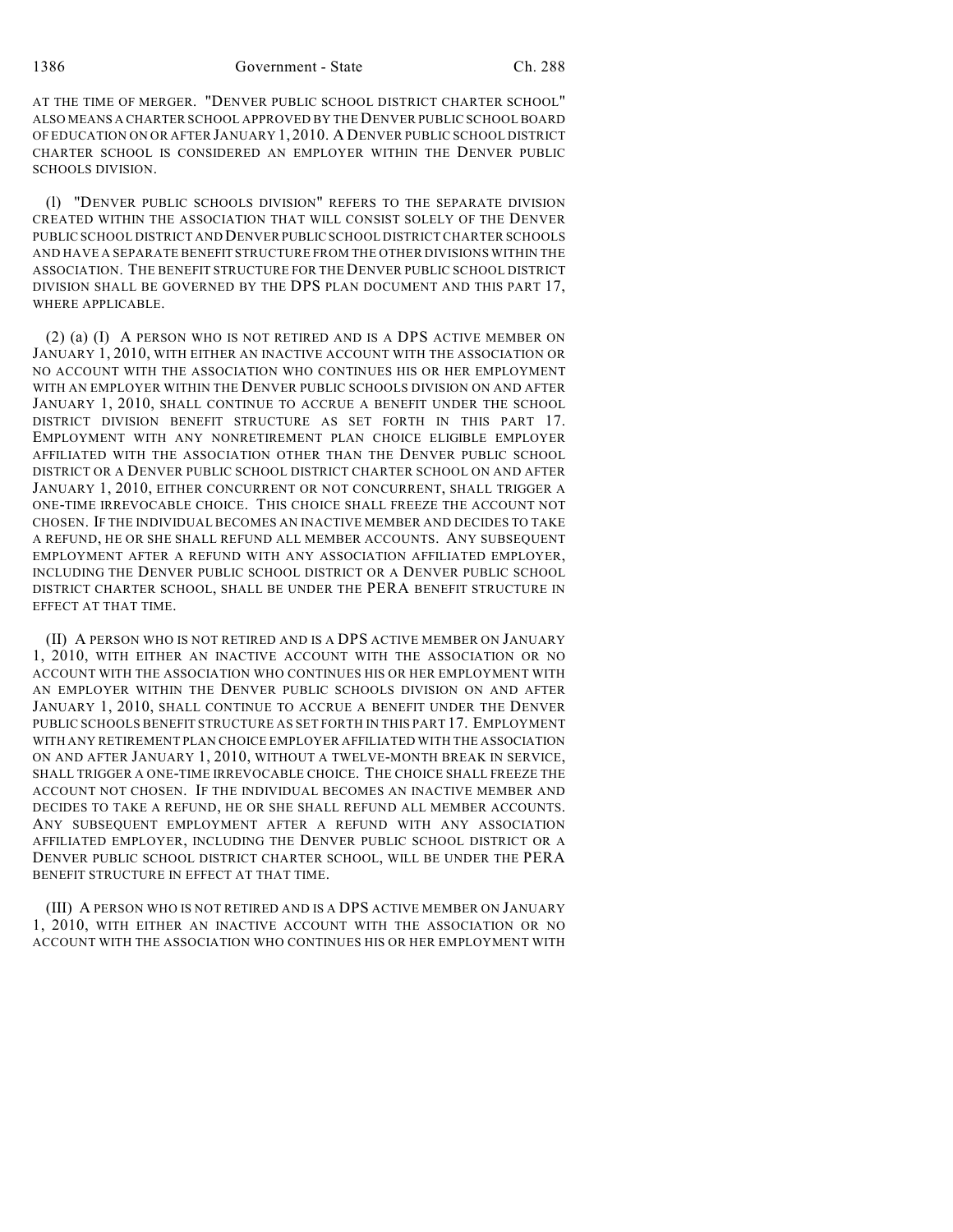AN EMPLOYER WITHIN THE DENVER PUBLIC SCHOOLS DIVISION ON AND AFTER JANUARY 1, 2010, SHALL CONTINUE TO ACCRUE A BENEFIT UNDER THE BENEFIT STRUCTURE AS SET FORTH IN THIS PART 17. IF THE INDIVIDUAL IS EMPLOYED WITH ANY EMPLOYER THAT IS UNDER THE OPTIONAL RETIREMENT PLAN CHOICE PURSUANT TO ARTICLE 54.5 OF THIS TITLE, IN AN OPTIONAL RETIREMENT PLAN CHOICE POSITION, HE OR SHE WILL HAVE THE CHOICE AS PROVIDED IN ARTICLE 54.5 OF THIS TITLE. FOR PURPOSES OF DETERMINING OPTIONAL RETIREMENT PLAN CHOICE ELIGIBILITY, SERVICE CREDIT WITHIN THE BENEFIT STRUCTURE AS SET FORTH IN THIS PART 17 AND SERVICE CREDIT WITH THE ASSOCIATION WILL BE COMBINED. IF THE INDIVIDUAL CHOOSES TO PARTICIPATE IN THE DEFINED BENEFIT PLAN, IT WILL TRIGGER A ONE-TIME IRREVOCABLE CHOICE. THE SIXTY-DAY CHOICE PERIOD SHALL BEGIN UPON THE DATE THE ASSOCIATION IS NOTIFIED OF THE SELECTION OF THE DEFINED BENEFIT PLAN. THE CHOICE SHALL FREEZE THE ACCOUNT NOT CHOSEN. IF THE INDIVIDUAL BECOMES AN INACTIVE MEMBER AND ELECTS TO TAKE A REFUND, HE OR SHE SHALL REFUND ALL MEMBER ACCOUNTS. ANY SUBSEQUENT EMPLOYMENT AFTER A REFUND WITH ANY ASSOCIATION AFFILIATED EMPLOYER, INCLUDING THE DENVER PUBLIC SCHOOL DISTRICT OR A DENVER PUBLIC SCHOOL DISTRICT CHARTER SCHOOL, WILL BE UNDER THE PERA BENEFIT STRUCTURE IN EFFECT AT THAT TIME.

(IV) A PERSON WHO IS NOT RETIRED AND IS A DPS ACTIVE MEMBER ON JANUARY 1, 2010, WITH EITHER AN INACTIVE ACCOUNT WITH THE ASSOCIATION OR NO ACCOUNT WITH THE ASSOCIATION WHO CONTINUES HIS OR HER EMPLOYMENT WITH AN EMPLOYER WITHIN THE DENVER PUBLIC SCHOOLS DIVISION ON AND AFTER JANUARY 1, 2010, SHALL CONTINUE TO ACCRUE A BENEFIT UNDER THE BENEFIT STRUCTURE AS SET FORTH IN THIS PART 17. IF THE INDIVIDUAL IS EMPLOYED AT THE UNIVERSITY OF COLORADO IN A POSITION DEFINED AS ELIGIBLE FOR THE UNIVERSITY RETIREMENT PLAN, HE OR SHE WILL HAVE THE CHOICE AS PROVIDED IN SECTION 23-20-139, C.R.S. FOR PURPOSES OF DETERMINING UNIVERSITY RETIREMENT PLAN CHOICE ELIGIBILITY, SERVICE CREDIT WITHIN THE BENEFIT STRUCTURE AS SET FORTH IN THIS PART 17 AND SERVICE CREDIT WITH THE ASSOCIATION WILL BE COMBINED. IF THE INDIVIDUAL CHOOSES TO PARTICIPATE IN THE DEFINED BENEFIT PLAN, IT WILL TRIGGER A ONE-TIME IRREVOCABLE CHOICE. THE SIXTY-DAY CHOICE PERIOD SHALL BEGIN UPON THE DATE THE ASSOCIATION IS NOTIFIED OF THE SELECTION OF THE DEFINED BENEFIT PLAN. THE CHOICE SHALL FREEZE THE ACCOUNT NOT CHOSEN. IF THE INDIVIDUAL BECOMES AN INACTIVE MEMBER AND ELECTS TO TAKE A REFUND, HE OR SHE SHALL REFUND ALL MEMBER ACCOUNTS. ANY SUBSEQUENT EMPLOYMENT AFTER A REFUND WITH ANY ASSOCIATION AFFILIATED EMPLOYER, INCLUDING THE DENVER PUBLIC SCHOOL DISTRICT OR A DENVER PUBLIC SCHOOL DISTRICT CHARTER SCHOOL, WILL BE UNDER THE PERA BENEFIT STRUCTURE IN EFFECT AT THAT TIME.

(b) (I) A DPS ACTIVE MEMBER ON JANUARY 1, 2010, WITH EITHER AN INACTIVE ACCOUNT WITH THE ASSOCIATION OR NO ACCOUNT WITH THE ASSOCIATION WHO TERMINATES EMPLOYMENT WITH HIS OR HER EMPLOYER AND BECOMES INACTIVE AND IS LATER REEMPLOYED BY ANY NONRETIREMENT PLAN CHOICE AFFILIATED EMPLOYER OF THE ASSOCIATION, INCLUDING THE DENVER PUBLIC SCHOOL DISTRICT AND A DENVER PUBLIC SCHOOL DISTRICT CHARTER SCHOOL, WILL TRIGGER A ONE-TIME IRREVOCABLE CHOICE. THE CHOICE SHALL FREEZE THE ACCOUNT NOT CHOSEN. IF THE INDIVIDUAL BECOMES AN INACTIVE MEMBER AND ELECTS TO TAKE A REFUND, HE OR SHE SHALL REFUND ALL MEMBER ACCOUNTS. ANY SUBSEQUENT EMPLOYMENT AFTER A REFUND WITH ANY ASSOCIATION AFFILIATED EMPLOYER,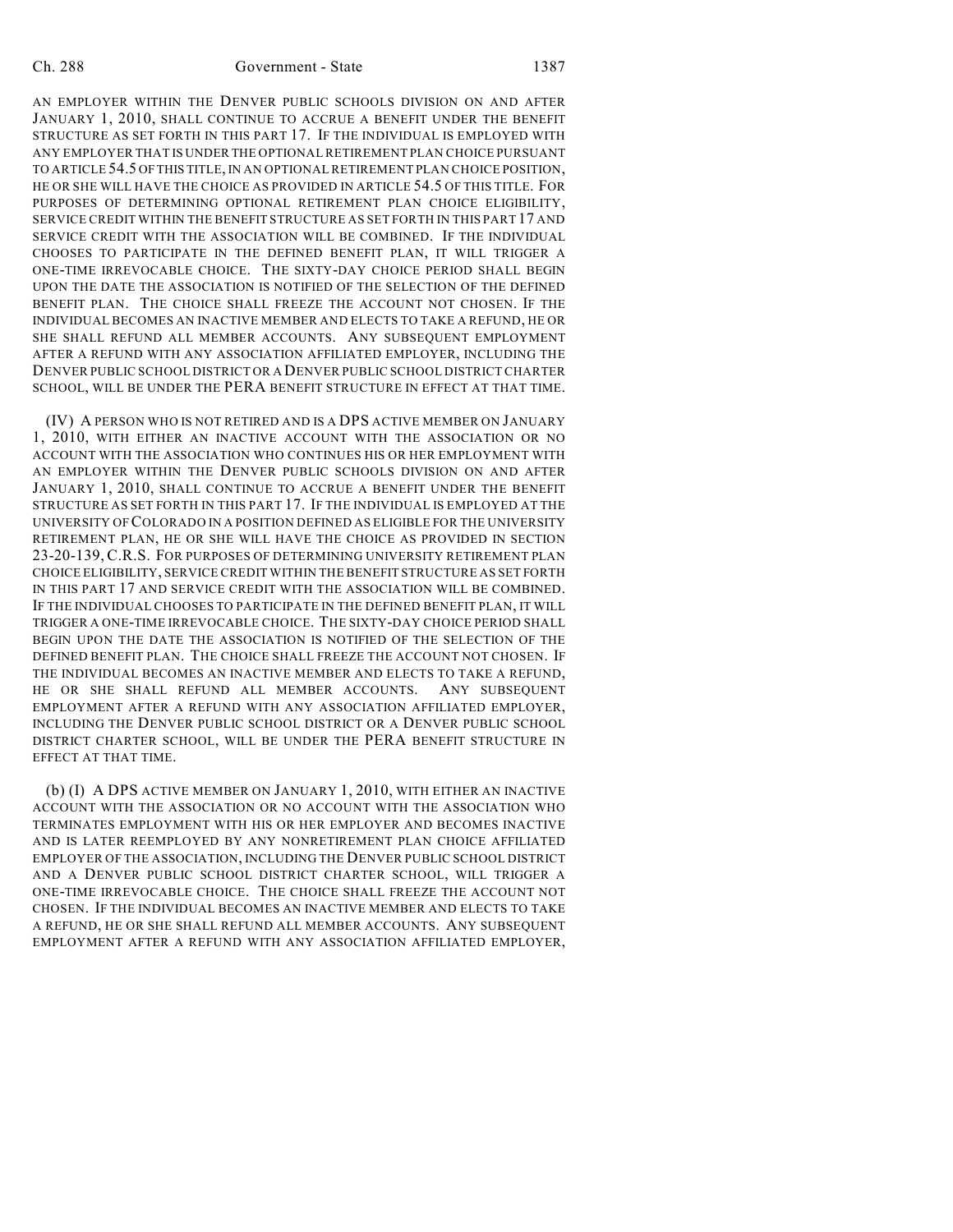INCLUDING THE DENVER PUBLIC SCHOOL DISTRICT OR A DENVER PUBLIC SCHOOL DISTRICT CHARTER SCHOOL, WILL BE UNDER THE PERA BENEFIT STRUCTURE IN EFFECT AT THAT TIME.

(II) A DPS ACTIVE MEMBER ON JANUARY 1, 2010, WITH EITHER AN INACTIVE ACCOUNT WITH THE ASSOCIATION OR NO ACCOUNT WITH THE ASSOCIATION WHO TERMINATES EMPLOYMENT WITH HIS OR HER EMPLOYER AND BECOMES INACTIVE AND IS LATER REEMPLOYED BY ANY RETIREMENT PLAN CHOICE AFFILIATED EMPLOYER OF THE ASSOCIATION WITHIN TWELVE MONTHS OF THE DATE OF TERMINATION WILL TRIGGER A ONE-TIME IRREVOCABLE CHOICE. THE CHOICE SHALL FREEZE THE ACCOUNT NOT CHOSEN. IF THE INDIVIDUAL BECOMES AN INACTIVE MEMBER AND ELECTS TO TAKE A REFUND, HE OR SHE SHALL REFUND ALL MEMBER ACCOUNTS. ANY SUBSEQUENT EMPLOYMENT AFTER A REFUND WITH ANY ASSOCIATION AFFILIATED EMPLOYER, INCLUDING THE DENVER PUBLIC SCHOOL DISTRICT OR A DENVER PUBLIC SCHOOL DISTRICT CHARTER SCHOOL, WILL BE UNDER THE PERA BENEFIT STRUCTURE IN EFFECT AT THAT TIME.

(III) A DPS ACTIVE MEMBER ON JANUARY 1, 2010, WITH EITHER AN INACTIVE ACCOUNT WITH THE ASSOCIATION OR NO ACCOUNT WITH THE ASSOCIATION WHO TERMINATES EMPLOYMENT WITH HIS OR HER EMPLOYER AND BECOMES INACTIVE AND IS LATER REEMPLOYED BY ANY RETIREMENT PLAN CHOICE AFFILIATED EMPLOYER OF THE ASSOCIATION AFTER A TWELVE-MONTH BREAK IN SERVICE WILL HAVE A RETIREMENT PLAN CHOICE PURSUANT TO SECTION 24-51-1503 (1). IF THE INDIVIDUAL CHOOSES TO PARTICIPATE IN THE DEFINED BENEFIT PLAN, IT WILL TRIGGER A ONE-TIME IRREVOCABLE CHOICE. THE SIXTY-DAY CHOICE PERIOD SHALL BEGIN UPON THE DATE THE ASSOCIATION IS NOTIFIED OF THE SELECTION OF THE DEFINED BENEFIT PLAN. THE CHOICE SHALL FREEZE THE ACCOUNT NOT CHOSEN. IF THE INDIVIDUAL BECOMES AN INACTIVE MEMBER AND ELECTS TO TAKE A REFUND, HE OR SHE SHALL REFUND ALL MEMBER ACCOUNTS. ANY SUBSEQUENT EMPLOYMENT AFTER A REFUND WITH ANY ASSOCIATION AFFILIATED EMPLOYER, INCLUDING THE DENVER PUBLIC SCHOOL DISTRICT OR A DENVER PUBLIC SCHOOL DISTRICT CHARTER SCHOOL, WILL BE UNDER THE PERA BENEFIT STRUCTURE IN EFFECT AT THAT TIME. IF THE INDIVIDUAL CHOOSES TO PARTICIPATE IN THE ASSOCIATION'S DEFINED CONTRIBUTION PLAN, THE INDIVIDUAL MAY EITHER ELECT TO MAINTAIN HIS OR HER INACTIVE ACCOUNT OR DIRECT THAT HIS OR HER MEMBER ACCOUNT BE TRANSFERRED TO THE DEFINED CONTRIBUTION ACCOUNT; PROVIDED THAT AFTER-TAX CONTRIBUTIONS SHALL BE TRANSFERRED TO AN AFTER-TAX ACCOUNT IN THE ASSOCIATION'S 401(k) ACCOUNT. IF AN INDIVIDUAL ELECTS TO TRANSFER HIS OR HER ACCOUNT PURSUANT TO THIS SUBPARAGRAPH (III), THE ASSOCIATION SHALL TRANSFER SUCH ACCOUNT WITHIN NINETY DAYS AFTER THE EMPLOYEE'S ELECTION BECOMES EFFECTIVE.

(IV) A DPS ACTIVE MEMBER ON JANUARY 1, 2010, WITH EITHER AN INACTIVE ACCOUNT WITH THE ASSOCIATION OR NO ACCOUNT WITH THE ASSOCIATION WHO TERMINATES EMPLOYMENT WITH HIS OR HER EMPLOYER AND BECOMES INACTIVE AND IS LATER REEMPLOYED BY ANY EMPLOYER THAT IS UNDER THE OPTIONAL RETIREMENT PLAN CHOICE PURSUANT TO ARTICLE 54.5 OF THIS TITLE, IN AN OPTIONAL RETIREMENT PLAN CHOICE POSITION, WILL HAVE THE CHOICE AS PROVIDED IN ARTICLE 54.5 OF THIS TITLE. FOR PURPOSES OF DETERMINING OPTIONAL RETIREMENT PLAN CHOICE ELIGIBILITY, SERVICE CREDIT WITHIN THE BENEFIT STRUCTURE AS SET FORTH IN THIS PART 17 AND SERVICE CREDIT WITHIN THE PERA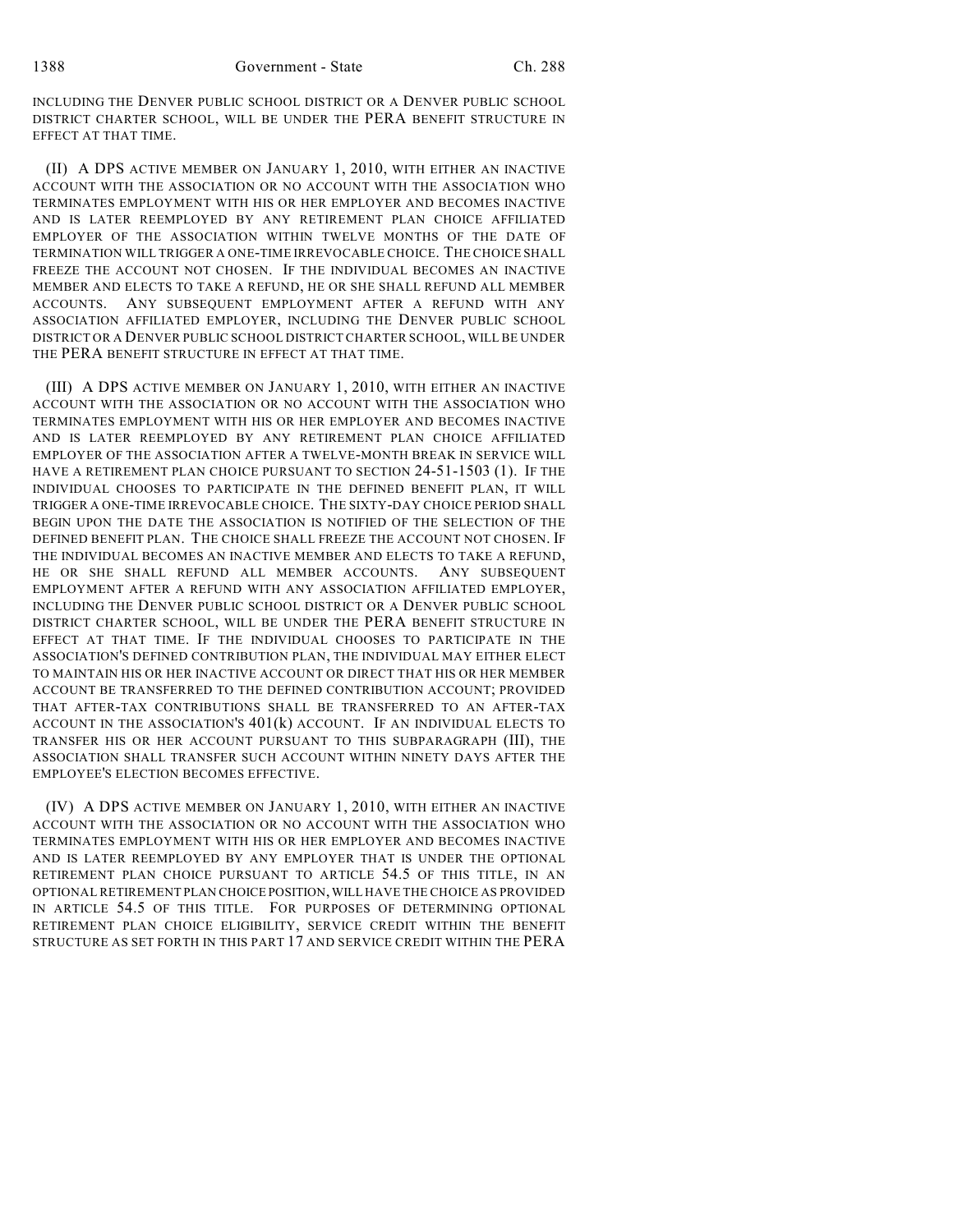BENEFIT STRUCTURE WILL BE COMBINED. IF THE INDIVIDUAL CHOOSES TO PARTICIPATE IN THE DEFINED BENEFIT PLAN, IT WILL TRIGGER A ONE-TIME IRREVOCABLE CHOICE. THE SIXTY-DAY CHOICE PERIOD SHALL BEGIN UPON THE DATE THE ASSOCIATION IS NOTIFIED OF THE SELECTION OF THE DEFINED BENEFIT PLAN. THE CHOICE SHALL FREEZE THE ACCOUNT NOT CHOSEN. IF THE INDIVIDUAL BECOMES AN INACTIVE MEMBER AND ELECTS TO TAKE A REFUND, HE OR SHE SHALL REFUND ALL MEMBER ACCOUNTS. ANY SUBSEQUENT EMPLOYMENT AFTER A REFUND WITH ANY ASSOCIATION AFFILIATED EMPLOYER, INCLUDING THE DENVER PUBLIC SCHOOL DISTRICT OR A DENVER PUBLIC SCHOOL DISTRICT CHARTER SCHOOL, WILL BE UNDER THE PERA BENEFIT STRUCTURE IN EFFECT AT THAT TIME.

(V) A DPS ACTIVE MEMBER ON JANUARY 1, 2010, WITH EITHER AN INACTIVE ACCOUNT WITH THE ASSOCIATION OR NO ACCOUNT WITH THE ASSOCIATION WHO TERMINATES EMPLOYMENT WITH HIS OR HER EMPLOYER AND BECOMES INACTIVE AND IS LATER REEMPLOYED AT THE UNIVERSITY OF COLORADO IN A POSITION DEFINED AS ELIGIBLE FOR THE UNIVERSITY RETIREMENT PLAN SHALL HAVE THE CHOICE AS PROVIDED IN SECTION 23-20-139,C.R.S. FOR PURPOSES OF DETERMINING UNIVERSITY RETIREMENT PLAN CHOICE ELIGIBILITY, SERVICE CREDIT WITHIN THE BENEFIT STRUCTURE AS SET FORTH IN THIS PART 17 AND SERVICE CREDIT WITHIN THE PERA BENEFIT STRUCTURE WILL BE COMBINED. IF THE INDIVIDUAL CHOOSES TO PARTICIPATE IN THE DEFINED BENEFIT PLAN, IT WILL TRIGGER A ONE-TIME IRREVOCABLE CHOICE. THE SIXTY-DAY CHOICE PERIOD SHALL BEGIN UPON THE DATE THE ASSOCIATION IS NOTIFIED OF THE SELECTION OF THE DEFINED BENEFIT PLAN. THE CHOICE SHALL FREEZE THE ACCOUNT NOT CHOSEN. IF THE INDIVIDUAL BECOMES AN INACTIVE MEMBER AND ELECTS TO TAKE A REFUND, HE OR SHE SHALL REFUND ALL MEMBER ACCOUNTS. ANY SUBSEQUENT EMPLOYMENT AFTER A REFUND WITH ANY ASSOCIATION AFFILIATED EMPLOYER, INCLUDING THE DENVER PUBLIC SCHOOL DISTRICT OR A DENVER PUBLIC SCHOOL DISTRICT CHARTER SCHOOL, WILL BE UNDER THE PERA BENEFIT STRUCTURE IN EFFECT AT THAT TIME.

(c) A DPS ACTIVE MEMBER WHO IS ALSO A MEMBER OF THE ASSOCIATION PURSUANT TO SECTION 24-51-101 (29) ON JANUARY 1, 2010, WILL IMMEDIATELY BE GIVEN A ONE-TIME IRREVOCABLE CHOICE. THE SIXTY-DAY CHOICE PERIOD WILL BEGIN ON JANUARY 1, 2010. THE CHOICE SHALL FREEZE THE ACCOUNT NOT CHOSEN. IF THE INDIVIDUAL BECOMES AN INACTIVE MEMBER AND ELECTS TO TAKE A REFUND, HE OR SHE SHALL REFUND ALL MEMBER ACCOUNTS. ANY SUBSEQUENT EMPLOYMENT AFTER A REFUND WITH AN AFFILIATED EMPLOYER OF THE ASSOCIATION, INCLUDING THE DENVER PUBLIC SCHOOL DISTRICT OR A DENVER PUBLIC SCHOOL DISTRICT CHARTER SCHOOL, WILL BE UNDER THE PERA BENEFIT STRUCTURE IN EFFECT AT THAT TIME.

(3) (a) (I) A PERSON WHO IS NOT RETIRED AND IS A DPS INACTIVE MEMBER ON JANUARY 1, 2010, WHO IS SUBSEQUENTLY EMPLOYED BY ANY NONRETIREMENT PLAN CHOICE AFFILIATED EMPLOYER OF THE ASSOCIATION, INCLUDING THE DENVER PUBLIC SCHOOL DISTRICT AND A DENVER PUBLIC SCHOOL DISTRICT CHARTER SCHOOL, WILL TRIGGER A ONE-TIME IRREVOCABLE CHOICE. THE CHOICE SHALL FREEZE THE ACCOUNT NOT CHOSEN. IF THE INDIVIDUAL BECOMES AN INACTIVE MEMBER AND ELECTS TO TAKE A REFUND, HE OR SHE SHALL REFUND ALL MEMBER ACCOUNTS. ANY SUBSEQUENT EMPLOYMENT AFTER A REFUND WITH ANY ASSOCIATION AFFILIATED EMPLOYER, INCLUDING THE DENVER PUBLIC SCHOOL DISTRICT OR A DENVER PUBLIC SCHOOL DISTRICT CHARTER SCHOOL, WILL BE UNDER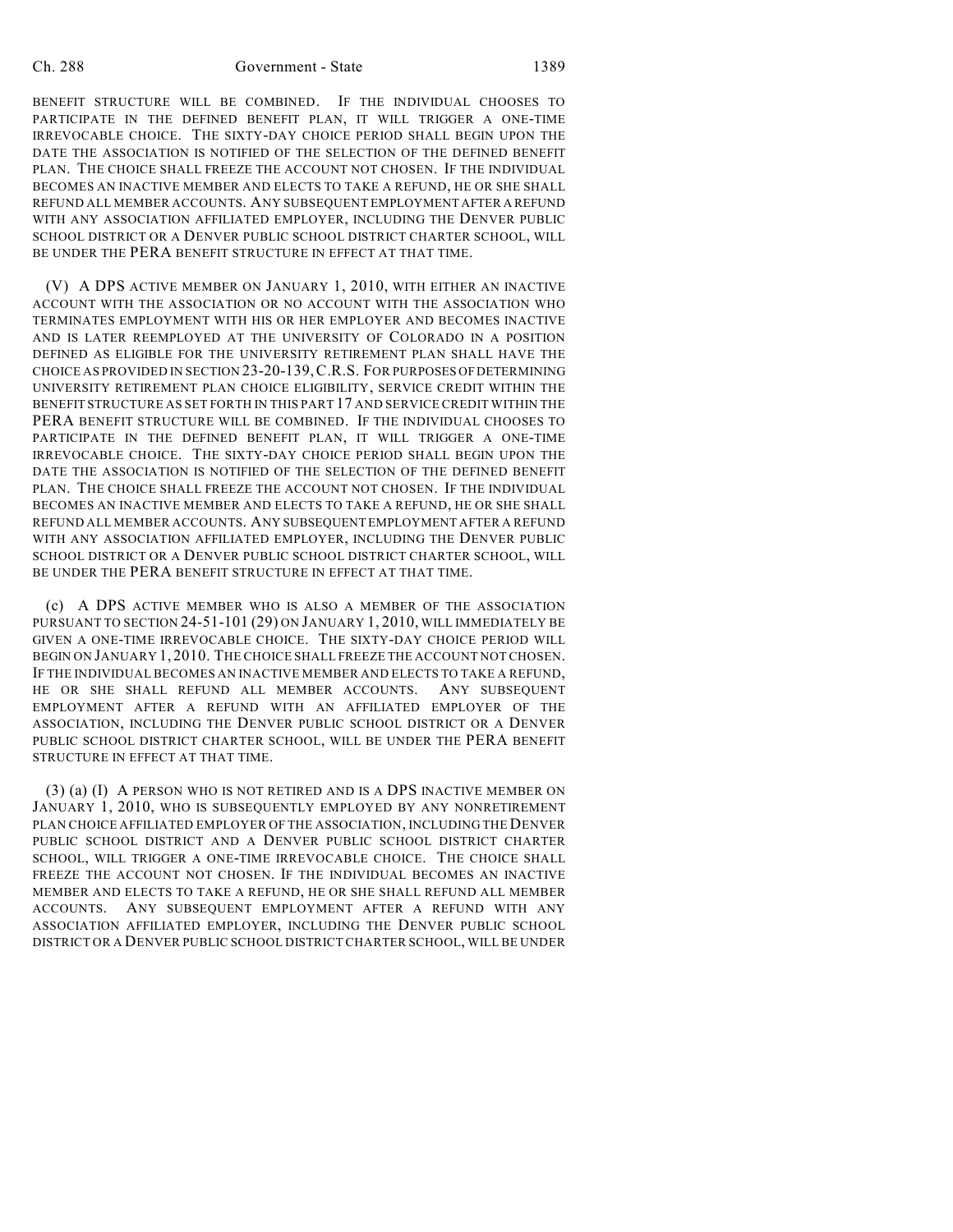THE PERA BENEFIT STRUCTURE IN EFFECT AT THAT TIME.

(II) A PERSON WHO IS NOT RETIRED AND IS A DPS INACTIVE MEMBER ON JANUARY 1, 2010, WHO IS SUBSEQUENTLY EMPLOYED BY ANY RETIREMENT PLAN CHOICE AFFILIATED EMPLOYER OF THE ASSOCIATION WITHIN TWELVE MONTHS OF THE DATE OF TERMINATION WILL TRIGGER A ONE-TIME IRREVOCABLE CHOICE. THE CHOICE SHALL FREEZE THE ACCOUNT NOT CHOSEN. IF THE INDIVIDUAL BECOMES AN INACTIVE MEMBER AND ELECTS TO TAKE A REFUND, HE OR SHE SHALL REFUND ALL MEMBER ACCOUNTS. ANY SUBSEQUENT EMPLOYMENT AFTER A REFUND WITH ANY ASSOCIATION AFFILIATED EMPLOYER, INCLUDING THE DENVER PUBLIC SCHOOL DISTRICT OR A DENVER PUBLIC SCHOOL DISTRICT CHARTER SCHOOL, WILL BE UNDER THE PERA BENEFIT STRUCTURE IN EFFECT AT THAT TIME.

(III) A PERSON WHO IS NOT RETIRED AND IS A DPS INACTIVE MEMBER ON JANUARY 1, 2010, WHO IS SUBSEQUENTLY EMPLOYED BY ANY RETIREMENT PLAN CHOICE AFFILIATED EMPLOYER OF THE ASSOCIATION AFTER A TWELVE-MONTH BREAK IN SERVICE WILL HAVE A RETIREMENT PLAN CHOICE PURSUANT TO SECTION 24-51-1503 (1). IF THE INDIVIDUAL CHOOSES TO PARTICIPATE IN THE DEFINED BENEFIT PLAN, IT WILL TRIGGER A ONE-TIME IRREVOCABLE CHOICE. THE SIXTY-DAY CHOICE PERIOD SHALL BEGIN UPON THE DATE THE ASSOCIATION IS NOTIFIED OF THE SELECTION OF THE DEFINED BENEFIT PLAN. THE CHOICE SHALL FREEZE THE ACCOUNT NOT CHOSEN. IF THE INDIVIDUAL BECOMES AN INACTIVE MEMBER AND ELECTS TO TAKE A REFUND, HE OR SHE SHALL REFUND ALL MEMBER ACCOUNTS. ANY SUBSEQUENT EMPLOYMENT AFTER A REFUND WITH ANY ASSOCIATION AFFILIATED EMPLOYER, INCLUDING THE DENVER PUBLIC SCHOOL DISTRICT OR A DENVER PUBLIC SCHOOL DISTRICT CHARTER SCHOOL, WILL BE UNDER THE BENEFIT STRUCTURE OF THE ASSOCIATION IN EFFECT AT THAT TIME. IF THE INDIVIDUAL CHOOSES TO PARTICIPATE IN THE ASSOCIATION'S DEFINED CONTRIBUTION PLAN, THE INDIVIDUAL MAY EITHER ELECT TO MAINTAIN HIS OR HER INACTIVE ACCOUNT OR DIRECT THAT HIS OR HER MEMBER ACCOUNT BE TRANSFERRED TO THE DEFINED CONTRIBUTION ACCOUNT; PROVIDED THAT AFTER-TAX CONTRIBUTIONS SHALL BE TRANSFERRED TO AN AFTER-TAX ACCOUNT IN THE ASSOCIATION'S 401(k) ACCOUNT. IF AN INDIVIDUAL ELECTS TO TRANSFER HIS OR HER ACCOUNT PURSUANT TO THIS SUBPARAGRAPH (III), THE ASSOCIATION WILL TRANSFER SUCH ACCOUNT WITHIN NINETY DAYS AFTER THE EMPLOYEE'S ELECTION BECOMES EFFECTIVE.

(IV) A PERSON WHO IS NOT RETIRED AND IS A DPS INACTIVE MEMBER ON JANUARY 1, 2010, WHO IS SUBSEQUENTLY EMPLOYED BY ANY EMPLOYER THAT IS UNDER THE OPTIONAL RETIREMENT PLAN CHOICE PURSUANT TO ARTICLE 54.5 OF THIS TITLE IN AN OPTIONAL RETIREMENT PLAN CHOICE POSITION WILL HAVE THE CHOICE AS PROVIDED IN ARTICLE 54.5 OF THIS TITLE. FOR PURPOSES OF DETERMINING OPTIONAL RETIREMENT PLAN CHOICE ELIGIBILITY, SERVICE CREDIT WITHIN THE BENEFIT STRUCTURE AS SET FORTH IN THIS PART 17 AND SERVICE CREDIT WITHIN THE PERA BENEFIT STRUCTURE WILL BE COMBINED. IF THE INDIVIDUAL CHOOSES TO PARTICIPATE IN THE DEFINED BENEFIT PLAN, IT WILL TRIGGER A ONE-TIME IRREVOCABLE CHOICE. THE SIXTY-DAY CHOICE PERIOD SHALL BEGIN UPON THE DATE THE ASSOCIATION IS NOTIFIED OF THE SELECTION OF THE DEFINED BENEFIT PLAN. THE CHOICE SHALL FREEZE THE ACCOUNT NOT CHOSEN. IF THE INDIVIDUAL BECOMES AN INACTIVE MEMBER AND ELECTS TO TAKE A REFUND, HE OR SHE SHALL REFUND ALL MEMBER ACCOUNTS. ANY SUBSEQUENT EMPLOYMENT AFTER A REFUND WITH ANY ASSOCIATION AFFILIATED EMPLOYER, INCLUDING THE DENVER PUBLIC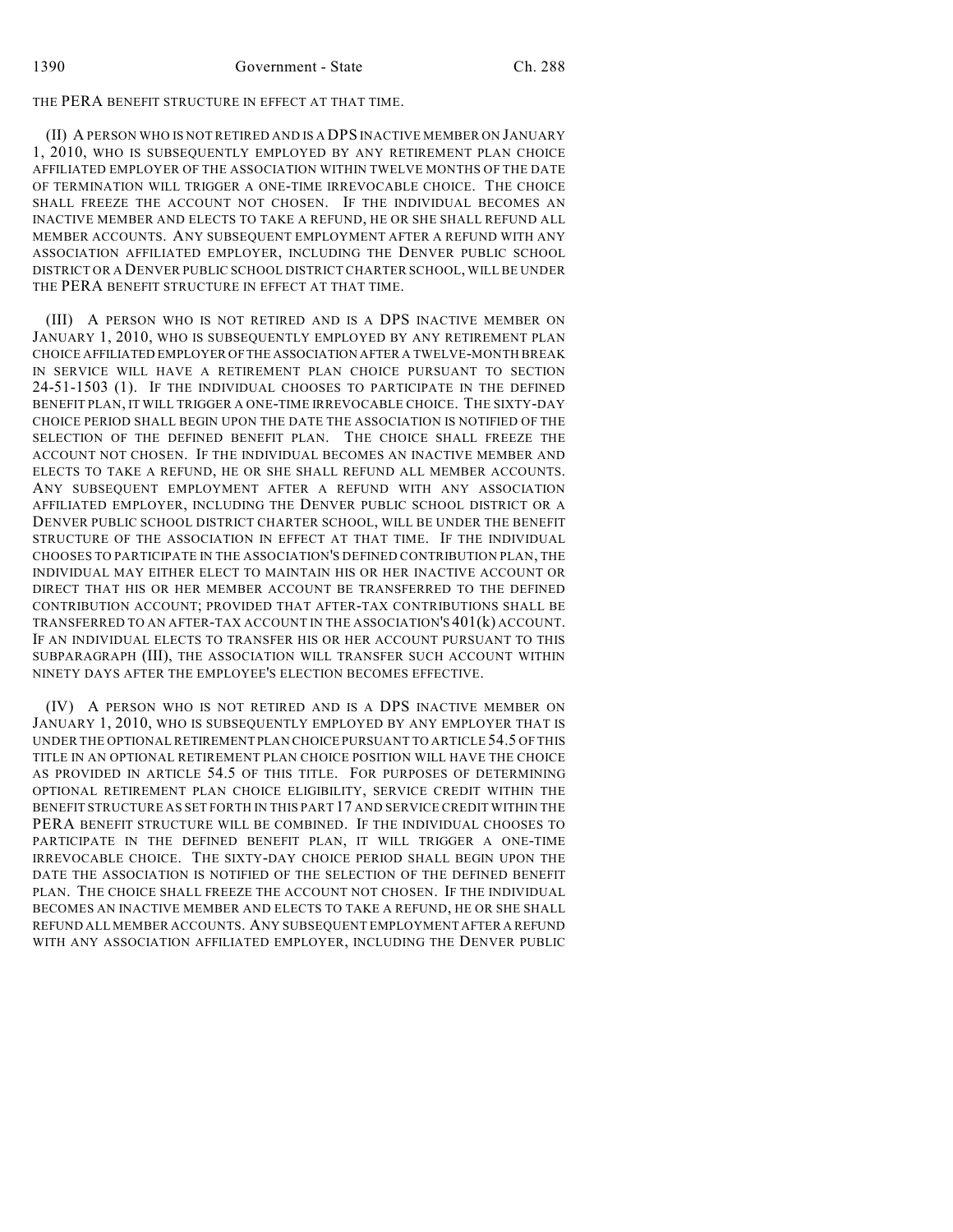SCHOOL DISTRICT OR A DENVER PUBLIC SCHOOL DISTRICT CHARTER SCHOOL, WILL BE UNDER THE PERA BENEFIT STRUCTURE IN EFFECT AT THAT TIME.

(V) A PERSON WHO IS NOT RETIRED AND IS A DPS INACTIVE MEMBER ON JANUARY 1, 2010, WITH EITHER AN INACTIVE ACCOUNT WITH THE ASSOCIATION OR NO ACCOUNT WITH THE ASSOCIATION WHO IS SUBSEQUENTLY EMPLOYED AT THE UNIVERSITY OF COLORADO IN A POSITION DEFINED AS ELIGIBLE FOR THE UNIVERSITY RETIREMENT PLAN WILL HAVE THE CHOICE AS PROVIDED IN SECTION 23-20-139, C.R.S. FOR PURPOSES OF DETERMINING UNIVERSITY RETIREMENT PLAN CHOICE ELIGIBILITY, SERVICE CREDIT WITHIN THE BENEFIT STRUCTURE AS SET FORTH IN THIS PART 17 AND SERVICE CREDIT WITHIN THE PERA BENEFIT STRUCTURE WILL BE COMBINED. IF THE INDIVIDUAL CHOOSES TO PARTICIPATE IN THE DEFINED BENEFIT PLAN, IT WILL TRIGGER A ONE-TIME IRREVOCABLE CHOICE. THE SIXTY-DAY CHOICE PERIOD SHALL BEGIN UPON THE DATE THE ASSOCIATION IS NOTIFIED OF THE SELECTION OF THE DEFINED BENEFIT PLAN. THE CHOICE SHALL FREEZE THE ACCOUNT NOT CHOSEN. IF THE INDIVIDUAL BECOMES AN INACTIVE MEMBER AND ELECTS TO TAKE A REFUND, HE OR SHE SHALL REFUND ALL MEMBER ACCOUNTS. ANY SUBSEQUENT EMPLOYMENT AFTER A REFUND WITH ANY ASSOCIATION AFFILIATED EMPLOYER, INCLUDING THE DENVER PUBLIC SCHOOL DISTRICT OR A DENVER PUBLIC SCHOOL DISTRICT CHARTER SCHOOL, WILL BE UNDER THE PERA BENEFIT STRUCTURE IN EFFECT AT THAT TIME.

(b) A PERSON WHO IS NOT RETIRED AND IS A DPS INACTIVE MEMBER ON JANUARY 1, 2010, WHO IS ALSO AN ACTIVE MEMBER OF THE ASSOCIATION PURSUANT TO SECTION 24-51-101 (29) ON JANUARY 1, 2010, WILL IMMEDIATELY BE GIVEN A ONE-TIME IRREVOCABLE CHOICE. THE SIXTY-DAY CHOICE PERIOD WILL BEGIN ON JANUARY 1, 2010. THE CHOICE SHALL FREEZE THE ACCOUNT NOT CHOSEN. IF THE INDIVIDUAL BECOMES AN INACTIVE MEMBER AND ELECTS TO TAKE A REFUND, HE OR SHE SHALL REFUND ALL MEMBER ACCOUNTS. ANY SUBSEQUENT EMPLOYMENT AFTER A REFUND WITH AN AFFILIATED EMPLOYER OF THE ASSOCIATION, INCLUDING THE DENVER PUBLIC SCHOOL DISTRICT OR A DENVER PUBLIC SCHOOL DISTRICT CHARTER SCHOOL, WILL BE UNDER THE PERA BENEFIT STRUCTURE IN EFFECT AT THAT TIME.

(c) A DPS INACTIVE MEMBER WHO IS ALSO AN INACTIVE MEMBER OF THE ASSOCIATION WHO DOES NOT MAKE A ONE-TIME IRREVOCABLE CHOICE AND SUBSEQUENTLY RETIRES FROM EITHER BENEFIT STRUCTURE SHALL CHOOSE AT TIME OF RETIREMENT WHICH OF THE TWO BENEFITS TO ACCRUE UPON RETURNING TO EMPLOYMENT WITH ANY AFFILIATED EMPLOYER.

(4) NOTWITHSTANDING SUBSECTIONS (1), (2), AND (3) OF THIS SECTION, ANY EMPLOYMENT WITH A DENVER PUBLIC SCHOOLS DIVISION EMPLOYER PRIOR TO JANUARY 1, 2010, IS CONSIDERED EMPLOYMENT WITH THE ASSOCIATION FOR PURPOSES OF THE ELIGIBILITY FOR RETIREMENT PLAN CHOICE AS SPECIFIED IN PART 15 OF THIS ARTICLE.

(5) ANY INDIVIDUAL HIRED BY THE DENVER PUBLIC SCHOOL DISTRICT OR A DENVER PUBLIC SCHOOL DISTRICT CHARTER SCHOOL ON OR AFTER JANUARY 1, 2010, WITHOUT AN EXISTING ACCOUNT IN EITHER THE BENEFIT STRUCTURE UNDER THIS PART 17 OR THE PERA BENEFIT STRUCTURE SHALL BE GOVERNED EXCLUSIVELY BY THE STATUTES AND RULES OF THE ASSOCIATION AS THEY EXIST AT THE TIME OF HIRE.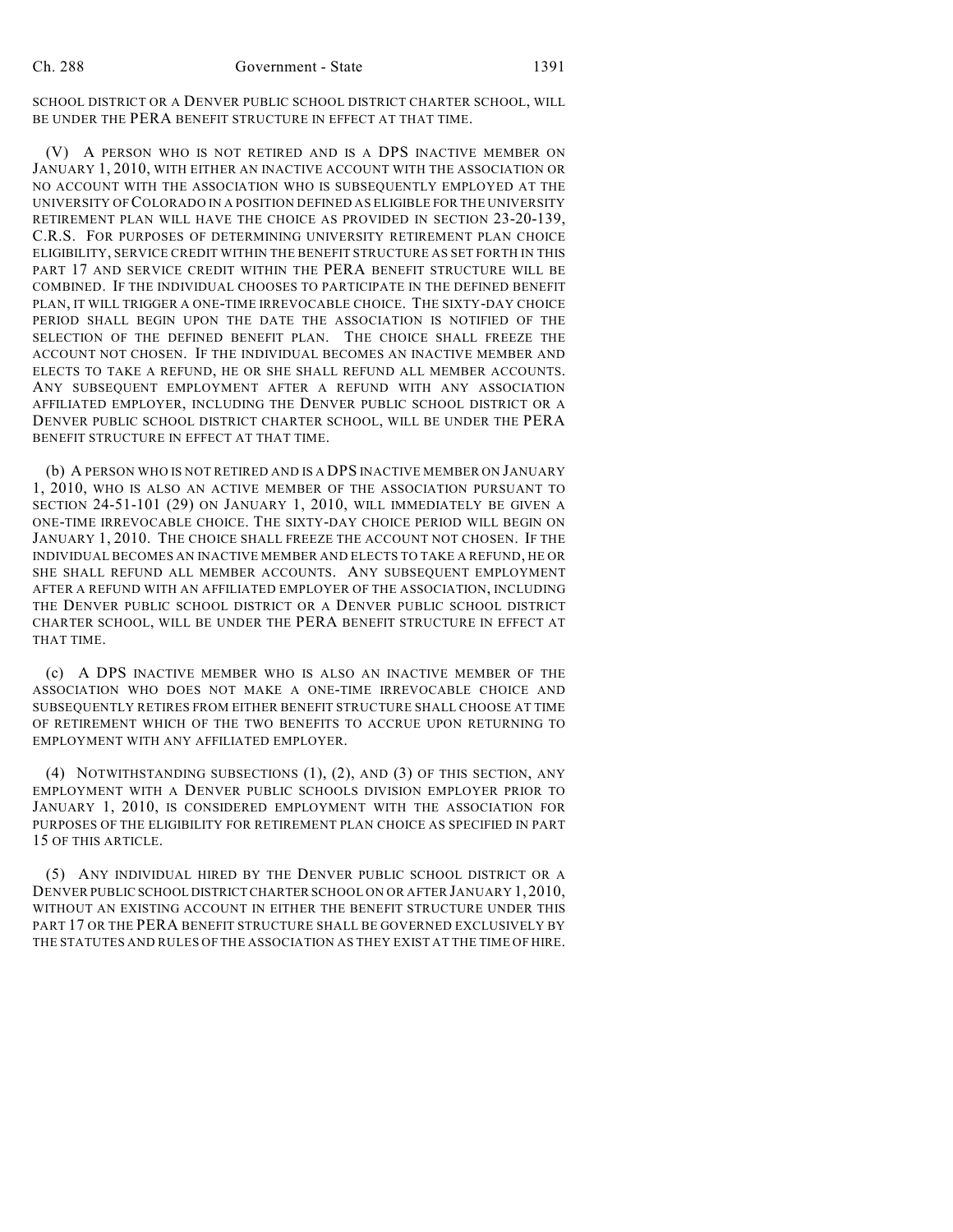1392 Government - State Ch. 288

(6) (a) A PERSON WHO IS A RETIREE OF THE DENVER PUBLIC SCHOOLS RETIREMENT SYSTEM BEFORE JANUARY 1, 2010, SHALL NOT BE SUBJECT TO A BENEFIT REDUCTION DUE TO POSTRETIREMENT EMPLOYMENT WITH AN AFFILIATED EMPLOYER OF THE ASSOCIATION EXISTING BEFORE JANUARY 1, 2010, AS LONG AS THE RETIREE CONTINUES TO BE EMPLOYED BY THAT SAME EMPLOYER. A RETIREE SO SITUATED SHALL BE ENTITLED TO A SECOND AND ENTIRELY SEPARATE RETIREMENT COVERAGE SEGMENT UNDER THE PERA BENEFIT STRUCTURE.

(b) (I) A RETIREE OF THE DENVER PUBLIC SCHOOLS RETIREMENT SYSTEM WITH NO MEMBER CONTRIBUTION ACCOUNT WITH THE ASSOCIATION ON JANUARY 1, 2010, WHO RETURNS TO WORK FOR ANY AFFILIATED EMPLOYER OF THE ASSOCIATION, INCLUDING THE DENVER PUBLIC SCHOOL DISTRICT OR A DENVER PUBLIC SCHOOL DISTRICT CHARTER SCHOOL, SHALL BE SUBJECT TO THE PROVISIONS OF THIS ARTICLE AND RULES OF THE ASSOCIATION GOVERNING EMPLOYMENT AFTER SERVICE RETIREMENT. THE RETIREE MAY SUSPEND AND ADD A SEPARATE BENEFIT SEGMENT TO HIS OR HER DENVER PUBLIC SCHOOLS RETIREMENT SYSTEM BENEFIT. THE RETIREE SHALL NOT BE ENTITLED TO ACCRUE A BENEFIT UNDER THE PERA BENEFIT STRUCTURE.

(II) AN INDIVIDUAL WHO RETIRES UNDER THE BENEFIT STRUCTURE PROVIDED IN THIS PART 17 AFTER JANUARY 1, 2010, WHO DID NOT MAKE A ONE-TIME IRREVOCABLE CHOICE AND RETURNS TO WORK FOR ANY AFFILIATED EMPLOYER OF THE ASSOCIATION, INCLUDING THE DENVER PUBLIC SCHOOL DISTRICT OR A DENVER PUBLIC SCHOOL DISTRICT CHARTER SCHOOL, SHALL BE SUBJECT TO THE PROVISIONS OF THIS ARTICLE AND RULES OF THE ASSOCIATION GOVERNING EMPLOYMENT AFTER SERVICE RETIREMENT. THE INDIVIDUAL MAY SUSPEND AND ADD A SEPARATE BENEFIT SEGMENT TO HIS OR HER DENVER PUBLIC SCHOOLS RETIREMENT SYSTEM BENEFIT. THE INDIVIDUAL SHALL NOT BE ENTITLED TO ACCRUE A BENEFIT UNDER THE PERA BENEFIT STRUCTURE.

(c) A RETIREE OF THE DENVER PUBLIC SCHOOLS RETIREMENT SYSTEM WITH AN INACTIVE ACCOUNT IN THE ASSOCIATION ON JANUARY 1, 2010, WHO IS EMPLOYED BY AN AFFILIATED EMPLOYER OF THE ASSOCIATION, INCLUDING THE DENVER PUBLIC SCHOOL DISTRICT OR A DENVER PUBLIC SCHOOL DISTRICT CHARTER SCHOOL, SHALL BE SUBJECT TO THE PROVISIONS OF THIS ARTICLE AND RULES OF THE ASSOCIATION GOVERNING EMPLOYMENT AFTER SERVICE RETIREMENT. IF THE RETIREE CHOOSES TO SUSPEND HIS OR HER BENEFIT, HE OR SHE MUST MAKE A ONE-TIME IRREVOCABLE CHOICE WITHIN SIXTY DAYS FROM THE DATE OF SUSPENSION TO EITHER ADD TO HIS OR HER INACTIVE ACCOUNT UNDER THE BENEFIT STRUCTURE FOR THAT ACCOUNT OR ADD A SEPARATE BENEFIT SEGMENT TO HIS OR HER DENVER PUBLIC SCHOOLS RETIREMENT SYSTEM BENEFIT. THE RETIREE SHALL NOT BE REQUIRED TO SUSPEND HIS OR HER RETIREMENT BENEFIT BUT WILL NOT BE ABLE TO ADD TO THE INACTIVE ACCOUNT OR ADD A SEPARATE SEGMENT TO THE DENVER PUBLIC SCHOOLS RETIREMENT SYSTEM BENEFIT UNLESS THE DENVER PUBLIC SCHOOLS RETIREMENT SYSTEM BENEFIT IS SUSPENDED. IF THE INACTIVE ACCOUNT IS CHOSEN, THE RETIREE WILL BE PERMANENTLY INELIGIBLE TO ADD A SEPARATE SEGMENT TO THE DENVER PUBLIC SCHOOLS RETIREMENT SYSTEM BENEFIT. IF ADDING A SEPARATE SEGMENT TO THE DENVER PUBLIC SCHOOLS RETIREMENT SYSTEM BENEFIT IS CHOSEN, THE RETIREE WILL BE PERMANENTLY INELIGIBLE TO ADD TO THE INACTIVE ACCOUNT.

(d) A DENVER PUBLIC SCHOOLS RETIREMENT SYSTEM RETIREE SHALL BE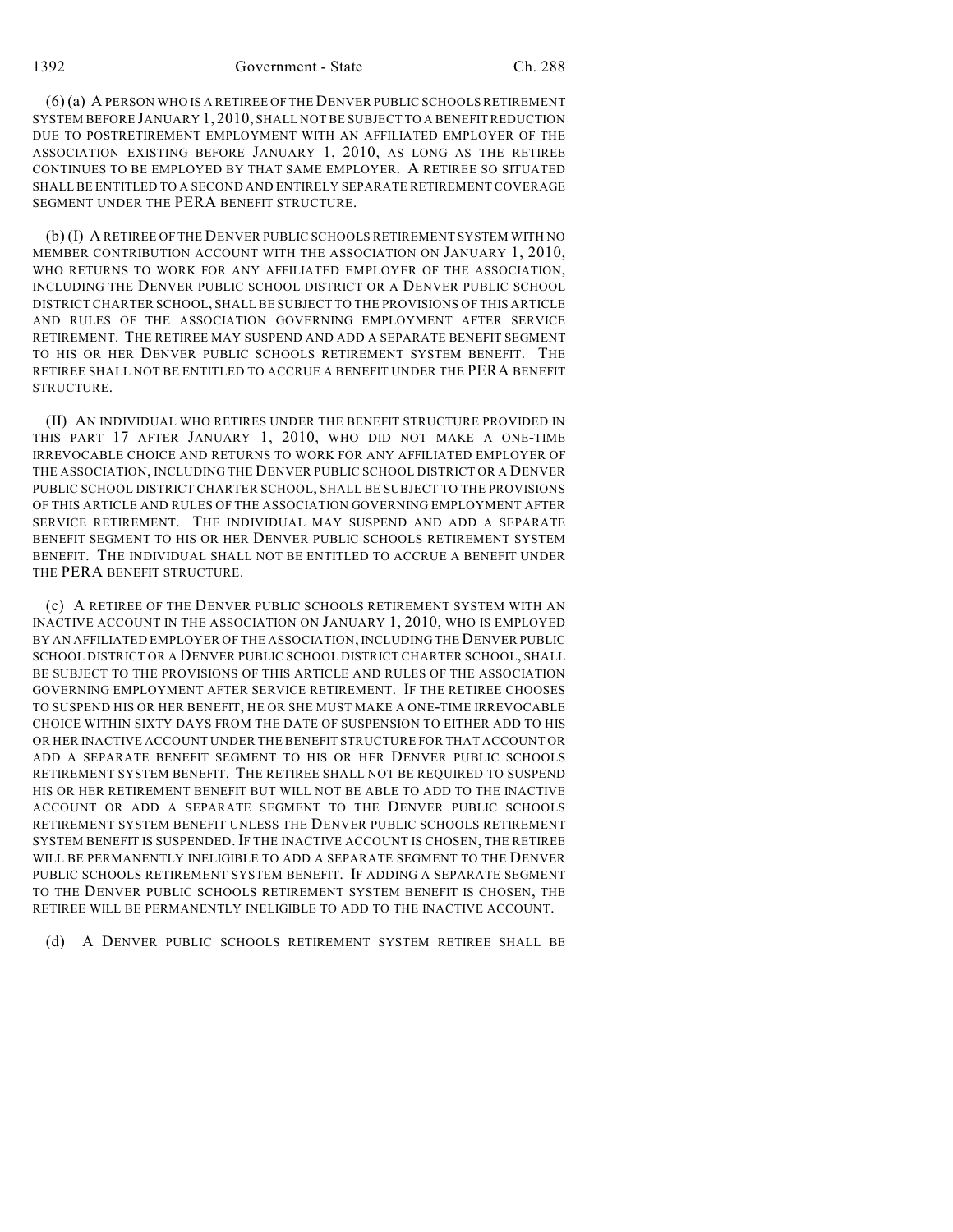CONSIDERED A RETIREE OF THE ASSOCIATION FOR PURPOSES OF PART 15 OF THIS ARTICLE AND ARTICLE 54.5 OF THIS TITLE. A DENVER PUBLIC SCHOOLS RETIREMENT SYSTEM RETIREE SHALL ALSO BE CONSIDERED A RETIREE OF THE ASSOCIATION WHEN EMPLOYED BY THE UNIVERSITY OF COLORADO AFTER JANUARY 1, 2010.

(e) A RETIREE OF THE DENVER PUBLIC SCHOOLS RETIREMENT SYSTEM BEFORE JANUARY 1, 2010, WHO IS AN ACTIVE MEMBER OF THE ASSOCIATION'S DEFINED CONTRIBUTION PLAN SHALL NOT BE SUBJECT TO A BENEFIT REDUCTION DUE TO POSTRETIREMENT EMPLOYMENT WITH HIS OR HER EMPLOYER AS LONG AS THE RETIREE CONTINUES TO BE EMPLOYED BY THAT SAME EMPLOYER. THE RETIREE SHALL BE ENTITLED TO CONTINUE TO CONTRIBUTE TO THE DEFINED CONTRIBUTION PLAN. IF THE RETIREE BEGINS EMPLOYMENT WITH ANOTHER NONRETIREMENT PLAN CHOICE EMPLOYER, INCLUDING THE DENVER PUBLIC SCHOOL DISTRICT OR A DENVER PUBLIC SCHOOL DISTRICT CHARTER SCHOOL, THE RETIREE WILL BE SUBJECT TO THE PROVISIONS OF THIS ARTICLE AND RULES OF THE ASSOCIATION GOVERNING EMPLOYMENT AFTER SERVICE RETIREMENT. IF THE RETIREE CHOOSES TO SUSPEND HIS OR HER BENEFIT, HE OR SHE MUST ADD A SEPARATE BENEFIT SEGMENT TO HIS OR HER BENEFIT AS SET FORTH IN THIS PART 17. THE RETIREE SHALL NOT BE REQUIRED TO SUSPEND HIS OR HER RETIREMENT BENEFIT, BUT WILL NOT BE ABLE TO ADD A SEPARATE SEGMENT TO THE BENEFIT AS SET FORTH IN THIS PART 17 UNLESS THE BENEFIT IS SUSPENDED.

(f) A RETIREE OF THE DENVER PUBLIC SCHOOLS RETIREMENT SYSTEM BEFORE JANUARY 1, 2010, WHO IS AN ACTIVE MEMBER OF THE ASSOCIATION'S DEFINED CONTRIBUTION PLAN SHALL NOT BE SUBJECT TO A BENEFIT REDUCTION DUE TO POSTRETIREMENT EMPLOYMENT WITH HIS OR HER EMPLOYER AS LONG AS THE RETIREE CONTINUES TO BE EMPLOYED BY THAT SAME EMPLOYER. THE RETIREE SHALL BE ENTITLED TO CONTINUE TO CONTRIBUTE TO THE DEFINED CONTRIBUTION PLAN. IF THE RETIREE BEGINS EMPLOYMENT WITH ANOTHER RETIREMENT PLAN CHOICE EMPLOYER WITHOUT A TWELVE-MONTH BREAK IN SERVICE, THE RETIREE SHALL BE SUBJECT TO THE PROVISIONS OF THIS ARTICLE AND RULES OF THE ASSOCIATION GOVERNING EMPLOYMENT AFTER SERVICE RETIREMENT. IF THE RETIREE CHOOSES TO SUSPEND HIS OR HER BENEFIT WITHIN TWELVE MONTHS FROM THE DATE OF EMPLOYMENT, HE OR SHE SHALL BE PLACED INTO THE DEFINED CONTRIBUTION PLAN AND WILL CONTINUE TO BUILD ON HIS OR HER DEFINED CONTRIBUTION ACCOUNT. IF THE RETIREE CHOOSES TO SUSPEND AFTER TWELVE MONTHS, HE OR SHE WILL BUILD ANOTHER SEGMENT ONTO THE BENEFIT AS SET FORTH IN THIS PART 17.

(g) AN ASSOCIATION RETIREE WHO IS ALSO A DENVER PUBLIC SCHOOLS RETIREMENT SYSTEM RETIREE ON JANUARY 1, 2010, AND WHO IS SUBSEQUENTLY EMPLOYED BY AN AFFILIATED EMPLOYER OF THE ASSOCIATION, INCLUDING THE DENVER PUBLIC SCHOOL DISTRICT OR A DENVER PUBLIC SCHOOL DISTRICT CHARTER SCHOOL, SHALL BE SUBJECT TO THE PROVISIONS OF THIS ARTICLE AND RULES OF THE ASSOCIATION GOVERNING EMPLOYMENT AFTER SERVICE RETIREMENT WITH REGARD TO BOTH BENEFITS. IF THE RETIREE DOES NOT SUSPEND THE BENEFITS AND WORKS BEYOND THE STATUTORY LIMITS, BOTH RETIREMENT BENEFITS SHALL BE OFFSET BY FIVE PERCENT PER DAY FOR EVERY DAY WORKED BEYOND THE LIMIT. IF THE RETIREE CHOOSES TO SUSPEND THE BENEFITS, HE OR SHE SHALL SUSPEND BOTH BENEFITS AND SHALL MAKE A ONE-TIME IRREVOCABLE CHOICE WITHIN SIXTY DAYS FROM THE DATE OF SUSPENSION TO EITHER ADD TO HIS OR HER ASSOCIATION ACCOUNT UNDER THE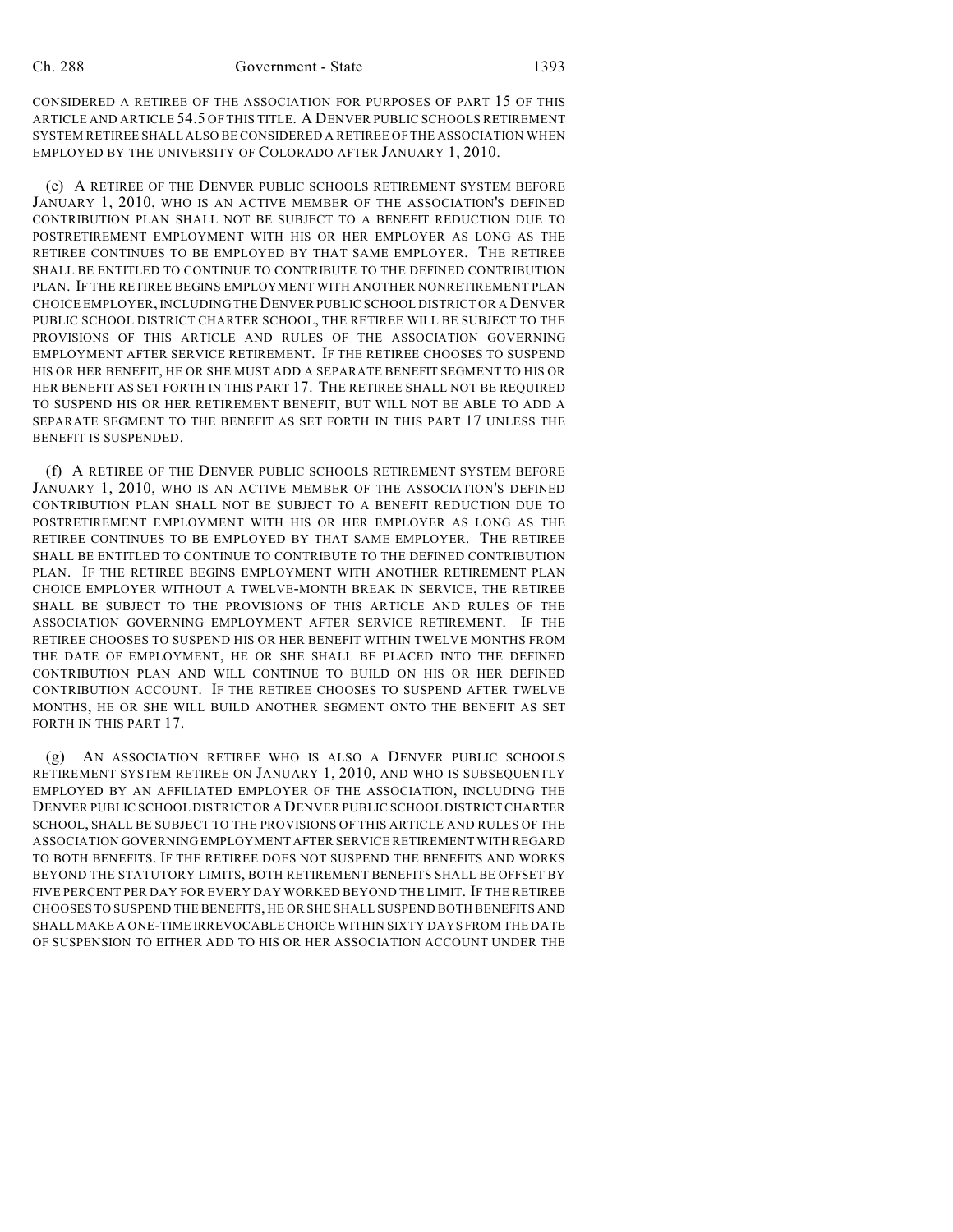BENEFIT STRUCTURE FOR THAT ACCOUNT OR ADD A SEPARATE BENEFIT SEGMENT TO HIS OR HER BENEFIT AS SET FORTH IN THIS PART 17. THE RETIREE SHALL NOT BE REQUIRED TO SUSPEND HIS OR HER RETIREMENT BENEFITS BUT WILL NOT BE ABLE TO ADD TO EITHER ACCOUNT UNLESS THE BENEFITS ARE SUSPENDED. IF THE ASSOCIATION ACCOUNT IS CHOSEN, THE RETIREE PERMANENTLY FORFEITS THE ABILITY TO ADD A SEPARATE SEGMENT TO THE BENEFIT UNDER THIS PART 17. IF THE BENEFIT UNDER THIS PART 17 IS CHOSEN, THE RETIREE PERMANENTLY FORFEITS THE ABILITY TO ADD TO THE ASSOCIATION ACCOUNT.

(7) (a) A PERSON WHO IS A RETIREE OF THE ASSOCIATION AND A DPS ACTIVE MEMBER BEFORE JANUARY 1, 2010, SHALL NOT BE SUBJECT TO A BENEFIT REDUCTION DUE TO POSTRETIREMENT EMPLOYMENT WITH THE DENVER PUBLIC SCHOOL DISTRICT OR A DENVER PUBLIC SCHOOL DISTRICT CHARTER SCHOOL AS LONG AS THE RETIREE CONTINUES TO BE EMPLOYED BY THE SAME EMPLOYER. A RETIREE SO SITUATED SHALL BE ENTITLED TO A SECOND AND ENTIRELY SEPARATE RETIREMENT COVERAGE SEGMENT UNDER THE BENEFIT STRUCTURE AS SET FORTH IN THIS PART 17. IF SUCH A RETIREE TERMINATES EMPLOYMENT WITH THAT EMPLOYER, THE RETIREE SHALL BE SUBJECT TO THE PROVISIONS OF THIS ARTICLE AND RULES OF THE ASSOCIATION GOVERNING EMPLOYMENT AFTER SERVICE RETIREMENT IF REEMPLOYED BY ANY AFFILIATED EMPLOYER. IF THE RETIREE CHOOSES TO SUSPEND HIS OR HER BENEFIT, THE RETIREE SHALL MAKE A CHOICE WITHIN SIXTY DAYS FROM THE DATE OF SUSPENSION TO EITHER ADD TO HIS OR HER ACCOUNT UNDER THE PERA BENEFIT STRUCTURE FOR THAT ACCOUNT OR ADD TO HIS OR HER ACCOUNT AS SET FORTH IN THIS PART 17. THE RETIREE SHALL NOT BE REQUIRED TO SUSPEND HIS OR HER RETIREMENT BENEFIT, BUT WILL NOT BE ABLE TO ADD TO THE BENEFIT OR ADD TO THE ACCOUNT UNDER THIS PART 17 UNLESS THE RETIREMENT BENEFIT IS SUSPENDED. IF THE ASSOCIATION ACCOUNT IS CHOSEN, THE RETIREE PERMANENTLY FORFEITS THE ABILITY TO ADD TO THE ACCOUNT UNDER THIS PART 17. IF THE ACCOUNT UNDER THIS PART 17 IS CHOSEN, THE RETIREE PERMANENTLY FORFEITS THE ABILITY TO ADD TO THE ASSOCIATION ACCOUNT. IF THE RETIREE DOES NOT SUSPEND THE ASSOCIATION BENEFIT, THE SEPARATE SEGMENT OF COVERAGE WILL BECOME AN INACTIVE ACCOUNT.

(II) A RETIREE OF THE ASSOCIATION WITH NO MEMBER ACCOUNT IN THE DENVER PUBLIC SCHOOLS RETIREMENT SYSTEM ON JANUARY 1, 2010, WHO IS EMPLOYED BY THE DENVER PUBLIC SCHOOL DISTRICT OR A DENVER PUBLIC SCHOOL DISTRICT CHARTER SCHOOL AFTER JANUARY 1, 2010, SHALL BE SUBJECT TO THE PROVISIONS OF THIS ARTICLE AND RULES OF THE ASSOCIATION GOVERNING EMPLOYMENT AFTER SERVICE RETIREMENT.

(III) A RETIREE OF THE ASSOCIATION WITH AN INACTIVE ACCOUNT WITH THE DENVER PUBLIC SCHOOLS RETIREMENT SYSTEM ON JANUARY 1, 2010, WHO IS EMPLOYED BY ANY AFFILIATED EMPLOYER, INCLUDING THE DENVER PUBLIC SCHOOL DISTRICT OR A DENVER PUBLIC SCHOOL DISTRICT CHARTER SCHOOL, BEGINNING ON OR AFTER JANUARY 1, 2010, SHALL BE SUBJECT TO THE PROVISIONS OF THIS ARTICLE AND RULES OF THE ASSOCIATION GOVERNING EMPLOYMENT AFTER SERVICE RETIREMENT. IF THE RETIREE CHOOSES TO SUSPEND HIS OR HER BENEFIT, HE OR SHE SHALL MAKE A ONE-TIME IRREVOCABLE CHOICE WITHIN SIXTY DAYS FROM THE DATE OF SUSPENSION TO EITHER ADD TO HIS OR HER ACCOUNT WITH THE ASSOCIATION UNDER THE BENEFIT STRUCTURE FOR THAT ACCOUNT OR ADD TO THE ACCOUNT AS SET FORTH IN THIS PART 17. THE RETIREE SHALL NOT BE REQUIRED TO SUSPEND HIS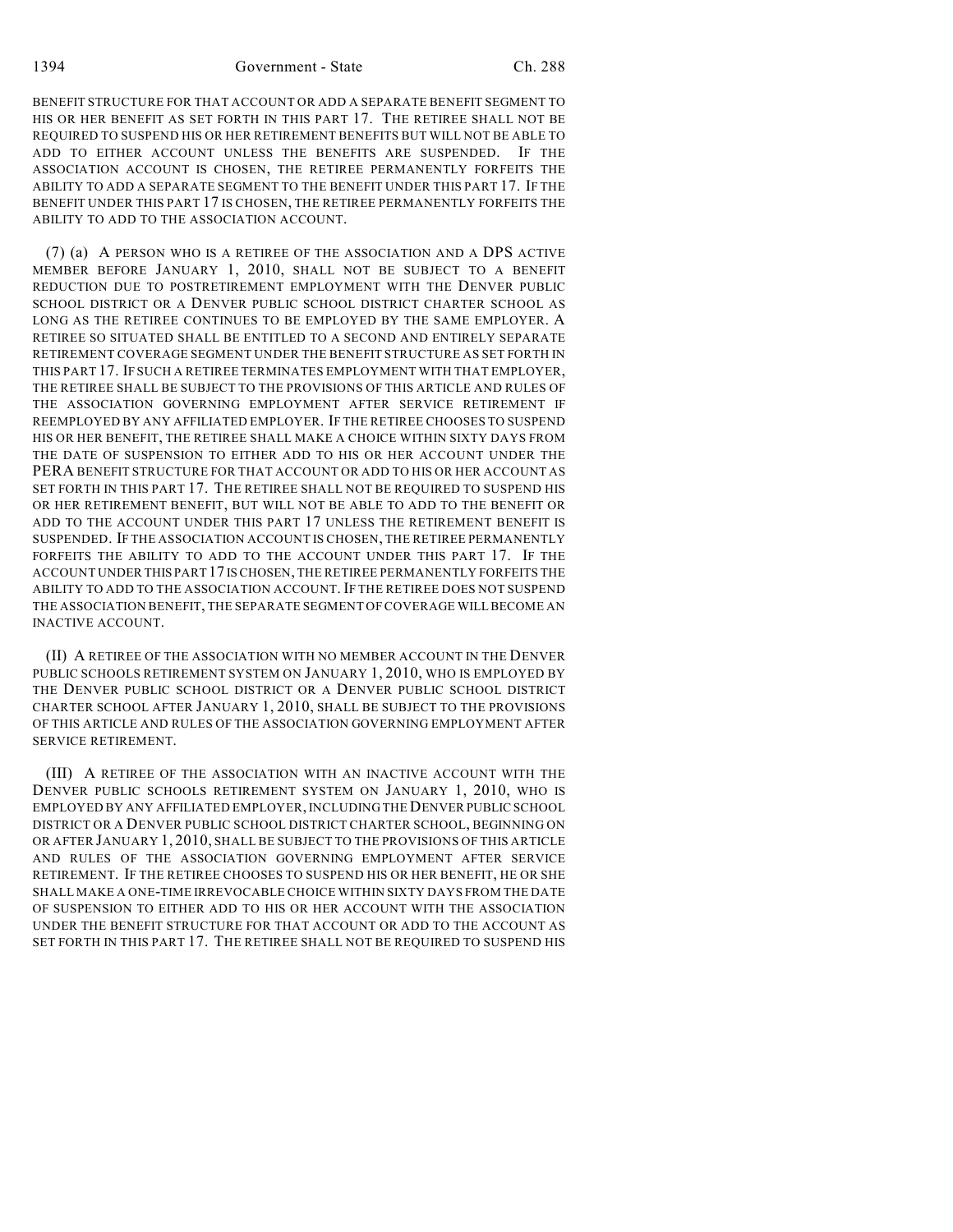#### Ch. 288 Government - State 1395

OR HER RETIREMENT BENEFIT, BUT WILL NOT BE ABLE TO ADD TO EITHER ACCOUNT UNLESS THE RETIREMENT BENEFIT IS SUSPENDED. IF THE ASSOCIATION ACCOUNT IS CHOSEN, THE RETIREE PERMANENTLY FORFEITS THE ABILITY TO ADD TO THE ACCOUNT UNDER THIS PART 17. IF THE ACCOUNT UNDER THIS PART 17 IS CHOSEN, THE RETIREE PERMANENTLY FORFEITS THE ABILITY TO ADD TO THE ASSOCIATION ACCOUNT.

(8) AN INDIVIDUAL MAY REINSTATE TIME WITHIN THE BENEFIT STRUCTURE THAT HE OR SHE IS IN AS LONG AS THE TIME IS NOT CONCURRENT WITH THE TIME, EITHER EARNED OR PURCHASED, IN THE OTHER BENEFIT STRUCTURE. THE COST TO REINSTATE THE TIME SHALL BE THE COST REQUIRED BY THE ASSOCIATION'S STATUTES AND RULES. AN INDIVIDUAL MAY PURCHASE, AT THE ACTUARIAL COST ACCORDING TO THE ASSOCIATION'S STATUTES AND RULES, TIME THAT HAS BEEN PREVIOUSLY REFUNDED IN THE OTHER BENEFIT STRUCTURE AS LONG AS THE TIME IS NOT CONCURRENT WITH TIME, EITHER EARNED OR PURCHASED, IN THE OTHER BENEFIT STRUCTURE. THE LIMITS ON THE AMOUNT OF SERVICE CREDIT AN INDIVIDUAL MAY PURCHASE SET FORTH IN THIS ARTICLE SHALL APPLY TO MEMBERS UNDER THE BENEFIT STRUCTURE IN THIS PART 17.

(9) (a) A DISABILITY APPLICATION SUBMITTED TO THE DENVER PUBLIC SCHOOLS RETIREMENT SYSTEM PRIOR TO JANUARY 1, 2010, SHALL BE PROCESSED IN ACCORDANCE WITH THIS PART 17.

(b) ANY DISABILITY APPLICATION SUBMITTED TO THE ASSOCIATION ON OR AFTER JANUARY 1, 2010, SHALL BE PROCESSED IN ACCORDANCE WITH THE PROVISIONS OF THIS ARTICLE AND RULES OF THE ASSOCIATION.

(c) AN INDIVIDUAL SHALL NOT BE ELIGIBLE FOR DISABILITY BENEFITS BASED ON AN ACCOUNT THAT IS FROZEN.

(10) A FROZEN ACCOUNT SHALL BE CONSIDERED AN INACTIVE ACCOUNT FOR PURPOSES OF SURVIVOR BENEFIT ELIGIBILITY.

(11) ANY TIME AN INDIVIDUAL CONTINUES TO ACCRUE A BENEFIT UNDER THIS PART 17 WHILE EMPLOYED BY AN ASSOCIATION AFFILIATED EMPLOYER OTHER THAN THE DENVER PUBLIC SCHOOL DISTRICT OR A DENVER PUBLIC SCHOOL DISTRICT CHARTER SCHOOL, THE INDIVIDUAL'S SALARY FOR PENSION PURPOSES SHALL BE GOVERNED BY THE ASSOCIATION'S DEFINITION OF SALARY. ON AND AFTER JANUARY 1, 2010, INDIVIDUALS IN THE DENVER PUBLIC SCHOOLS DIVISION SHALL EARN SERVICE CREDIT BASED ON THE ASSOCIATION'S ACCRUAL RATE OF ONE MONTH OF SERVICE EARNED IF THE MEMBER RECEIVES EIGHTY TIMES FEDERAL MINIMUM WAGE IN ONE MONTH WHILE EMPLOYED BY A PERA AFFILIATED EMPLOYER, INCLUDING THE DENVER PUBLIC SCHOOL DISTRICT OR A DENVER PUBLIC SCHOOL DISTRICT CHARTER SCHOOL.

(12) A RETIREE OR A BENEFICIARY RECEIVING A BENEFIT FROM THE DENVER PUBLIC SCHOOLS RETIREMENT SYSTEM, A DISABILITY RETIREE OF THE DENVER PUBLIC SCHOOLS RETIREMENT SYSTEM WHO APPLIED FOR A DISABILITY RETIREMENT BENEFIT PRIOR TO JANUARY 1, 2010, AND A SURVIVOR BENEFIT RECIPIENT BASED ON AN ACCOUNT OF A PERSON WHO DIED PRIOR TO JANUARY 1, 2010, SHALL HAVE HIS OR HER BENEFITS PAID IN ACCORDANCE WITH THE BENEFIT STRUCTURE AS SET FORTH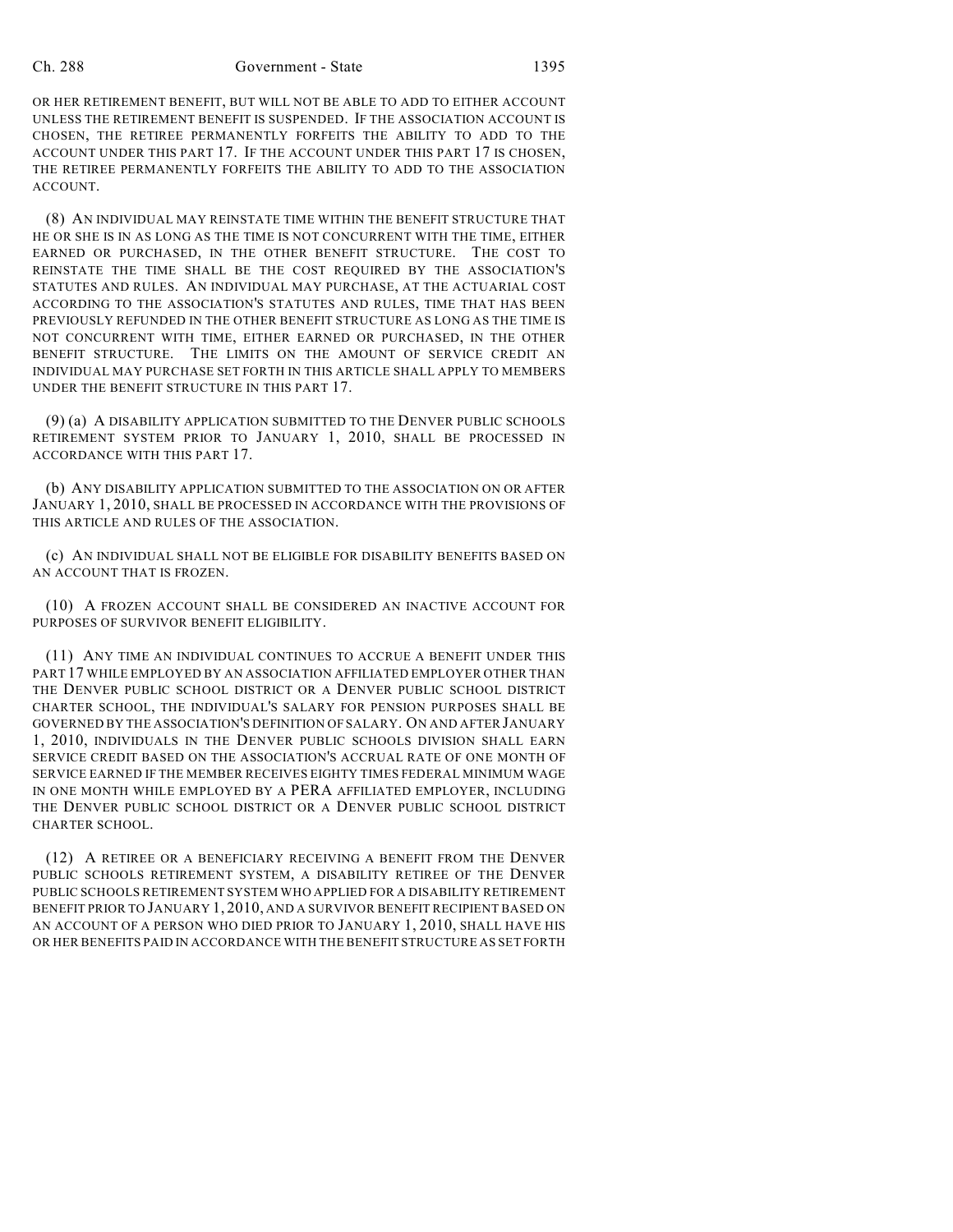IN THIS PART 17. FOR ADMINISTRATIVE CONVENIENCE, ANNUAL BENEFIT ADJUSTMENTS FOR SUCH INDIVIDUALS MAY BE SCHEDULED SO THAT THE ADJUSTMENTS COINCIDE WITH THE DATES ON WHICH BENEFIT ADJUSTMENTS ARE EFFECTIVE UNDER THE RULES OF THE ASSOCIATION. WITHIN THE FIRST CALENDAR YEAR FOLLOWING THE EFFECTIVE MERGER DATE, IT SHALL NOT BE THE INTENTION OF THE ASSOCIATION TO DENY AN ANTICIPATED ANNUAL INCREASE OR TO GRANT AN ADDITIONAL INCREASE TO ANY ANNUITANT, BENEFICIARY, OR SURVIVOR, AS DEFINED IN SECTION 24-51-1702, BUT RATHER THAT THE ASSOCIATION WILL ADMINISTER AN APPROPRIATE ANNUAL INCREASE CONSIDERING ANY DIFFERENCES BETWEEN THE ADMINISTRATIVE PROCEDURES UNDER THE DPS PLAN AND THE ASSOCIATION IN RELATION TO THE TIMING OF THE PAYMENT OF SUCH INCREASE.

(13) THE FUNDING OF A BENEFIT BASED ON AN ACCOUNT THAT HAS CONTRIBUTIONS FROM THE DENVER PUBLIC SCHOOLS DIVISION SHALL BE FUNDED IN THE SAME MANNER AS THE ASSOCIATION FUNDS THE BENEFIT BASED ON AN ACCOUNT THAT HAS CONTRIBUTIONS IN ANY ONE OF THE OTHER FOUR DIVISIONS AS PROVIDED IN SECTION 24-51-208 (4).

**24-51-1748. Staff members of the Denver public schools retirement system.** (1) EACH STAFF MEMBER EMPLOYED BY THE DENVER PUBLIC SCHOOLS RETIREMENT SYSTEM ON THE DATE OF THE MERGER SHALL BE HIRED AS AN EMPLOYEE-AT-WILL OF THE ASSOCIATION AT A SALARY NOT LESS THAN THE ANNUAL SALARY RECEIVED FROM THE DENVER PUBLIC SCHOOLS RETIREMENT SYSTEM AS OF THE MERGER DATE, AND THE STAFF MEMBER'S EMPLOYMENT THEREAFTER SHALL BE GOVERNED BY THE POLICIES, RULES, AND STATUTES APPLICABLE TO THE EMPLOYEES OF THE ASSOCIATION; EXCEPT THAT SUCH STAFF MEMBERS MAY ACCRUE RETIREMENT BENEFITS IN ACCORDANCE WITH THE RULES OF THE DENVER PUBLIC SCHOOLS RETIREMENT SYSTEM AS THEY EXISTED ON THE DAY PRECEDING THE EFFECTIVE DATE OF THE MERGER. AS OF THE EFFECTIVE DATE OF THE MERGER, DENVER PUBLIC SCHOOLS OR THE DENVER PUBLIC SCHOOLS RETIREMENT SYSTEM SHALL BE RESPONSIBLE FOR THE PAYMENT TO THE ASSOCIATION OF ANY ACCRUED EMPLOYMENT BENEFITS OTHER THAN BENEFITS PROVIDED FOR UNDER THE ASSOCIATION OWED TO EACH EMPLOYEE OF THE DENVER PUBLIC SCHOOLS RETIREMENT SYSTEM.

(2) NOTWITHSTANDING THE PROVISIONS OF SECTION 24-51-1206.7 (5), SERVICE CREDIT OF STAFF MEMBERS DESCRIBED IN SUBSECTION (1) OF THIS SECTION PRIOR TO JANUARY 1, 2010, THAT WAS ACCRUED WITH THE DENVER PUBLIC SCHOOLS AND THE DENVER PUBLIC SCHOOLS RETIREMENT SYSTEM SHALL APPLY TOWARD THE CALCULATION OF THE PREMIUM SUBSIDY AS PROVIDED IN SECTION 24-51-1206.7.

**SECTION 57.** 13-54-104 (1) (b) (II) (B), Colorado Revised Statutes, is amended to read:

**13-54-104. Restrictions on garnishment and levy under execution or attachment.** (1) As used in this section, unless the context otherwise requires:

(b) (II) For the purposes of writs of garnishment that are the result of a judgment taken for arrearages for child support or for child support debt, for restitution for the theft, embezzlement, misappropriation, or wrongful conversion of public property, or in the event of a judgment for a willful and intentional violation of fiduciary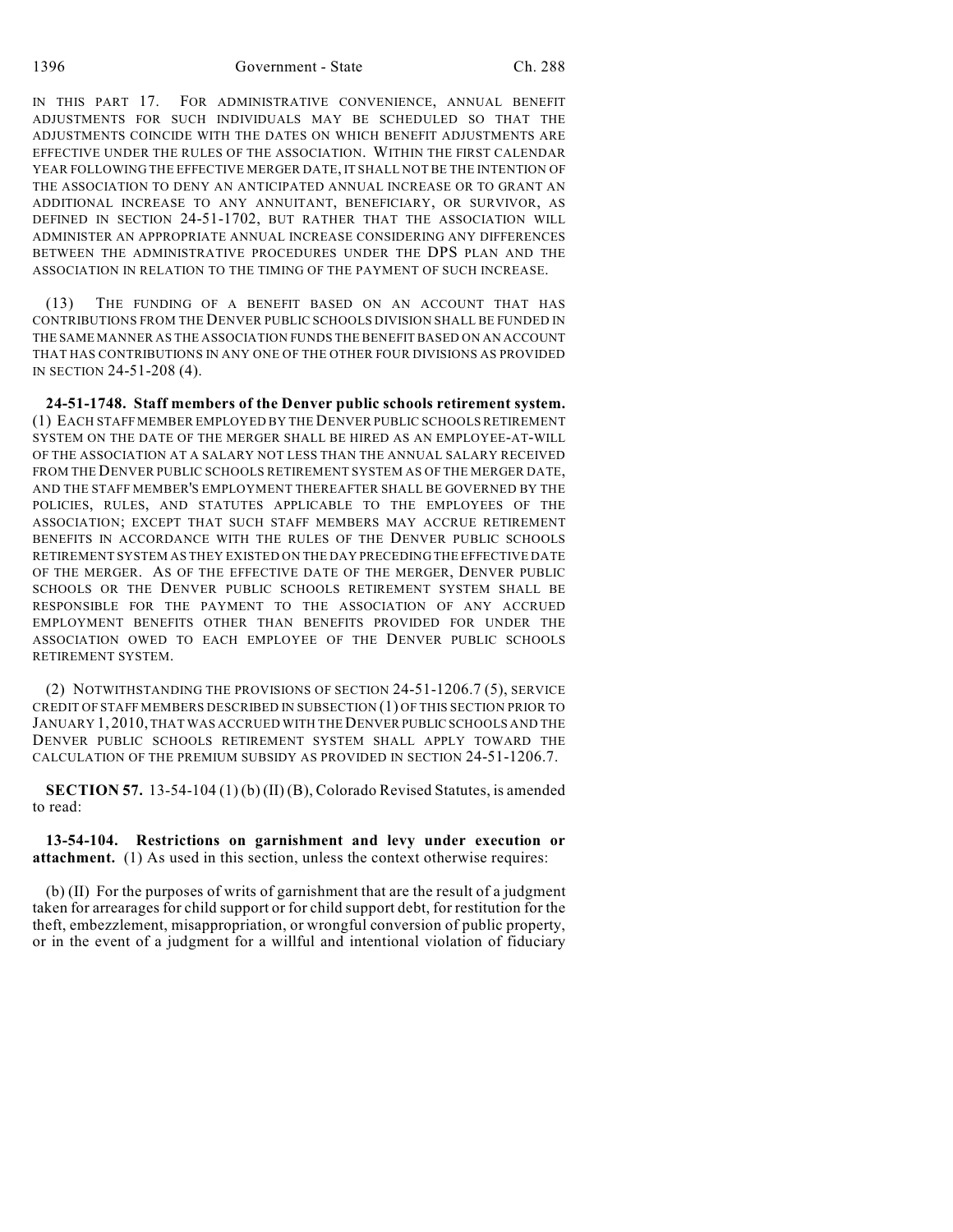duties to a public pension plan where the offender or a related party received direct financial gain, "earnings" also means:

(B) Any pension or retirement benefits or payments, including but not limited to those paid pursuant to article 64 of title 22, C.R.S., articles 51, 52, 54, 54.5, and 54.6 of title 24, C.R.S., and articles 30.5 and 31 of title 31, C.R.S.;

**SECTION 58.** 13-54.5-101 (2) (b) (II), Colorado Revised Statutes, is amended to read:

**13-54.5-101. Definitions.** As used in this article, unless the context otherwise requires:

(2) (b) For the purposes of writs of garnishment that are the result of a judgment taken for arrearages for child support or for child support debt, for restitution for the theft, embezzlement, misappropriation, or wrongful conversion of public property, or in the event of a judgment for a willful and intentional violation of fiduciary duties to a public pension plan where the offender or a related party received direct financial gain, "earnings" also means:

(II) Any pension or retirement benefits or payments, including but not limited to those paid pursuant to article 64 of title 22, C.R.S., articles 51, 52, 54, 54.5, and 54.6 of title 24, C.R.S., and articles 30.5 and 31 of title 31, C.R.S.;

**SECTION 59.** 14-10-115 (5) (a) (I) (H), Colorado Revised Statutes, is amended to read:

**14-10-115. Child support guidelines - purpose - definitions - determination of income - schedule of basic child support obligations - adjustments to basic child support - additional guidelines - child support commission.** (5) **Determination of income.** (a) For the purposes of the child support guidelines and schedule of basic child support obligations specified in this section, the gross income of each parent shall be determined according to the following guidelines:

(I) "Gross income" includes income from any source, except as otherwise provided in subparagraph (II) of this paragraph (a), and includes, but is not limited to:

(H) Pensions and retirement benefits, including but not limited to those paid pursuant to article 64 of title  $22$ , C.R.S., articles 51, 54, 54.5, and 54.6 of title 24, C.R.S., and article 30 of title 31, C.R.S.;

**SECTION 60.** 14-14-102 (9), Colorado Revised Statutes, is amended to read:

**14-14-102. Definitions.** As used in this article, unless the context otherwise requires:

(9) "Wages" means income to an obligor in any form, including, but not limited to, actual gross income; compensation paid or payable for personal services, whether denominated as wages; earnings from an employer; salaries; payment to an independent contractor for labor or services; commissions; tips declared by the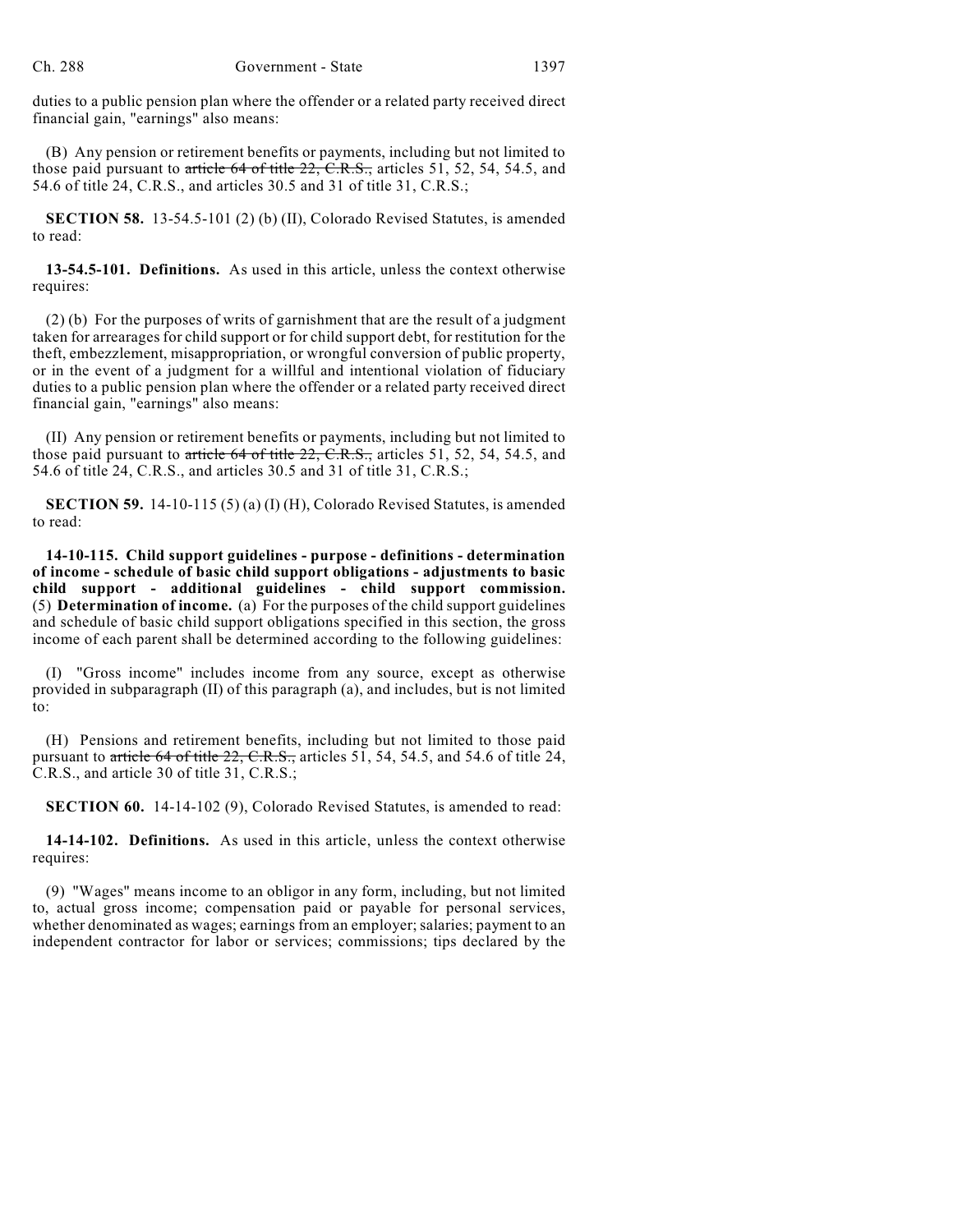1398 Government - State Ch. 288

individual for purposes of reporting to the federal internal revenue service or tips imputed to bring the employee's gross earnings to the minimum wage for the number of hours worked, whichever is greater; rents; bonuses; severance pay; retirement benefits and pensions, including, but not limited to, those paid pursuant to article 64 of title 22, C.R.S., articles 51, 54, 54.5, 54.6, and 54.7 of title 24, C.R.S., and article 30 of title 31, C.R.S.; workers' compensation benefits; social security benefits, including social security benefits actually received by a parent as a result of the disability of that parent or as the result of the death of the minor child's stepparent, but not including social security benefits received by a minor child or on behalf of a minor child as a result of the death or disability of a stepparent of the child; disability benefits; dividends; royalties; trust account distributions; any moneys drawn by a self-employed individual for personal use; funds held in or payable from any health, accident, disability, or casualty insurance to the extent that such insurance replaces wages or provides income in lieu of wages; monetary gifts; monetary prizes, excluding lottery winnings not required by the rules of the Colorado lottery commission to be paid only at the lottery office; taxable distributions from general partnerships, limited partnerships, closely held corporations, or limited liability companies; interest; trust income; annuities; payments received from a third party to cover the health care cost of the child but which payments have not been applied to cover the child's health care costs; state tax refunds; and capital gains. "Wages", for the purposes of child support enforcement, may also include unemployment compensation benefits, but only subject to the provisions and requirements of section 8-73-102 (5), C.R.S.

**SECTION 61.** The introductory portion to 15-1-1102 (5), Colorado Revised Statutes, is amended to read:

**15-1-1102. Definitions.** As used in this part 11, unless the context otherwise requires:

(5) "Institutional fund" means a fund held by an institution exclusively for charitable purposes. The term does not include funds held by the public employees' retirement association created by article 51 of title 24, C.R.S., or funds held by  $\alpha$ school district retirement system established pursuant to part 2 of article 64 of title 22, C.R.S., or:

**SECTION 62.** 24-51-1002 (3) (c) (I) and (3) (c) (II), Colorado Revised Statutes, are amended to read:

**24-51-1002. Annual percentages to be used.** (3) (c) Subsection (1) of this section shall apply to persons who:

(I) Were hired on or before June 30, 2005, by an employer participating in a school district retirement system created pursuant to part 2 of article 64 of title 22, C.R.S., PRIOR TO ITS REPEAL IN 2010;

(II) On the day before the effective date of the merger, were members of the school district retirement system created pursuant to part 2 of article 64 of title 22, C.R.S., PRIOR TO ITS REPEAL IN 2010; and

**SECTION 63.** 24-54.8-102 (14), Colorado Revised Statutes, is amended to read: